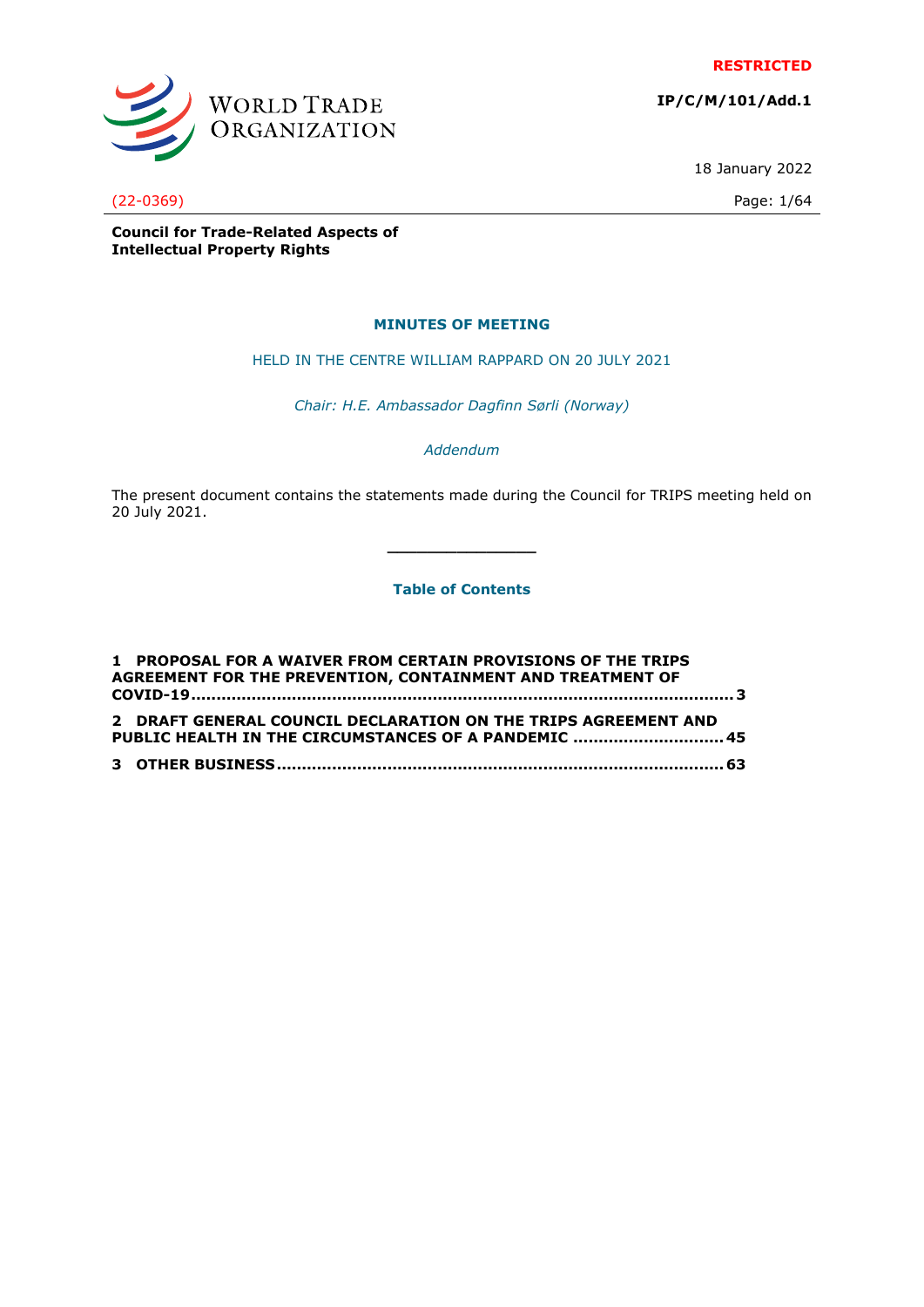### - 2 -

# **INDEX OF THE STATEMENTS MADE AT THE MEETING OF THE COUNCIL FOR TRIPS 20 JULY 2021\***

| Bolivia, Plurinational State of           |
|-------------------------------------------|
| <b>Brazil</b>                             |
|                                           |
| Chad on behalf of the LDC Group           |
| EU Proposal for Draft GC Declaration  57  |
|                                           |
| China                                     |
| Waiver - COVID-19 18                      |
| Cuba                                      |
| Waiver - COVID-19 18                      |
| European Union                            |
| EU Proposal for Draft GC Declaration  45, |
| 59, 62                                    |
|                                           |
| India                                     |
| EU Proposal for Draft GC Declaration  59  |
|                                           |
| Indonesia                                 |
| Waiver - COVID-19 27                      |
| Jamaica on behalf of the OACP Group       |
|                                           |
| Japan                                     |
| Waiver - COVID-19 28                      |
| Korea, Republic of                        |
| Waiver - COVID-19 29                      |
| Maldives                                  |
|                                           |
| New Zealand                               |
| Waiver - COVID-19 30                      |
| Pakistan                                  |

 $\frac{1}{2}$  ,  $\frac{1}{2}$  ,  $\frac{1}{2}$  ,  $\frac{1}{2}$  ,  $\frac{1}{2}$  ,  $\frac{1}{2}$  ,  $\frac{1}{2}$  ,  $\frac{1}{2}$  ,  $\frac{1}{2}$  ,  $\frac{1}{2}$  ,  $\frac{1}{2}$  ,  $\frac{1}{2}$  ,  $\frac{1}{2}$  ,  $\frac{1}{2}$  ,  $\frac{1}{2}$  ,  $\frac{1}{2}$  ,  $\frac{1}{2}$  ,  $\frac{1}{2}$  ,  $\frac{1$ 

| Paraguay                                 |  |
|------------------------------------------|--|
| EU Proposal for Draft GC Declaration  57 |  |
| Waiver - COVID-19  29                    |  |
| Saudi Arabia, Kingdom of                 |  |
| Waiver - COVID-19  28                    |  |
| Singapore                                |  |
| EU Proposal for Draft GC Declaration  57 |  |
|                                          |  |
| South Africa                             |  |
| EU Proposal for Draft GC Declaration  57 |  |
| Waiver - COVID-19  3                     |  |
| Switzerland                              |  |
| EU Proposal for Draft GC Declaration  56 |  |
| Waiver - COVID-19  19                    |  |
| Chinese Taipei                           |  |
| Waiver - COVID-19  28                    |  |
| Tanzania on behalf of the African Group  |  |
|                                          |  |
| Turkey                                   |  |
| EU Proposal for Draft GC Declaration  57 |  |
| Waiver - COVID-19  31                    |  |
| United Kingdom                           |  |
| Waiver - COVID-19  17                    |  |
| United States of America                 |  |
| Waiver - COVID-19  31                    |  |
| Venezuela, Bolivarian Republic of        |  |
|                                          |  |
| World Intellectual Property Organization |  |
|                                          |  |

<sup>\*</sup> A record of statements as delivered in the formal session of the Council. Some statements have been lightly edited as appropriate to ensure the consistency of presentation.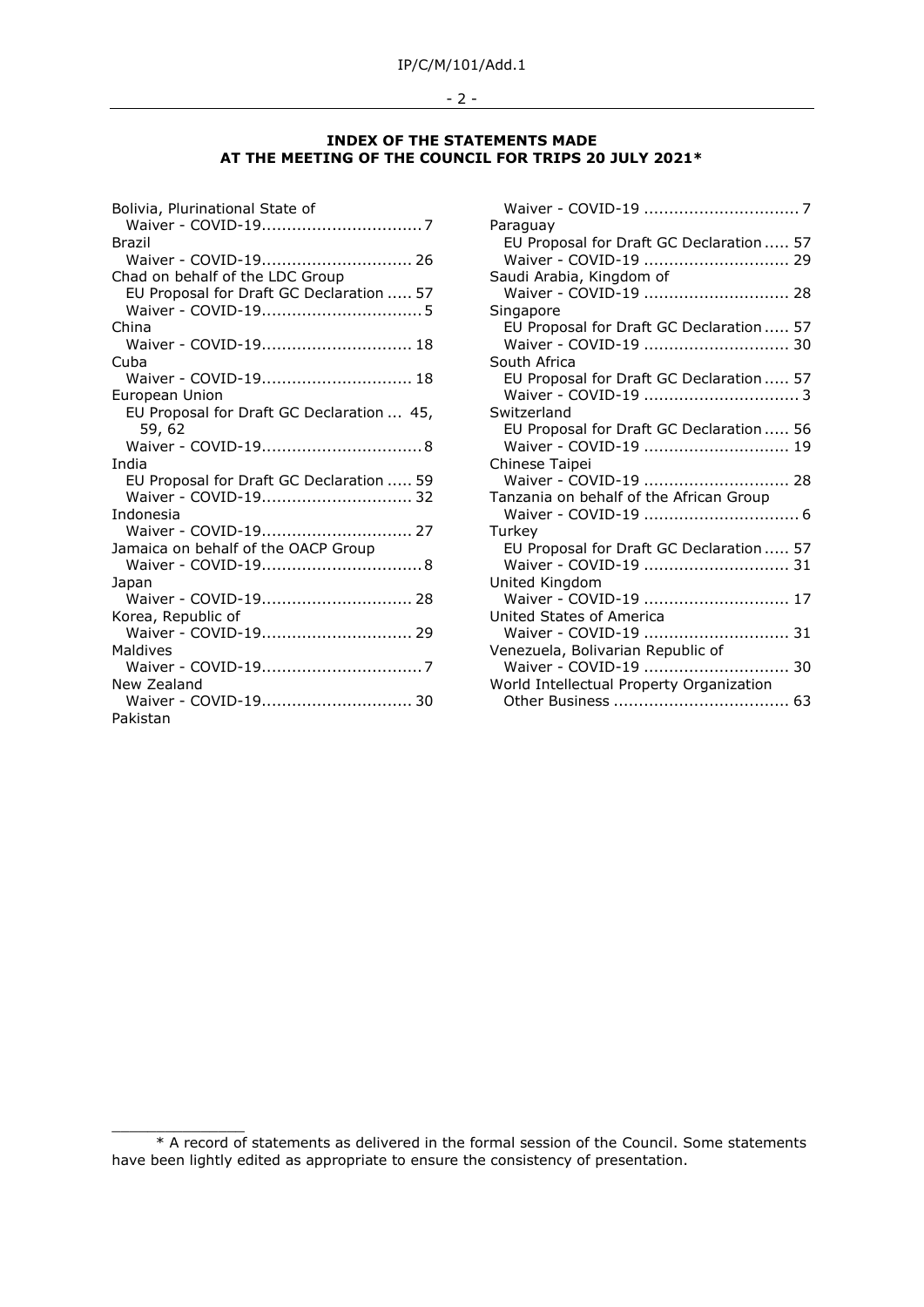#### - 3 -

# <span id="page-2-0"></span>**1 PROPOSAL FOR A WAIVER FROM CERTAIN PROVISIONS OF THE TRIPS AGREEMENT FOR THE PREVENTION, CONTAINMENT AND TREATMENT OF COVID-19**

### **1.1 South Africa**

1. I would like to thank you for the transparency report that you delivered just a few minutes ago. I think this is very much in line with the activities and the processes that were carried out during this period and certainly the references to the meetings of 30 June, 6 July, 14 July and to 20 July, the formal meeting. We would also just like to stress that the arrangement that you referred to in terms of small group meetings which were convened on the 22, 24 and 28 June and also 9 July, enabled us to have discussions on various proposals presented. I think, as you have already pointed out, going forward it would be useful, beyond this period, to revisit some of the issues that we have discussed including those around product and IP scope with respect to vaccines and diagnostics and therapeutics, as well as trade secrets and technology transfer, including the treatment of regulatory data under Article 39.3. With regard to your draft oral status report, which has now been adopted, my delegation believes that it is an objective assessment of the process up to this point. We would like to thank Members for their constructive engagement in the small group process, both on 19 and 20 July, in trying to finalise and clear some of the language that you have just read out. This is a testament to the type of compromise that we can achieve, as Members, when we are united in the goals that we try to achieve and from this perspective. I think it bodes well for our further discussions.

2. Allow me to make a few comments in respect of our deliberations, given the fact that this is a formal meeting, and so for the record we would like to raise some issues. The co-sponsors have argued that the TRIPS waiver is a necessary, targeted and a time-bound proportionate measure directed at addressing intellectual property rights, in so far as they represent barriers to access. Passing this waiver will allow companies to ramp up and cooperate on the production of COVID-19 health products and to use health technologies without the fear of infringing another's IP rights and the attendant threat of litigation. Furthermore, passing this waiver will also act as an important political, moral and economic lever towards encouraging solutions and get global equitable access to COVID-19 health products and technologies including vaccines, therapeutics and diagnostics.

3. The urgency of passing this waiver has not abated. We are now very close to 4.1 million fatalities, as of 19 July, and as we previously indicated, many jurisdictions are now entering a third wave with drastic increases of infections and mortalities due to new variants. The World Health Organization (WHO) has also confirmed globally that cases, and deaths have increased by 10% and 3% respectively the previous week, and this is also the case for five out of the six WHO regions, while the delta variant is now in 111 countries. We also observe that 76% of vaccinations have taken place in only ten countries, with 1.4% in Africa, 9.6% in Asia, and in the European Union we see 42.6%, the United Kingdom is at 53%, the United States is at 48.2%, and Switzerland is at 43%. This puts things into stark perspective, given the fact that only 13% of the world's population is fully vaccinated, and this leaves much room for variants to emerge and this puts lower income countries at greater risk.

4. In the last nine months, the waiver proposal has been discussed extensively, and co-sponsors have responded to questions and requests from WTO Members, including the European Union. We have noted recently that the European parliament has approved a resolution calling for support of a pro-active, constructive and text-based negotiations for a temporary waiver at this Organization. We also would have seen in the previous week, the waiver getting support from at least 100 IP academics in an open letter which was addressed to relevant organizations. We have to also realize that intellectual property rights are not absolute, they are granted and recognised under a condition that they serve the public interest, and right now, it is in the global public interest to provide access to vaccines, therapeutics, diagnostics and other technologies that will assist us to defeat the scourge of COVID-19. This is a global, not a local pandemic, and we will have to keep this in mind as we see viruses spreading and the emergence of new variants.

5. Let me come back to some of the points that we would have raised in some of the meetings. We had an opportunity to have in-depth discussions on various aspects of the waiver proposal, including on the product scope of the waiver. We have explained that the waiver covers so-called health products and technologies and in these discussions we pointed to the fact that these terms are used in many organizations including in the terminology that the WHO uses. For instance, the term health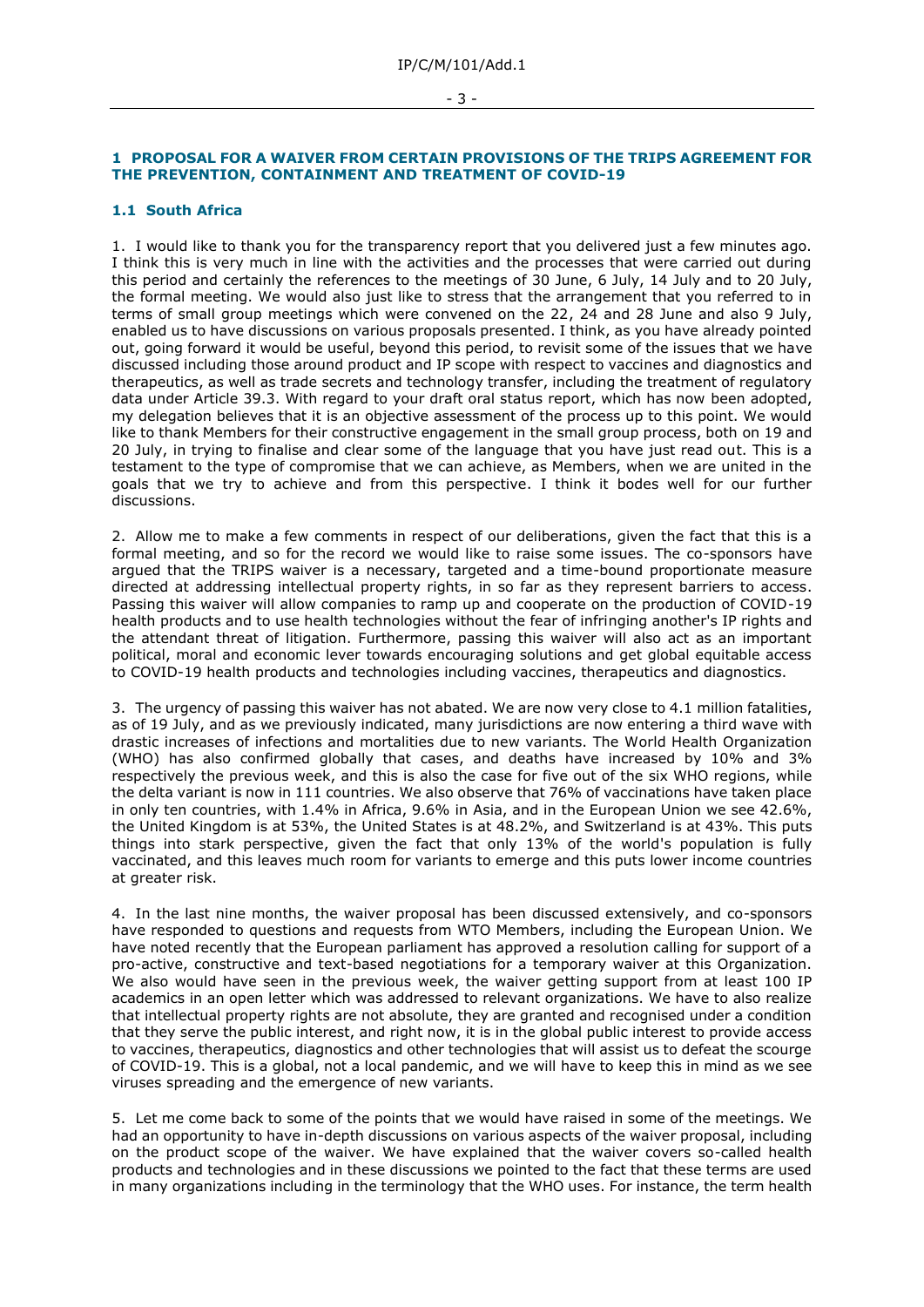product is inspired by the WHO Resolution on Improving Transparency of Markets for Vaccines, Medicines and Other Health-Related Products, which also include medicines, vaccines, medical devices as well as diagnostics and other assistive products which include both cell and gene-based therapies and other health technologies. Furthermore, we have emphasised the fact that testing is critical to detect cases and to investigate clusters of infections and certainly also to ascertain whether a particular approach to disease management is appropriate and successful. So it has become increasingly clear that there is also a need to expand genomic surveillance and testing for new COVID-19 variants, both to identify those variants of concern, but also to start to build vaccines and therapeutics that can prevent or treat infections. Having an arsenal of complementary means to address COVID-19 is both necessary and practical and certainly we see that this type of approach is also supported by some of the global approaches. If we look at the WHO's list of priority medical devices for COVID-19, it describes a list of medical devices and equipment that would be needed to address COVID-19, and these include devices such as pulse oximeters, equipment for medical imaging, oxygen concentrators, and also includes specialised medical and surgical masks.

6. The waiver proposal does not only deal with finished products, but it also covers so-called intermediate products, which cover materials, all their components, the methods and means of production. IP protection can prevent the supply of raw materials, components, machines and equipment, part of those machines and processes of production. So, for instance, we have recalled that raw materials are active and inactive ingredients of drug substances that are used in the formulation of therapeutics or vaccines, and reagents as in the case of diagnostics for the detection and screening of diseases, can all be subject to IP protection, which could make it much more difficult to access these particular products. We have pointed these out, and I will not repeat them, in our landscape document  $IP/C/W/670$ . We will also note, as an update, that the WHO has recently authorised tocilizumab and sarilumab for patients with severe, or critical COVID-19 infection and both these are highly priced and limited in supply in developing countries. These are subject to very high pricing, and as a result they will remain inaccessible resulting from intellectual property protection.

7. We have also discussed, as we have indicated, the IP scope – and as we indicated – copyright, industrial designs, patents and protection of undisclosed information are all categories included in the waiver proposal. These categories of intellectual property rights are relevant, not only to the production but also to the supply and access to COVID-19 health products and technologies. Co-proponents have made several submissions to highlight the relevance of addressing existing and potential IP issues in the area covered by these particular IP rights. The COVID-19 landscape is rapidly changing, and we have seen that there is an under-supply currently in respect of vaccine demand, we have seen that producers have estimated that there would be a demand between ten to 14 billion doses. We have now seen just over 3.4 billion doses having been produced. Now of course, this situation is also subject to additional doses, so-called booster doses, will be needed. We have also seen jurisdictions starting to vaccinate children. All of this puts additional stress on supply and as a result we can expect supply shortages to continue. We have also seen that, in the absence of vaccines, we may want to ramp up production of diagnostics treatments, oxygen, personal protective equipment, in order to save lives.

8. We have also discussed the fact that the IP issues which we are faced with are complex in nature, and as a result, the waiver proposal is not just limited on patents. The revised text that we have discussed during the previous month or so also includes other types of IPRs which are essentially directed to ramp up production. We have also looked at issues around trade secrets. We, as co-sponsors, believe that lifting trade secret protection is essential for expanding and diversifying global protection. For instance, by waiving trade secret protection we can start to share regulatory dossiers with potential manufacturers, and this would essentially enable existing capacity to be increased. Co-sponsors have already set out this particular dimension in document [IP/C/W/673.](https://docs.wto.org/dol2fe/Pages/FE_Search/FE_S_S006.aspx?DataSource=Cat&query=@Symbol=%22IP/C/W/673%22%20OR%20@Symbol=%22IP/C/W/673/*%22&Language=English&Context=ScriptedSearches&languageUIChanged=true)

9. We have also clarified the issue of duration and we have indicated that since the SARS-CoV-2 is a new virus, there are still many uncertainties that can affect, how the disease evolves. In order to tailor the duration of the waiver to the prevailing circumstances and the uncertainties attached thereto, the co-sponsors have specified a period of duration of three years from the date of decision and we have indicated that the waiver would not automatically terminate after three years, but only upon a review of the General Council. We have not specified any specific criteria, this is difficult to do, given the current complexity and novelty of this virus. Nonetheless, we do know that tailoring the period of a minimum of three years does accommodate at least some perspectives where it is assessed that some developing countries may have to wait three to seven years to access vaccines,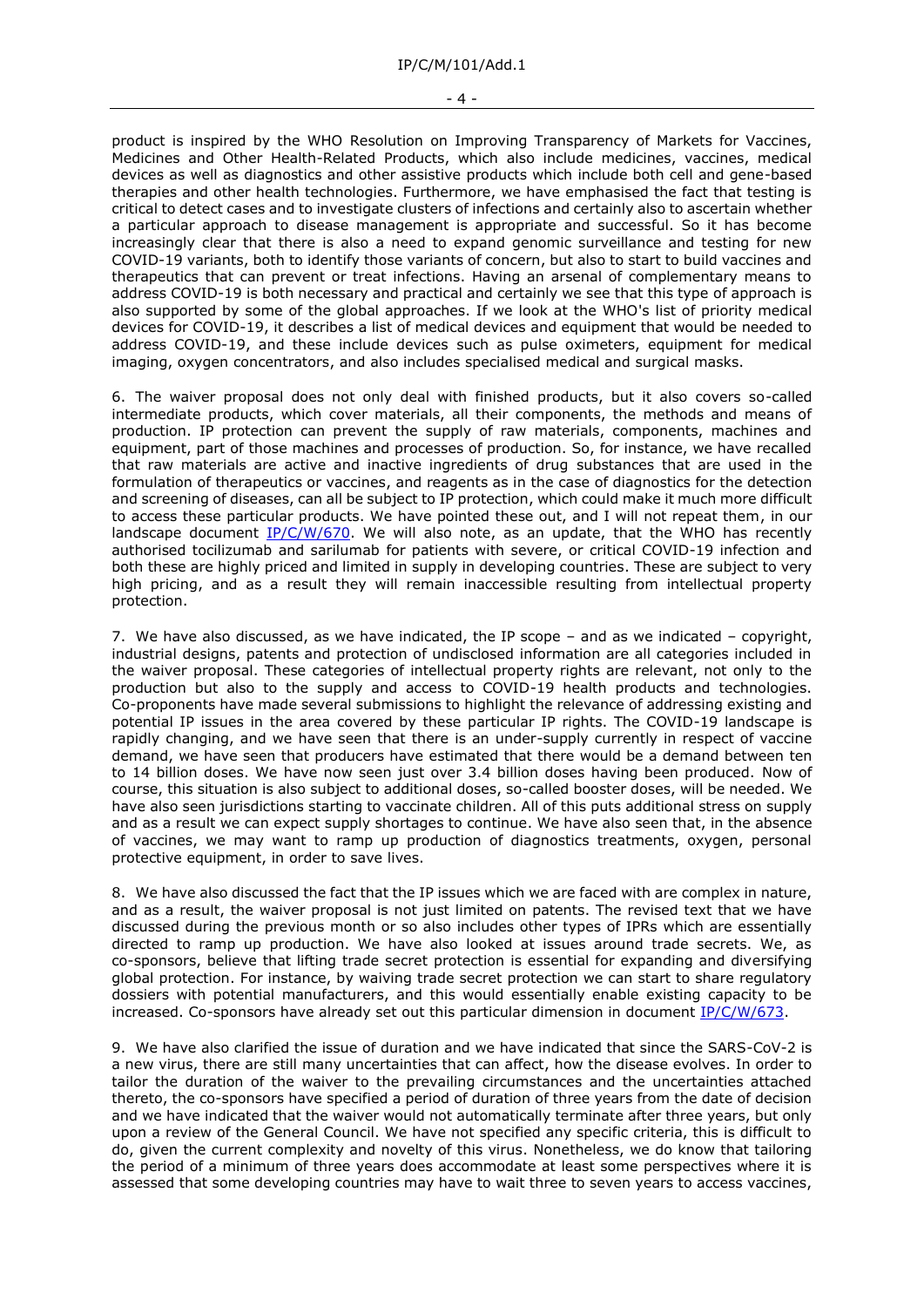- 5 -

so this takes these factors into account. We have also explained the relationship between the mechanisms to determinate the waiver in paragraph 2 and the early review by the General Council in paragraph 5. These two elements do not contradict each other, they can also be found in other waivers that would have been issued, for example, the waiver in document WT/L/971 with respect to the waiver of Article 70.8 and Article 70.9 of the TRIPS Agreement for LDCs. It can also be found in decision of 30 August 2003 which waived Article 31.f and 31.h of the TRIPS Agreement.

10. On the implementation, we have also emphasised that we have a diversity of legal systems, and hence national implementation would have to take account of a country's political and constitutional arrangements. So, similarly, the parameters for implementation of the waiver would be subject to national decisions. We have indicated that there is a difference of approach between those jurisdictions that apply a so-called monist approach, and those that apply dualist approach. In the monist system international law applies directly in the national system, whereas in a dualist system, countries would still have to implement those particular provisions into their national laws, but we have seen that during this time, countries have been able to take decisions and to amend laws based either on state of the emergency that would have been declared, or disaster management legislation or the amendment of existing laws, so that it should be no different for implementing a waiver when it is passed.

11. Let me conclude by saying that we believe, as co-sponsors, that the previous cycle of small group meetings and informal meetings of the TRIPS Council was very useful and informative. We believe a similar process can be convened after the summer break to take up issues that we have not been able to complete, or to get back to topics that require more attention. Similarly, let me take this opportunity to thank you Chair for your stewardship and leadership in this process, and for your continued support for an inclusive and transparent process.

# **1.2 Chad on behalf of the LDC Group**

12. I would like to congratulate South Africa on the presentation of the revised document and the proposal that was just voiced, regarding the small group work that was carried out. This is very important when it comes to bringing our discussions and negotiations forward. We support this approach whole-heartedly. My delegation, on behalf of the LDC Group, would like to recall that South Africa and India have submitted, already nine months ago, in October 2020, a proposal for a waiver for certain provisions of the TRIPS Agreement for the prevention and treatment and containment of COVID-19. It is a joint proposal [IP/C/W/669](https://docs.wto.org/dol2fe/Pages/FE_Search/FE_S_S006.aspx?DataSource=Cat&query=@Symbol=%22IP/C/W/669%22%20OR%20@Symbol=%22IP/C/W/669/*%22&Language=English&Context=ScriptedSearches&languageUIChanged=true) and the Group has co-sponsored this, calling for a temporary waiver. The existing flexibilities that we find within the framework of the TRIPS Agreement at present are not sufficient to face the very swift evolution of COVID-19. They are limited to pharmaceutical products and were not designed to be able to rise to the unique challenge of such a widespread, far-reaching pandemic. If you look at the ventilators, respirators that are essential to save lives, lives that are threatened by the unfolding pandemic. These are not covered by the existing flexibilities. Moreover, the demands, the requirements of the compulsory licensing regime are complex, cumbersome, onerous and slow, and they are not able to provide for a swift and efficient response in response to the urgency of the challenge that is currently under way. That is the reason why, as we see it, the temporary waiver which is being proposed is a very relevant proposal.

13. When it comes to scope and application, products and technologies such as test kits, masks, therapeutics, vaccines, respirators and components, such as the valves which are used in the manufacturing of the respirators, are very important, and are crucial when it comes to a swift and efficient response. These technology products are protected by four types of intellectual property rights that spring from the four sections of the TRIPS Agreement. Of course, there are patents, authors rights, copyrights, industrial designs, designs and the protection of undisclosed information. There is coherence of these various elements, when it comes to products and technologies that have been protected. This proposal was given a momentum when the trade representative Catherine Tai of the United States of America declared on 5 May 2021, that her delegation was favourable for a waiver for COVID-19 vaccines and that she would commit herself in the text-based negotiations to this end. At the same time, the co-author of the proposal, on 21 May 2021 also submitted a revised text in document [IP/C/W/669/Rev.1](https://docs.wto.org/dol2fe/Pages/FE_Search/FE_S_S006.aspx?DataSource=Cat&query=@Symbol=%22IP/C/W/669/Rev.1%22%20OR%20@Symbol=%22IP/C/W/669/Rev.1/*%22&Language=English&Context=ScriptedSearches&languageUIChanged=true) in order to reflect the comments that had been voiced, to maintain the momentum under way, and engage in text-based negotiations. In the meeting on 8 June 2021, the TRIPS Council examined the revised proposal and decided to launch a negotiation process on the text, and we would like, Chair, to thank you for having held a number of meetings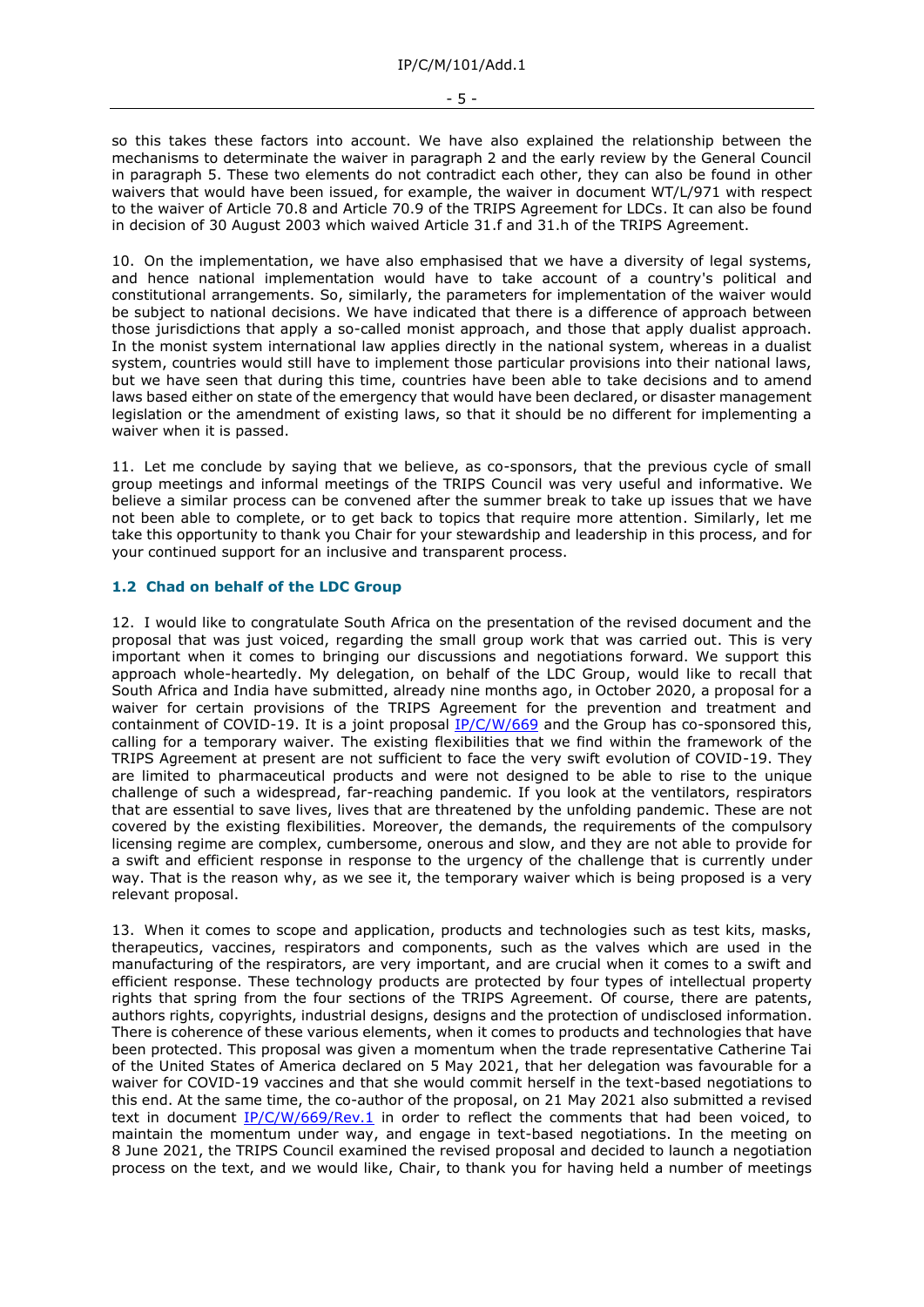and for having seen to it that the deliberations of the Members of the Council could be brought forward very quickly.

14. There has been progress, it is true, but there are still some divergences of views at this time, and this also includes the approach to be used when it comes to responding to the pandemic. We would urge the Members of this Council to commit themselves in a more intense fashion, commit themselves to this process, bring it forward so that you, Chair, can also continue facilitating the work for a very swift conclusion of the work of this process, to bring this home. We are discussing this here in the Council. The discussions here have given rise to broad-based and in-depth attention, so we are all sharing in the destiny. In the new wave of COVID caused by the Delta variant, even countries that have vaccinated high number of their population are seeing their health situation worsen and the outlook for economic recovery looking remote at this time. We have to provide the international community with a response that is very strong, very swift and very efficient. In the interests of our populations, populations which are mainly living in countries which are the poorest and which, at the same time, must face up to the same scourge with very limited resources, which must be strengthened. It is a source of encouragement that, in less than nine months after the beginning of the COVID-19 pandemic, the scientific community was able to design vaccines. It is difficult to accept that 18 months after the start of this pandemic, and nine months after the submission of this proposal, we still are not able to see to it that these discoveries are accessible to all, and still not provide a response that can rise to this public health challenge. Therefore, what we are focusing on here is the relevance of the multilateral trading system. This is what is at stake here, and this is in the interest of the WTO as well.

15. Finally, we would like to thank you for your report that has just been adopted. Indeed, we received the initial preliminary version in document JOB/IP/47, even though these documents are not yet available in French, we work in both English and French in the LDC Group. The LDC Group would, at this time, like to thank you for the very fact-based approach you adopted when it comes to the substance and the content of the report. We once again would like to voice our concern and our regrets regarding the fact that the delays that are encountered because of the discussions in the WTO will expand the urgency of our needs, which concern all corners of the earth.

#### **1.3 Tanzania on behalf of the African Group**

16. First and foremost, the African Group would like to express its gratitude to you Chair for having guided Members well while steering the work of the Council on this subject matter. The African Group welcomes the Council's draft report to the General Council. We found the report reflecting the progress and the state of play. Since May 2021, we have had an opportunity to exchange views in various meetings and configurations, right after the start of the text-based process. The African Group has frequently expressed in the Council meetings, that COVID-19 is our biggest challenge, which we must address. It is disrupting the long and hard-earned social economic progress built over the decades.

17. African countries, like many other developing countries, are also grappling to contain the pandemic in order to lessen its effect. Recently, it has been reported by World Health Organization that the African continent has recorded the highest number of new COVID-19 cases. The third wave of COVID-19 seems to be a more deadly and contagious variant. However, irrespective of the resurgence of infections, the vaccination rate in Africa is still not satisfactory. For example, until the second week of July 2021, only a total of 50 million doses were administered in Africa, accounting for only 1.6% of doses globally. It has been further reported that only 16 million people in Africa are now fully vaccinated, accounting for less than 2%, leaving nearly 98% of people vulnerable to COVID-19 infection.

18. COVID-19 cases in Africa now have reached 5.7 million and 146,000 people have died, up to the 14 July report. The situation is worrying. To prevent and contain the pandemic from worsening further, we need a strong international commitment for collective efforts and collaboration for meaningful solutions. The African Group believes the proposed waiver will significantly contribute to the scaling up of production and supply of vaccines, diagnostic kits and therapeutics globally. The African Group has since been advocating for a swift adoption of the waiver to save the lives of many people vanishing due to COVID-19 pandemic. We still hope that Members will exercise more flexibility for adoption of the waiver soon. The African Group is ready to continue with engagement on the waiver under any arrangement and configuration for its conclusion.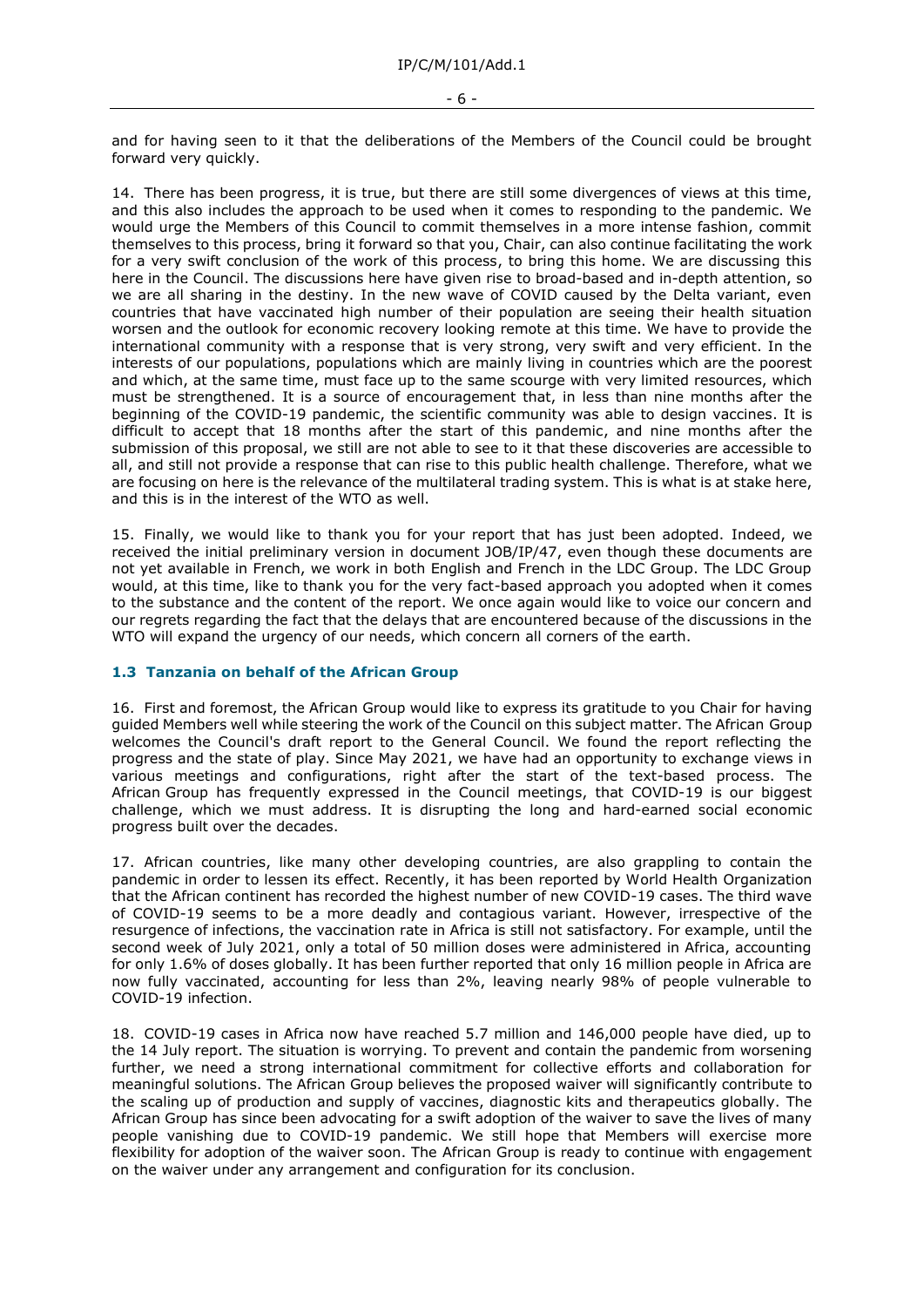#### **1.4 Maldives**

19. As we know, COVID-19 is continuing to spread around the world, and many countries seem to be entering yet another wave. According to the news, the new Delta variant has been confirmed in more than 100 countries, with the possibility of increasing in the upcoming weeks. Trends show that the pandemic is not over yet, and we have more waves coming our way. As a small island state, the Maldives depends on a fair and equitable distribution and supply of vaccines to fight this disease. More than a year into the pandemic, we are grateful to have vaccines as well as seeing the willingness from countries to donate vaccines through dose-sharing and COVAX. Though this has helped many countries, it is not enough. Too many people in the least developed countries, as well as other parts of the world, are still waiting for either their first or second dose of vaccines to protect them from COVID-19. Furthermore, these countries also need more supplies and therapeutics to address the needs of the increasing number of patients.

20. To meet the global vaccine requirement, it is vital to address the intellectual property challenges. We believe that an exceptional waiver will assist in equitable and timely access to affordable medical products including vaccines and medicines for all, and most importantly so we can scale up the production of vaccines across the globe and have equitable and timely access. Maldives, as a co-sponsor of the proposed temporary waiver from certain provisions of the TRIPS Agreement, welcomes the progress of text-based negotiations. We are hopeful that all WTO Members will work together in global solidarity and agree on moving forward on this matter, with the aim of providing universal access to COVID-19 vaccines, treatments, testing and other products to control the pandemic, and to reach the Sustainable Development Goals in a timely manner.

21. In this regard, I would like to echo previous speakers in calling for accelerated efforts to achieve a positive, substantive and constructive outcome with regard to the proposed waiver in the interest of time.

# **1.5 Bolivia, Plurinational State of**

22. First and foremost, we would like to thank the Chair for the efforts you have deployed to arrive at a consensus to move ahead on the negotiations. However, we see that the advance is still very slow. We have seen in recent weeks that COVID-19 victims have increased and the delta variant is spreading. We see all too often that there is limited capacity for production, as well. There has been intensive work by the proponents and co-sponsors to try and bring this forward, and this text has more clarity in terms of the scope and objectives, and prevention is the main approach used here. Notwithstanding all of this, this proposal is broken down very often into questions and answers and proposals, and all too often it has been very difficult to arrive at tangible concrete results to save lives. We would like to thank all for the various proposals that have been made. We stand ready to discuss these, we will have to see how the proposal of the European Union will make it possible to rise to the challenge.

23. We are in the process of notification, which was started in May. We have made progress, but we have not seen any encouraging result and we are still seeing a lot of the deficiencies of the system. We think that public health is extremely important, and this shows that the mechanism that had been built into the organization is not effective, and we do not have a true political will. Intellectual property is the barrier, not the only barrier to ramping up production, but it is one of the most important ones. We have to open up pathways to increase production, to call on all the Members to accelerate their constructive discussion to arrive at a consensus before MC12 starting in November. We would like to thank you for the report, Chair, which we see as very balanced and we see as a good way forward.

# **1.6 Pakistan**

24. We wish to thank you for your work and for your continued efforts in advancing the work of this Council. Thank you as well for your status report on the process held so far. We wish to align ourselves with the statement made by South Africa on behalf of the co-sponsors. The pandemic is far from over and new variants are emerging and spreading quickly. Not all countries have equitable access to medicines and therapeutics for COVID-19. The statistics provided by World Health Organization describe a large divide between vaccine supply and requirements in poor countries.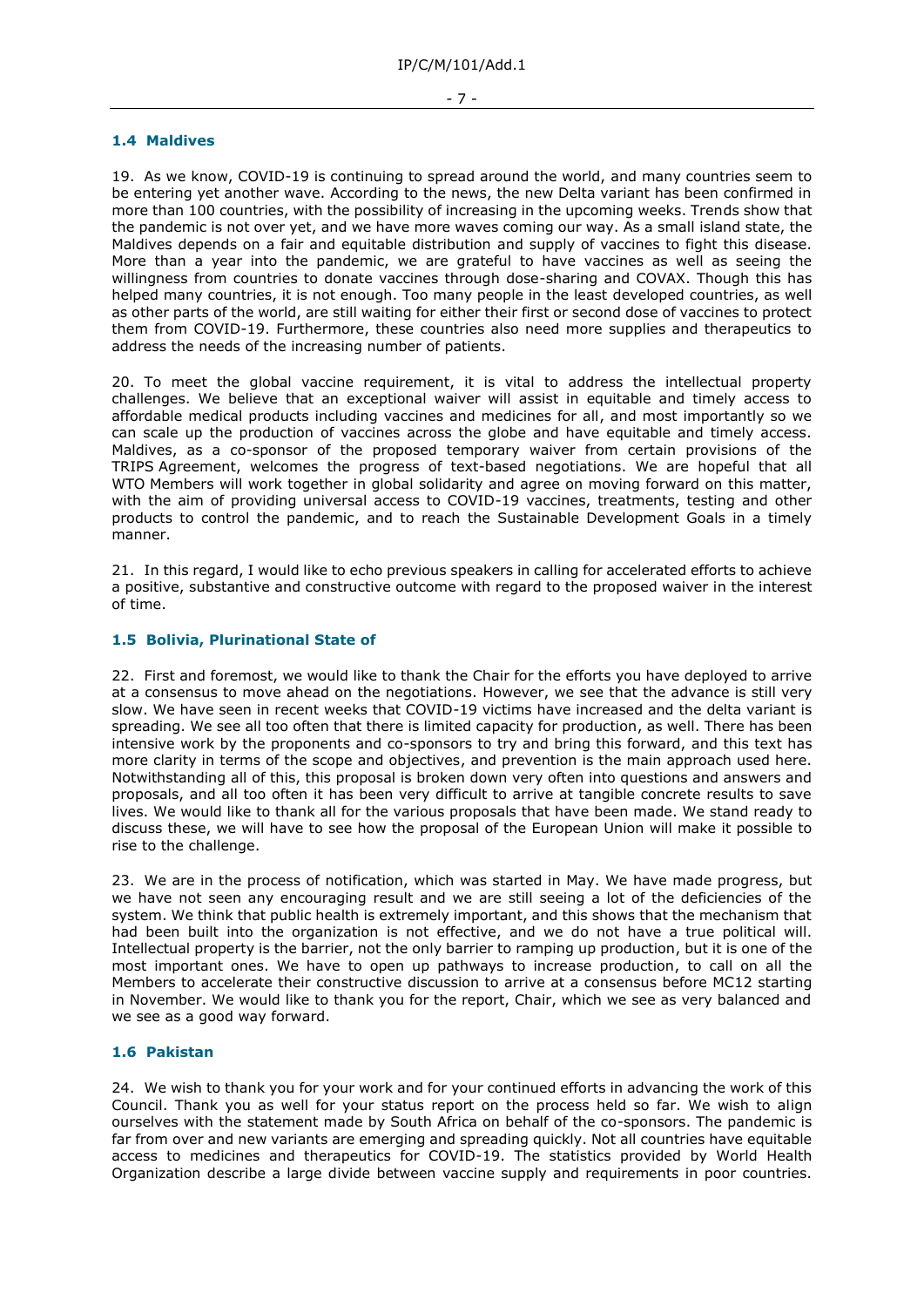- 8 -

The data also show the wide gap in health therapeutics. The co-sponsors of the waiver have provided comprehensive answers to all concerns raised by Members. All Members have agreed to enter text-based negotiations in good faith. We therefore call on Members to meaningfully engage on the actual text-based elements of the waiver proposal and support it, as time is of the essence here. Through our collective efforts we can demonstrate the relevance of the WTO to provide a global response to address this pandemic.

# **1.7 Jamaica on behalf of the OACP Group**

25. The ACP Group supports the draft oral status report to be delivered at the upcoming General Council. As would have been requested by Members, the report gives a factual and succinct status update on the developments relating to the ongoing discussions in the Council. The report is also consistent with the format of previous reports delivered in the General Council on this matter. The ACP Group wishes to express our commendation for your concerted efforts and dedication to this process. Over the past weeks, under your leadership, the small groups and informal open-ended meetings have facilitated deeper discussions and provided the opportunity for continued constructive engagements amongst WTO Members. It is only through such constructive engagements that significant progress will be achieved.

26. The ACP Group remains concerned the rate of vaccination for many members of our Group continues to be very slow. The Group is also concerned that some countries are currently experiencing another wave of the virus, and some are dealing with the impacts of new strains and variants. If members of the ACP Group and other developing countries are to experience herd immunity and be in a position to start rebuilding their economies, there has to be an increase in the rate of vaccination. The discussions within the TRIPS Council are of critical importance in finding an appropriate response aimed at increasing access to vaccines to combat the spread of the virus.

27. It is evident that all Members within the WTO agree that the Organization has a role to play in the response to this pandemic, but divergences remain on the best approach. The ACP Group is however encouraged by the robust discussions and exchanges on the waiver proposal, particularly as it relates to issues concerning scope, duration and implementation. Through these exchanges, Members have been able to have a better understanding of the various concerns of some delegations and they will serve as the basis for further discussions. The ACP Group again takes this opportunity to encourage all WTO Members to continue engaging in the various configurations with the aim of arriving at landing zones on this issue.

# **1.8 European Union**

28. Thank you for your continued efforts on advancing the discussion on this important topic and on your report from our discussions. We fully support this report, both the factual and objective reflection of the complex situation that we are dealing with in this debate. We are also ready to continue the debate after the summer break in a similar manner as we have organised our exchanges in the last couple of weeks. The EU continues to be committed to achieving our common goal to continue ramping up production to share COVID-19 vaccines and medicines more widely and faster, and to ensure equitable access to these products for low- and middle-income countries. We already see incredible progress in the total global production of COVID-19 vaccines. According to Airfinity, a billion doses were produced by 12 April, another billion were produced by 26 May and the third billion by 22 June. It is clear, that the production is accelerating, and it is therefore realistic to expect that some ten billion doses will be produced by the end of 2021. For comparison, the total global output of all vaccines was only five billion doses.

29. But this is not enough. We need to continue our efforts to further ramp up production and to ensure equitable distribution of COVID-19 vaccines and medicines. In this context, we must focus our efforts where they can deliver best results in the shortest possible time. Setting up and ramping up the production of vaccines is a highly complex process which requires adequate facilities, trained personnel, raw materials and other inputs. It is a complex issue that cannot be solved by one simple solution. The overall strategy is not only within the WTO either. The World Health Organization, other organizations, institutions and initiatives such as the COVAX Facility are working on these solutions. In the WTO, we are collectively looking at possible measures to support the increased production of COVID-19 vaccines and medicines to the extent it is possible in the context of the WTO framework.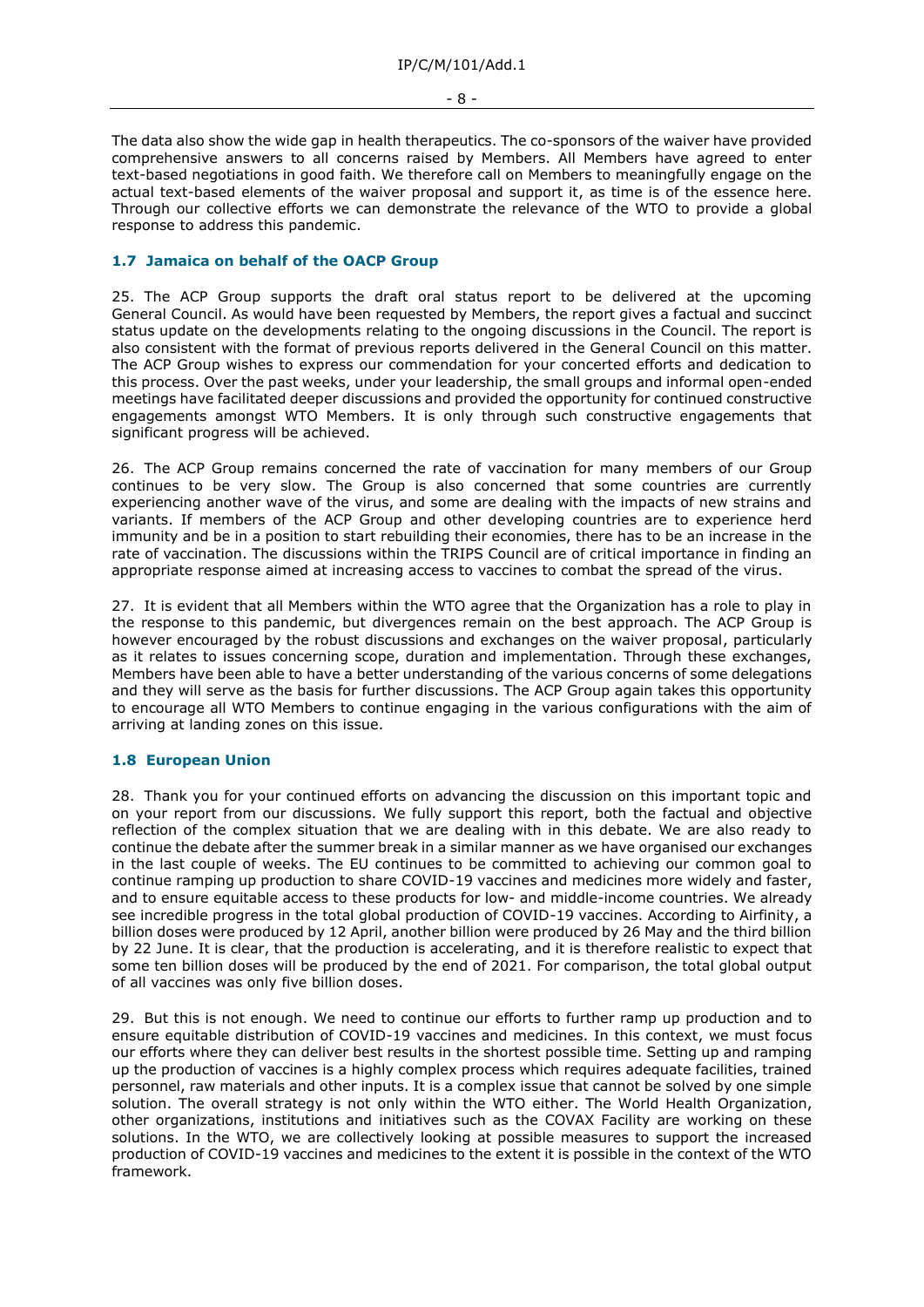30. The intensive discussions in this Council, as well as in other fora have demonstrated that limited manufacturing capacity and restricted access to raw materials and other inputs are the main bottlenecks as regards the production and distribution of COVID-19 vaccines. In addition, having the required know-how is key due to the complexity of the production process of these vaccines. Information collected by the WTO on the bottlenecks regarding critical COVID-19 products indicate that one common theme emerges and that is that essential goods and inputs need to flow efficiently and expeditiously to support the rapid scaling up of COVID-19 production capacity worldwide. The delay of a single component may significantly slow down or even halt vaccine production given the globally integrated supply chains that underpin COVID-19 vaccine manufacturing. This is where we should focus our efforts because these are the real-life problems and in-points when it comes to the production of COVID-19 vaccines and medicines. And this is where trade-related measures, if agreed swiftly, could make a real difference.

31. In order to deal with these bottlenecks with the use of trade-related measures at our disposal at the WTO, the EU believes a multi-pronged approach is needed. We need to look into export restrictions, minimize barriers to trade and put forward trade facilitation measures. The European Union, together with other Members had been at the forefront of these efforts for a number of months in the context of the Trade and Health Initiative by the Ottawa Group. This Initiative provides pragmatic proposals on these issues as well as on enhancing partnerships between innovative companies and manufacturers with adequate production capacity. We would like all WTO Members to join this initiative. In addition, building on the idea also presented in the trade and Health Initiative on 4 June the European Union submitted to the WTO General Council a communication on urgent trade policy responses to the COVID-19 crisis, document WT/GC/231, calling for a multilateral and comprehensive response by trade-related measures to the COVID-19 pandemic.

32. Given the nature of the identified bottlenecks and particularly the fact that they are not related to intellectual property, we do not believe that the full suspension of the TRIPS Agreement is the appropriate and effective measure to increase production and enhance the global, equitable and affordable access to COVID-19 vaccines and medicines. It is a false path, not only it will not increase production of vaccines and medicines as it will not address any of the existing bottlenecks, but also it will have counter-productive effects on our common efforts to enhance access to COVID-19 vaccines and medicines. In addition, it may have harmful effects going forward, when it comes to fighting future pandemics and overall, on the incentives for innovation. Vaccine research and production is generally not profitable and IP incentives are key to maintaining research in this area, in particular for the benefit for many lower-income countries where infectious diseases remain a significant problem. We will not repeat today all the arguments that we have put forward on multiple occasions, and in that regard, we ask the Secretariat to add all the EU statements made in informal TRIPS Council meetings to this statement, so that all these arguments are properly recorded.

33. Today we would like to recall the most important shortcomings of the proposed waiver. First of all, as already mentioned, the waiver focuses on intellectual property while the real bottlenecks lay elsewhere. In other words, the waiver has a wrong target. Second, it would operate against what should be our priority now, that is, to enhance transfer of technology. As mentioned, we are dealing with a highly complex manufacturing process, there is no other way to go about this manufacturing than knowing the exact recipe. This is crucial to be able to produce vaccines that are both effective and safe. The part of the recipe that is revealed in patent applications, which by the way have not even been published yet with regard to the relevant products, is far from sufficient to start a manufacturing process. A real collaboration needs to take place between the vaccine developer and the manufacturer. We have examples of multiple such ongoing collaborations, exceeding anything we know from the past. All these collaborations are based on one and the same framework, the protection provided by intellectual property. This platform provides for guarantees, a safe framework, and in this way helps in building trust between various actors. It is clear what happens when this platform is taken away – the framework falls apart and the relationships built on trust are broken.

34. The waiver proponents never answered the question as to how an action that undermines the existing collaborations, and the transfer of technology can be at all beneficial under the current circumstances. We all agree that we need to enhance transfer of technology to increase the manufacturing capacity for vaccines and medicines, also taking into account the preparedness for future pandemics. But this is a process that needs to be built on voluntary collaboration and trust, it is not by lifting intellectual property and inviting disclosures of information, that would constitute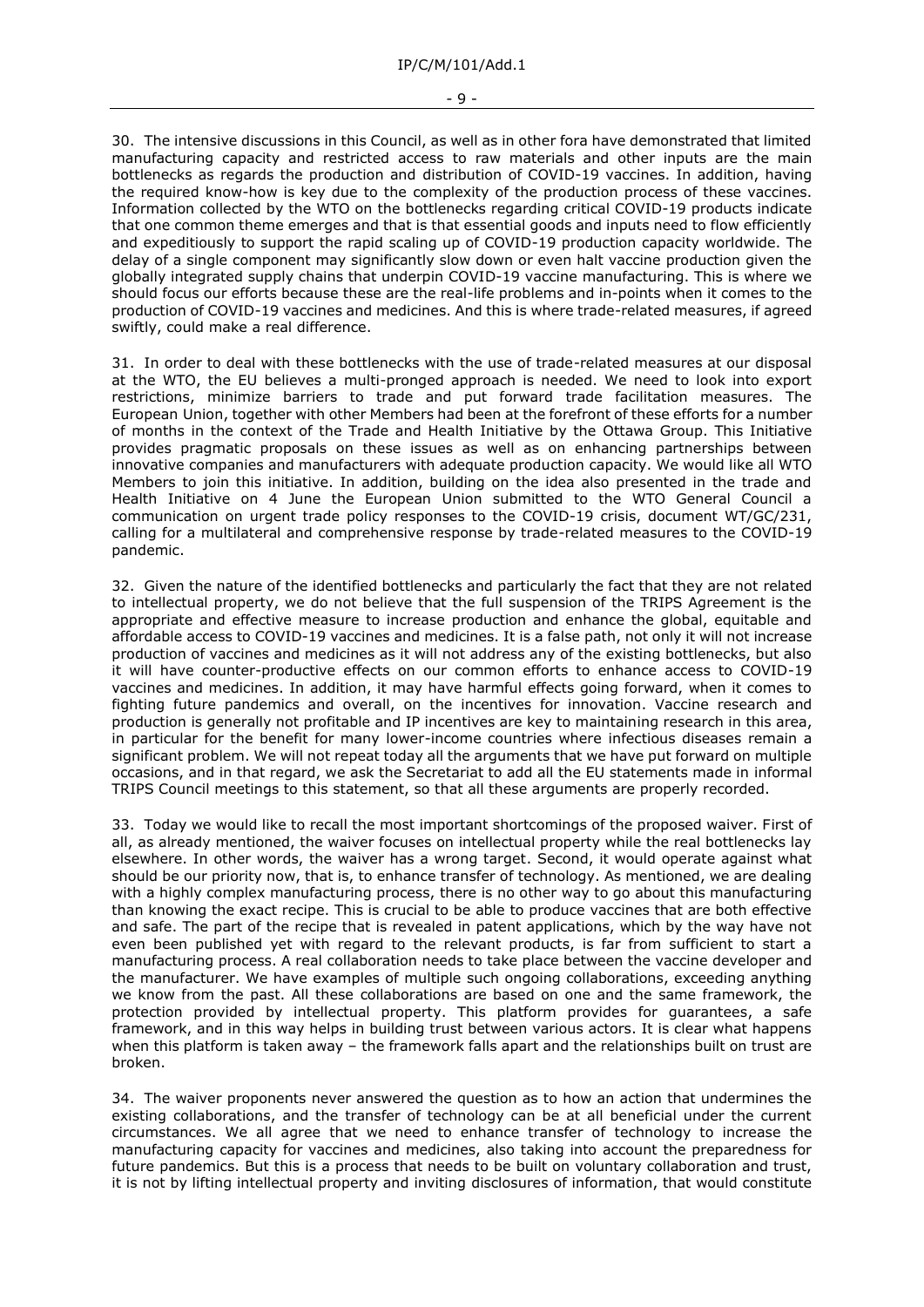breaches under agreements entered into between vaccine developers and various manufacturers, that such collaboration and trust are built. This is the wrong and very short-sighted approach that will not bring any benefit but introduce confusion and a lack of legal certainty. We need to create conditions that will invite the transfer of technology, strengthening manufacturing capacities and resilience of the health systems of lower- and middle-income countries, creating conditions for investment, including via adequate regulatory frameworks, in order to attract the private sector where their technology is crucial.

35. In that regard we would like to give an example of the Team Europe Initiative, an integrated and comprehensive support package that will tackle barriers to manufacturing and access to health products and technologies in Africa from all angles. This initiative encompasses three dimensions: supply side, demand side and enabling environment of the health system. On the supply side the initiative will incentivise and de-risk investment into local pharmaceutical and biotech companies. The Team Europe Initiative will support technology transfer and develop a number of regional manufacturing hubs in alignment with the African Union and the Africa Centre for Disease Control and Preventions which recently launched the Partnerships for African Vaccine Manufacturing. On the demand side the Initiative will work with African leaders and communities to tackle the fragmentation of local markets and help consolidate demand, facilitate market integration and the use of locally produced goods. The Initiative will substantially strengthen pharmaceutical and health systems, thus creating an enabling environment for sustainability. It will contribute to developing human resources by investing in skills and education, by increasing Africa research capacities and by enhancing scientific cooperation between the two continents. This Initiative will also address the problem of falsified products and boost confidence in local goods by strengthening regulatory frameworks. The European Commission is also willing to support digital solutions, for example, to trading vaccines and medicines across the supply chain. The Team Europe support and funding for vaccine production is also under way in a number of countries in Africa.

36. To improve the vaccine supply we are also working with industry to optimise the use of our existing capacity while building more capability. This will allow us to address the needs of EU citizens as well assist supply to third countries and low-and middle-income economies. We are doing that through the Taskforce for Industrial Scale-up of COVID-19 vaccine production, set up in February 2021. The Taskforce, operating under Commissioner Breton's responsibility, ramps up production capacity for vaccines in Europe and acts as a one-stop-shop for manufacturers in need of support. The Taskforce work includes mapping European vaccine production capacities throughout the supply chain, identifying, addressing and eliminating production bottlenecks in terms of capacity and supply chain issues, and promoting partnerships through matchmaking events for vaccine and therapeutics production.

37. The third shortcoming of the proposed waiver is the fact that it does not in any way specify what measures Members will be permitted to introduce as a result of the waiver. It is the normal practice with waivers that certain provisions are listed in order to allow specified measures. Here we are dealing with a situation where the TRIPS Agreement is lifted almost in its entirety and there is no clarification as to what measures can be taken in what manner. This causes enormous risks that we have pointed to in the previous meetings, ranging from invalidation of existing patents which could result in the impossibility of restoring protection even after the waiver expires, the denial of new patent applications which could result in product and processes losing the possibility of being patented in the future, invalidation of voluntary agreements licensing patents, and therefore a chilling effect on collaborations by removing incentives of the developers of the original products to provide know-how and technology to manufacturers of biosimilars and so on. In short, a great legal uncertainty with potentially long-lasting negative effects as regards production, distribution and access to vaccines and medicines.

38. We are ready to continue to discuss, to present our arguments in more detail, but also given the important shortcomings of the waiver proposal, the EU made an alternative proposal to this Council, the objective of which is to ensure that IP is an enabler for the use of the available and adequate manufacturing capacity as regards COVID-19 vaccines and medicines. We will say more about this proposal under the next agenda point and would like to encourage further engagement of Members. We are looking forward to advancing on this proposal and finding a common ground that would allow us to ensure that IP plays an enabling role in enhancing access to COVID-19 vaccines and medicines.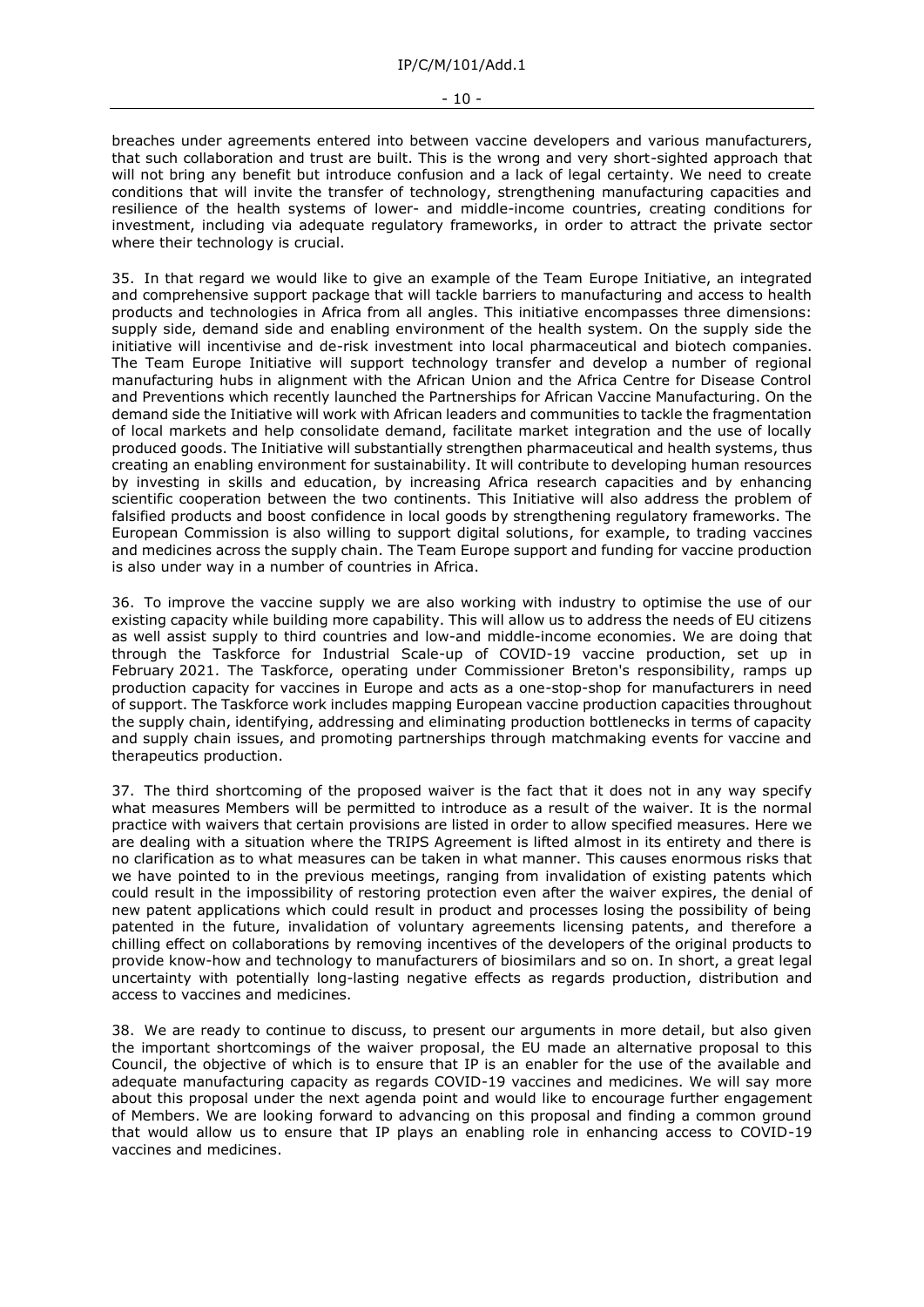#### European Union's statement at the informal meeting held on 17 June 2021

39. The European Union would like to thank you for convening small-group consultations on the manner in which to take the text-based process forward. We have presented our position on the modalities of this process in the course of the small-group consultations. We would like to recall the main points and reiterate our position on the matter.

40. As stated at the previous meeting of the TRIPS Council, the European Union is ready to constructively engage in the text-based substantive process to find a way forward in this discussion on the role of intellectual property in enhancing access to affordable COVID-19 vaccines and therapeutics, and to proceed with concrete and pragmatic short- and medium-term solutions to enhance universal access to COVID-19 vaccines and therapeutics at affordable prices.

41. This discussion is part of a comprehensive approach to the crisis presented by the European Union in a communication on "Urgent trade policy responses to the COVID-19 crisis", document WT/GC/231, calling for a multilateral and comprehensive response by trade-related measures to the COVID-19 pandemic. We would like to emphasise that it is the view of the European Union that only a multi-pronged approach addressing the identified bottlenecks such as limited manufacturing capacity and access to raw materials can bring about a real change.

42. We are ready to immediately start a discussion based on the proposal set out in our communication on "Urgent trade policy responses to the COVID-19 crisis – intellectual property", document [IP/C/W/680,](https://docs.wto.org/dol2fe/Pages/FE_Search/FE_S_S006.aspx?DataSource=Cat&query=@Symbol=%22IP/C/W/680%22%20OR%20@Symbol=%22IP/C/W/680/*%22&Language=English&Context=ScriptedSearches&languageUIChanged=true) submitted to this Council on 4 June, and intend to follow up in the coming days with a more elaborated text. We would like to thank you, Chair, for planning for a date for presenting our proposal.

43. At the same time, as mentioned at the previous meeting, the EU is ready to continue discussing the revised waiver proposal though we are not convinced that the broad waiver proposed by a number of WTO Members is the right response to the pandemic.

44. This is why the EU wants to include in this discussion our different and more targeted approach. We hope that we will be able to convince Members that our approach, including the components that will be addressed in the General Council, represents the best way to respond to the crisis in the short term in an effective and pragmatic manner.

45. We would like to recall that our proposal is based on the discussions that we have had in this Council over the last couple of months. In the course of these discussions, we have been examining various ways in which intellectual property can help in enhancing access to affordable COVID-19 vaccines and therapeutics. One of the results of these discussions is that a number of WTO Members identified aspects related to the use of compulsory licensing that, in their view, limit the use of this tool. The EU proposal aims to address these aspects, provide more legal certainty and enhance the effectiveness of the compulsory licensing system.

46. We note that our proposal has been welcomed by a number of delegations as a constructive contribution to the ongoing discussion. The revised proposal on the waiver and the EU proposal represent different approaches to the problem of the availability of COVID-19 vaccines and therapeutics and are based on different premises. We are of the opinion that it is key that Members can benefit from having a possibility of discussing these two approaches alongside one another and we request that our proposal is treated and discussed on an equal footing with the revised proposal on the waiver.

47. We also note that in the previous meeting the Chair recognised that there are still divergent views both on the underlying assumptions of the revised waiver proposal and on the specifics. There is no agreement among Members that the waiver can achieve our common goal, i.e. enhancing access to affordable COVID-19 vaccines and therapeutics.

48. In order to take account of all these considerations, to provide for an opportunity to discuss all pertinent issues and to facilitate the examination of both the revised proposal on the waiver and the EU proposal, we request a theme-based approach for our process that we would like to reiterate here for consideration of all Members. This approach would be based around the following themes: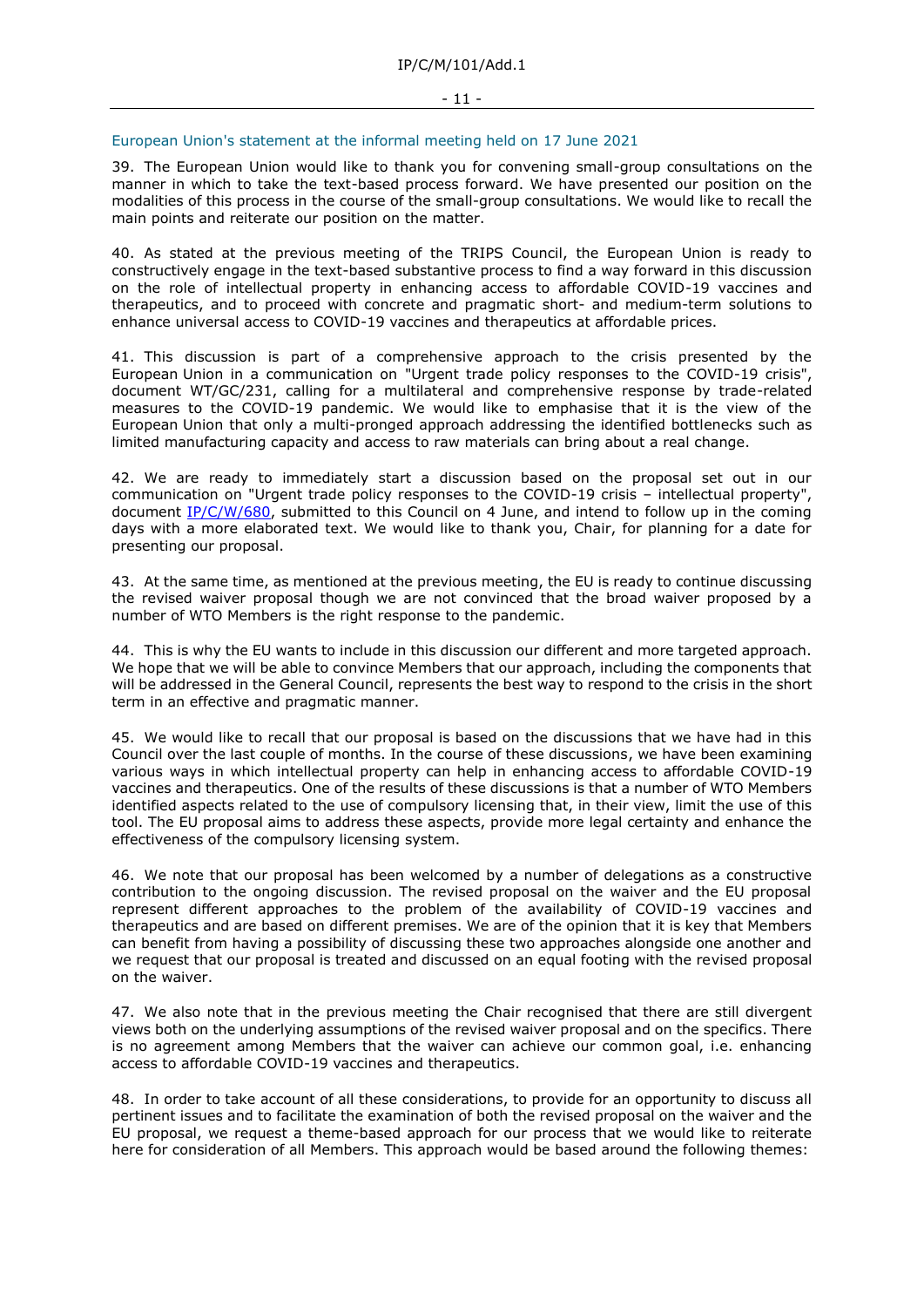#### Scope – under which we would examine

- a. Provisions of the TRIPS Agreement covered:
	- i. which provisions are affected and why this for us is the first priority for setting the basis for our discussion; and
	- ii. we would also compare waiving entire sections of the TRIPS Agreement to the targeted approach proposed by the EU.

Effects short-, medium- and long-term – under which we would examine effects of each proposal

- a. on vaccine/medicine production;
- b. on transfer of technology;
- c. on legal certainty as to which IP rights continue to apply effects on the current and future cross-licensing; and
- d. on ongoing partnerships and concluded agreements.

Products – under which we would discuss the products covered by each proposal including issues such as

- a. How the link with COVID is determined; and
- b. Definition of a pharmaceutical product in the Annex to the TRIPS Agreement.

#### Duration – under which we would examine for each proposal

- a. End date
- b. Restoration, where applicable, (by type of IP right)
- c. Compatibility with the WTO rules

Implementation in national law – under which we would discuss

- a. Which measures are needed domestically to implement each of the proposals
- b. How will these measures relate to the current legislation on compulsory licensing?
- c. Effects on procedures of national IP offices

### Links of the proposals with other international obligations

49. Of course, the sub-points are not exhaustive but are meant to indicate the aspects that we find the most pertinent for our discussion.

50. As regards the proposed calendar of meetings, we agree to the proposed schedule of weekly TRIPS Council informal sessions. We are also ready to discuss the use of small groups and will also engage bilaterally with Members to present our proposal.

51. As regards the proposed meetings in a small group starting next week, we would have preferred it to be scheduled after our proposal is presented on 24 June and ask for this request to be considered, but should that not be possible, we request that our proposal is discussed in this small group meeting on an equal footing with the revised proposal on the waiver.

52. We would like to thank you, Chair, for your efforts to find a pragmatic manner in which to organise the process before us and we remain committed to constructively engaging with all Members to find a pragmatic, inclusive and effective way forward.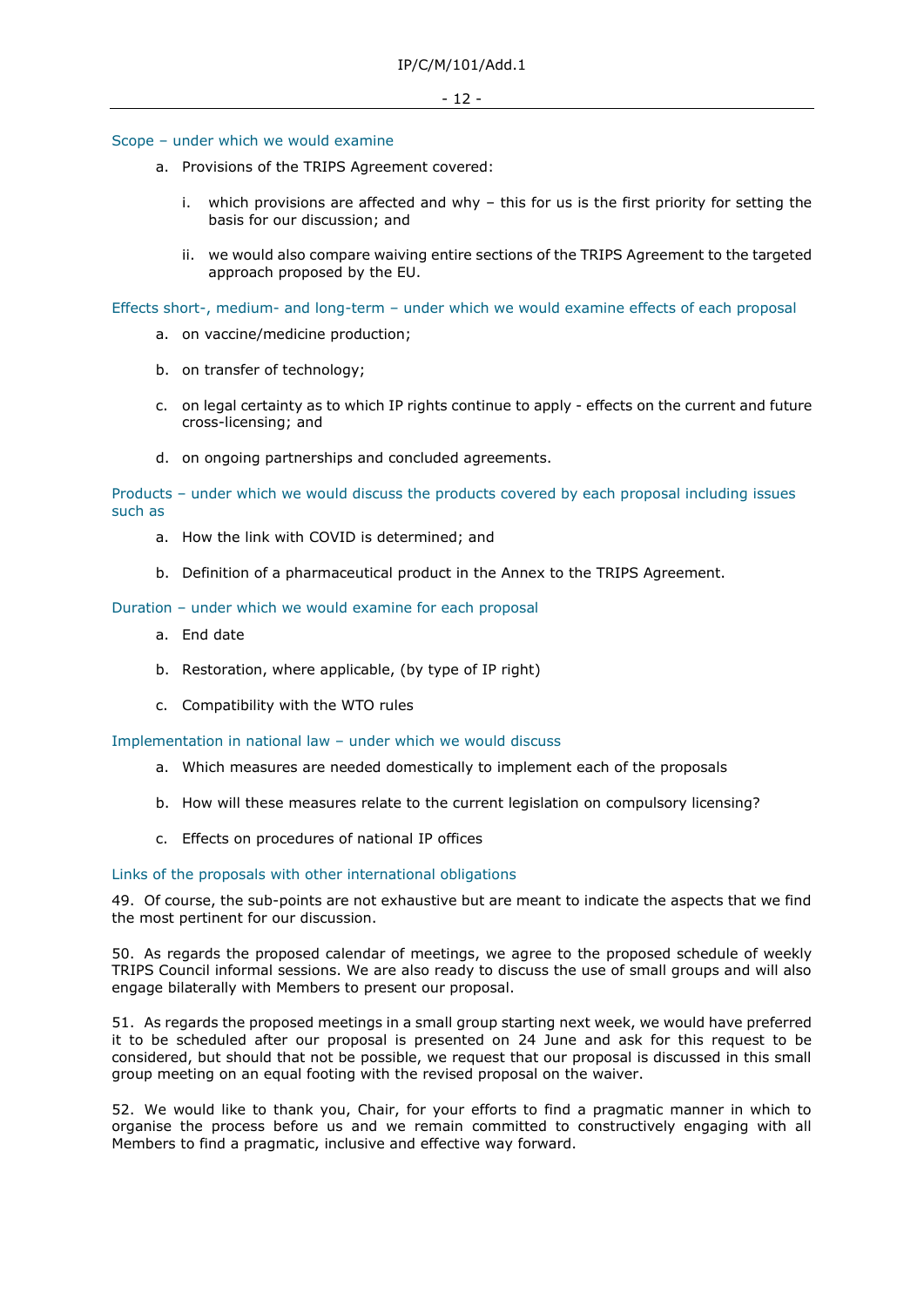#### European Union's statement at the informal meeting held on 6 July 2021

53. Chair, thank you for your efforts in advancing our discussions. We would also like to welcome Deputy-Director General Gonzalez and thank her for devoting her time and attention to this important matter. Enhancing equitable access to COVID-19 vaccines is the priority for the European Union and this is our objective in this discussion.

54. The European Union appreciated the possibility provided by the small group meeting to explain in more detail the EU proposal and to discuss the revised waiver proposal. We would like to thank all the delegations that engaged in the discussions and hope that the input provided by the European Union has been helpful in taking this discussion forward.

55. The European Union remains fully committed to this process and to finding the best way forward to ensure that the intellectual property system plays an enabling role in the context of deploying existing capacity or creating new capacity for the production of COVID-19 vaccines and medicines while keeping intact the necessary incentives that the intellectual property system provides to researchers of new vaccines and medicines to fight against the current and future variants of the virus that causes COVID-19. We will continue to engage constructively and are open to discussing all approaches that contribute to enhancing access to affordable COVID-19 vaccines and medicines and can bring results in an urgent manner.

56. Even though the discussions on the duration and implementation and especially on the implementation have not been finalised in our meeting of yesterday, the European Union would like to use this opportunity to recall some of the most pertinent, in our view, points that have been raised and which, in our view, deserve further discussion at the next small-group meeting.

57. Starting with the EU proposal for a General Council Declaration on the TRIPS Agreement and Public Health in the Circumstances of a Pandemic, document [IP/C/W/681,](https://docs.wto.org/dol2fe/Pages/FE_Search/FE_S_S006.aspx?DataSource=Cat&query=@Symbol=%22IP/C/W/681%22%20OR%20@Symbol=%22IP/C/W/681/*%22&Language=English&Context=ScriptedSearches&languageUIChanged=true) the EU has provided explanations on the duration and implementation of the EU proposal:

- a. As regards the duration, the EU proposal clarifies certain requirements of the compulsory licensing system for the circumstances of a pandemic, therefore these clarifications will apply not only in the times of this pandemic but also in other such cases – as we said previously, this is of course without prejudice to other situations of 'national or extreme urgency' that Members may decide on in accordance with the TRIPS Agreement.
- b. As regards the implementation, we would like to recall that we believe that one of the advantages of the EU proposal is that it can be adopted swiftly; the proposal clarifies certain provisions in Articles 31 and 31*bis* and the Annex of the TRIPS Agreement. As we do not aim to amend these articles, we will not require lengthy debates and procedures. The scope of these provisions will remain the same but agreeing on a declaration will remove legal uncertainty about their application and support those WTO Members who wish to use them. No implementation at national level will be required. This is how we can advance quickly and have immediate results on the ground.

#### On the duration aspect of the revised proposal on the waiver

58. We believe that any discussion about the duration of a measure needs to be preceded by a reflection on the impacts on the various stakeholders affected by the measure. In that respect, the discussion around the duration of the measures to enhance equitable access to COVID-19 vaccines and medicines also needs to be preceded by a reflection on the impacts in the short-, mid- and long-term, both in terms of benefits and negative impacts.

59. First, we need to make sure that the measure proposed is effective to achieve our common objective. This is a condition to accept any measure that could have negative impacts on various stakeholders or on incentives to innovate and research as well as on public health.

60. Second, only if the measure is effective, we need to make sure that the negative impacts of the measure are as limited as possible, both in terms of scope and duration, and that the benefits offset these negative impacts.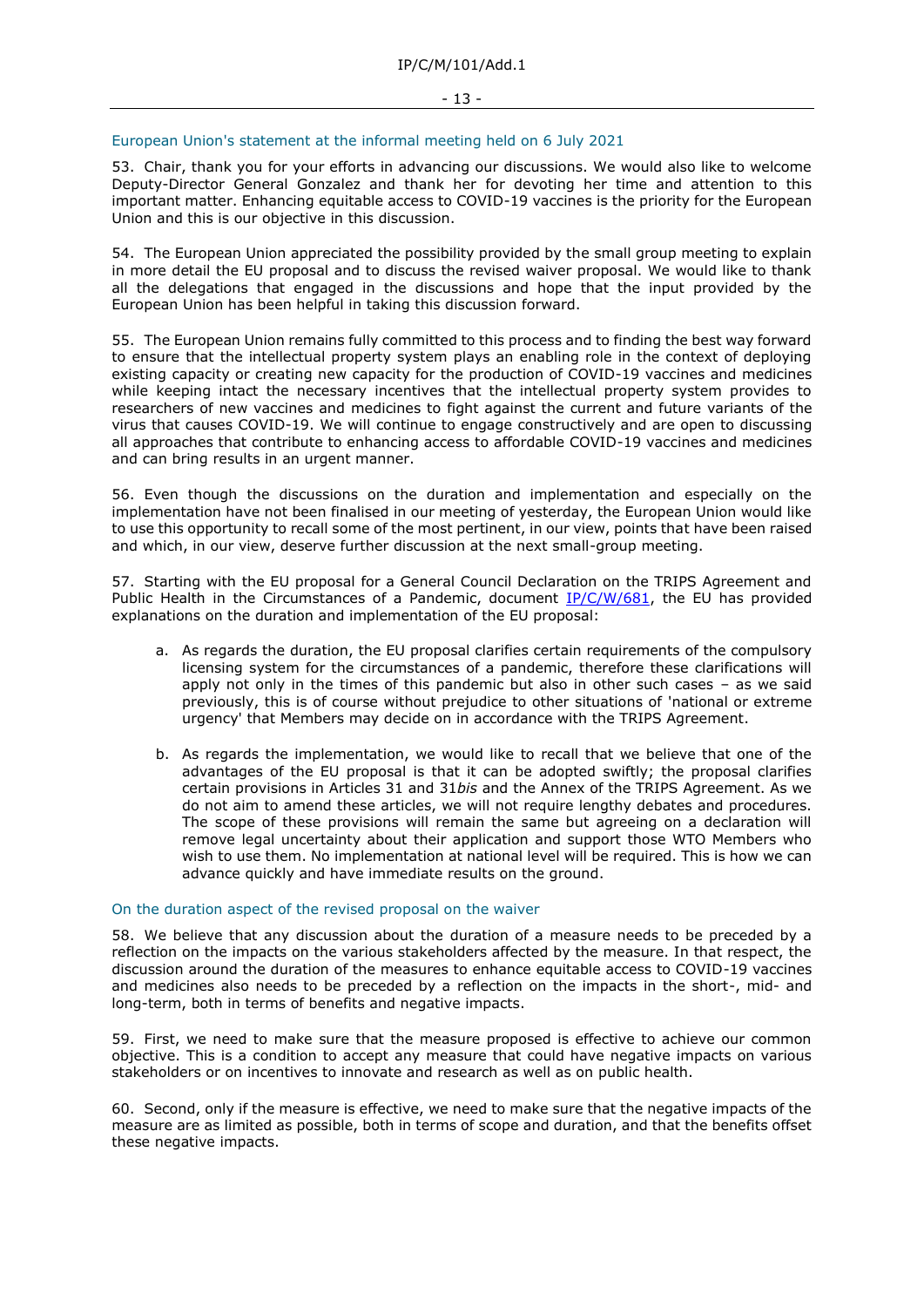61. In the case of the EU proposal, we remain convinced that the clarification on the use of compulsory licensing under the TRIPS Agreement is effective to enhance equitable access to COVID-19 vaccines and medicines, together with other trade-related measures that are part of the comprehensive approach that the EU has proposed. Moreover, the duration is limited to what is necessary ("in the circumstances of a pandemic") in order to reduce the negative impacts of compulsory licensing on patent holders e.g. waiving the requirement to negotiate with the patent holder before issuing a compulsory licensing may result in missing opportunities of agreeing on voluntary licences – however this fast-track procedure is applied in the specific circumstances of a health emergency and not as norm, therefore the negative impacts of our proposal remain limited, as they keep intact the necessary incentives to continue research and innovation on vaccines and medicines against COVID-19 and other diseases.

62. With respect to the waiver proposed in document  $IP/C/W/669/Rev.1$ , we maintain our fundamental concerns about the lack of effectiveness of this measure to achieve our common goal of enhancing equitable access to COVID-19 vaccines and medicines. Moreover, we believe that a discussion on the duration of the potential waiver can only take place once the effects of the proposal in the short-, mid- and long-term are analysed and discussed, in particular:

- a. the impacts on transfer of technology required to produce the existing vaccines against COVID-19;
- b. the impacts on research and innovation of new vaccines and medicines against the existing and future variants of COVID-19 or against future pandemics; and
- c. the impacts on public health (especially in the mid- and long-term if the incentives to innovation are removed).

63. We have had some exchanges on some of these issues yesterday but not in an exhaustive manner and we think it is important that we continue discussing these topics in the next session of the small-group meeting.

64. For example, the proponents of the waiver indicated that the waiver would enhance collaborations among vaccine developers and manufacturers and therefore would also enhance technology transfer. We question how the measure that takes away the platform on which collaboration and technology transfer can occur and introduces legal uncertainty as to the licensing agreements could have this effect. We would like to ask the proponents of the waiver to elaborate on this aspect of their proposal. Transfer of technology, as we know, is absolutely essential in our efforts to ramp up production and therefore understanding how exactly in practice the waiver would affect this transfer is key for assessing the effectiveness of the measure. We understand that this and similar questions will be discussed in the next sessions of the small-group meetings.

65. Without prejudice to the discussion on the effects of the measure and the links with the duration, we also note that the provision on the duration of the waiver is proposed in a manner that does not indicate the date on which the waiver would be terminated. Following three years and subject to exceptional circumstances ceasing to exist, the General Council would determine the date of termination of the waiver. As explained at yesterday's meeting by the waiver proponents, the General Council may or may not decide on the termination in such circumstances. This would indicate that the waiver could stay in force for an undefined period of time after the exceptional circumstances, which are presented as those justifying the waiver, cease to exist.

#### On the implementation of the revised waiver proposal

66. The proposed waiver does not contain any indications of the mechanisms of implementation at the national level, in contrast with, for instance, the provisions of the Annex to the TRIPS Agreement applying Art. 31*bis*.

67. The proposed waiver is currently being discussed as though it would be directly applicable to all Members and produce immediate effects. The assumption seems to be that if the waiver is adopted and Members avail themselves of it, the relevant IP rights will be suspended, without any further action being required. But this is not the case. Each waiver of the provisions of the TRIPS Agreement requires national implementation in national systems which are aligned with the TRIPS Agreement requirements – which is the case for most of our systems. The broader and less targeted the waiver,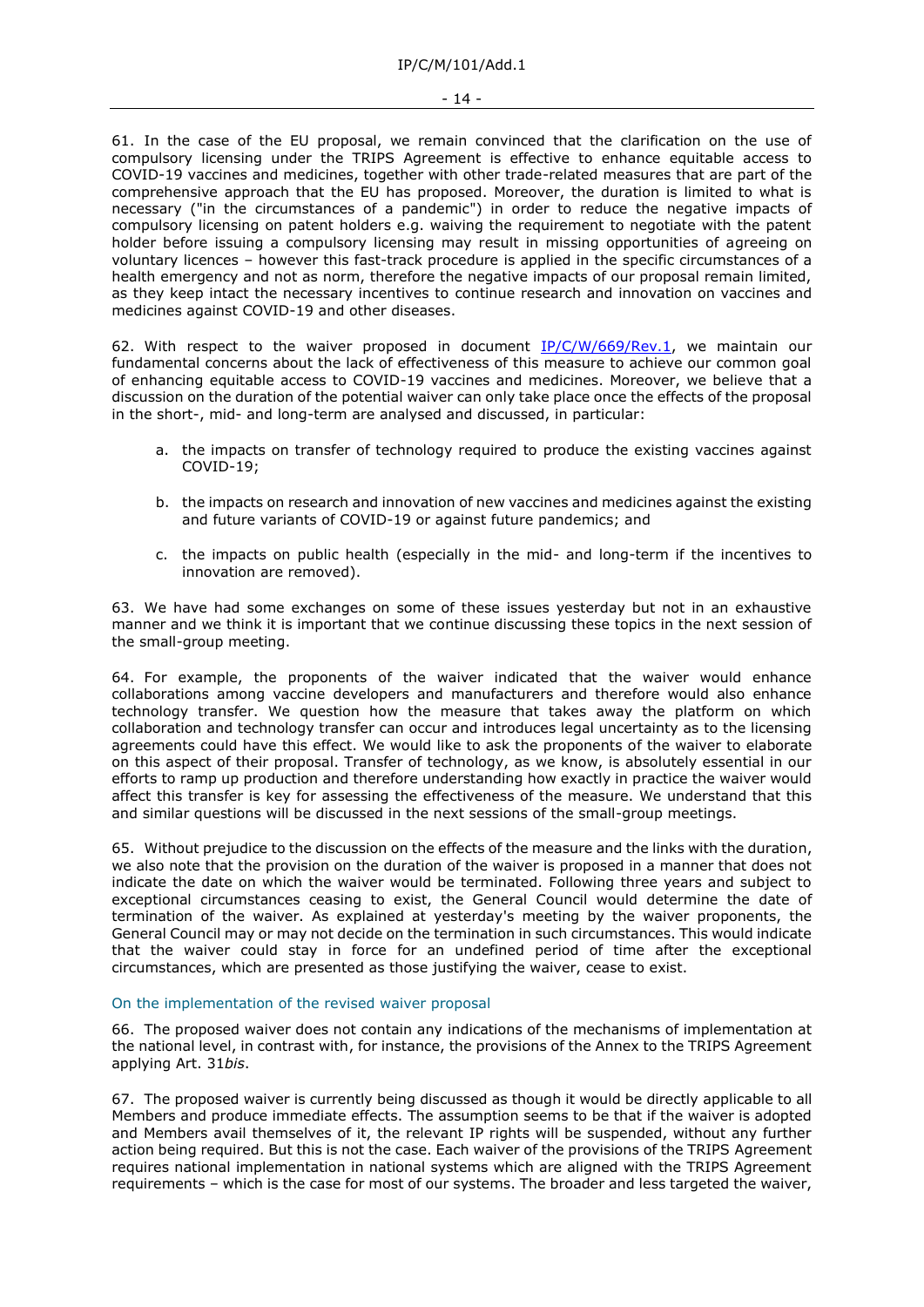the more complex implementation is required. The discussions we had yesterday confirm that the need for the national implementation would mean that whatever effects the proponents count on, would not materialise in the short term at all.

68. First, a national legal infrastructure would in many cases need to be created by the Members to enact measures permitted under the waiver, and in particular, to:

- a. determine which IP rights would be deemed to fall under the ambit of the waiver; and
- b. create a legal instrument and procedures to effect the suspensions and circumscribe their scope to the purposes provided in § 1 of the waiver.

69. In that regard we asked the proponents to explain how they see the waiver being implemented and how long this would take. Other delegations indicated that, considering that the corresponding domestic procedures often take time and may be complex, it is questionable how the waiver would provide a quick solution for the Members.

70. Further, the waiver provides no framework to establish clarity and transparency regarding the status of individual IP rights within the respective WTO Members – this creates a risk of additional legal uncertainty and further damage to the incentive function of the patent system as pointed out by a number of delegations in the course of yesterday's meeting.

71. The waiver provides no description of measures to be adopted by Members under the waiver. No measures are indicated or prescribed. There are no set boundaries to the measures which can be taken. The proponents explain that the 'waiver is permissive' and that 'the choice of measures is left to the Members'.

72. The lack of defined measures is, in our view, highly problematic and results in high risk as regards the effects of the waiver. The lack of any boundaries means that Members would be free to take any measures they deem appropriate without any accountability or scrutiny, and regardless of the impact of the waiver on incentives for innovation.

73. While the positive effects of the waiver are not proven and clearly questioned by many delegations, its effect in the short-term is likely impossible due to the need for the national implementation, the lack of defined measures and the permissiveness of the waiver proclaimed by the proponents is creating risks of harmful effects that would continue beyond the time of application of the waiver. It is not only about what procedure is used by Members – based on emergency prerogatives of the state or other – it is, beyond all, about the substance of these measures and their effects.

74. The first one concerns invalidation of existing patents: In the absence of TRIPS obligations to protect patents, Members may choose to invalidate existing patents on COVID-19 related products or processes. This would result in curtailing the patent protection without any compensation or the possibility of restoration of the right. Importantly, this could impact not only inventions that are specific to COVID-19, but also "dual-use" inventions that are relevant to both COVID-19 and other existing and future diseases. This protection would be impossible to restore once the invention would be in the public domain.

75. The second one concerns the possibility of rejecting pending patent applications: In the absence of TRIPS obligations to protect patents, Members may choose to provide that pending applications for new patents for all COVID-19-related technologies or for all products and processes relevant to the manufacture of vaccines, medicines and medical devices can be rejected. This would mean that new inventions related to these products and processes will not have patent protection and can be freely copied. In such a case such products/processes could not be patented going forward as, once known, they would lose their novelty characteristic which is one of the conditions of patent protection. In this respect, the explanations provided yesterday seem to assume that this condition of novelty could be ignored after the expiry of the waiver, but the TRIPS Agreement requires novelty to grant patents, as the novelty requirement is essential for the patent system to work properly.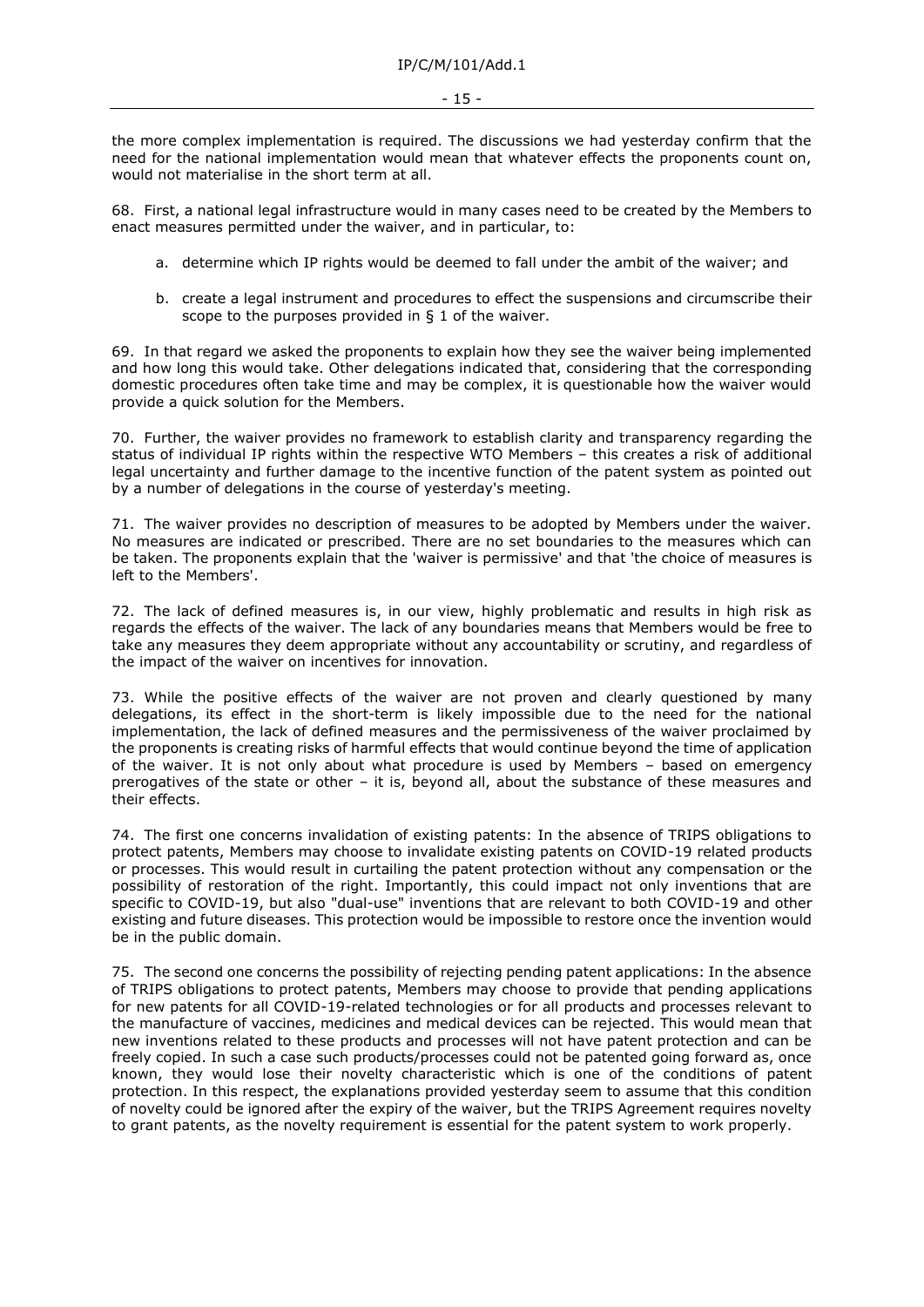76. In that regard we would like to discuss how proponents of the waiver suggest to guarantee that no measures may be taken with regard to patents or patent applications (the same goes for other registered rights) which will continue to produce effects once the waiver has terminated?

77. The other set of effects that need to be analysed are the effects on voluntary licence agreements and open licensing schemes: If existing patents are invalidated, this may in consequence also result in invalidation of the voluntary agreements licensing those patents, depending on how the new rules are implemented, under the terms of the contract and the applicable contract law. This would mean that the licensees would be free of licence conditions in their use of the invention. This would clearly undermine the ongoing collaborations and efforts to enhance production of COVID-19 vaccines.

78. As regards the collaborations based on voluntary agreements, compulsory licences or open licensing schemes, the question is – why would a waiver apply to these situations where obviously there is no barrier to access? Generally, where licences have been granted or the willingness to license has been expressed, does this not constitute evidence that the IP right in question is not a barrier to access for health products? Should the consequence be that such an IP right does not fall within the ambit of the waiver?

79. There were a number of other questions raised by various delegations including on safeguards for the holders of undisclosed information – in cases where such information enters the public domain, how exactly the proponents of the waiver suggest to protect the interests of such holders in the time after the waiver expires. It seems that if protection of undisclosed information is once disclosed, such information loses protection permanently, even after the waiver ceases to apply. This is another example of why negative impacts on holders of undisclosed information need to be carefully assessed.

80. We would also have additional questions about the implementation of the waiver that we hope to discuss today or during the meeting on 9 July.

81. We understand that the intention of the proponents of the waiver is to remove intellectual property protection from COVID-19 vaccines, medicines and medical goods for the purposes of making them public goods, so that they can be made accessible more widely to the vulnerable populations. This should entail, in practice, that the use of these inventions has a humanitarian and not a commercial objective. However, whereas the waiver takes away the obligation to remunerate the holders of intellectual property rights, we do not find any mechanism in the proposed waiver to ensure that the access to products covered by the waiver would be ensured in line with the stated objective of the waiver and not for the economic benefit of manufacturers relying on the waiver. In contrast, the EU proposal explicitly provides for a mechanism aiming to keep patent holders' remuneration in line with the non-for-profit manufacture and supply of vaccines and medicines. Therefore, we would like to ask the proponents of the waiver for an explanation: Will it be acceptable that entities benefitting from the waiver reap profits on the manufacture and distribution of health products during the pandemic, when such authorisation to use the invention has been granted under exceptional circumstances in the interest of public health? If not, how do they propose to avoid it in practice?

82. As is clear from the text of the waiver, the suspension of the IP rights should be solely for the purposes set out in § 1. Any further uses unrelated to the prevention, treatment or containment of Covid-19 shall not be covered by the waiver, and IP rights will deploy their full effects in this regard. At the same time, as discussed in the course of previous week, the waiver covers many products which are not limited to treating COVID-19 – how are proponents suggesting to guarantee that the permitted use of the invention under the waiver does not encompass use for other purposes or diseases or simply nullifies patents that are relevant for other areas?

83. The discussions we have had so far, rather than dispelling our concerns about the effects of the proposed waiver, confirm the merit of these concerns. We look forward to further discussions as a number of questions are still unanswered. For instance, the proposed duration, seems to us to be based on a certain assumption rather than evidence and underestimates the negative effects of the waiver on the system that has allowed researchers and innovation to develop various vaccines in an unprecedented time. On implementation, it seems to us that the assumption that the waiver does not require lengthy and complex implementation underestimates the challenges of implementing the waiver proposal in practice. Moreover, the approach according to which the choice of measures to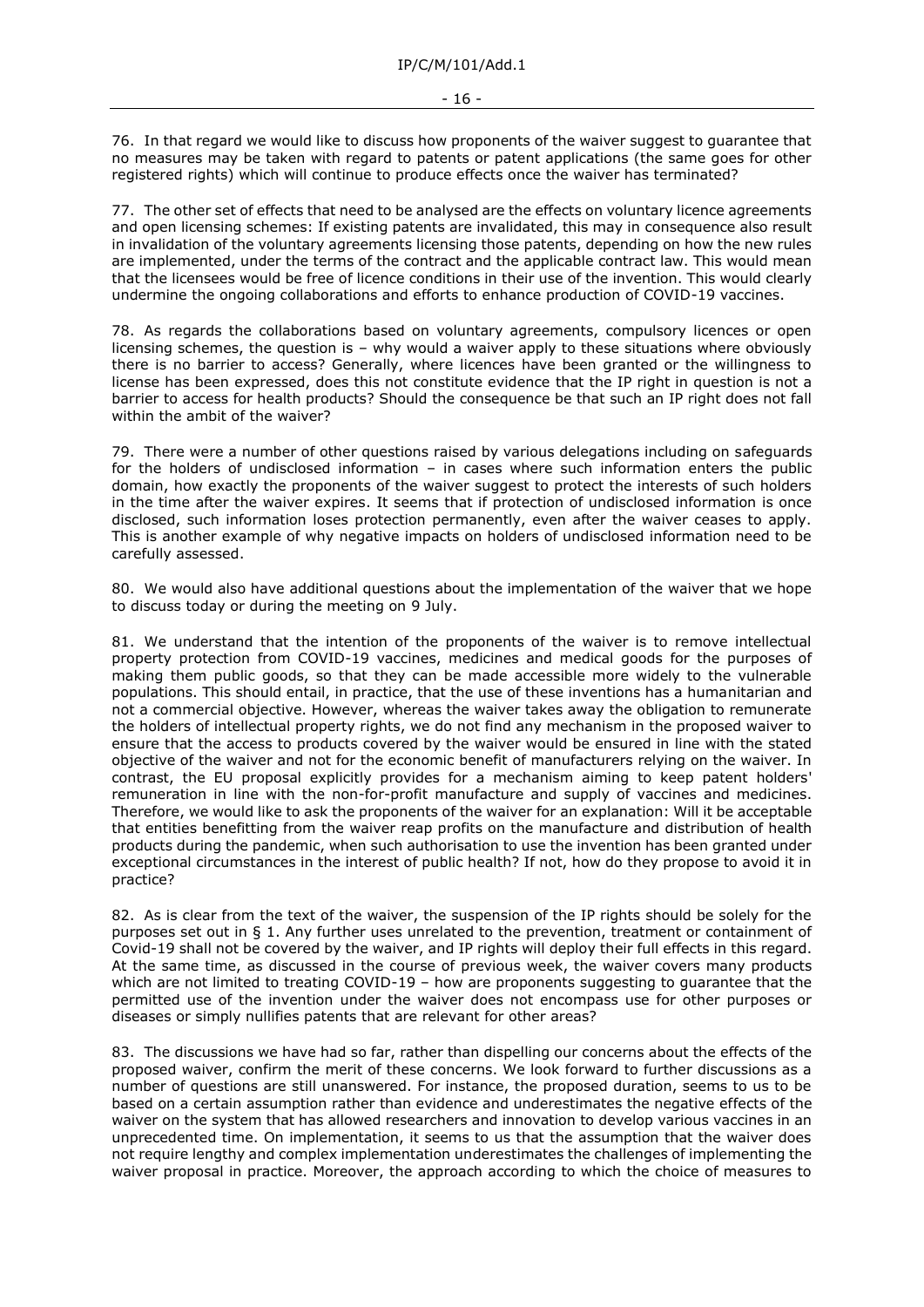implement the waiver is left entirely to Members, without any boundaries that would take account of necessity and proportionality raises concerns on the long-term effects of the waiver not only on the IP system but on its disruptive effects for access to COVID-19 vaccines and medicines.

84. The EU is looking forward to further discussions on these points and is always ready to respond to any questions on the EU proposal.

85. As was mentioned by a number of delegations, the EU believes that Members should focus on solutions which are targeted, pragmatic and that can bring results in the short-term. We invite Members to discussions on the EU proposal, which in our view fulfils these requirements. As indicated in the previous meetings, the EU is also ready to discuss other aspects of compulsory licensing system that would merit clarification to enhance efforts to scale up the production of COVID-19 vaccines, therapeutics and diagnostics. Finally, we would like to emphasise that the IP-related discussion is only a part of the multi-pronged approach proposed by the EU. We call on all Members to engage in discussions on all elements of this approach as only this way we will be able to adequately respond to the current crisis.

### European Union's statement at the informal meeting held on 14 July 2021

86. Chair, we would like to thank you for your continuous efforts in advancing our discussions. Enhancing equitable access to COVID-19 vaccines and medicines is a priority for the European Union and this is our objective in this discussion. The European Union appreciated the possibility provided by the small-group meeting of 9 July to explain in more detail the EU proposal and to discuss the revised waiver proposal.

87. The European Union remains fully committed to this process and to finding the best way forward to ensure that the intellectual property system continues to contribute to enhancing equitable access to COVID-19 vaccines and medicines. We remain convinced that the current intellectual property system can play an enabling role in deploying existing capacity or creating new capacity for the production of COVID-19 vaccines and medicines while keeping intact the necessary incentives for innovation. We will continue to engage constructively and are open to discuss all approaches that contribute to enhancing access to affordable COVID-19 vaccines and medicines and can bring results in an urgent manner. The discussions on implementation during our last two meetings have been helpful to understand the positions of various delegations, in particular of those who have put forward text-based proposals.

#### **1.9 United Kingdom**

88. The United Kingdom welcomes the text of the oral status report and is content for it to be delivered at the upcoming General Council. We believe this report is factual, objective, and accurately reflects developments made by this Council since the General Council was last updated in May, and we thank other delegations for their engagement.

89. The United Kingdom would like to extend our gratitude to you and the Secretariat for successfully organising several informal TRIPS Council sessions and small-group consultations, to help Members advance discussions on substantive topics in a transparent manner. Our delegation has engaged in good faith throughout this process, asking questions conducive to healthy discussion, and has found the exchange of views from Members useful. However, as reflected in the status report, this Council has been finding it difficult to move towards consensus. We once again reiterate our long-held view that a discussion on fundamental areas of disagreement would help guide discussions towards pragmatic solutions. It is only by developing a common understanding of these underlying principles, that we will be able to meaningfully move forward in this process.

90. We will continue to actively engage in all discussions and review the merits of any proposal submitted to the TRIPS Council. Responding to the question of vaccine equity necessitates a multifaceted response underpinned by pragmatic action, including voluntary licensing and technology transfer agreements for vaccines, support for COVAX, and solutions for production bottlenecks and supply chain issues. We will continue to support action in this regard, and we look forward to our future discussions.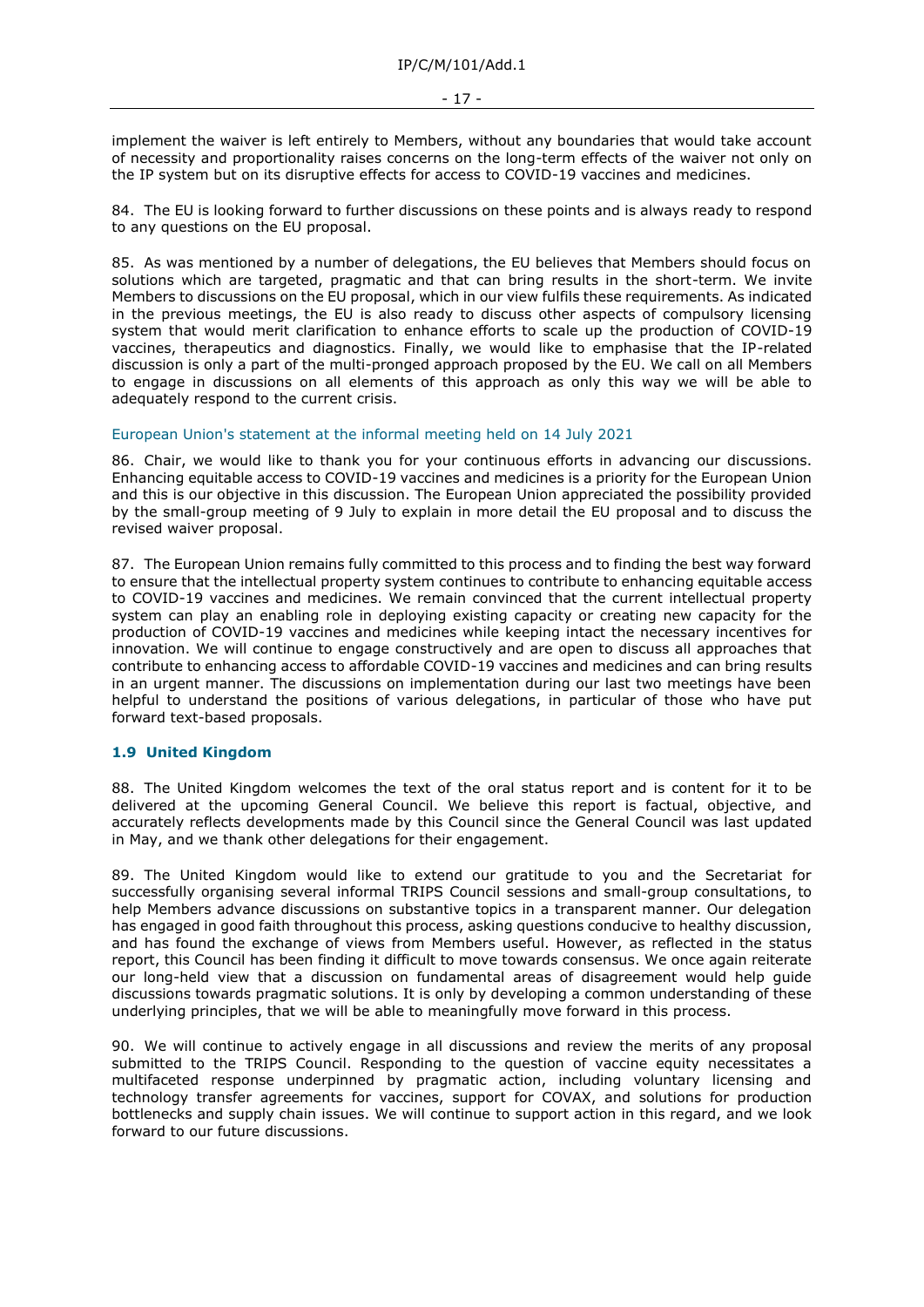#### **1.10 China**

91. We appreciate your leadership and great efforts in organising the text-based process for the past couple of weeks. We fully support your oral report to the General Council which we believe is a balanced and objective report and also a factual reflection of the *status quo* of our discussions so far. The days and weeks since have witnessed Members active and constructive discussions both in small group consultations and informal session on some important and specific issues in the waiver proposal focusing on the product scope, the scope of the IP rights, duration of the waiver, implementation-related considerations and regulatory data measures. Members have also touched upon some of the elements in the European Union proposal. These rounds of intensive discussions have provided opportunities for Members to clarify each other's positions and concerns and further understand the key issues in the proposal which has laid a sound foundation for our future work.

92. However, we are also aware that Members are still divided over some key elements in the waiver proposal, most notably the role of IP waiver in ramping up the production of vaccines and the scope and duration of the waiver as well. We realize that time is not on our side. If we do expect a good harvest in this regard before MC12 we may need to consider the possible landing zone as early as possible. The recent spread of delta variants has put developing countries with low vaccination rates in even greater danger. It is an urgent call for the international community to work together to expand the COVID vaccines manufacturing capacity and to ensure the fair and equitable access to COVID vaccines for developing countries.

93. At the APEC informal economic leaders meeting on 16 July, Chinese President Xi Jinping said that China has overcome the challenges of his own mass vaccination programme and provided more than 500 million doses of vaccines to other developing countries. In another package, international aid worth USD 3 billion will be delivered over the next three years to support COVID-19 response and economic and social recovery in other developing countries. It is notable that the President Xi reiterates China's support on the proposal of waiving intellectual property rights on COVID-19 vaccines and expects an early decision in the WTO.

94. Having said that, China will continue to actively engage in all forms of discussion at the TRIPS Council with other Members aiming to reach a balanced and effective solution from the perspective of IP, so as to promote the accessibility and affordability of vaccines for developing countries in the near future.

#### **1.11 Cuba**

95. We would like to congratulate you Chair on the way in which you have conducted our debates and for your efforts on these topics. Also, we acknowledge the work of all the colleagues that have been involved in informal discussions and other activities in relation to this topic. COVID-19 has led to a crisis with serious effects at a global level. Its implication goes well beyond the health sector and affects all sectors. The global system is complex, cases are still increasing, and the unfair and unequal distribution of vaccines is hampering our efforts to put an end to this epidemic. In this context, the WTO has been discussing the need to increase the capacities of our trading system to deal with the emergency in terms of public health. In this crucial time for humanity, it is absolutely vital that we find formulae to provide solutions that are comprehensive to all the aspects relating to comprehensive vaccinations in developing countries. We need to lift current restrictions on imports of vaccinations, for example, as well as medical products indispensable for the production of vaccines. Often it is only companies that are based in large, industrialized countries that produce these vaccines. It also means lifting the coercive measures that are unilateral and that are set up against developing countries which affect the access and distribution of vaccines.

96. It is undeniable that a large majority of developing countries have no vaccine production capacity and even if patents were to be facilitated, they do not have the necessary resources, technological, human or other resources necessary. We need firm commitments on behalf of industrialised countries for the capacity-building, funding and transfer of technology to developing countries. No less important are the health networks in various territories with storage and transport capacity and sufficient health personnel to carry out mass vaccination campaigns as swiftly as possible. Either way, most developing countries lack all of this and we need to work on building them or strengthening them whatever the case may be. We know that there is still much to be discussed given the impact of these topics and the timeframe we need greater analysis and more in-depth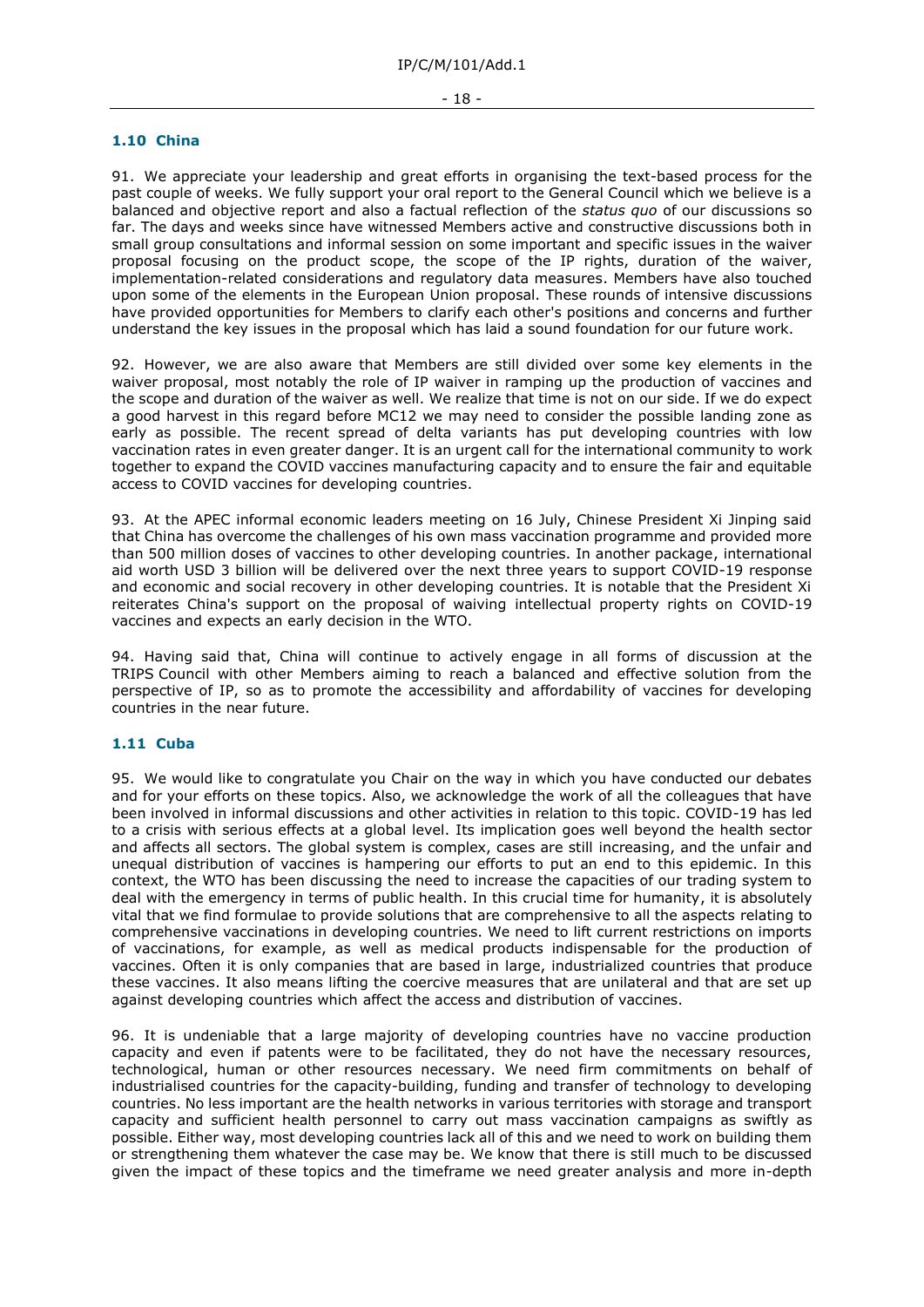analysis. We must overlook no aspect, we must carry out comprehensive analyses to ensure a global solution to the global problem ensuring affordability and access to vaccines, equipment and other inputs. We need to work on a consensus-based approach with our organization and the binding nature of its commitments and agreements. We reaffirm the need to work on immunizing against COVID-19 and ensuring a swift, equitable access to vaccines, equipment.

97. To come back to this pandemic, Cuba will continue in this vein to work on bilateral agreements, south-south cooperation, triangular cooperation, or cooperation through international organizations. We will support, as we have done since the very beginning of the pandemic in dozens of countries any campaign of vaccination and will assist in training health staff. The United States Government attitude against Cuba is only leading to a more difficult situation in our country. This is also having an impact on citizens of many other nations including US citizens. In the previous years, the economic situation of our country has significantly worsened given the measures taken by the United States, with over 300 measures having been taken during the presidency of President Trump and President Biden is leaving them intact. The Government of the United States identified the pandemic virus as an opportunity to strengthen these measures for political reasons and use the strongest measures possible to act against Cuba. This has been deliberate, cruel, and opportunistic. They have made the most of a pandemic to try and strangle our economy. In Cuba there were disturbances, protests on 11 July, they were very limited, and they were caused by communication that had been prepared a long time ago from the outside of the country. It is unfortunate that the United States Government is directly involved in this and is very much responsible for the incidents that happened on that day. Their goal is to create disturbance and instability, making the most of the difficulties that we are facing due to the pandemic. In the context of the measures taken by the United States and by President Trump there is a lot of fake news and misinformation against Cuba, we have proof of this. I denounce the measure taken by the US against Cuba and the terror carried out against it.

# **1.12 Switzerland**

98. At the outset, let me clarify that our statement covers both, agenda items 1 and 2.

99. My delegation would like to thank you, Chair for your efforts in this process and for the consultations you held to find consensus on the status report to the General Council. It is important that this report reflects correctly and comprehensively the discussions the Council has held in the various formats on all the proposals made by Members, in an objective and factual manner. This includes, of course, in addition to the waiver request, also the proposal from the EU in document [IP/C/W/681.](https://docs.wto.org/dol2fe/Pages/FE_Search/FE_S_S006.aspx?DataSource=Cat&query=@Symbol=%22IP/C/W/681%22%20OR%20@Symbol=%22IP/C/W/681/*%22&Language=English&Context=ScriptedSearches&languageUIChanged=true)

100. As you reported to this Council and will to the General Council, Chair, Members have intensified work over past weeks and have held substantive discussions on the proposals on the table. Switzerland remains committed to engage in the Council's discussions and the need to consider all the proposals when we resume that work.

101. My delegation requests the Secretariat to include its statements from the informal meetings since the Council met formally the last time in the minutes of this Council. At last week's meeting, my delegation noted the many questions posed by Members to the proponents and their TRIPS waiver proposal. These concerned in particular questions in relation to the national implementation and the impact and negative effects such a waiver risks to have on the ongoing international efforts to scale up the manufacturing of COVID-19 vaccines. The discussions show that there is still no consensus that a waiver is the adequate approach to achieve our shared goal of making global and equitable access to COVID-19 vaccines and therapeutics happen in the shortest time possible. Nor have we been presented with evidence that the TRIPS Agreement would indeed be a barrier to access. On the contrary, we see, in many examples, that it works as an enabler.

102. My delegation referred previously to the more than 300 voluntary agreements and partnerships that so far have been established internationally and are working currently on scaling up manufacturing of COVID-19 vaccines or work on the development of vaccines adapted to the new variants and respective health technologies. And new ones are announced almost every day. These partnerships are based on the international regulatory framework in place, of which the WTO TRIPS Agreement is a key component.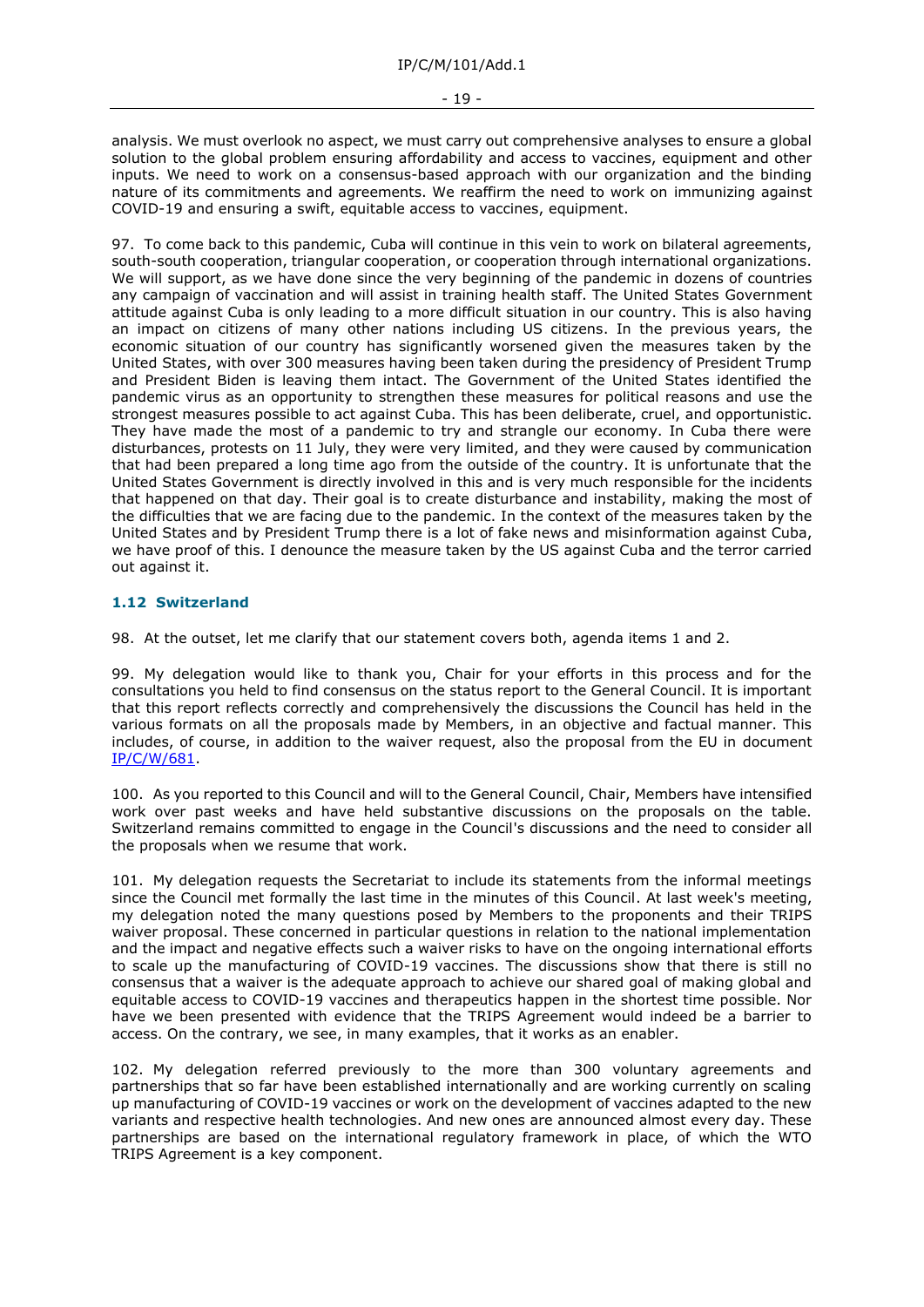103. The case example of Lonza illustrates this, a Swiss pharmaceutical and biotech company with considerable experience and existing solutions facility, covering the complete biopharmaceutical lifecycle, ranging from preclinical to commercial stages, from drug substance to the final drug product:

104. The US vaccines developer Moderna and Lonza announced in May 2020 a ten-year agreement to support the manufacturing of Moderna's COVID-19 vaccine. Under this Agreement, Lonza provides drug substance manufacturing capacity for Moderna's mRNA COVID-19 vaccine. On the basis of their cooperation agreement, the two partners established a close collaboration:

- a. They exchanged skilled personnel which are the holders of respective experience and knowhow, transferred technology and materials for the manufacturing of the product, handling instructions, protocols of production standards, other documentation necessary to maintain the properties of such materials for the performance of their service.
- b. They established a Joint steering committee in charge of overseeing, reviewing, approving and coordinating the activities of the Parties under their cooperation agreement.
- c. A joint manufacturing team was set up to oversee the services under each stage of production.
- d. Licensing and confidentiality agreements were prepared in relation to trade secrets and manufacturing know-how to be exchanged.
- e. Setting up such a complex manufacturing capacity of this scale would normally take up to two years till production is operational. Thanks to their close collaboration, sharing of knowhow and the focus they set to respond to the urgency of the pandemic, the two partners managed to start the first of three production lines after eight months' time. Not of the entire vaccine, of course, but as mentioned of the drug manufacturing substance. Moderna works with many more partners to produce and get the finished and filled vaccines ready for inoculation.
- f. At the end April of this year, Moderna and Lonza announced that they intend to double the manufacturing capacity of Lonza, hoping to get three additional production lines going by spring 2022.
- g. A major and urgent concern for Lonza remains finding sufficient qualified specialist staff, from vaccines researchers to other expert employees to implement this project and adhere to the set time schedule for establishing and scaling up its manufacturing capacity. This is particularly challenging today, in the time of the pandemic, where in the field of vaccines science the market for qualified research and other experts is almost dried up, and this at the international level. In this state of emergency, the Swiss Federal Government started to dispatch temporarily qualified experts from its own federal and from university staff to support the ramping up of Lonza's manufacturing capacity. Lonza itself contacted other Swiss companies to see whether they could loan specialists to step on a temporary basis.
- 105. We can take away a few lessons from this case example:
	- a. The close cooperation between Moderna, the vaccine developers, and Lonza, the qualified manufacturer, was quintessential for the scale-up of manufacturing to succeed. And to succeed within a timeline to matter for the fight against this pandemic.
	- b. Voluntary collaboration, exchange of expert personnel, transfer of their know-how and technology were key ingredients of their success.
	- c. Even with partners willing to collaborate, to contribute, exchange and share it took time to get this up and running. This cannot be done at the push of a button.
	- d. Many operational challenges need to master: recruitment of the required number of qualified specialists, access to needed raw materials and getting the right supply chains in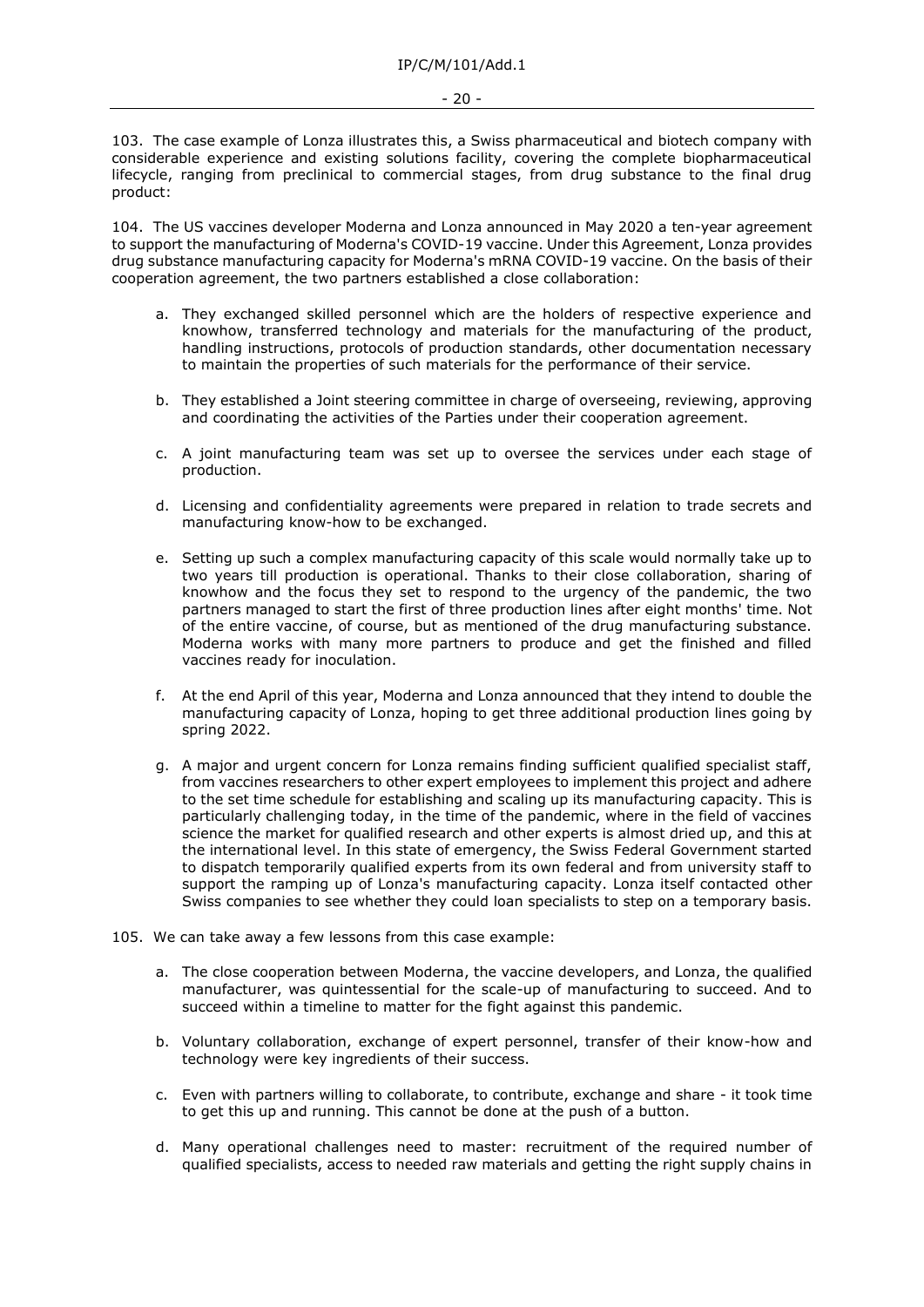place to secure the manufacturing process from sourcing raw materials to fill and finish the vaccines.

e. Last but certainly not least: protection of their trade secrets and manufacturing know-how were a given for both partners to enter into a partnership. For this, the two partners relied on the well-established and trusted international regulatory framework, part of which is the TRIPS Agreement. Had there been no international regulatory IP framework or had TRIPS been suspended, this international partnership, just one of many examples, would not have come about.

106. Against this backdrop, my delegation reiterates its concern that the proposed TRIPS waiver would jeopardize the partnerships and collaborations such as the one between Lonza and Moderna currently engaged in the manufacturing of COVID-19 vaccines, adapting them to new virus variants or the development of novel therapeutics against the Sars Cov2 virus. It also risks preventing the establishment of new partnerships and would thus have a counterproductive impact on our achieving, as soon as possible, the goal of broad and equitable access to COVID-19 vaccines.

107. We agree, that, at this juncture, in many countries we still face a severe shortage of vaccines, equitable access to it, and a lack of efficient vaccination strategies to inoculate populations. In this regard, we reiterate that a holistic approach is needed, that notably addresses trade measures and the real bottlenecks affecting access to COVID-19 vaccines and relevant health technologies. The WTO has an important role to play, and we welcome the trade policy actions identified by more than 50 of its Members on 15 July 2021 in the communication "COVID-19 and beyond: Trade and Health".

108. In addition, to ensure more equitable access to vaccines in the immediate term, countries disposing of sufficient doses must now share surplus vaccines quickly. Vaccine's production and sharing in cooperation with WHO's COVAX must be oriented with high priority to the needs of those countries with the most acute shortage.

109. Governments also need to boost local and regional vaccines production to be better prepared for future pandemics, including in Africa. But this is not a goal that can be achieved at once. Nor through a TRIPS waiver. This goal must be pursued in the medium and long term. Cooperation, capacity-building and manufacturing partnerships will be a prerequisite for this to happen successfully - the TRIPS regulatory framework will contribute again as an enabler. We took note with interest of the new initiative of WHO to establish a vaccine technology transfer hub mechanism. Switzerland has already been in touch with the person responsible at WHO to pledge our support.

110. On the further discussions and work of the TRIPS Council after the recess, Switzerland remains committed to contribute actively and constructively with the aim to find adequate solutions that can truly support us in achieving our shared goal that unites this Council.

#### Switzerland's statement at the informal meeting held on 17 June 2021

111. In order to respond efficiently to the COVID-19 pandemic, many measures are needed. These range from the support and facilitation of partnerships between innovative companies and qualified manufacturers with adequate production capacity, to removing export restrictions and minimizing barriers to trade. This is why a holistic approach is best suited to harness the contribution of trade to an effective response to fight the pandemic. In this regard, Switzerland would like to recall that the "Trade and Health" initiative by the Ottawa Group, and supported by other Members, provides pragmatic proposals on these issues. Switzerland actively supports this initiative and encourages all WTO Members to consider it positively.

112. My delegation reiterates its openness to examine all proposed measures by WTO Members which contribute - effectively - towards the goal of expanding the production of COVID-19 vaccines and health technologies and facilitates prompt and equitable access to them. Regarding the way forward, we would like to thank you Chair for holding small group consultations on this matter on 16 June as well as on 11 June.

113. In light of the various ideas on the table and the different perceptions of the best way forward, Switzerland believes that all the proposals and potential future proposals, which are all working towards the same goal, have to be discussed on an equal footing in this process. This means, irrespective of their current form, at the same time and with equal intensity.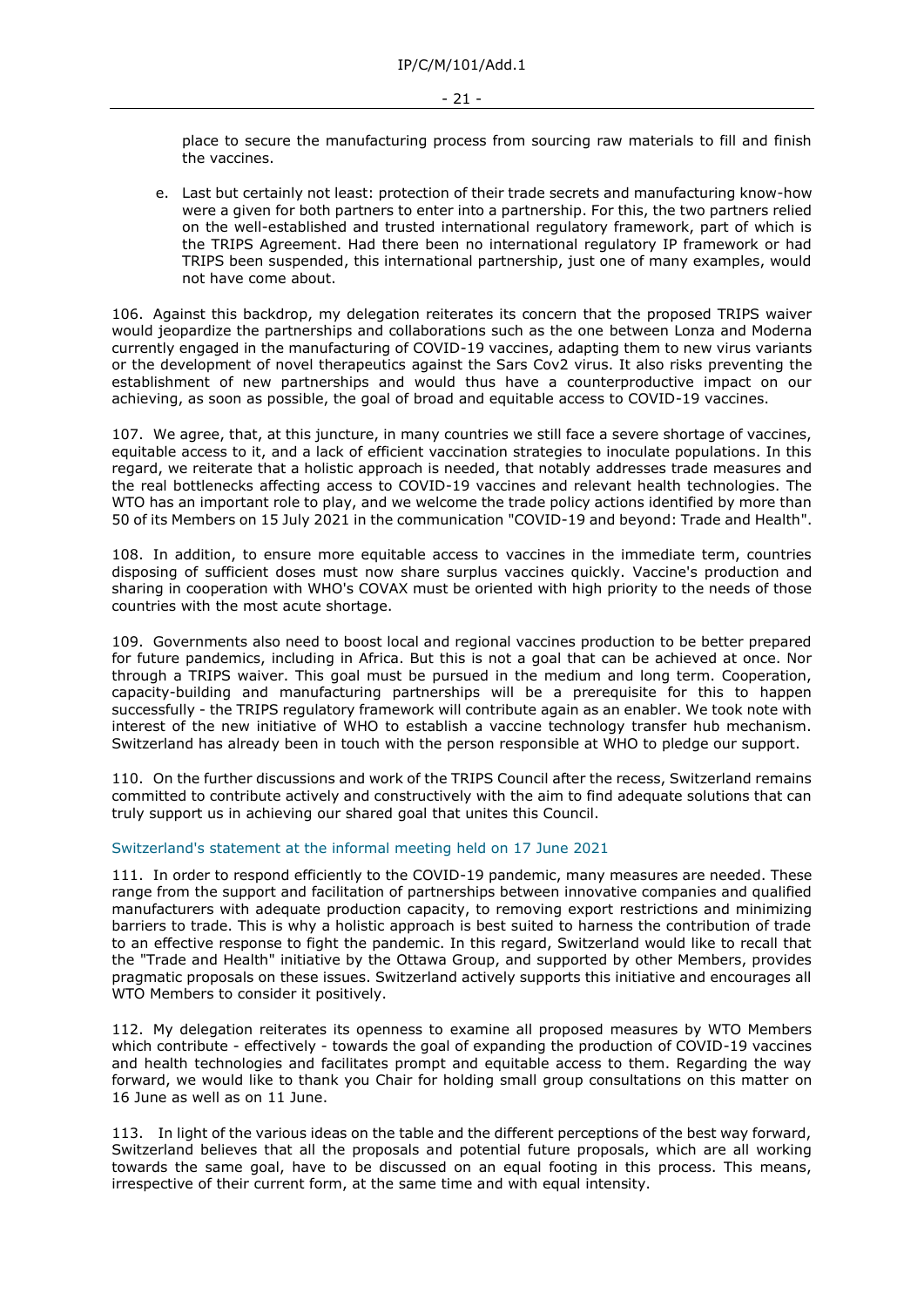#### - 22 -

114. Chair, we would like to thank you for your suggested calendar of meetings. This calendar, which contains indicatives dates, is very intensive, but we are ready to engage on this. We understand that in the stocktaking meeting on 30 June, Members will have an opportunity to review this schedule and whether the rhythm and thematic structure of meetings seems appropriate. We also welcome the approach to have dedicated meetings to discuss specific topics. As mentioned by the United Kingdom, which remarks on calendar we fully support, we need a pragmatic, solution-oriented and problem-based approach. To that effect, we need to look at specific topics and how the individual proposals would address them. Effectiveness, short, medium and long-term effects or national implementation are also important elements to discuss.

115. In order to ensure that all proposals can be treated on an equal footing, we would like to express our support to the European Union's suggestion to hold the first small group meeting only after the EU was given an opportunity to present its proposal on the 24 June. We are currently analysing proposals in documents [IP/C/W/669/Rev.1](https://docs.wto.org/dol2fe/Pages/FE_Search/FE_S_S006.aspx?DataSource=Cat&query=@Symbol=%22IP/C/W/669/Rev.1%22%20OR%20@Symbol=%22IP/C/W/669/Rev.1/*%22&Language=English&Context=ScriptedSearches&languageUIChanged=true) and [IP/C/W/680](https://docs.wto.org/dol2fe/Pages/FE_Search/FE_S_S006.aspx?DataSource=Cat&query=@Symbol=%22IP/C/W/680%22%20OR%20@Symbol=%22IP/C/W/680/*%22&Language=English&Context=ScriptedSearches&languageUIChanged=true) and would welcome to be able to benefit from sufficient time to allow in-depth study of these proposals. We agree to discuss all proposals that have the objective of ramping-up production and ensuring access, *inter alia* proposal document [IP/C/W/669/Rev.1,](https://docs.wto.org/dol2fe/Pages/FE_Search/FE_S_S006.aspx?DataSource=Cat&query=@Symbol=%22IP/C/W/669/Rev.1%22%20OR%20@Symbol=%22IP/C/W/669/Rev.1/*%22&Language=English&Context=ScriptedSearches&languageUIChanged=true) including the draft text. Nevertheless, this is without prejudice to the Swiss position as to the TRIPS waiver proposal as such. Indeed, as we have clearly stated in our previous statements, we have not been convinced and do not believe that IP is a barrier to global access and that the suspension of the TRIPS Agreement would be an effective measure to ensure a global, equitable, affordable and timely access. Doing so could have counterproductive effects for reaching our common goal, fighting this and futures pandemics.

116. Switzerland will continue to actively contribute to the ongoing efforts at the WTO in order to reach our common goal of quickly scaling up global manufacturing capacity for equitable access to COVID-19 vaccines and other medical technologies.

# Switzerland's statement at the informal meeting held on 24 June 2021

117. My delegation would like to thank you for organizing this open-ended informal meeting. As this Council is dedicated to proposal document  $IP/C/W/681$ , we will not repeat today our well-known position and refer on that point to our previous statements. We would like to thank the European Union for presenting its new proposal document  $IP/C/W/681$ . As this document was circulated four days ago, we are currently analysing it in capital.

118. Allow us, Chair, to make some preliminary comments and ask the distinguished delegation of the EU a question. Switzerland appreciates that proposal document [IP/C/W/681](https://docs.wto.org/dol2fe/Pages/FE_Search/FE_S_S006.aspx?DataSource=Cat&query=@Symbol=%22IP/C/W/681%22%20OR%20@Symbol=%22IP/C/W/681/*%22&Language=English&Context=ScriptedSearches&languageUIChanged=true) is part of a broader holistic approach reflected in the EU proposal WT/GC/231 on urgent trade policy responses to the COVID-19 crisis. We fully share the EU's views that the holistic approach is the right way in order to reach our common goal of expanding the production of COVID-19 vaccines and health technologies and facilitates prompt and equitable access to them. This approach is necessary not only to facilitate trade and address export restrictive measures, but also to enhance harmonious and trust-based collaborations as well as mutual exchange of know-how and technology.

119. Thanks to a holistic approach and to efforts based on the tools provided for under the multilateral framework we believe that manufacturing capacity will ramp up. As already stated, Switzerland fully acknowledges that compulsory licences are a flexibility that Members can use under Article 31 of the TRIPS Agreement, as also confirmed in the separate Doha Declaration on the TRIPS Agreement and Public Health. Under Article 31, a compulsory licence can be issued promptly and in the case of an emergency, like the COVID-19 pandemic, even without prior negotiations with the right holder.

120. We encourage Members facing practical challenges when making use of compulsory licences to bring this quickly to the attention of the TRIPS Council. Switzerland remains open to discuss solutions to concrete challenges. In our view, clarifying the application of existing provisions of the TRIPS Agreement concerning certain aspects of compulsory licensing, in the circumstances of a pandemic as suggested in proposal document  $IP/C/W/681$ , is a constructive approach. We believe that solutions should and can be found building on existing multilateral IP rules.

121. We welcome the fact that proposal document  $IP/C/W/681$  underlines the need to provide and preserve appropriate incentives for investments in research and development of COVID-19 vaccines. We also share the view expressed in the communication that legal certainty on the flexibilities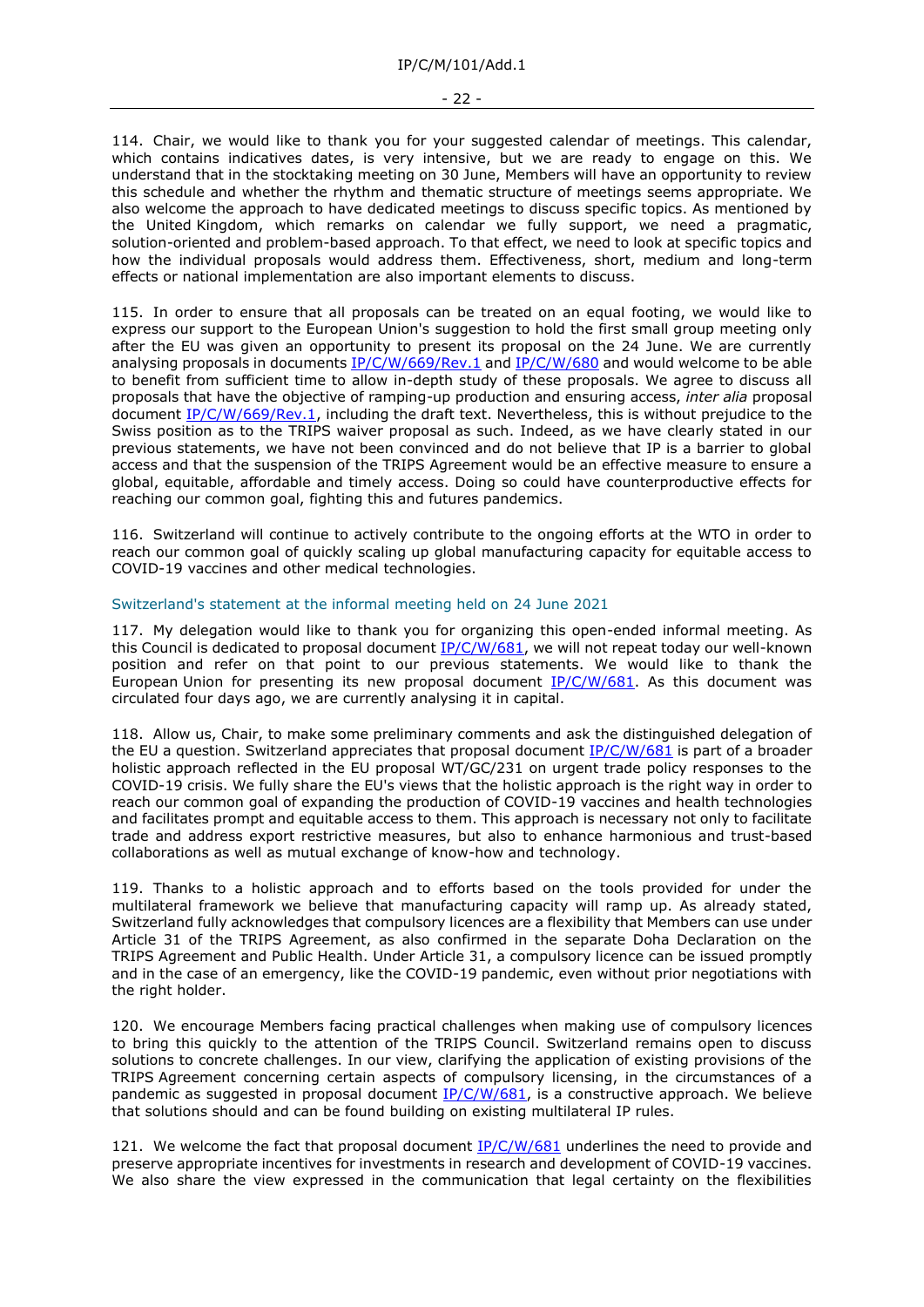provided for in the TRIPS Agreement is essential when making use of compulsory licences in the context of a pandemic. Our delegation would be interested to know if diagnostics are also covered by the proposal since they are not explicitly mentioned. As already stated several times, Switzerland believes that all existing and future proposals on these matters should be discussed on an equal footing. We look forward to discussing in an open-minded and inclusive way all proposals – including the present one – on 28 June at the small group consultation on IP rights.

### Switzerland's statement at the informal meeting held on 30 June 2021

122. Our delegation would like to thank you for convening this important meeting, which gives Members the opportunity to take stock of the discussions, review the process's schedule, pace and thematic structure, as well as discuss the next steps. Allow us, Chair, firstly to reiterate that Switzerland is fully convinced that the IP system is part of the solution to fight the pandemic. IP rights are namely key for existing and forthcoming collaborations and partnerships between various stakeholders because they offer safe environment for know-how and technology transfer.

123. In a timesaving manner, we will not repeat our position and refer to all our previous statements made at the TRIPS Council. However, we would like to recall that there is no silver bullet to address the challenges we face in the current pandemic: Only a holistic approach can bring us closer to our common goal of increasing global manufacturing capacity for equitable and affordable access to COVID-19 health technologies. In the context of a holistic approach, we stand ready to discuss IP and in particular possible solutions to practical challenges that Members would face. We believe that Members need to adopt a pragmatic, targeted solution-oriented and problem-based approach, and that solutions can and should be found within the rules-based multilateral IP system.

124. Currently, two proposals – respectively documents  $IP/C/W/681$  and  $IP/C/W/669/Rev.1$  – are on the table, proposing different approaches in order to reach our common goal. There is currently no consensus among Members as to which approach should be pursued. We are convinced that it is therefore necessary to continue discussing all proposals on an equal footing. We appreciated the holding of the two small group consultations related to the scope of products and IP rights. Indeed, they gave Members the opportunity to discuss proposals documents  $IP/C/W/681$  and [IP/C/W/669/Rev.1](https://docs.wto.org/dol2fe/Pages/FE_Search/FE_S_S006.aspx?DataSource=Cat&query=@Symbol=%22IP/C/W/669/Rev.1%22%20OR%20@Symbol=%22IP/C/W/669/Rev.1/*%22&Language=English&Context=ScriptedSearches&languageUIChanged=true) in a constructive, interactive and inclusive way.

125. In these meetings my delegation was in particular interested to understand better why existing TRIPS flexibilities are not sufficient to adequately address potential problems arising and how the approach suggested in document  $IP/C/W/669/Rev.1$  would achieve the objective of ramping up manufacturing, in particular with regards to the question how a suspension of the protection of trade secrets would encourage technology transfer. We certainly agree with proponents of document [IP/C/W/669/Rev.1](https://docs.wto.org/dol2fe/Pages/FE_Search/FE_S_S006.aspx?DataSource=Cat&query=@Symbol=%22IP/C/W/669/Rev.1%22%20OR%20@Symbol=%22IP/C/W/669/Rev.1/*%22&Language=English&Context=ScriptedSearches&languageUIChanged=true) on the importance of know-how and technology transfer, but still fail to understand how this would be facilitated with a suspension of the protection of trade secrets.

126. We believe that it is our collective responsibility as Members of the WTO and as Parties to the TRIPS Agreement to search for solutions based on existing multilateral IP rules, rather than simply suspending these rules. In this regard, we reiterate our call to Members facing practical challenges when making use of TRIPS flexibilities such as compulsory licences to bring this quickly to the attention of the TRIPS Council.

127. Considering the number of open questions, Switzerland believes that it would be important to continue these discussions, with the aim to better understand the challenges concretely faced and identify the best way forward to achieve our collective goal. During the last small group meeting, Members touched upon the issue of implementation several times. We would therefore propose that the next small group consultation focuses on how the proposals would be implemented in domestic law, as this is a key aspect which has not been sufficiently addressed.

128. Furthermore, topics such as systemic implications, short, medium and long-term effects also seem very pertinent to us. We also support the suggestion that came up in the meeting on 28 June to have a dedicated small group consultation on technology transfer. Regarding the way forward in July and in order to manage time carefully, we suggest keeping the same rhythm of meetings as described in your communication dated 16 June. We are of the view that one small group consultation per week on a specific topic allows Members to adequately prepare for them and provides predictability. In this regard, we would also appreciate if you could indicate in a communication the dates for the small group consultations to be held in July.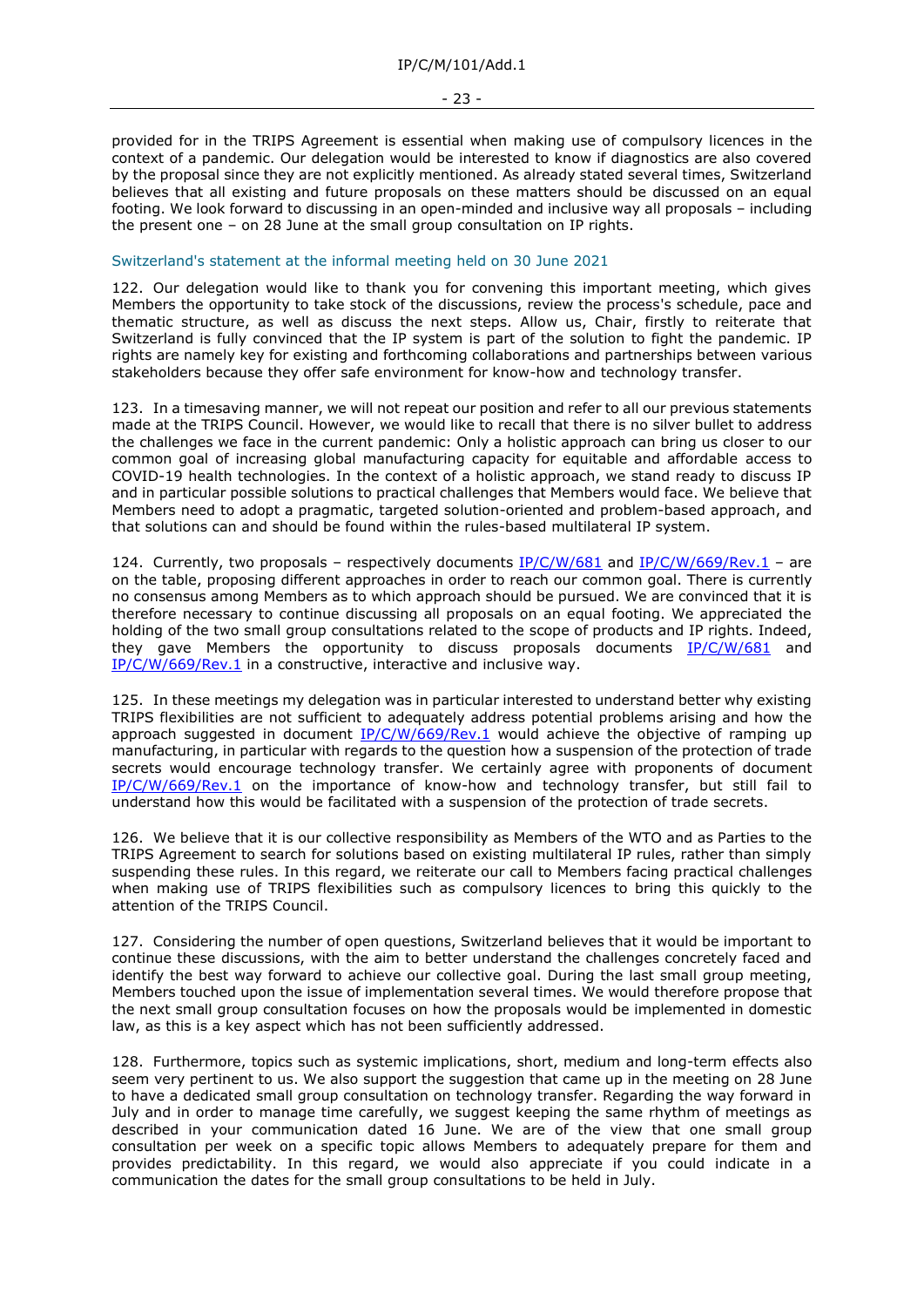129. As indicated in your communication dated 16 June, Chair, we have noted that you have the intention to convene three TRIPS Councils in the coming month: on 6, 14 and 20 July. These open-ended meetings would allow Members to take stock of the discussions and to prepare the status report for the General Council meeting of 27 and 28 July. Our delegation would appreciate to get more clarity on the structure on these open-ended TRIPS Councils. As envisaged in your communication Chair, we support the idea of holding one of the three meetings mentioned above as a formal meeting, in order to adopt the status report to the General Council. Let me reiterate, Chair, that Switzerland remains fully committed to engage actively in order to find with all Members a pragmatic solution to reach our common goal.

### Switzerland's statement at the informal meeting held on 6 July 2021

130. My delegation would like to thank you for convening this open-ended meeting. We would like to start our statement by making an announcement: we are pleased to inform Members that the Swiss Federal Council decided, on 30 June, to transfer 4 million of vaccines doses to the COVAX Facility. To us, the COVAX facility is a key international initiative to reach the goal of equal and equitable access to COVID-19 vaccines. Indeed, it brings together Members, international organizations and other public and private stakeholders as partners to work together towards the goal of global access to COVID-19 vaccines.

131. Partnerships are key to fight this pandemic, also with regard to ramping up production. The IP system also brings together various stakeholders as partners to continue research and development of COVID-19 health technologies to fight the current pandemic. IP is thus part of the solution and is not a barrier. Therefore, and as mentioned in our previous statements at the TRIPS Council, we are convinced that Members should address the pandemic in a holistic and sustainable manner and within the rules-based multilateral IP system in order to overcome this crisis quickly.

132. As for the small group consultations on 22 and 28 June, we observed on 5 July that the consultation enabled Members to discuss proposals documents [IP/C/W/681](https://docs.wto.org/dol2fe/Pages/FE_Search/FE_S_S006.aspx?DataSource=Cat&query=@Symbol=%22IP/C/W/681%22%20OR%20@Symbol=%22IP/C/W/681/*%22&Language=English&Context=ScriptedSearches&languageUIChanged=true) and [IP/C/W/669/Rev.1](https://docs.wto.org/dol2fe/Pages/FE_Search/FE_S_S006.aspx?DataSource=Cat&query=@Symbol=%22IP/C/W/669/Rev.1%22%20OR%20@Symbol=%22IP/C/W/669/Rev.1/*%22&Language=English&Context=ScriptedSearches&languageUIChanged=true) in a constructive, interactive and inclusive way. The day before, we were especially interested to obtain more information on how a waiver would concretely be implemented. Unfortunately, many of our questions remain unanswered. For instance, we still fail to understand how a waiver would be a quick solution for all Members, if Members wishing to implement it would need to amend their domestic legislations. We also do not understand how waiving obligations of the TRIPS Agreement would be consistent with other international obligations. Finally, we also fail to see how predictability and transparency would be ensured with regard to the implementation of the waiver.

133. Regarding the duration of the effects of a waiver, we still do not understand how confidential information, which would be disclosed during the application of a waiver, would be protected after its end. Indeed, the conditions of Article 39 § 2 of the TRIPS Agreement would not been fulfilled anymore; that means that once disclosed, such confidential information would lose protection forever. Related to this, let me add one follow-up question to the discussion on 5 July: If our understanding is correct, safeguards could be built in to ensure confidentiality under the waiver? How would this work and what would then be the reason to suspend the legal certainty and confidentiality we have now with TRIPS Agreement in the first place?

134. While these small group discussions have been helpful in deepening our exchanges also with a view on the status report for the July General Council, Members views on the issues such as scope, duration or implementation are still diverging and it seems that we did not come closer to reaching consensus so far. Switzerland is ready to continue these discussions and will engage constructively.

135. Regarding the schedule, Chair, we understand that your intention is to convene another consultation on 9 July. We reiterate what we have explained at the TRIPS Council on 30 June and hope that you will consider it: namely that to us, one small group consultation per week on a specific topic is appropriate to allow Members to prepare adequately. We believe that having more than one consultation per week would weaken the quality of our discussions and take us away from our common goal.

136. With respect to the meeting on 9 July, we are ready to engage with the understanding that we will continue our discussion on implementation, as we have not had enough time on 5 July to discuss this topic. In order to structure our discussions in line with a pragmatic, targeted solution-oriented and problem-based approach, we propose to discuss topics such as systemic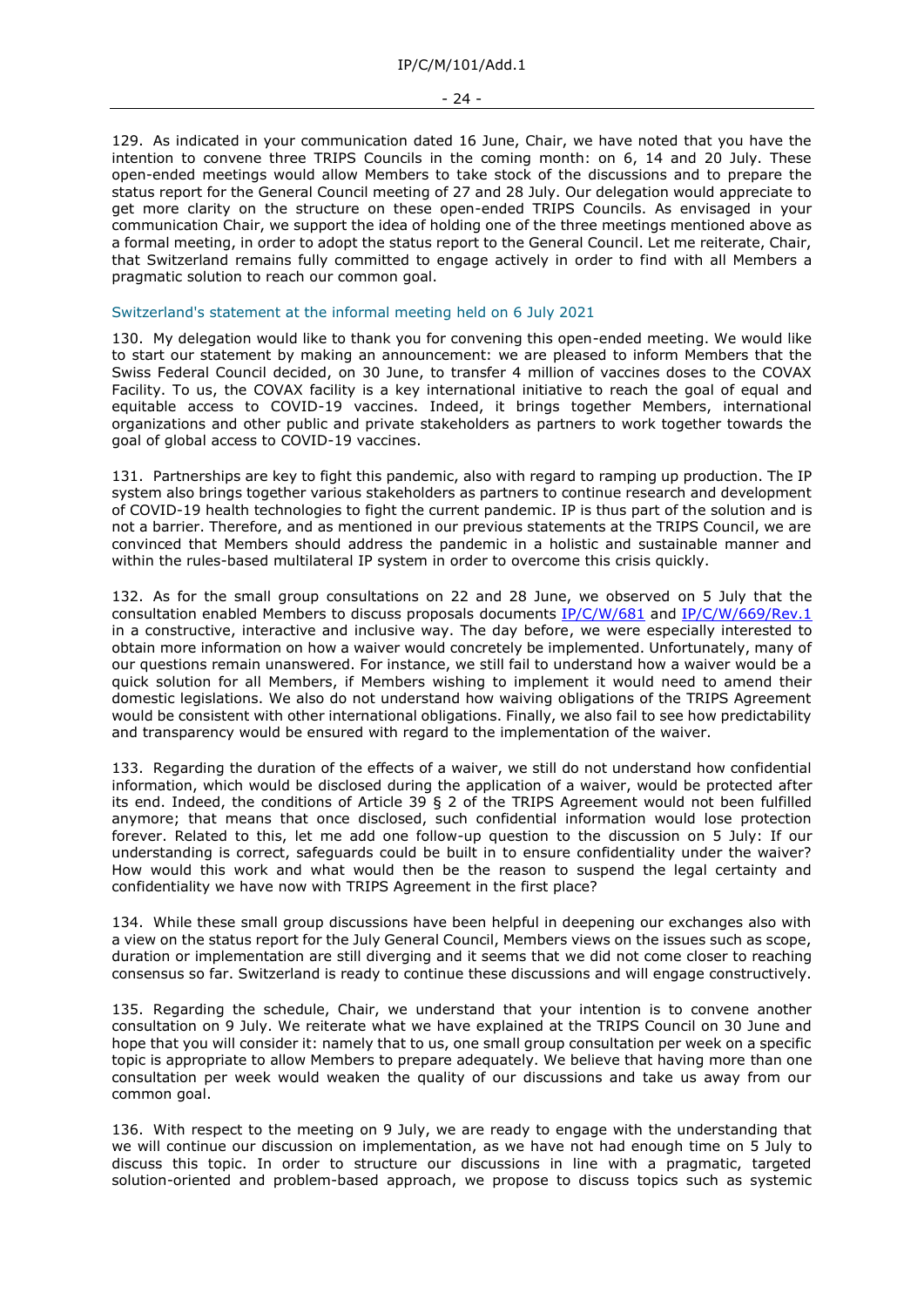implications and short, medium and long-term effects at the small group consultations. We also reiterate our support to the suggestion made by Brazil to have a dedicated consultation on transfer of technologies and know-how.

137. We thank the proponents of proposal document [IP/C/W/669/Rev.1](https://docs.wto.org/dol2fe/Pages/FE_Search/FE_S_S006.aspx?DataSource=Cat&query=@Symbol=%22IP/C/W/669/Rev.1%22%20OR%20@Symbol=%22IP/C/W/669/Rev.1/*%22&Language=English&Context=ScriptedSearches&languageUIChanged=true) for reaching out bilaterally to discuss the way forward. In that meeting, Switzerland indicated its willingness to engage in this text-based process by continuing discussions on all proposals that have the objective of ramping-up production and ensuring access under the Chair-led process. This is without prejudice to the Swiss position as to the TRIPS waiver proposal as such. We also reiterated our view on the importance of voluntary cooperation in particular with a view to enable the crucial transfer of technologies and know-how for the complex production of vaccines. A Swiss manufacturer is producing drug substance. We therefore have first-hand experience on how important the collaboration between IP holder and manufacturer is. In this respect, we fail to understand how this cooperation could still work, not to mention be even better, without the legal certainty granted by the existing multilateral IP framework.

138. Switzerland remains ready to discuss with all Members how we can ensure a global and prompt access to COVID-19 health technologies with the aim to better understand the challenges concretely faced and identify the best way forward based on existing multilateral rules to achieve our common objective.

### Switzerland's statement at the open-ended informal meeting held on 14 July 2021

139. My delegation would like to thank you for convening this open-ended informal meeting to inform the Council about your recent consultation and to consider next steps.

140. Switzerland constructively engages in these consultations and the Council's discussion of the proposals made by Members, based on proposed draft texts. We reiterate that this is without prejudice to Switzerland's position - that a waiver such as the one proposed in document [IP/C/W/669/Rev.1](https://docs.wto.org/dol2fe/Pages/FE_Search/FE_S_S006.aspx?DataSource=Cat&query=@Symbol=%22IP/C/W/669/Rev.1%22%20OR%20@Symbol=%22IP/C/W/669/Rev.1/*%22&Language=English&Context=ScriptedSearches&languageUIChanged=true) is not a useful means to achieve our shared goal of ramping up manufacturing capacity for COVID-19 vaccines to enable global and equitable access as quickly as possible and encourage the development of new health technologies against COVID-19.

141. My delegation would like to thank you, Chair, for allocating time in the most recent small group consultations to discuss questions and concerns raised by Members in relation to the potential implementation of the proposed waiver. Switzerland and other delegations questioned claims that a waiver would - or even could - be swiftly implemented by Members. Members are bound by international IP treaties other than the WTO TRIPS Agreement. These treaties are outside the realm of the WTO and would not be subject to such a TRIPS waiver. Then, there is the national dimension: the domestic regulatory framework would need to be amended which cannot be achieved simply or swiftly.

142. While possible safeguards that could be built in a waiver have been mentioned by proponents of proposal in document [IP/C/W/669/Rev.1,](https://docs.wto.org/dol2fe/Pages/FE_Search/FE_S_S006.aspx?DataSource=Cat&query=@Symbol=%22IP/C/W/669/Rev.1%22%20OR%20@Symbol=%22IP/C/W/669/Rev.1/*%22&Language=English&Context=ScriptedSearches&languageUIChanged=true) our questions and concerns on this important issue have so far remained unanswered. Why would the legal certainty we now have with TRIPS then be given up in the first place? Members in the consultations reiterated their concerns with respect to the legal uncertainty resulting from the suspension of large parts of the TRIPS Agreement. This would throw into jeopardy more than 300 voluntary agreements and partnerships that engage so far internationally in ramping up manufacturing of COVID-19 vaccines and in developing respective health technologies. It would also have a chilling effect on the establishment of new such partnerships.

143. An implementation of the waiver in a permissive way, such as advocated by the proponents of proposal in document [IP/C/W/669/Rev.1,](https://docs.wto.org/dol2fe/Pages/FE_Search/FE_S_S006.aspx?DataSource=Cat&query=@Symbol=%22IP/C/W/669/Rev.1%22%20OR%20@Symbol=%22IP/C/W/669/Rev.1/*%22&Language=English&Context=ScriptedSearches&languageUIChanged=true) does not mitigate these concerns. Indeed, a situation where every Member decides whether, how and to what extent it would apply such a waiver would result in even more uncertainty. The various stakeholders would have no idea under what conditions to operate transnationally – as opposed to the current situation where the minimum standards of the TRIPS Agreement provided a safe point of reference and necessary guidance.

144. A number of delegations raised questions and reiterated concerns on the short-/mid-/long-term effects of the proposed waiver. We disagree with the claim that a waiver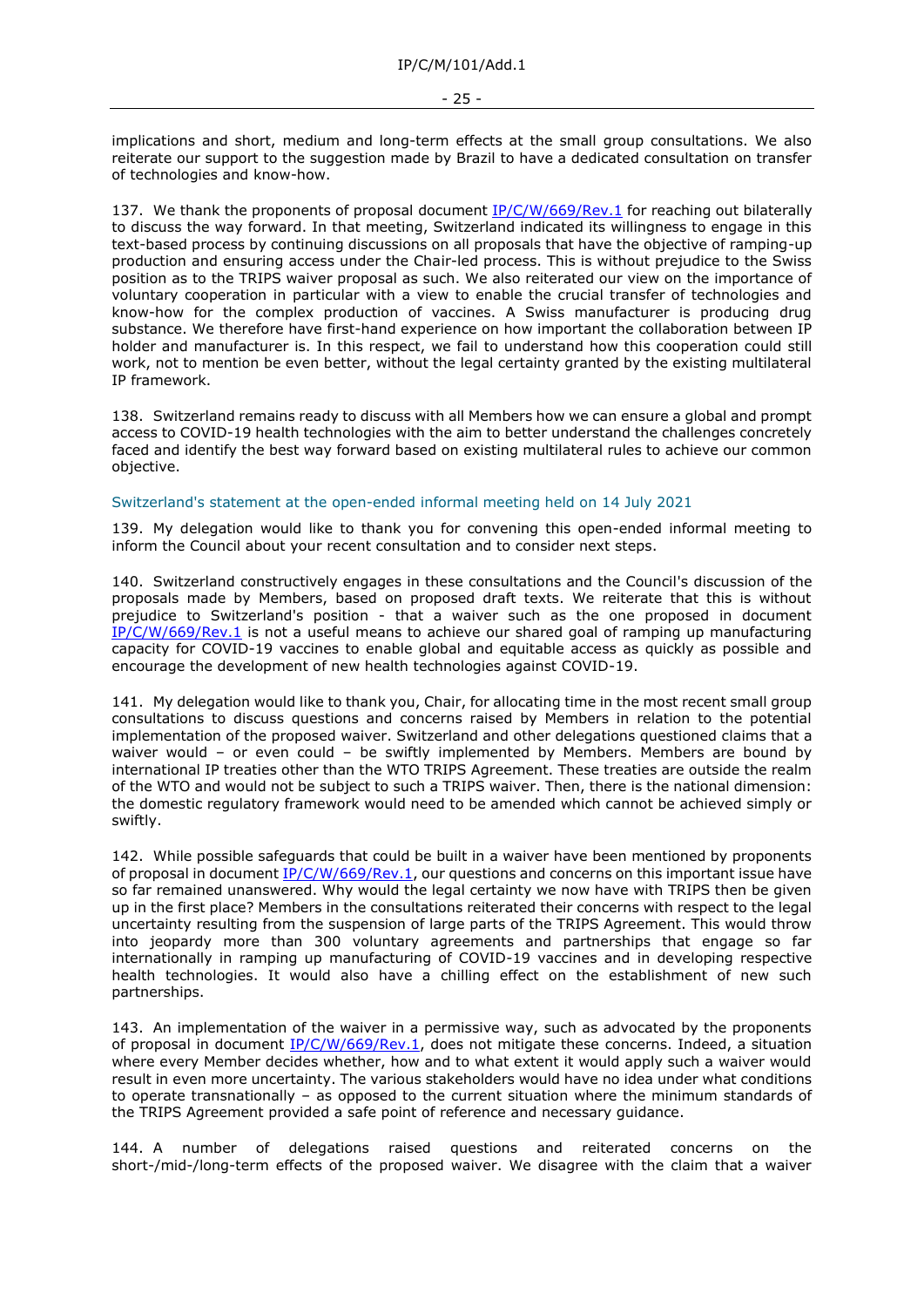would have no negative effects and we believe that the Council should continue its consideration on the potential effects of such a waiver in relation to all three-time dimensions.

145. At the Council's informal meeting the previous week, my delegation mentioned the case of a Swiss manufacturer engaged in the fight against the current pandemic. We would like to provide more detailed information. The Swiss company Lonza provides drug substance manufacturing capacity to the US company Moderna for its COVID-19 vaccine. Lonza and Moderna announced in May 2020 a ten-year strategic collaboration agreement to support the manufacturing of Moderna's COVID-19 vaccine. With this collaboration agreement between them, it took the two companies eight more months of close collaboration, intense cooperation, innumerable contacts and exchange of skilled personnel as well as the sharing of know-how and transfer of technology before production of drug substance could start at Lonza's site in Visp.

146. On the basis of this successful cooperation, Moderna and Lonza announced last April their intention to double production by building three additional production lines. Lonza hopes that with the close support of Moderna to have these new lines in operation in the course of spring of 2022. This target date is only feasible thanks to Lonza's existing solutions facility, which covers the complete biopharmaceutical lifecycle (ranging from preclinical to commercial stages, from drug substance to drug product).

147. A major and urgent concern in this context is to find the necessary qualified specialist staff, from vaccines researchers to other expert employees to implement this project and adhere to the set time schedule. This is particularly challenging today, in times of the pandemic, where in the field of vaccines science the market for qualified research and other experts is close to dry out, and this at an international level. In this state of emergency, the Swiss Federal Government started to dispatch temporarily qualified employees from its own federal and university staff to support the ramping up of Lonza's manufacturing capacity.

148. This example demonstrates how quintessential the close collaboration between vaccine developers and qualified manufacturers is, how the success of their partnership depends on voluntary transfer of technologies and know-how to become operational in a reasonable and useful timeframe in order to be still relevant for fighting this pandemic together. It also highlights that a range of other complex challenges related more to operational matters need to be mastered also successfully. And yes, it also demonstrates that this is still demanding work in progress.

149. Against the backdrop of this case example, my delegation is clearly of the view that the proposed TRIPS waiver would put into jeopardy existing transnational partnerships and collaborations engaged in the manufacturing of new vaccines and the development of novel therapeutics. It also risks to prevent the establishment of new partnerships as the existing international regulatory framework, important part of which is the WTO's TRIPS Agreement, could no longer provide the required regulatory basis.

150. Turning to the status report to the General Council of 27 and 28 July: We agree that the two previous status reports can serve as its basis. We have discussed in various formats how best to achieve our common objective and the role of IP for the past weeks. While we had intensive consultations, including text-based discussions on documents [IP/C/W/669/Rev.1](https://docs.wto.org/dol2fe/Pages/FE_Search/FE_S_S006.aspx?DataSource=Cat&query=@Symbol=%22IP/C/W/669/Rev.1%22%20OR%20@Symbol=%22IP/C/W/669/Rev.1/*%22&Language=English&Context=ScriptedSearches&languageUIChanged=true) and [IP/C/W/681,](https://docs.wto.org/dol2fe/Pages/FE_Search/FE_S_S006.aspx?DataSource=Cat&query=@Symbol=%22IP/C/W/681%22%20OR%20@Symbol=%22IP/C/W/681/*%22&Language=English&Context=ScriptedSearches&languageUIChanged=true) Members' views on the best approach to achieve our common goal are still diverging. There is no consensus on the approach to take or on the solutions contained in documents [IP/C/W/669/Rev.1](https://docs.wto.org/dol2fe/Pages/FE_Search/FE_S_S006.aspx?DataSource=Cat&query=@Symbol=%22IP/C/W/669/Rev.1%22%20OR%20@Symbol=%22IP/C/W/669/Rev.1/*%22&Language=English&Context=ScriptedSearches&languageUIChanged=true) and [IP/C/W/681.](https://docs.wto.org/dol2fe/Pages/FE_Search/FE_S_S006.aspx?DataSource=Cat&query=@Symbol=%22IP/C/W/681%22%20OR%20@Symbol=%22IP/C/W/681/*%22&Language=English&Context=ScriptedSearches&languageUIChanged=true) Clearly, the status report must refer to all proposals (including document [IP/C/W/681\)](https://docs.wto.org/dol2fe/Pages/FE_Search/FE_S_S006.aspx?DataSource=Cat&query=@Symbol=%22IP/C/W/681)%22%20OR%20@Symbol=%22IP/C/W/681)/*%22&Language=English&Context=ScriptedSearches&languageUIChanged=true) on the table that were subject of the recent consultations and the Council's discussions, and that in the absence of a consensus, the Council will continue its discussions.

# **1.13 Brazil**

151. We want to thank you for your report and for your stewardship in this process. The intense schedule of consultations and informal open-ended meetings held in the past week have helped us delve deeper in the technical aspects of both the waiver and the European Union proposals. As many delegations and you, Chair, have pointed out, there are other aspects to explore and some others to revisit. Brazil wants meaningful, timely and comprehensive solutions that empower all Members in their response to the challenges we are currently facing. In that spirit, we have been engaging in a constructive manner regarding all proposals on the table and are open also to discuss any other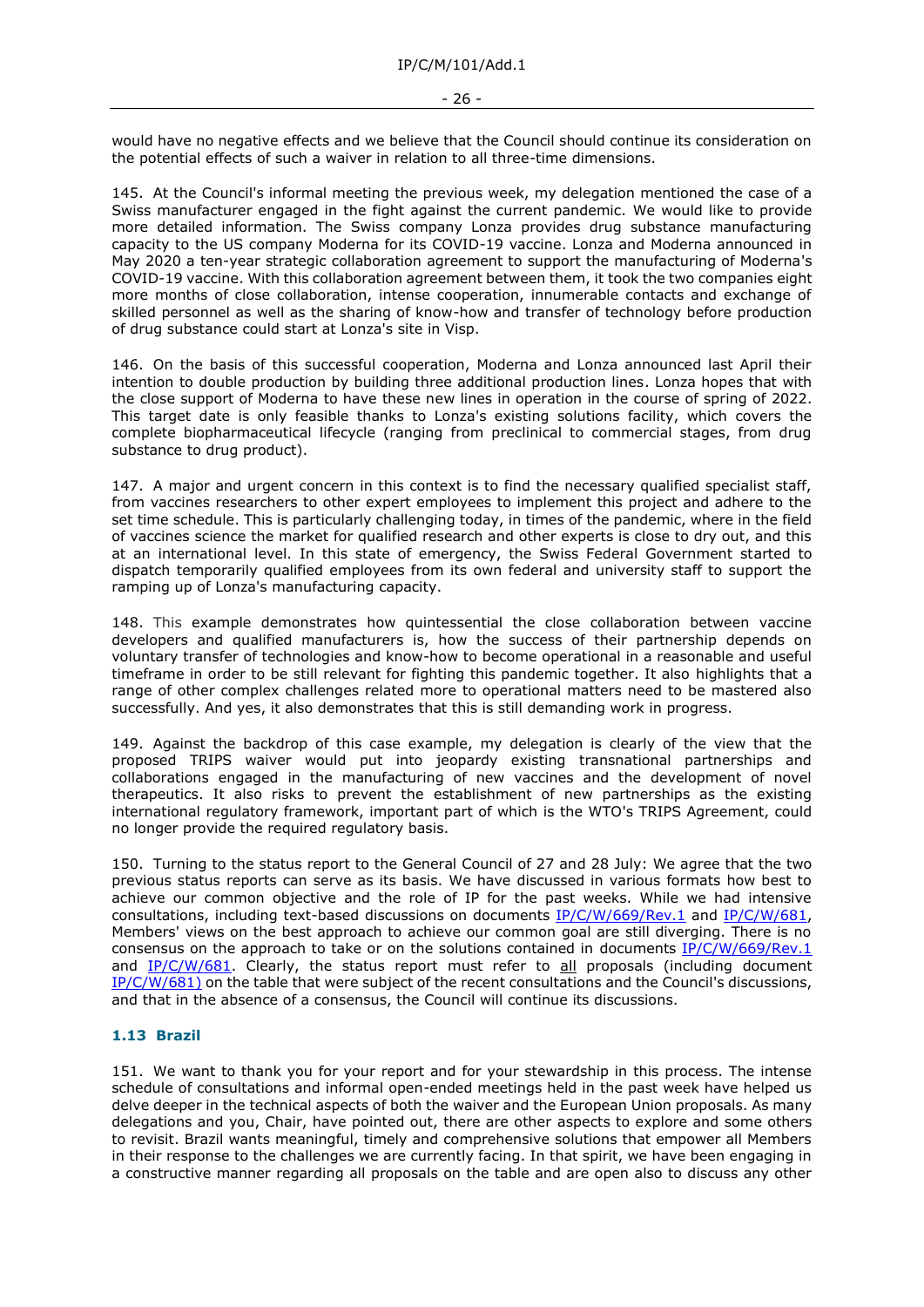idea put forward by Members. We urge all to approach these negotiations with the necessary mix of flexibility, urgency and pragmatism.

152. We hope that discussions to follow will continue to show the same frank spirit of engagement. We have been carefully listening to the different voices in this debate. Some Members do not feel sufficiently reassured of their margin of manoeuvre within the IP system to take measures to boost production of life-saving drugs and vaccines to fight the pandemic. If it is not sufficiently clarified that flexibilities in all domains of IP rights can and should be used to protect public health, we should provide that assurance to Members. Discussions have also shed light on certain areas of the Agreement that could be amenable to improvement. Simplifying packaging requirements and enhancing the scope of products covered by the Article 31*bis* could be a way forward to empower Members in the use of flexibilities for this and future pandemics.

153. All in all, we are convinced there is a landing zone for these discussions, and we are committed to working with Members to find common ground and to finalizing this negotiation with an important legacy for IP and Public Health. As we move forward in our discussions and as previously suggested by my delegation, we would like to see a more in-depth discussion on transfer of technology and know-how. It is Brazil's priority to augment the productive capacity of developing countries in the pharmaceutical and health sectors. To that end, it is important that we continue to explore ways to disseminate crucial technology and know-how. While ramping-up production, we must also deconcentrate it.

154. We welcome Director-General's Dr Ngozi Okonjo-Iweala initiative to hold, together with the Director-General of the WHO, Tedros Adhanom, the High-Level Dialogue on "Expanding COVID-19 Vaccine Manufacturing to Promote Equitable Access". We hope these and future discussions, within the DG's "third way approach", might provide an enhanced understanding of the progress made and the prospects for further expansion of productive capacity in developing countries.

155. We welcome current efforts from the WTO, WHO and WIPO to enhance their trilateral cooperation and invite them to continue to explore innovative ways to support Members, each in their respective areas of expertise, to attain our common goal of ensuring fair and equitable access to medicines, vaccines and other health products worldwide.

#### **1.14 Indonesia**

156. Indonesia would like to join others in thanking you Chair for convening this meeting and for your leadership during the course of many discussions of the waiver proposal. The discussions have been very insightful and it made us even more convinced on the immediate necessity of having the TRIPS waiver. In this opportunity we would also like to reiterate our support for the Chair's report to the General Council. The report captures factual information objectively. Regrettably, Indonesia would also like to state its profound disappointment to the WTO Members for not being able to reach consensus on this very important issue despite the situation we are facing right now. The TRIPS waiver should not be considered as only a possible deliverable for MC12, but it is something that we should pursue and conclude immediately.

157. However, we also appreciate the constructive engagement by all Members during the course of the negotiations guided skilfully by you, Chair. Furthermore, Indonesia supports the statement made by other co-sponsors in this regard. The waiver is crucial in addressing one of the key barriers to the global access of health products and health technologies for the prevention, containment, and treatment of the COVID-19 pandemic. The COVID-19 pandemic is still continuing and even in many parts of the world, including in my country, is still getting worse due to the mutation of the virus. As of today, we have reached 244,000 new cases during the last seven days. Our situation is not because we have not made efforts to obtain enough vaccines for people, we have used bilateral as well as multilateral avenues in this regard, but still we have not obtained enough vaccines for our 300 million people because there are not enough vaccines available. Our situation is also not because we do not have the industry to produce vaccine, but it is more due to the barriers regarding the access to the supply of vaccine raw materials, IP obstacles as well as transfer of technology barriers.

158. There are not many voluntary licensing agreements in developing countries, and it is making things very difficult for developing countries to produce its own vaccine. The situation is reflected from the WHO Emergency Use Listing Procedure (EUL) on COVID-19 vaccines; from five vaccines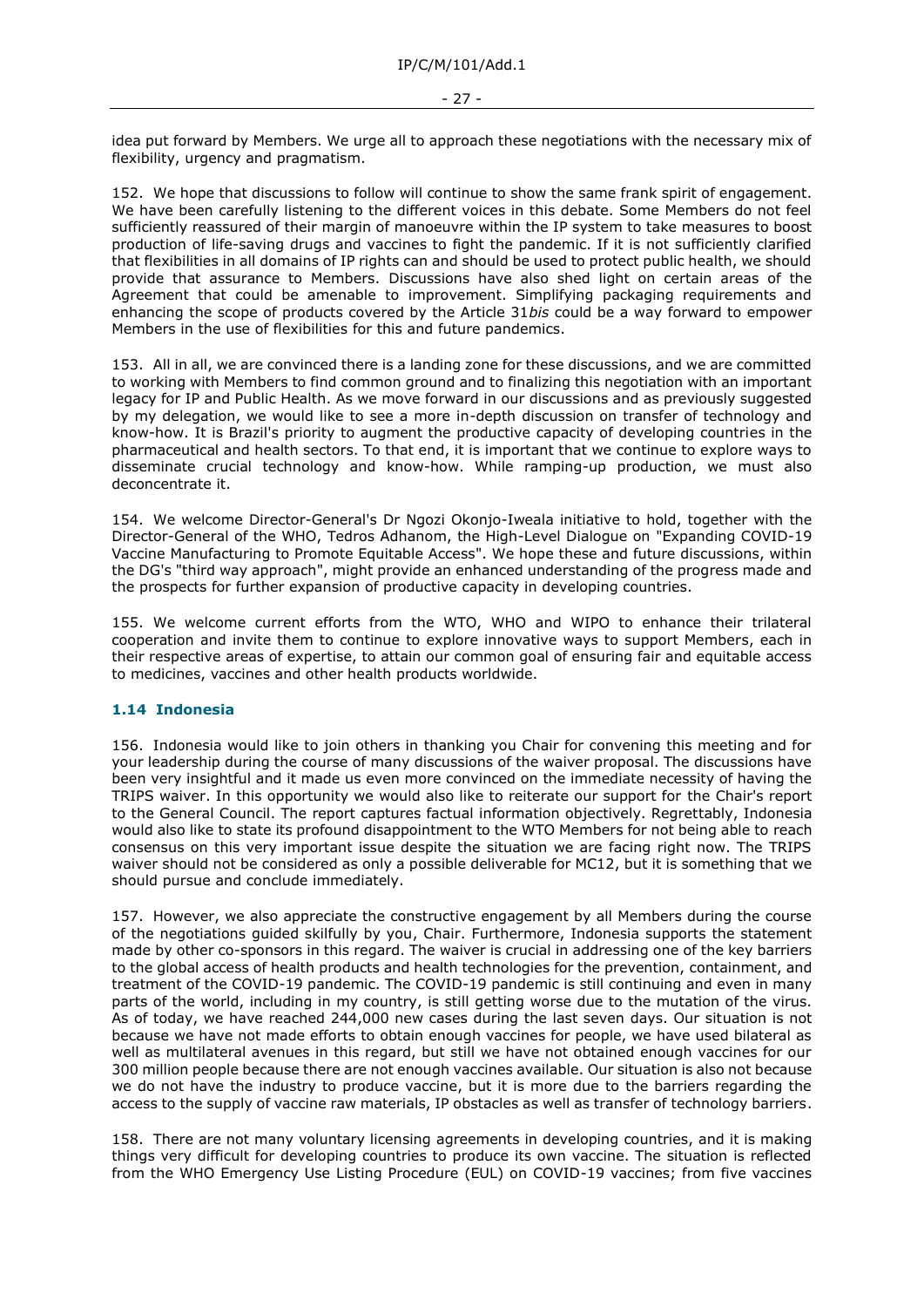#### - 28 -

which have been given EUL, only one is applied in a developing country, the rest are applied in high-income countries. The fact is that there are 70 manufacturers in middle- and low-income countries having the capabilities to produce vaccines, but they do not have the access to such voluntary licensing. COVAX, as a multilateral system, have only been able to distribute around 90 million doses of COVID-19 vaccines during the past six months, while the global need of vaccines is around 11 billion doses. It is inevitable that we immediately pursue and conclude a TRIPS waiver to address such IP obstacles.

159. We share the view of our colleagues from South Africa that IP rights are not absolute, they are subject to public interest, and such interest in such public interest exists now. The TRIPS waiver is the Members' way to uphold public interest and the livelihood of so many. We believe that the TRIPS waiver addresses many concerns of Members and it is not reasonable that it provides a minimum condition in our efforts for ramping up the conditions for diagnostic, therapeutics and vaccines for the prevention, containment and treatment of the COVID-19 pandemic. The TRIPS waiver proposal now has a clear scope and duration. The scope is now limited to health products and technologies necessary for the prevention, containment and treatment of COVID-19 pandemic as per the WHO list of priority medical devices. Of course, we are committed to continuing negotiation with a view to arriving at an agreement on the TRIPS waiver decision that could be acceptable noting that the waiver proposal is targeted, time-bound and proportionate.

160. We believe that the waiver offered by the proposal will be one key solution in addressing the COVID-19 global pandemic, especially in helping global access of vaccines and medical products especially for the developing and least developed countries and will leave a legacy which all WTO Members could be proud of one day.

# **1.15 Chinese Taipei**

161. I would like to start by thanking you, Chair, on behalf of my delegation, for the efforts you have made to convene this meeting in order that we can address the important and difficult issues we are all facing today and will continue to encounter if no multilateral action can be found.

162. We also want to thank you for the status report you issued early last week, and to express our support for the suggested actions contained therein. The report, which is both neutral and fact-based, in our view provides an accurate summary of the discussion as it stands at the moment. We would also like to thank all the Members that have tabled their proposals and engaged in constructive discussions.

163. I am sure we all agree that the extraordinary circumstances caused by the COVID-19 pandemic require a rapid, effective and coordinated response. The ultimate goal of this particular multilateral approach should be to expand the production and supply of vaccines and other medical products, so as to address the critical shortages in a timely and efficient manner. We sincerely hope and trust that WTO Members, working together, will be able to find a practical and mutually agreed solution to achieve this common goal as soon as possible.

# **1.16 Saudi Arabia, Kingdom of**

164. First of all, the Kingdom of Saudi Arabia offers its condolences to all families who lost their loved ones all over the world. We recall our previous statements and emphasize that the situation is extremely serious. People are dying and getting hospitalized, and there is no time to lose. What we are facing now is urgent need to take action. We urge all Members to cooperate and show the necessary flexibility to provide timely and secure access to safe and affordable vaccines for all. Globalisation teaches us many lessons, and one important lesson is that no one is safe until everyone is safe.

# **1.17 Japan**

165. The delegation of Japan appreciates the efforts made by the Chair and the Secretariat to convene this TRIPS Council meeting and to make and finalize the draft oral status report. We support the draft reflecting and based on discussions in previous meetings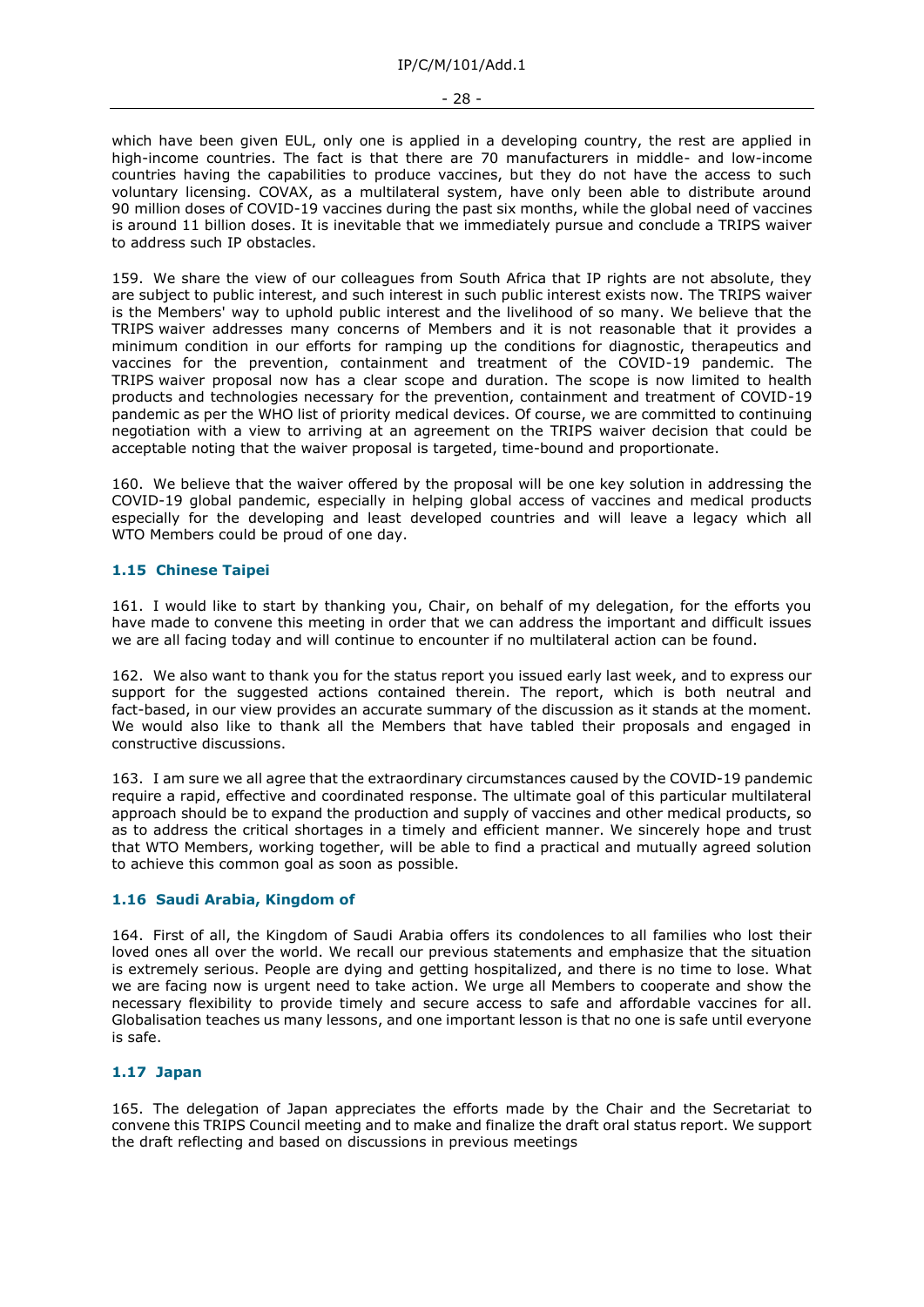166. In order to overcome COVID-19, it is important to promote equitable access to vaccines throughout the world. Japan co-hosted the COVAX AMC Summit and contributed to securing the funds which exceeded the target amount of USD 8.3 billion. Also, Japan announced a financial contribution of USD 800 million in addition to existing contribution of USD 200 million. In addition to financial contribution to COVAX, Japan announced that it will provide around 30 million doses of vaccines manufactured in Japan to various countries and regions, including through the COVAX Facility. Japan also will make steady progress in establishing cold chains, as "Last One Mile Support" to ensure vaccination down to the last person. Japan will continue to work towards securing equitable access to safe, effective and quality-assured vaccines through various supports, responding to the needs of worldwide countries, including developing countries, in cooperation with relevant countries and international organizations.

167. Japan will constructively discuss various issues and measures with Members in order to expand the production of safe and effective vaccines and ensure globally fair and equitable distribution toward an early convergence. From this perspective, any ideas and proposals, which aim at improving the IP system as a means to overcome COVID-19, should be considered. However, these ideas or proposals should be effective in achieving these goals. We have a variety of issues to consider, such as 'scope' or 'duration'. However, we would like to stress that any uncertainty or delay of achieving these goals should not be caused by 'implementation' of any proposals.

168. We appreciate the proposal from European Union for the purpose of legal certainty of the compulsory licence system. The delegation of Japan notes its interest in the EU's proposal, and will continue to consider the proposal with WTO Members.

169. The small-group consultations and informal open-ended meetings were helpful in sharing Members' opinions. However, consideration has not yet been completed from a technical perspective. We appreciate again the efforts made by the Chair and the Secretariat to convene these meetings. Japan will continue to exchange views on the waiver proposal and the EU proposal closely with WTO Members, and at the same time, Japan remains committed to tackling various problems caused by COVID-19, together with the international community.

# **1.18 Paraguay**

170. My delegation would like to thank you for your efforts in guiding this process, and for the draft report to the General Council which we support. Similarly, we would like to thank the proponents of the waiver as well as the European Union for their impeccable work in presenting and defending their various proposals. The discussions of the last few weeks have been extremely useful to clarify different aspects of the various approaches. To be brief, we shall make a one single statement on both items 1 and 2 of the agenda together.

171. Paraguay has followed the debate very closely and with great interest and is open to discussing in a constructive manner all the proposals that have a comprehensive approach, the main goal of which is to increase the production of vaccines as well as guaranteeing equitable access and distribution in the short term.

172. In the case of our country we repeat, as we have done in the past, the fact that we do not have any local vaccine production capacity and we depend on imports. Paraguay will consider positively any consensual solution that includes additional elements such as greater transparency on contracts, measures on facilitation to trade, elimination of restrictions to exports, cooperation in terms of transport and logistics, facilities to import for those countries which use any of the two approaches, including through the COVAX facility mechanisms which we believe could improve the equitable distribution between regions. This is why my delegation reiterates its interest in achieving a joint objective which consists in saving lives and hopes to be able to continue discussing other aspects in future sessions of the Council such as the example issue of technology transfer and know-how, exchange of relevant data and increasing local production capacity.

# **1.19 Korea, Republic of**

173. Thank you Chair for the status report. We appreciate your continued efforts to give this process transparency. Korea finds the status report objectively reflecting the actual discussion at the TRIPS Council since the last status report. At the TRIPS Council, both the TRIPS waiver proposal and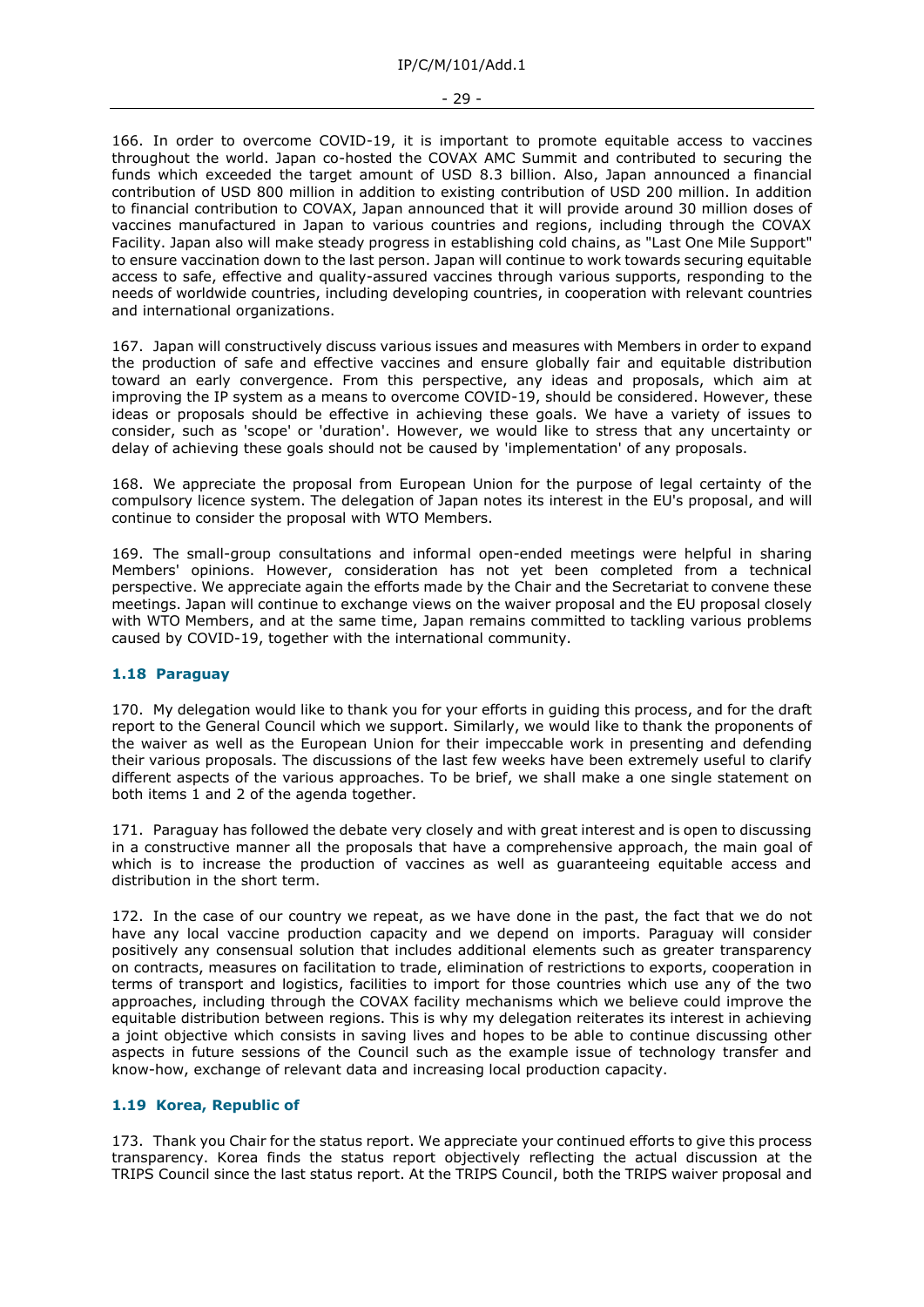the European Union proposal delegations exchanged views and sought clarification through consultation in various formats. As indicated in the report it seems obvious that, given the divergent views expressed by Members, this Council needs to continue its deliberations on these two proposals, and others, if any.

174. As reiterated several times previously, we believe that any discussions on IP-related issues at the TRIPS Council should serve as a process leading up to the broader package of the WTO overall response to the need for increased production and equitable distribution of vaccines. Korea hopes that Members will continue to discuss this and other proposals in an open and constructive manner and my delegation will also actively engage with others with a view to helping build consensus.

# **1.20 Singapore**

175. Let me begin by expressing Singapore's appreciation for your able stewardship of the discussions this far. Singapore supports your oral status report to the General Council which is objective and factual. In the interest of time, Singapore also delivers one intervention addressing both agenda items 1 and 2.

176. Singapore would like to thank the proponents of the TRIPS waiver proposal and the European Union's proposal for your detailed explanations and clarifications over the course of the various meetings. The discussions you have had on the proposals have been valuable, and have given us much to reflect on. First, we must bear in mind right from the start that all of us have a shared objective of increasing vaccine production and enhancing equitable vaccine distribution. We have heard in past meetings in statements about the high rate of COVID-19 infections and death, especially in developing countries and LDCs. We are faced with a crisis that requires an urgent response and Singapore believes the equitable and universal access to COVID-19 vaccines is essential to contain the pandemic and for global economic recovery.

177. We must keep an open mind in exploring all possible pathways for us to achieve this shared objective. Technically, this crisis demands a holistic approach, and we must identify and use all available tools at our disposal. As such, it is important that the TRIPS Council continues its consideration of all proposals in achieving this objective. We note that there have been questions and concerns raised on the proposals which have yet to be addressed, such as on the implementation timelines or the operationalisation of the proposals. Singapore looks forward to sharing answers to these in subsequent meetings.

178. We must exercise greater flexibility if we want to achieve an acceptable outcome. Fundamental differences persist as to whether IP is indeed a barrier to increasing the production and distribution of vaccines and other medical supplies or whether the clarification of the existing TRIPS Articles is necessary. In order to achieve an outcome by MC12, Members must continue to engage constructively to address these differences and reach an agreement on a mutually acceptable way forward. Singapore reiterates our commitment to contribute constructively to the discussions on all proposals.

# **1.21 Venezuela, Bolivarian Republic of**

179. Thank you Chair, we welcome your efforts and think that the draft report is a correct assessment of the situation. We join those who have complained about the slow progress made despite our meetings It is unfortunate that we are in a third wave with delta variant, with suffering of the poorest, most vulnerable countries with no more than 20% vaccination whereas industrialized countries have almost vaccinated their entire population. In a pandemic, in a context marked by limited capacity of production this far into the pandemic, it is unfortunate that we are still at this stage with no prospect of moving forward to enable us to save lives. We, lastly, would like to join what was said by the distinguished Ambassador of Cuba about the restrictions on imports on vaccines which should also look at the validity of measures that are unilateral and affect access to vaccines. This is necessary on behalf of industrialized countries to ensure universal access to vaccines.

# **1.22 New Zealand**

180. New Zealand is very happy to endorse the status report that was circulated, for which we provide our thanks for all the hard work that has been put into it. New Zealand has been pleased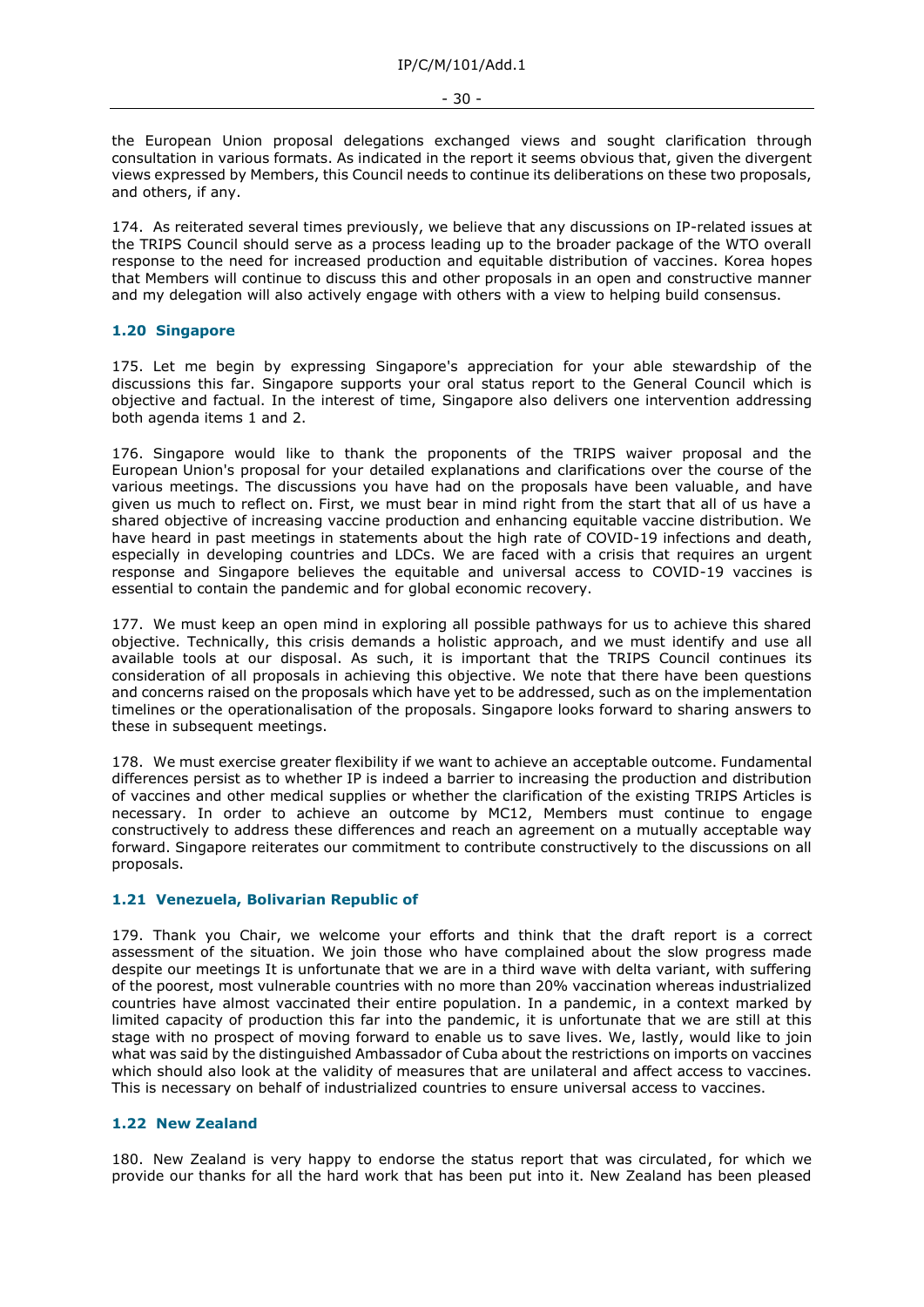with the level of detailed engagement which has taken place recently through the combination of the Chair's consultations and the formal and informal meetings of the TRIPS Council. The elements of the waiver proposal have been thoroughly discussed and a wide range of perspectives have been canvassed. Discussions of this detail was key, allowing us to reach a common understanding of the means by which we can achieve our common objective, providing timely and secure access to high-quality, safe, efficacious, and affordable vaccines and medicines for all.

181. While the upscale of manufacturing is happening at pace, more must be done on the manufacture and in particular the distribution side to enable us to meet our common goal. New Zealand continues to support the conclusion of a waiver in relation to vaccines. This will form a key part of the overall WTO response to the pandemic in the pursuit of our common objectives. While further discussion is needed on the detail on product scope, coverage of disciplines, duration and the practicality of implementation, we are much further along the path than we were a month ago. It is our hope that we will be able to reach agreement in the coming months. The COVID-19 pandemic continues to create tragedy, hardship and loss for millions around the world. This Council, with the will of the Members, can contribute to the easing of those hardships.

# **1.23 Turkey**

182. We would like to join other colleagues in expressing our support to your status report and our appreciation for your leadership and efforts. My statement will cover both proposals on the Council's agenda today.

183. We very much value discussions at the WTO on how to respond and contribute to the global fight against the COVID-19 pandemic. We observe that Members continue to be divided between two different approaches for delivering a swift response to possible IP-related issues. While a large group of Members are supporting a wide-ranging waiver on TRIPS Agreement for efforts to tackle the pandemic, others propose facilitation of the use of existing flexibilities provided in Articles 31 and 31*bis* of the TRIPS Agreement. We also take note of the divergent views among Members with respect to the advantages of these two different approaches and the concerns expressed about them.

184. We are of the view that both approaches proposed by the Members have their own merits and they are not necessarily alternatives to each other. We believe that we should continue our deliberations on both proposals, namely, the proposed waiver and the facilitation of the existing flexibilities, for reaching a meaningful and effective outcome to address the IP-related issues in the fight against the pandemic. For this purpose, we invite all Members, including the proponents of the proposals, to engage constructively in discussions for addressing the concerns raised about the existing proposals, and bridging the gap between Members.

185. While we believe that the proposed waiver may provide Members with important policy-space on IP-related issues during the fight against the pandemic, the product scope and the termination of the waiver still need further clarifications. We think that an intensified and focused text-based discussion may bring a common-ground on those matters.

186. On the other hand, we would like to thank the European Union for its preliminary answers to our questions on its proposal during the informal deliberations of the Council. While we continue to reflect on these answers, we still believe that further clarifications are needed on this proposal with regard to the extension it brings on the existing flexibilities in Articles 31 and 31*bis* of the TRIPS Agreement. Turkey is ready to engage in discussions with all Members to reach a meaningful, relevant and timely answer to the possible IP-issues in the fight against the pandemic.

# **1.24 United States of America**

187. I would like to say that we appreciate the efforts of India, South Africa and the other waiver proponents, as well as the European Union in putting forward proposals. We are grateful for the Chair's work in facilitating various small-group, informal and formal meetings of the TRIPS Council membership to engage on these proposals. The United States believes that it is important that all formal proposals be given due consideration by the TRIPS Council and we welcome additional proposals from other Members. We continue to urge Members to focus on proposals that are pragmatic and that gain consensus from the TRIPS Council in a timely manner. With respect to the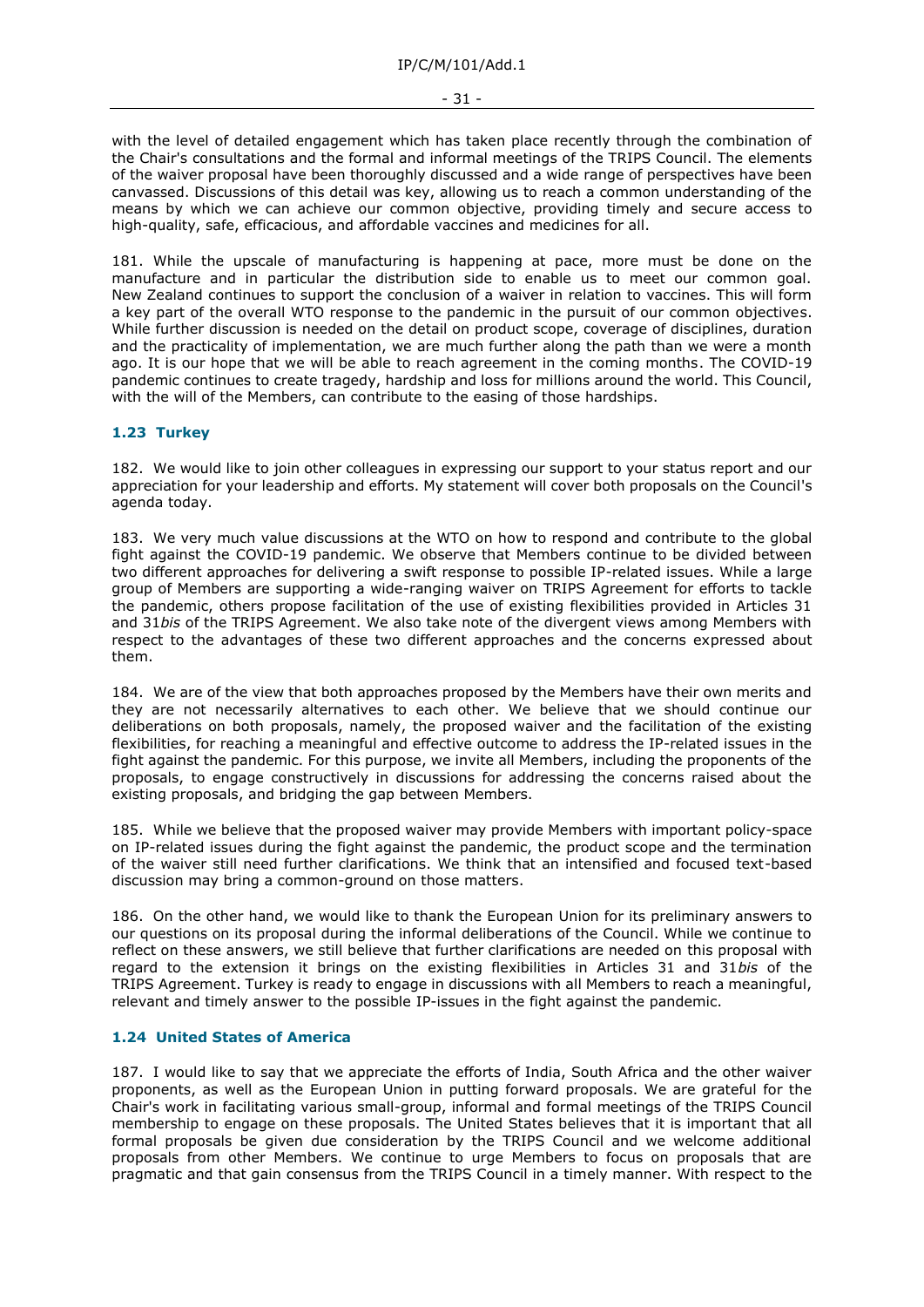proposed report by the Chair to the General Council on this agenda item, we support the proposed language as it provides a factual description of the process and status since the last report.

### **1.25 India**

188. At the outset my delegation would like to thank you for your endeavours in taking this process forward. We would also thank Members who have unequivocally supported the waiver proposal. The past year-and-a-half has been unprecedented in the history of this Organization with regards to where we have reached on the wavier and our continuous engagement on the proposal, and more so because of the waning enthusiasm to finalise it. Since the previous formal TRIPS Council meeting on 8 and 9 June 2021, we have had several rounds of small-group meetings and informal TRIPS Council meetings to take stock of the progress made. These meetings gave the opportunity to Members to discuss in detail key elements of the waiver proposal like the scope of products as well as the scope of IP, implementation issues, the duration for which the waiver would be in place and other relevant elements.

189. I also take this opportunity to inform Members on the outreach undertaken by the proponents of the waiver proposal. In continuation of our outreach to Members on this proposal in the previous two weeks, proponents have engaged bilaterally with several Members and have explained in detail the reason and rationale behind the proposal, with an aim to respond to all their concerns. In these discussions we have proposed to a few Members to engage bilaterally on the text and iron out the differences in a focused manner. However, there seems to be little enthusiasm among these Members to engage bilaterally on detailed text negotiation. Generally, we have seen Members have been receptive of such bilaterals during fisheries negotiations. The lack of enthusiasm substantiates our fear that a few Members have agreed for the text-based negotiations, but not with an intent of concluding it. Most of the questions and concerns raised by these Members with regards to the waiver text were repetitive and had already been answered in detail, and those responses are contained in the documents [IP/C/W/670,](https://docs.wto.org/dol2fe/Pages/FE_Search/FE_S_S006.aspx?DataSource=Cat&query=@Symbol=%22IP/C/W/670%22%20OR%20@Symbol=%22IP/C/W/670/*%22&Language=English&Context=ScriptedSearches&languageUIChanged=true) [IP/C/W/672,](https://docs.wto.org/dol2fe/Pages/FE_Search/FE_S_S006.aspx?DataSource=Cat&query=@Symbol=%22IP/C/W/672%22%20OR%20@Symbol=%22IP/C/W/672/*%22&Language=English&Context=ScriptedSearches&languageUIChanged=true) [IP/C/W/673](https://docs.wto.org/dol2fe/Pages/FE_Search/FE_S_S006.aspx?DataSource=Cat&query=@Symbol=%22IP/C/W/673%22%20OR%20@Symbol=%22IP/C/W/673/*%22&Language=English&Context=ScriptedSearches&languageUIChanged=true) and [IP/C/W/674.](https://docs.wto.org/dol2fe/Pages/FE_Search/FE_S_S006.aspx?DataSource=Cat&query=@Symbol=%22IP/C/W/674%22%20OR%20@Symbol=%22IP/C/W/674/*%22&Language=English&Context=ScriptedSearches&languageUIChanged=true) The co-sponsors have engaged positively and responded to these questions at the small-group meetings. However, such beating around the bush has only led to losing precious time that also means losing lives. Clearly, and sadly indeed, the delaying tactics of these few Members has worked, and that entails that we will not be able to deliver the outcome by end of July.

190. For the sake of time, my delegation will not repeat the detailed responses and statements made in the small group and open-ended meetings, and provide these as my written statement to the Secretariat to be incorporated in the minutes of the present formal meeting.

191. As the challenges posed by the pandemic are still unfolding, we would still need to work towards collaborative efforts to combat COVID-19. In this regard, while discussions are moving forward on various proposals seeking to combat the crisis and enhance preparedness for future pandemics, it is our firm belief that the TRIPS waiver proposal remains at the core of our response and preparedness. It is also important that we agree on the waiver as it aims at relieving the supply side constraints. The waiver entails enhancing the production and the supply of vaccines and other COVID-related products. This is addressing the root cause of most problems with respect to distribution, access and affordability. The past ten months have been spent discussing the waiver, we have lost three million more people with new variants adding to the uncertainties surmounting us.

192. Only 2% of the least developed countries that represent 14% of the world population and 23% of developing countries that represent 70% of the world population have received at least a single shot as of June 2021, compared to 46% of the developed world. With less than 1% of vaccines administered in low-income nations, increasingly we see that a two-track pandemic is developing, with richer countries having access, while poorer nations being left behind. Each nation's fate is entwined with that of the other, while developed country Members have outpaced developing and LDCs in vaccinations, and have also secured supplies for future doses, such a differential approach will not help us in ending the pandemic, as the virus does not differentiate and discriminate in affecting people.

193. Despite Members agreeing to the collective goal of saving lives and the consequent need of augmenting production of vaccines, therapeutics and diagnostics needed to combat COVID-19, we see a lack of urgency and enthusiasm by a few Members to reach a conclusive decision on the waiver.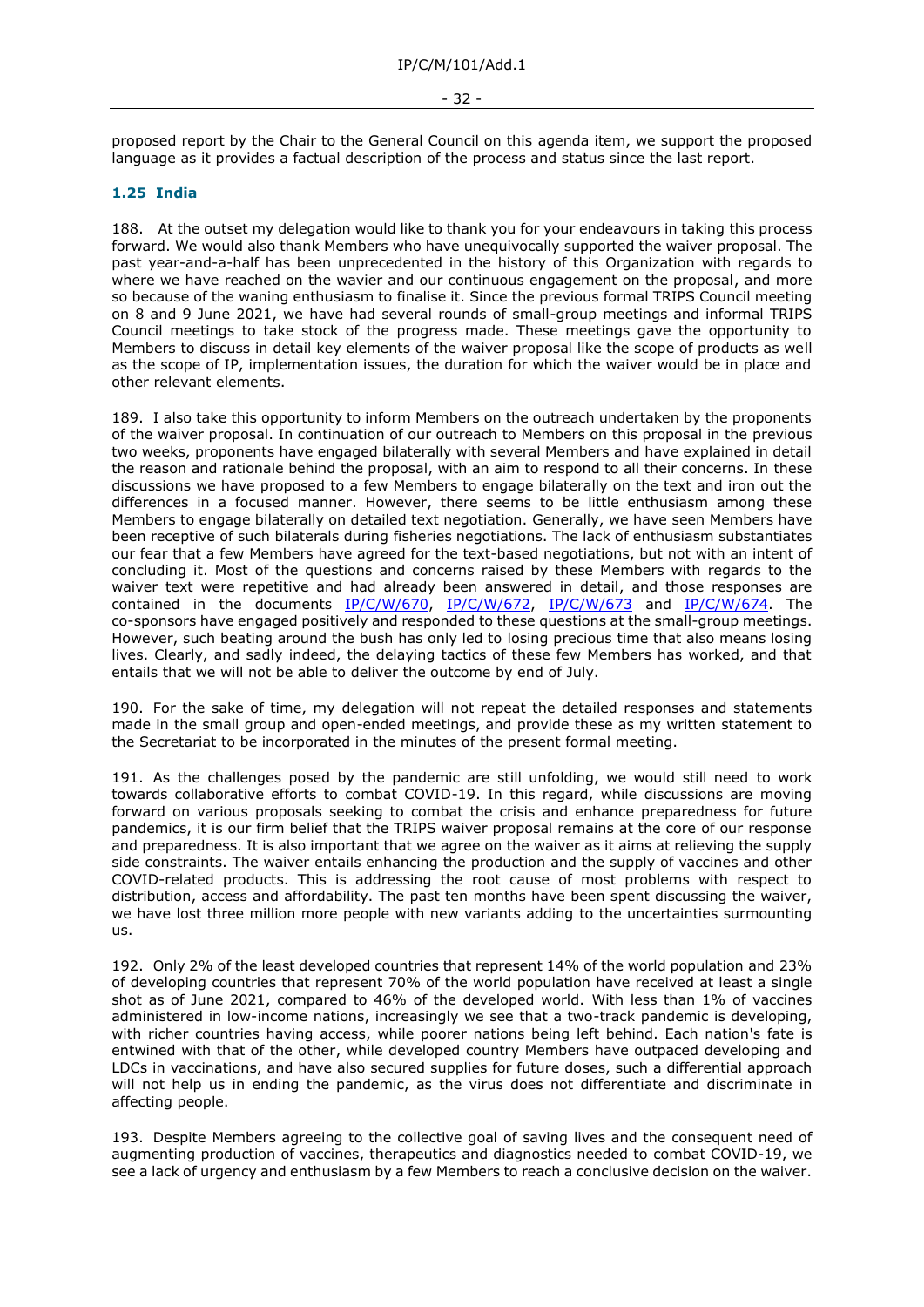Time is of the essence. We should not miss the opportunity of finalising the waiver. The extraordinary circumstances of the pandemic demand more than a moderate collective response, and everyone in a position to contribute must do so. Members have agreed to pursue different approaches simultaneously in this regard, and without prejudice to each other. The co-sponsors of the waiver proposal have reiterated that they welcome all proposals. However, this understanding from the co-sponsors have been construed differently. What we intend to say is that each proposal should be considered on its own merit and follow its own course, and agreeing on the waiver does not mean that we cannot agree on anything else or vice versa.

194. We have also clearly stated in several meetings earlier that the two proposals cannot be clubbed together as they follow different procedures and legal approaches and with this understanding, we have engaged in discussions on the European Union proposal in good faith, but this has not been reciprocated. We have never said that there could only be one approach which could deliver. No single mechanism will be able to provide a perfect solution for this crisis.

195. There have been questions with regards to the uncertainty that the waiver may bring. On the contrary, we understand that in fact the waiver would provide more companies with the freedom to operate and to produce more without the fear of infringing on other parties' rights and the threat of litigation. From what has been reiterated often by a few Members, that they do not see the waiver as a response to the crisis, this argument compels us to think that perhaps we do not share the urgency, severity and need for quick solutions to put an end to the pandemic. The waiver is necessary at this time as the existing flexibilities in the TRIPS Agreement have not proved to be sufficient in the context of the pandemic. Additionally, the insufficient voluntary mechanism and engagement by pharmaceutical companies to scale up manufacturing makes the waiver an important policy response for radically increasing manufacturing capacity and thus ensuring sufficient supplies and facilitating pathways to achieve equitable access.

196. The waiver will be a critical ingredient of the multi-pronged approach to combat the pandemic. The proponents have argued previously on many occasions how flexibilities provided in the TRIPS Agreement are inadequate in responding to the pandemic of this magnitude. The limited policy space provided by the TRIPS Agreement flexibility to address monopoly actions through the issuing of compulsory licences would not be a feasible option in a pandemic. Beyond patents, other IP rights including trade secrets, industrial designs, copyrights etc. also pose barriers. Compulsory licensing does not address the barriers posed by these rights. In fact, these limitations posed by compulsory licensing can be addressed by the waiver. The waiver, once approved and applied, would provide countries with an effective and expeditious way to remove IP barriers that scuttle the use of latent capacities.

197. Lastly, it is imperative of us that we logically and meaningfully conclude what we started. It is important that the waiver proposal is taken forward constructively and finalised expeditiously. The discussions that were held in the small-group meetings on the draft of the oral report of the Chair to the General Council do not reflect our position. Such a report to the General Council by a subsidiary body, mandated by Article 9.3 should contain only deliberations with respect to the waiver and other discussions on the TRIPS Council on other proposals could be reflected separately. However, in the spirit of compromise this was agreed to have a report to the General Council and also to help move the process forward. It is our view that any other discussions on other proposals should be looked at separately and are not mutually exclusive or clubbed together with the waiver proposal.

198. While we have been painstakingly creating this rules-based system, it is to our dismay that the rules here get selectively interpreted and run contrary to our understanding of the rule of law. These derogations would not help in our efforts of restoring the credibility of this Organization in the midst of the pandemic. This cannot be achieved without delivering on the solutions that would help scale up production of life-saving vaccines, therapeutics and diagnostics and ensure access for all.

# India's statement at the small-group meeting held on 22 June 2021

199. Let me begin by thanking Members for their continuous engagement on this critical issue, I also thank the Chair for his tireless efforts and guidance in bringing this together to this point where today we begin substantive discussions on the text, we have come a long way in these nine months, wherein we have engaged and discussed the waiver proposal thoroughly and have now achieved concurrence on a range of crucial issues that are pertinent in formulating the solutions to the pandemic. We have acknowledged the existence of supply side problems and therefore the need for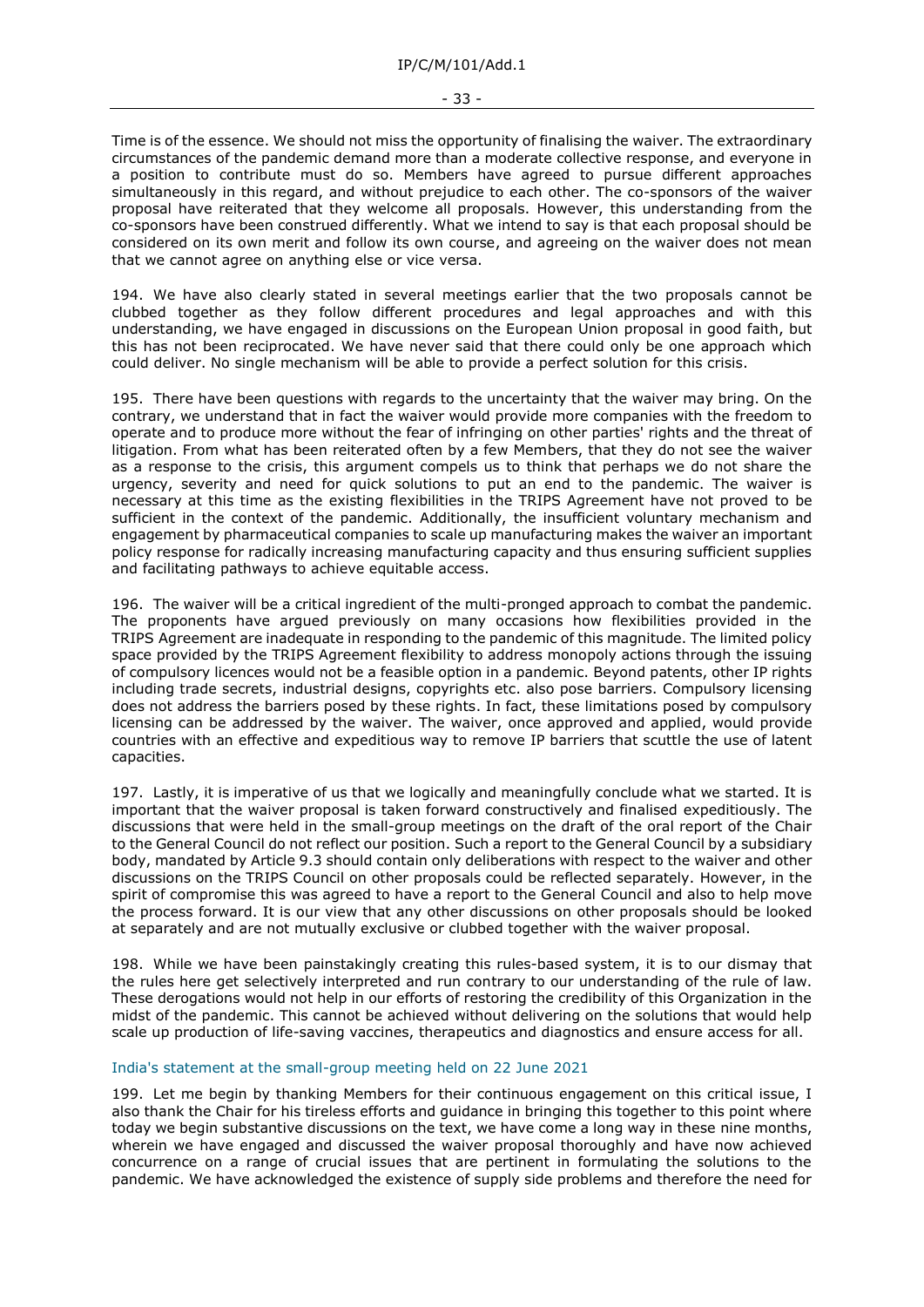expanding manufacturing, we have recognised that there is idle and latent capacity that needs to be harnessed, we agree that different aspects of IP and IP-related barriers are impeding the availability and accessibility of vaccines and other products required for prevention, treatment and containment of COVID-19, we are also looking at the limitations of existing TRIPS flexibilities in a pandemic situation especially the need to improve upon compulsory licences. This summarises our work so far and would be the basis to continue discussions on the text with a view to finalise it before the next General Council.

200. Chair as the proponents of the proposal and as suggested by you Chair in the previous informal meeting, we will begin by discussing the scope. The scope comprises of two elements i.e. the scope of products covered by the waiver and the scope of different aspects of IP, it would be prudent to focus the discussions today on scope of the products.

201. Let me take this opportunity to briefly reiterate and explain the rationale behind the proposed Scope. The operative paragraph 1 of revised waiver text in document [IP/C/W/669/Rev](https://docs.wto.org/dol2fe/Pages/FE_Search/FE_S_S006.aspx?DataSource=Cat&query=@Symbol=%22IP/C/W/669/Rev%22%20OR%20@Symbol=%22IP/C/W/669/Rev/*%22&Language=English&Context=ScriptedSearches&languageUIChanged=true) 1. has been revised to add specificity to the decision text in response to the concern that the original decision text was too broad. Hence the revised text addresses this concern by focusing the language in the paragraph on "health products and technologies" as the prevention, treatment or containment of COVID-19 involves a range of products, their materials or components, as well as their methods and means of manufacture.

202. The TRIPS waiver proposal is motivated by the need for swift ramping up of manufacturing, to address alleviate the supply side concerns for timely availability, accessibility and affordability of the required products to prevent, treat and contain COVID-19.

203. Hence, the starting point in determining the scope of health products and technologies to be covered by the text is to determine what is needed to prevent, treat, or contain COVID-19. Any strategy that does not address these three elements simultaneously would fall short of yielding any positive results.

204. We have learnt from experiences of the past year and a half that it is critical to scale up production and access to personal protective equipment (PPE), masks, testing kits, ventilators, diagnostics, therapeutics apart from vaccines to prevent the spread and to treat the disease and prevent deaths. These resources have been in acute shortage in many countries leading to limited accessibility. It became clear that the prevention, containment and treatment of COVID-19 involves a range of health products and technologies. It is clear that vaccines are necessary but not sufficient to respond to the pandemic in the short term

205. The scope of products is also reflected in the national COVID-19 response strategies, of many countries that acknowledge the need to ensure equitable access to critical COVID-19 PPE, tests, therapeutics, and vaccines. For example, one of the therapeutic strategy states "vaccines will not eliminate the disease overnight and therapeutics will still be needed for patients in hospitals and at home, including people suffering from 'long COVID' (the long-term effects of COVID-19 infection). For these reasons, therapeutics will continue to play a significant role in the response to COVID-19.

206. In a similar vein another Member recognizes antiviral medicines as part of the whole-of-government strategy. What these statements reveal is that therapeutics are expected to play a role in addressing the response gaps in the pandemic. WHO's consultations on COVID-19 therapeutics reveals that a range of therapeutics will be required including "drug combinations targeting specific aspects of infection, as well as suites of treatments targeting different disease processes (such as antivirals, immunomodulators and anti-coagulants)" 1 . Thus, one cannot ignore therapeutics, diagnostics or other health technologies relevant and required to combat COVID-19.

207. Equally critical are diagnostics, as the ACT-A strategy recognizes that "Testing is a critical element in the armoury of tools needed to defeat COVID-19. Without it, the spread of the virus cannot be tracked or contained, patients cannot access the care they need, the efficacy of vaccines cannot be assessed, nor the emergence of new variants detected. Major gaps in testing are still putting lives at risk and threatening progress to end the pandemic. There is an urgent need to scale up testing and ensure immediate, equitable access to diagnostic tools in every country across the

<sup>&</sup>lt;sup>1</sup> Pg. 5 https://cdn.who.int/media/docs/default-source/blue-print/06 therapeutics full-achievements[report.pdf?sfvrsn=d6cdb802\\_3&download=true.](https://cdn.who.int/media/docs/default-source/blue-print/06_therapeutics_full-achievements-report.pdf?sfvrsn=d6cdb802_3&download=true) See also pages 12 and 13.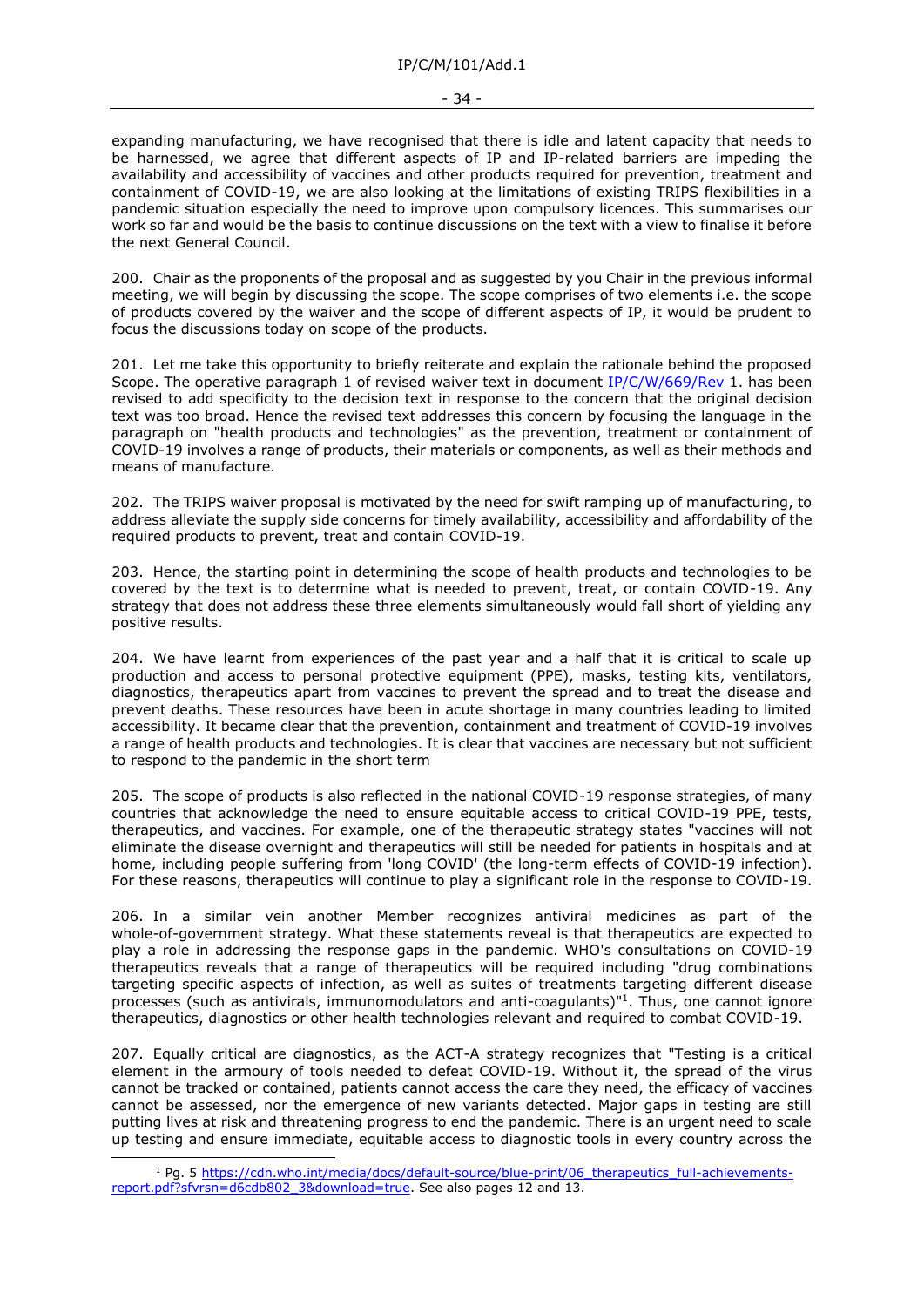world. In high-income countries there are 603 tests per 100 thousand of population compared to about 100 tests in middle income countries and about five tests in low-income countries.<sup>2</sup> We stress that the disparity in testing is hindering efforts to control the pandemic. No country can afford to adopt only one intervention in this pandemic. Vaccination and test and treat strategies are needed alongside other interventions.

208. In this context, it is justified that the revised text extends to "health products and technologies including diagnostics, therapeutics, vaccines, medical devices, personal protective equipment, their materials or components, and their methods and means of manufacture for the prevention, treatment or containment of COVID-19." Having said that Chair, we would like to hear from delegations their views on the scope of products proposed by the co-sponsors in the revised decision text.

### India's statement at the small-group meeting held on 28 June 2021

209. On 22 June, discussions were held on the scope of products and the co-sponsors provided justification for the scope of products proposed in the revised decision text. Today the discussion would be focussed on the scope of IP with regards to these products. Therefore, the proposal calls for a waiver of the application, implementation, and enforcement of TRIPS provisions on copyright (Section 1), industrial designs (Section 4), patents (Section 5) and protection of undisclosed information (Section 7).

210. These categories of intellectual property are relevant to the production, supply, and access to COVID-19 health products and technologies. We also point out that Paragraph 3 of the revised text makes explicit that the waiver will not apply to the protection of Performers, Producers of Phonograms (Sound Recordings) and Broadcasting Organizations under Article 14 of the TRIPS Agreement.

211. The proponents have made several submissions highlighting the relevance of addressing existing and potential IP issues in copyright, industrial designs, patents, and protection of undisclosed information.

212. Let me also reiterate here that the proponents at no point have argued against the Intellectual Property rights in fact most of us have robust domestic frameworks protecting Intellectual property rights. We must bear in mind that the proposal calls for a limited period waiver from these four sections and is an exceptional measure for exceptional circumstances like these.

#### Patents

213. The patent landscape usually varies from product to product and country by country. In the case of COVID-19, the patent landscape remains quite uncertain as many patent applications are yet to be published.

214. In the case of mRNA vaccines there is a complex web of patent holdings. While larger companies involved in product development may have a patent portfolio, the patents portfolio to the underlying technology is held by numerous other academic labs or small biotech companies. This reveals the complex patent landscape that exists with respect to mRNA technology.

215. In the case of therapeutics, in document  $IP/C/W/670$  the co-sponsors have presented a preliminary patent landscape that offers a non-exhaustive snapshot of the patent filing and granting status on five selected therapeutics candidates. However, many more therapeutics are being investigated and evaluated for efficacy against COVID-19. Some of the therapeutics under investigation are presently off-patent but as its use is explored for COVID-19 treatment, the filing of new patent applications extending to secondary uses of these therapeutics is expected. A similar situation exists with respect to other health products and technologies as well.

#### Trade Secret Protection

216. In addition to patents trade secret protection is another hurdle to access various health products and technologies. With respect to vaccines and bio-therapeutics, the manufacturing methods and techniques (know-how) tend to be protected by trade secrets. This includes dossiers

<sup>2</sup> <http://www.finddx.org/covid-19/test-tracker/>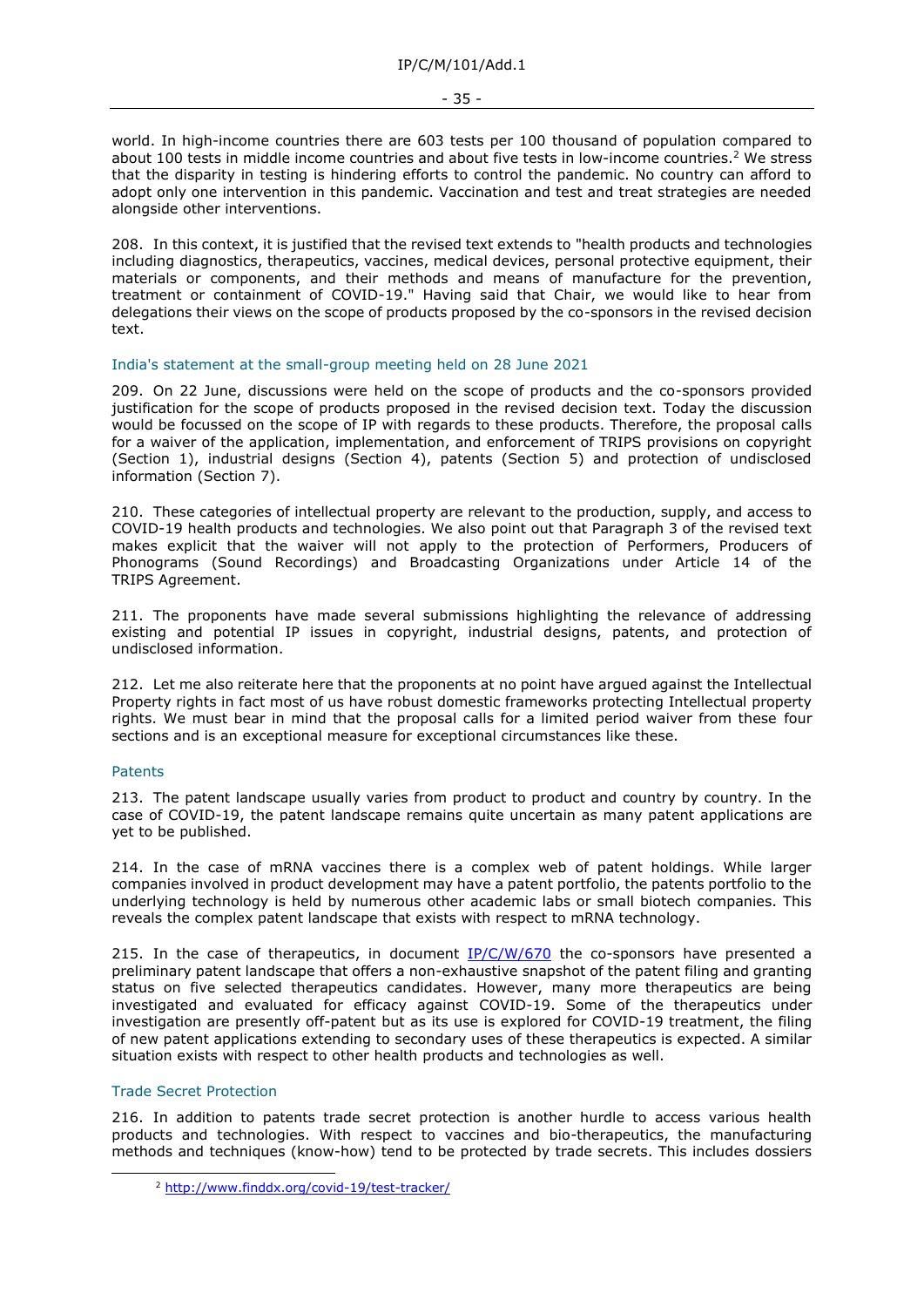to obtain regulatory approval that will usually include robust information regarding the manufacturing process, formulation and dosage, method of delivery, storage conditions, indicated uses along with safety and efficacy information. Hence the importance of addressing protection of undisclosed information under Article 39 of TRIPS.

217. Lifting trade secret protection is essential to expanding and diversifying global production. For instance, by waiving trade secret protection, and as a start facilitating the sharing of regulatory dossiers especially with potential manufacturers, existing production capacity especially in developing countries can be mobilised. And as demonstrated sufficiently now most recently by the event hosted on the 14 April where interaction with several pharmaceutical companies did show that several unused capacities do exist in several developing countries.

218. The slow roll out of vaccination in developing countries is testament to the fact that the current system of production and supply is not working to deliver equitable access. Numerous examples have been reported of the industry turning down offers of help from other drug makers, including those from developing countries, to boost global manufacturing and supply. There have been and continue to be similar experiences in developing countries and least developed countries. We have also provided other examples in paragraph 43 of document [IP/C/W/672](https://docs.wto.org/dol2fe/Pages/FE_Search/FE_S_S006.aspx?DataSource=Cat&query=@Symbol=%22IP/C/W/672%22%20OR%20@Symbol=%22IP/C/W/672/*%22&Language=English&Context=ScriptedSearches&languageUIChanged=true) and paragraph 65 in document [IP/C/W/673.](https://docs.wto.org/dol2fe/Pages/FE_Search/FE_S_S006.aspx?DataSource=Cat&query=@Symbol=%22IP/C/W/673%22%20OR%20@Symbol=%22IP/C/W/673/*%22&Language=English&Context=ScriptedSearches&languageUIChanged=true)

219. These numerous examples show how in a pandemic we cannot rely solely on *ad hoc*, non-transparent and unaccountable voluntary mechanisms. The existing mechanisms are not delivering and artificially constraining supply, at the expense of prolonging the pandemic, lives and live hoods around the world. A pandemic by nature of its spread, severity and uncertainty needs global collaboration and extraordinary measures.

220. We need supply now and at least in the near future and we need supply at affordable prices. With developed country Members prebooking future supply for boosters and additional rounds of vaccination, we urgently need to ramp up manufacturing and this requires the lifting of trade secret protection. Expanding manufacturing of health products is crucial not only for this pandemic but also for future pandemics. The waiver, if granted, would provide potential manufacturers the freedom to operate and achieve economies of scale, thereby incentivizing production and supply of therapeutics and vaccines.

#### Copyright and Industrial Designs

221. Copyright and Industrial Designs are also categories of IP that may hinder production and supply. Copyright issues may also arise in other situations such as with respect to software in medical devices, compilation of data and algorithms, product information documents or product labelling, diagnostic kits, and digital technologies, etc.

222. In document [IP/C/W/673,](https://docs.wto.org/dol2fe/Pages/FE_Search/FE_S_S006.aspx?DataSource=Cat&query=@Symbol=%22IP/C/W/673%22%20OR%20@Symbol=%22IP/C/W/673/*%22&Language=English&Context=ScriptedSearches&languageUIChanged=true) the co-sponsors responded in detail from paragraph 54 to 63 on the industrial design and copyright challenges faced by Members in procurement or of seeking local manufacture or production of COVID-19 diagnostics, equipment, therapeutics or vaccines. In the same document the co-sponsors illustrated the case where a hospital ran out of ventilator valves and had 3D-printed replacement valves at a much lower cost, but it was stymied by threats of IP infringement.

223. These instances elucidate that complex intellectual property issues are involved in the manufacture and supply of needed health technologies and their parts, and these issues go beyond patents.

224. The proponents and the co-sponsors of the waiver have these four elements in scope of IP as we believe that rather than entering discussions on the nitty-gritties of the relevance of each section we must work towards the final objective that is to ramp up production and save lives. We must list out all possible elements of IP that may be a barrier in achieving our final goal.

225. Finally, would like to draw attention to the fact that we often tend to overlook the lessons learned from the HIV/AIDS crisis where an absence of IP landscape did enable augmenting production of life saving generic drugs, thereby enhancing both accessibility and affordability of ARVs and FDCs which helped saved millions of lives. The current pandemic is far worse, severe and unprecedented, the waiver would be an enabler to boost the production of vaccines, therapeutics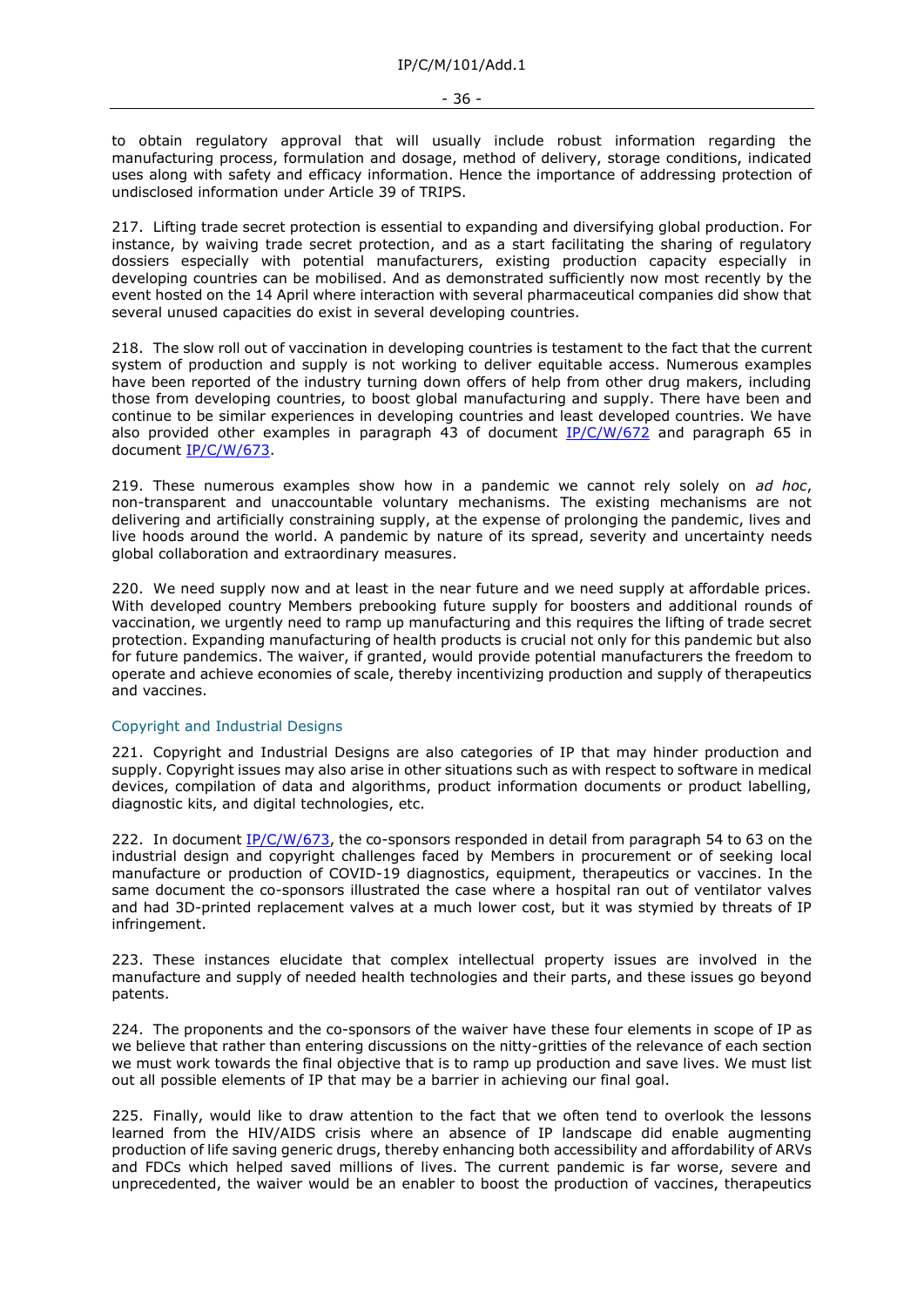and other health products needed to combat the virus. Increased production coupled with robust competition; we see a substantial reduction in prices. Here would give an example of a study that shows that for products with a single generic producer, the generic Average Manufacture Price is 39% lower than the brand AMP before generic competition, with two competitors, that generic prices are 54% lower with four competitors the generic prices are 79% less than the brand drug price before generic entry and with six or more competitors, generic prices show price reductions of more than 95% compared to brand prices.

226. Thus, the waiver would aid in ramping up production, fill the supply side gaps, and this augmented supply would ensure both accessibility and affordability. We are of the view that a waiver once implemented will provide greater certainty to manufacturers by providing them freedom to operate, and for governments to collaborate to increase supply options. Waiver being sought for a limited period and that too only from some specific TRIPS provisions in such testing times does not increase uncertainty for the IP system. This is not an ideological debate on the IP regime per say. Instead, it shows that in exceptional circumstances, the IP system can be flexible and accommodating and one that can be manoeuvred to suitably address the unprecedented challenges posed by the pandemic. We have heard from some Members in the recent meetings that they do not see waiver as a part of the solution, and do not see how IP is a barrier even for vaccines production. Had that been the case why have these Members agreed to engage in the text-based negotiations on the waiver proposal which was clear from the previous formal meeting held on 8-9 June 2021. Was this the case such Members should be more forthcoming during the discussions on whether to start the text-based negotiations or not. Or is it an attempt to filibuster the entire process? And hopefully if that is not the case, we would urge Members to engage constructively and in good faith on the waiver text under consideration with an aim to finalise it.

227. It will be presumptuous to think that the co-proponents do not believe in IPR, some Members have argued that they do not see waiver of IP resulting in augmenting manufacturing or as a measure easing supply side constraints, or having impact outside voluntary licensing mechanisms , on the other hand they firmly believe and argue that this proposal will cause significant damage to commercial interests of IP rights holders so both arguments cannot be true at the same time, we cannot have the cake and eat it too. And if the proposal seriously damages the commercial interests of a few private entities by ramping up production then we are on our way to achieve our objective. And if the waiver fails to succeed as some Members say there will be no harm to commercial interests and this could be another tool in the WTO policy toolkit.

228. We have agreed to work on a multipronged approach to tackle the crisis and finalising the waiver is a step forward towards our end goal of saving lives. Thus, discussions must be continued in a constructive and focussed manner on the waiver text towards achieving this. Other proposals will be considered separately and not in tandem with the waiver proposal.

229. These elaborate explanations provide the basis of including in the revised decision text the relevant parts of the TRIPS Agreement within the scope of IP, that should be waived to ramp up production and supply.

#### India's statement at the informal meeting held on 30 June 2021

230. Chair, I thank you for your summary of the discussions that took place in the small group meetings held on 22 and 28 June 2021. There were several questions posed and answers provided both on the scope of products as well as on the scope of IP. While all Members have committed to engage in text-based negotiations it is disappointing to note that some Members are not willing to contribute to the waiver text with an aim to finalize it.

231. In the past nine months we all have invested our time and energy in discussing the waiver proposal in various formats formal informal at the TRIPS Council, in small group meetings as well as in bilateral engagements. All Members have concurred that there is a dire need to enhance the production of health products including vaccines, diagnostics, and therapeutics to ensure timely and equitable access. All Members have further agreed that various ways can be pursued simultaneously and without prejudice to each other. Furthermore, Members including the proponents and co-sponsors of the waiver proposal have said that they welcome all proposals, and it is only fair to say that each proposal should be considered on its own merit and as to what it brings on the table as a part of the solution. The waiver has been a standalone agenda item and cannot be clubbed together with any other proposal, the waiver proposal will follow a different procedural course under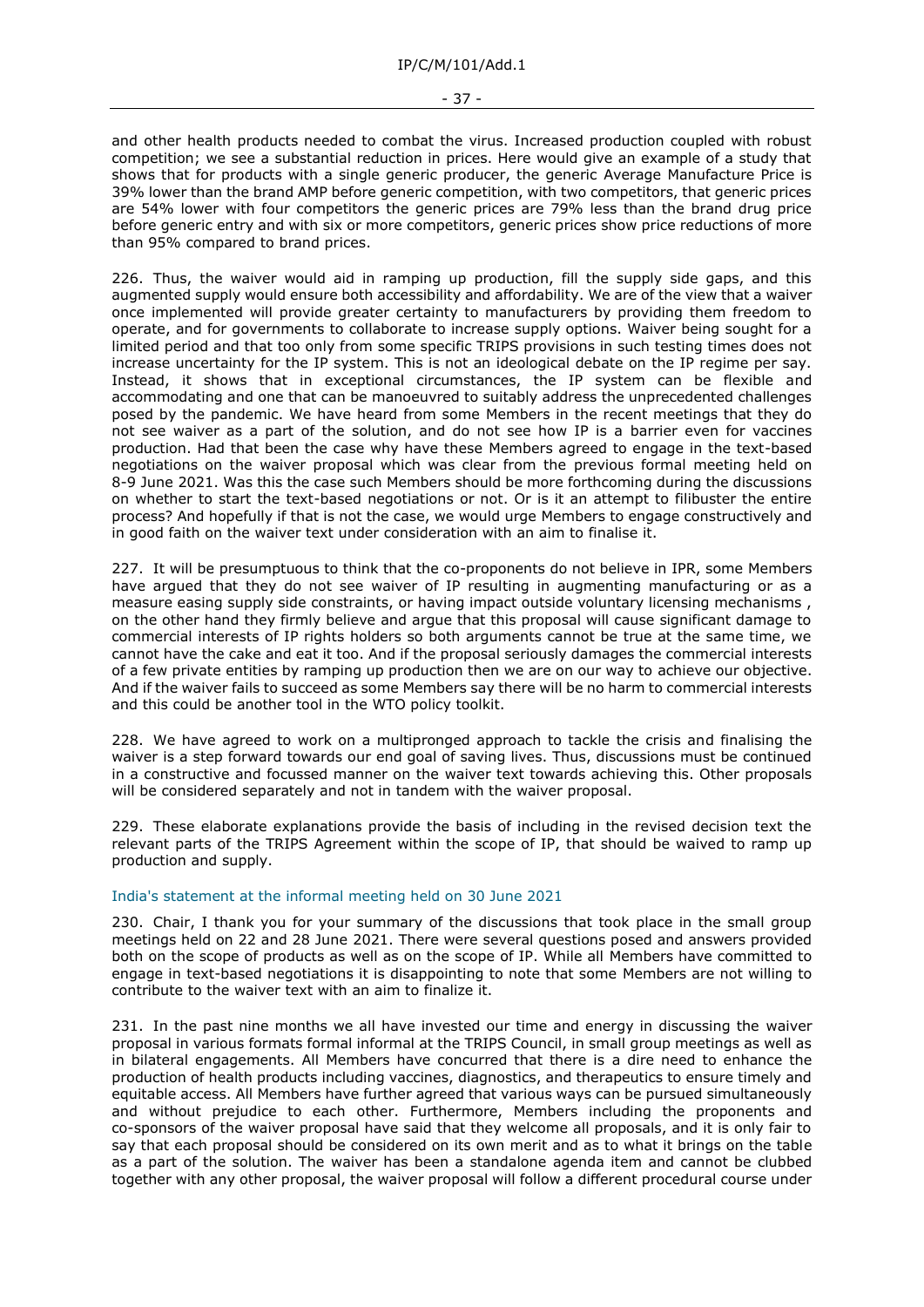Article IX.3 of the Marrakesh Agreement. Its therefore not clear as to how the waiver and the European Union proposal stand on equal footing.

232. From what has been reiterated often by some Members that they do not see waiver as a response to the crisis, well more than half of the membership does see waiver as a legitimate policy option that could be used to offset the supply side constraints. This argument compels us to think that perhaps we are not on the same boat and the urgency, severity, and the need for quick solution in the form of waiver would depend on the vantage point of the Member, whether you are the one who has secured access to vaccines, therapeutics medicines or you are part of the scramble.

233. On the EU proposal, notwithstanding the fact that compulsory licences and other TRIPS flexibilities are important, but the limited policy space provided by the TRIPS Agreement flexibilities to address egregious monopoly actions through issue of compulsory licences has not until now proved to be a feasible and expeditious option in a pandemic of this scale and magnitude.

234. Invoking compulsory licences across a wide range of medical products, that too on a "case by case" or "product by product" basis is a cumbersome and time-consuming process, severely limiting their effectiveness, in the context of products and technologies required for fighting the virus. Beyond patents, other IP rights, including trade secrets, industrial designs, copyrights, etc. also pose barriers. Compulsory Licensing does not address the barriers posed by these rights. The understanding and implementation of TRIPS flexibilities in IPRs other than patents are limited making their use to address the supply side constraints for products required for dealing with ongoing pandemic not a viable option.

235. Additionally, the medical technologies required for COVID-19 response are surrounded by a thicket of patents and other intellectual property rights. Practically, operating within the current system means that each country is obligated to use its stretched human resources to identify which of the patents and other IPRs are relevant and thus should become the object of a compulsory licence. The accompanying delays in such a process are unacceptable in an emergency like this.

236. Furthermore, Article 31*bis* which allows export to countries with insufficient or no manufacturing capacity, is subject to extremely cumbersome and lengthy procedures, rendering it meaningless and impractical to use especially in a pandemic where each delay costs several lives. Simply put, there are currently no provisions in TRIPS Agreement to allow countries to act more expeditiously in a global crisis to use Article 31 compulsory licensing to export without limitation on quantity and other additional procedural requirements. In fact, these limitations posed by the compulsory licences can be easily addressed by the waiver. Moreover, the EU proposal does not bring any value add to the existing flexibilities rather a fundamental flexibility enjoyed by WTO Members to determine any grounds for compulsory licensing as explicitly affirmed by Doha Declaration, the proposal however as an unintended consequence asks for an agreement to be reached to allow WTO Members to use the pandemic as a ground for issuing compulsory licensing thereby reducing the existing flexibility enjoyed by all WTO Members.

237. I stated in an earlier discussion Chair, that if a particular prescription is not effective in treating a disease then, it is only logical and prudent to find a new prescription, we do not continue following the old prescription.

238. Chair, lastly, it is imperative upon us that we logically and meaningfully conclude what we started, it is important that the waiver proposal is taken forward constructively and finalized expeditiously. We look forward to intensive discussions on other elements of the waiver text including the implementation issues and duration in the upcoming TRIPS Council meetings.

239. The credibility of this organization will not be successfully reinstated if it overlooks vital policy options like the waiver that acts as an enabler, a policy option among the many options being discussed, for Members to use as per their own needs and circumstances. We owe this not just to ourselves but to our future generations as well.

240. Members have often said this crisis is unprecedented, we need extraordinary measures, we need concerted multilateral efforts, saving lives is a priority, no one is safe until everyone is safe well the time to act on this is now. Now is the time Chair for us to walk the talk.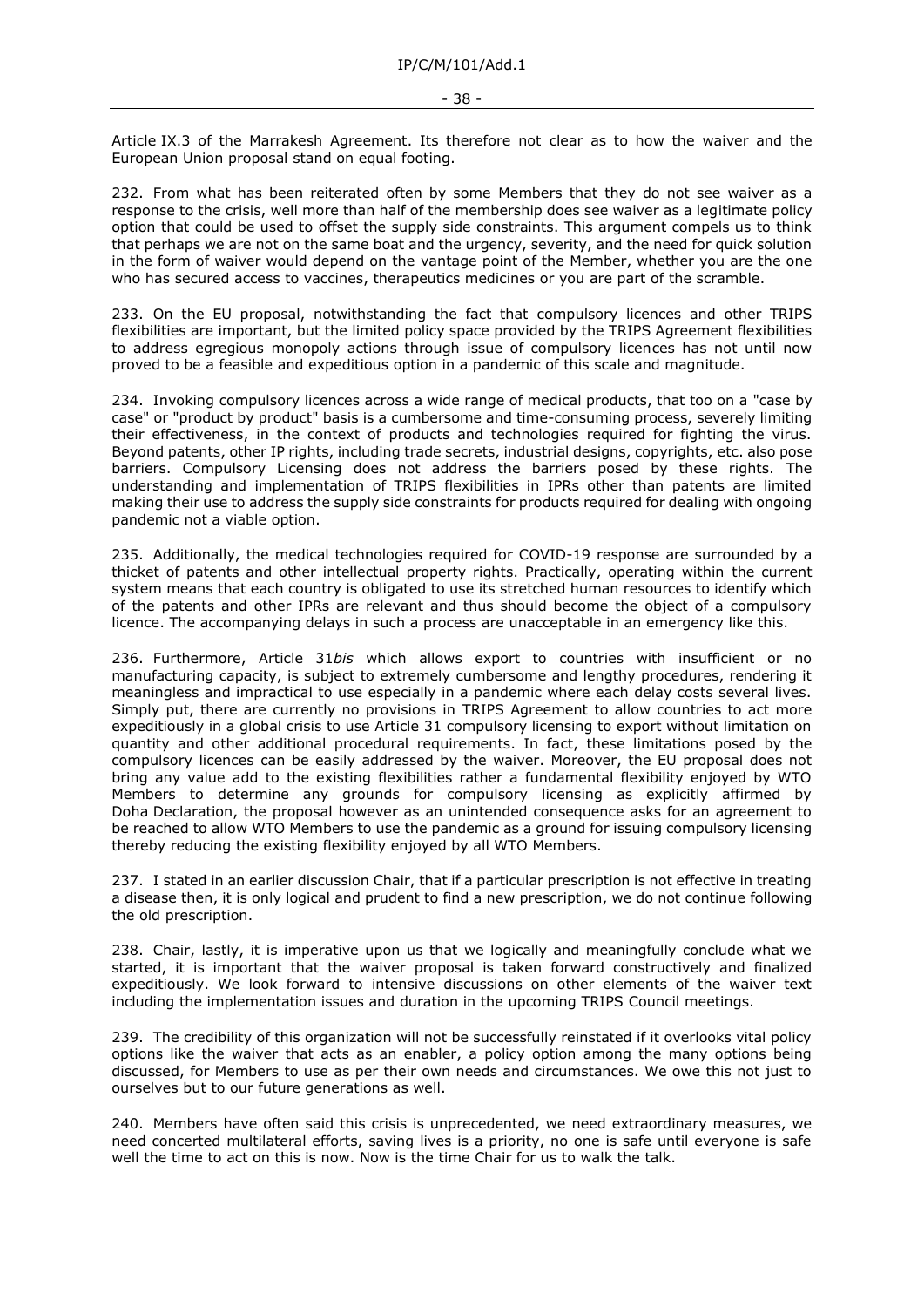# India's statement at the small-group meeting held on 5 July 2021

241. The WHO COVID-19 dashboard of 4 July 2021 shows that there have been over 184 million confirmed cases of COVID-19, including 3.9 million deaths, reported to WHO. As of 1 July 2021, a total of 2.95 billion vaccine doses have been administered. 75% of these doses, however, have been administered in the developed country Members. Only about 1% of people in low-income countries have received at least one dose. Until June not more than 3 billion vaccines have been produced, it is difficult to fathom how without taking exceptional measures, like agreeing to the waiver proposal, will we be able to reach an output of even 10 billion doses by the end of the current year. Again, we often forget that it's not just the availability of supply but also the vast inequity both in accessibility and affordability of these supplies.

242. Previously as well, in several discussions the proponents of the waiver proposal have presented their understanding and rationale behind the proposed implementation and duration of the waiver. We are grappling with a novel pathogen, and this novelty brings with it many uncertainties. There are emerging variants and mutations and while we are better off in our understanding of the virus than the previous year still many unknowns remain with respect to the duration of immunity provided by the vaccines, effectiveness of these vaccines against new variants, whether or not there will be a need for a booster dose, or the requirement for an annual vaccination.

243. All these elements such as the duration of immunity conferred, need for booster doses, effectiveness of vaccines against new variants, and the need of vaccines for children will determine the scale of manufacturing needed and supply that will be needed to control the pandemic, and this is just for the vaccines. Production for therapeutics, diagnostics and other COVID 19 related health products will also need to be ramped up in order to diagnose and treat people as subsequent waves continue infecting people across the globe.

244. Therefore, with regards the time or duration of the waiver the revision text states that the waiver shall be in force for at least three years from the date of this decision. And the uncertainties and reasons that we just cited along with the concerns raised by Members in earlier meetings on the original text, the proponents have proposed this, this also clearly captures the temporary nature of the waiver. Furthermore, the General Council shall determine the date of termination of the waiver, once the exceptional circumstances justifying the waiver cease to exist.

245. What needs to be guiding us while deciding on the timeline therefore is that the duration also has to be practical for manufacturing to be feasible and viable. The complexities and uncertainties related to the pandemic suggest the need for a practical and flexible duration. Hence it is proposed that the General Council assesses the existence of the exceptional circumstances justifying the waiver after a minimum period to determine the date of termination. The proposed language is based on Article IX (4) of the WTO Agreement. Importantly, in accordance with the provisions of paragraph 4 of Article IX of the WTO Agreement, the waiver shall be reviewed by the General Council not later than one year after it is granted, and thereafter annually until the waiver terminates.

246. Now coming to the implementation of the waiver, we have reiterated that the waiver is not a prescriptive tool, it's an enabler. National implementation of the waiver depends on a country's political and/or constitutional arrangement. There is no one size fits all approach to national implementation. However, once the waiver proposal is approved, emergency, disaster management legislations or any other relevant legislative methodology may be relied upon to provide for executive action to operationalise the waiver at the national level. Many governments have/are already using executive action to put in place lockdowns, quarantine, and other measures to curb the spread of present pandemic.

247. As we have mentioned, at several meetings earlier on this issue the national implementation should be left to national governments as each operates within its own legal system. We also believe that in many cases implementation may be done through executive action, relying on existing national legislation or through use of emergency legislative provisions.

#### India's statement at the informal meeting held on 6 July 2021

248. Chair let me thank you for your efforts in taking this process forward, the past few meetings in the small group format were quite helpful in taking these discussions forward and inputs from Members does help in improving the text and arriving at a landing zone.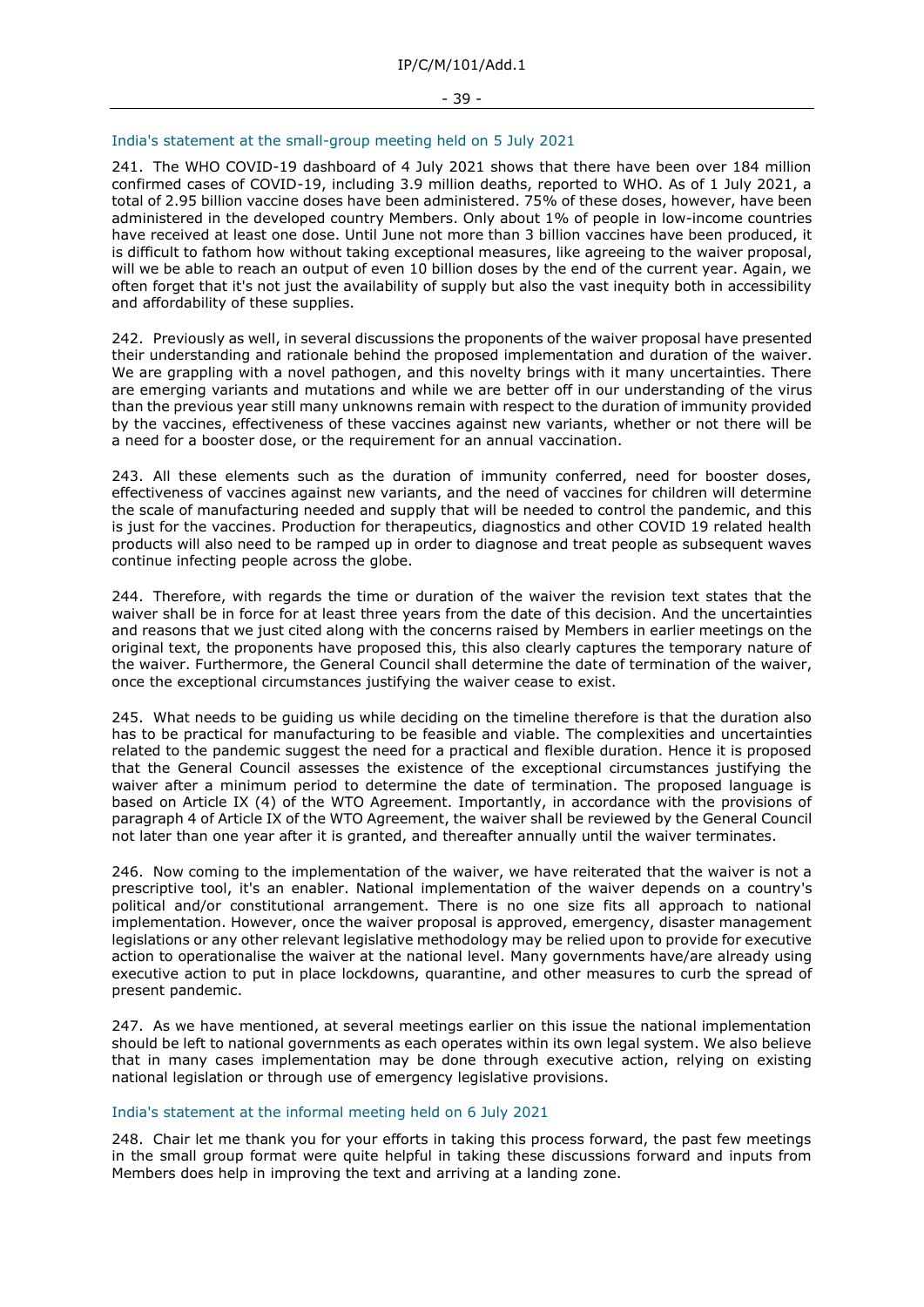249. Chair before coming to the substantive part of the intervention, as suggested by you yesterday Chair, I take this opportunity to inform Members on the outreach undertaken by the proponents of the waiver Proposal. In continuation of our outreach to Members on this proposal in the last two weeks proponents have engaged bilaterally with several Members and have explained in detail the reason, rationale behind the proposal, with an aim to respond to all concerns raised. In these discussions we proposed to some Members to engage bilaterally on the text and iron out the differences in a focused manner, however, there seems to be little enthusiasm among these Members to engage bilaterally to discuss the text. Generally, Members have been receptive of such bilateral during fisheries negotiations, chair this lack of enthusiasm substantiates our fear that some Members have agreed for TBN but not with an intent of concluding it.

250. Chair in the short time span when we have begun 13 million people have got further infected, and 430 thousand more lives have been lost. In total so far there have been over 184 million confirmed cases of COVID-19, including 3.9 million deaths, reported to WHO as per the WHO COVID-19 dashboard of 4th July 2021. Chair, time is of the essence we do not want to miss the opportunity of finalizing the waiver in July and get going on finding modalities for ramping up production for COVID-19 related health products.

251. As of 1 July 2021, a total of 2.95 billion vaccine doses have been administered. 75% of these doses, however, have been administered in the developed country Members. Only about 1% of people in low-income countries have received at least one dose. Until June not more than 3 billion vaccines have been produced, it is difficult to fathom how without taking exceptional measures, like agreeing to the waiver proposal, will we be able to reach an output of even 10 billion doses by the end of the current year. Again, we often forget that it is not just the availability of supply but also the vast inequity both in accessibility and affordability of these supplies.

252. Previously as well, in several discussions the proponents of the waiver proposal have presented their understanding and rationale behind the proposed implementation and duration of the waiver. We are grappling with a novel pathogen, still many unknowns remain with respect to the duration of immunity provided by the vaccines, whether there will be a need for a booster dose, or the requirement for an annual vaccination also there are varying reports on how long it will take to roll out vaccination globally to ensure immunity. Demand in developed country Members for booster doses and vaccines for teens and children will further impact supply in developing countries. And even more importantly, vaccines will not only be needed in 2021 but also beyond. Some developed country Members have already reserved vaccines right up to 2025.

253. Among all these uncertainties one thing is certain and clear to us that wherever vaccination rates are higher the severity of the disease in the form of hospitalization and mortality is lower. Augmenting the manufacturing of vaccines as of now seems to be the only way to save lives and therefore we should aim for producing 14 billion doses by the end of 2021.

254. Chair, apart from vaccines production for therapeutics, diagnostics and other COVID-19 related health products will also need to be ramped up to diagnose and treat people as subsequent waves continue infecting people across the globe. The pandemic has already gone on for 1.5 years and right now no end in sight with infections rising in most countries. While the pandemic continues unabated it would be unwise for us to have a short time frame for a TRIPS waiver.

255. What needs to be guiding us while deciding on the timeline therefore is that the duration of the waiver must be practical to scale up manufacturing a noticeably short time might not be feasible and viable for the intended purpose of ramping up manufacturing.

256. With these reasons in mind the proponents in the revision text have proposed that the waiver shall be in force for at least three years from the date of this decision. This also was in response to concerns raised by Members in earlier meetings on the original text, this duration also clearly captures the temporary nature of the waiver. The duration of three years is also reflective of the fact that co proponents at no point in time have intended for the waiver to be of an indefinite nature.

257. Further it is proposed that the General Council assesses the existence of the exceptional circumstances justifying the waiver after a minimum period to determine the date of termination. The proposed language is based on Article IX (4) of the WTO Agreement. Importantly, in accordance with the provisions of paragraph 4 of Article IX of the WTO Agreement, the waiver shall be reviewed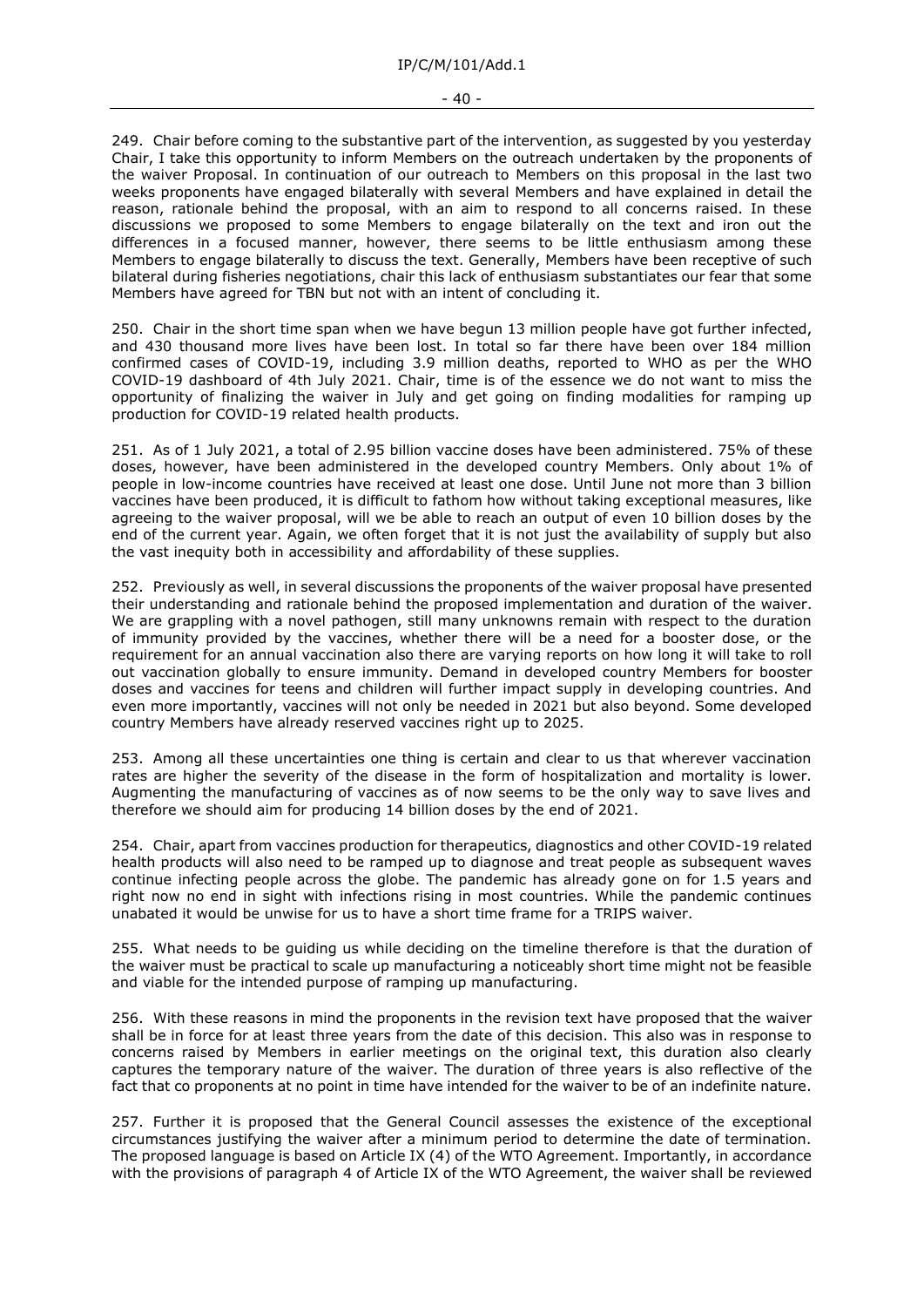by the General Council not later than one year after it is granted, and thereafter annually until the waiver terminates. And as was discussed in the small group meeting yesterday we are open to deliberate on these aspects further based on any suggestions.

258. Now coming to the implementation part of the waiver and responding to the concerns raised by Members with respect to lack of guidance or mechanism in the text on the domestic implementation of the waiver, we have reiterated that the waiver is not a prescriptive tool, it is an enabler and therefore national implementation of the waiver depends on a country's political and/or constitutional arrangement. There is no one size fits all approach to national implementation. However, once the waiver proposal is approved, emergency, disaster management legislations or any other relevant legislative methodology may be relied upon to provide for executive action to operationalise the waiver at the national level. Many governments have/are already using executive action to put in place lockdowns, quarantine, and other measures to curb the spread of present pandemic.

### Rebuttal

259. TRIPS flexibilities have played a crucial role in promoting access to medicines. The use of such flexibilities and the waiver are not mutually exclusive. However, the global pandemic presents exceptional circumstances for the international community that demands an exceptional global solution. After all, countries all over the world have had to put in place extraordinary measures to contain COVID-19.

260. Compulsory licences are issued on a country by country, case by case and product by product basis, where every jurisdiction with patents would have to issue compulsory licence, practically making collaboration among countries for the development and manufacturing of medical products (where different components are sourced from different countries) onerous.

261. Further Article 31*bis* mechanism (that waives the condition in Article 31(f) that a compulsory licence should be predominantly for the supply of the domestic market) established to support countries with insufficient pharmaceutical manufacturing capacity has been found to be cumbersome like the mechanism includes procedures such specific labelling or marking of products; special packaging and/or special colouring/shaping of products. Moreover, the E.U proposal does not bring any value add to the existing flexibilities, it seeks to clarify something that is not in dispute on the contrary could limit existing flexibility.

262. Much has been said about "business as usual voluntary licensing" as the way out of this pandemic and yet more than a year on, this "business as usual" approach premised on voluntary, secretive, limited and restrictive licensing has failed to leverage global expertise and capacity to scale-up manufacturing and deliver equitable access. Instead, this approach has limited competition, and is artificially constraining global supply.

263. These "business as usual" approaches championed by some Members is not the global solution but really the root cause of why to date we have less than 1% of people in low-income countries that have received at least one dose.

264. The global needs are massive and can only be addressed with global sharing of technology, knowledge and related IP, which is what our waiver proposal seeks to achieve. We believe it would be naïve for any country to think that it can win over a virus, which knows no boundaries, by securing vaccinating their own population. By putting boundaries to and limit Members policy options in combating the virus that knows no boundary seems to be counterintuitive.

265. A recurring concern against the waiver proposal is the impact on the incentives for the development of diagnostics, therapeutics and vaccines. Generally, R&D in emerging infectious diseases (EIDs) has been driven by public investment. The narrow emphasis on maintaining intellectual property to increase resources for private pharmaceutical R&D, disregards the fact that rapid development of COVID-19 diagnostics, therapeutics and vaccines is the sum of public funding and global collaboration. The waiver is more than just a legal mechanism, it is a statement of intent by all countries that they accord highest value to protecting human lives rather than protecting private profits.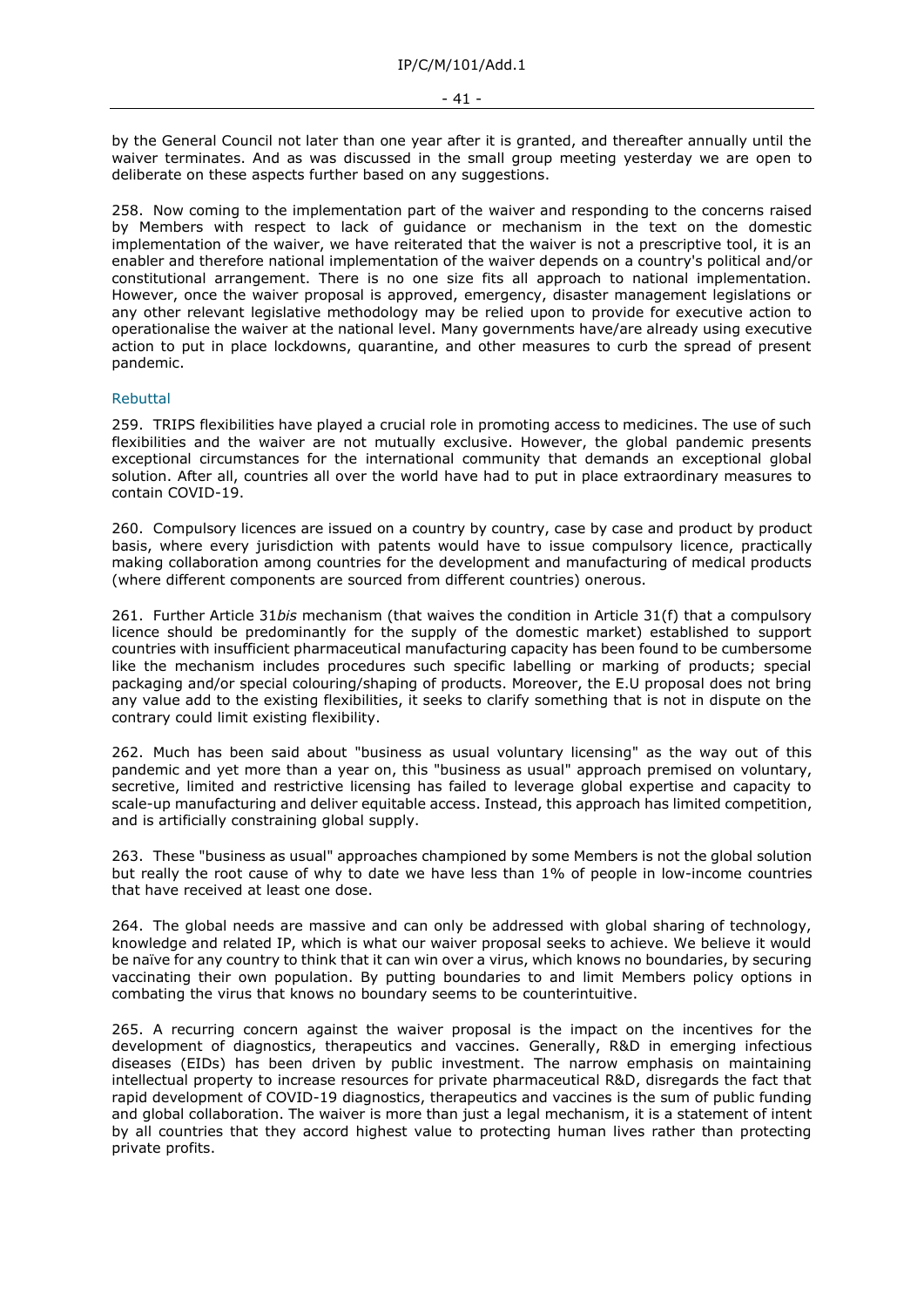266. The TRIPS waiver is a necessary, proportionate, and temporary legal measure for clearing IP barriers paving the way for more companies to produce COVID-19 vaccines and other health products and technologies by providing them freedom to operate without the fear of infringement of IP rights or the threat of litigation.

267. Chair, to conclude we would say we all need to rise to the demands of this crisis and show to the world that WTO is still relevant and very much capable of responding to the global need of saving lives and livelihoods, at least during a health crisis like COVID-19. We have been open to the suggestions from Members on the text of the Proposal and look forward to subsequent discussions in small group meetings or other formats including further discussion on elements like undisclosed information, duration or any other aspects and look forward to a constructive discussion in small group meetings.

India's statement at the small-group meeting held on 9 July 2021

268. Chair let me begin by some comments on the implementation aspect of the waiver. Among WTO Members there is a diversity of legal systems, hence national implementation of waiver depends on a country's political and/or constitutional arrangement. Similarly, the parameters and conditions of implementation should be a national decision. Each country will need to decide what is needed nationally to curb COVID-19 and the parameters of implementation. One size does not fit all as the legal systems, needs and conditions varies from country to country. In fact, the IP systems instituted in Member countries differ from each other. Therefore, the proponents of the waiver have not prescribed definite set of rules or methods as far as national implementation of the waiver is concerned.

269. In order to expeditiously implement the TRIPS waiver each Member should decide what is the best approach in the context of their legal system and this need not involve an amendment of the intellectual property laws.

270. Some countries have invoked emergency provisions or enacted legislation to implement the wide range of measures required for effective response to the COVID19. Such legislation may also provide governments the discretion to implement measures with respect to existing laws or privileges and such provisions could be used for the implementation of the TRIPS waiver. In some country's emergency legislations has been utilised to make changes to intellectual property legislation.

271. Apart from the emergency powers the executive may also have certain powers under the Constitution to issue orders suspending or amending the legal provisions. For instance, I can give an example for India where if both houses of the parliament are not in session, to avoid delay in passing a legislation the executive can give effect to the waiver decision through an ordinance. Under Article 123 of the Constitution "the President is satisfied that circumstances exist which render it necessary for him to take immediate action, he may promulgate such Ordinances as the circumstances appear to him to require". The ordinance can then be tabled for the approval of both house of parliament within six months from the date of its promulgation and becomes law after the obtainment of the assent of the parliament. WTO Members may also have disaster management laws to organise an effective response to disasters including a pandemic. These laws may also contain provisions providing powers to the government to suspend the operation of legislations to take effective measures. There is also the option of amending national intellectual property legislations. Such an amendment need not be a time-consuming exercise. In this pandemic we have seen governments fast tracking enactment of legislation and taking extraordinary measures for controlling the pandemic.

272. Since the outbreak of the pandemic, almost every country has implemented or is still implementing lockdown in some form or other to contain the spread of COVID-19. That does not mean that authorities of these countries were against the fundamental rights of "freedom of movement" of their citizens. Governments worldwide have also introduced fiscal packages to the tune of trillions of US dollars to help the recovery of ailing economies. That does not mean that they have deviated from their stated objective of fiscal consolidation towards fiscal profligacy. In the same light, the temporary waiver from certain provisions of TRIPS Agreement does not mean that the co-sponsors are against the Intellectual Property Rights but are arguing only for a temporary departure therefrom to ensure enhanced manufacture, timely supply and enhanced accessibility as well as affordability of health products essential for prevention, treatment and control of COVID-19.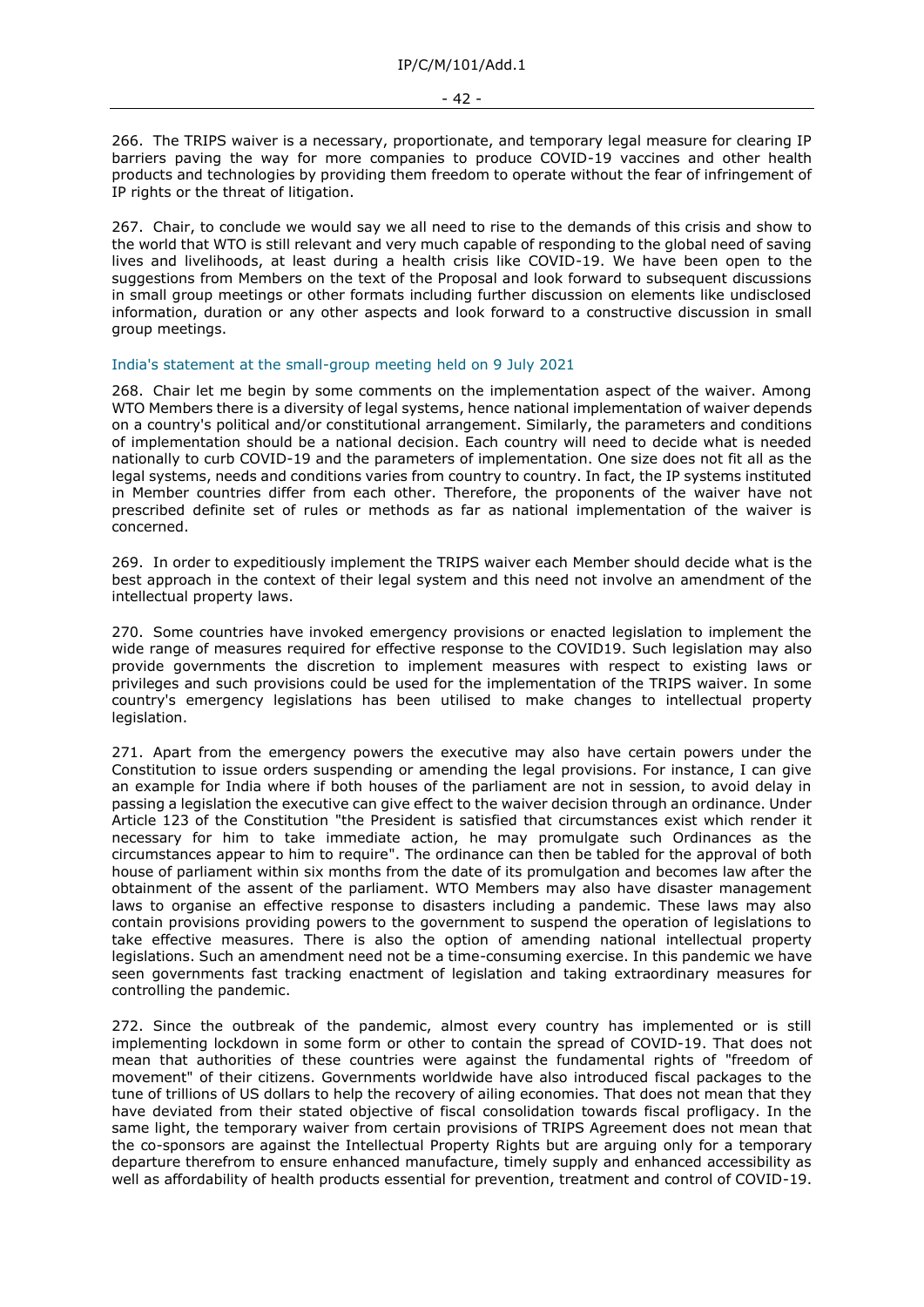#### - 43 -

The global community has resorted to exceptional measures in the exceptional circumstances of pandemic, and the waiver should be seen in a similar vein. The proposed waiver requires a one-time implementation and, for the duration of the waiver, will remove legal barriers, create freedom to operate facilitating collaboration at the regional and global levels, allow economies of scale to be achieved, motivating further manufacturing, and consequently lower prices. With a waiver, the administrative and procedural delays and conditions linked to Article 31 and 31*bis* will be avoided, meaning that countries will have full freedom to collaborate, manufacture and supply the required products.

273. Some arguments from Members portray that it is the IP system and the incentives that accrue from this system that has driven all innovation and R&D. However, it cannot be denied that it was public funding, the institutional support in terms of research contributions by public universities, the global collaboration in sharing of genome sequencing data and public health information that has led to the development of successful vaccines in record time. We respect the intellectual property rights and their value as incentives for innovation, but for the COVID-19 pandemic research and innovation has mostly been spearheaded by massive public funding, expedited regulatory approvals, and global collaboration. While millions of lives have already been lost, and no respite is in sight, where the only thing certain is the uncertainty, we cannot just rely on endeavours and voluntary mechanisms of a handful of private companies to secure an end to this pandemic. The proponents have always argued that the waiver is not standing in the way of any other solution or way that we could pursue, it is one of the many ammunitions in the policy arsenal of Members that can be deployed to fight the virus. The waiver is a collective response to a collective crisis; this should not be viewed as a zero-sum game.

### Duration

274. Let me quickly reiterate our understanding and rationale behind the proposed duration of the waiver. We are combating a novel virus. There are emerging variants and mutations that lead to uncertainty with respect to the duration of immunity provided by the vaccines, the effectiveness of these vaccines against these new variants, whether or not there will be a need for a booster dose, or the requirement for an annual vaccination, the need and efficacy of vaccines for children and teens, and the duration of immunity conferred by them. All these factors determine the scale of manufacturing needed and supply that will be needed to control the pandemic, and this is just for the vaccines. Production for therapeutics, diagnostics and other COVID 19 related health products will also need to be ramped up in order to diagnose and treat people as subsequent waves continue infecting people across the globe.

275. Therefore, with regards to the time or duration of the waiver the revision text states that the waiver shall be in force for at least three years from the date of this decision.

276. While deciding on the timeline or the duration one has to keep in sight that this duration is practical, feasible and viable for scaling up manufacturing, however, as said in last small group meeting as well proponents are open to constructive suggestions on the duration and would rather have Members provide an alternative to this formulation than raising similar question on the duration.

#### India's statement at the informal meeting held on 14 July 2021

277. Chair, thank you for your opening remarks summarizing the discussions that took place in the small group meetings. Also Chair I take this opportunity to thank you for your efforts in organizing and taking forward these discussions. Since the previous formal TRIPS Council meeting on the 8- 9th June 2021 we have had several rounds of small group meetings and informal Council meetings to take stock of the progress made. These meetings gave further opportunity to Members to discuss in details key elements of the waiver proposal like the scope of products as well as on the scope of IP, implementation issues, the duration for which the waiver would be in place and other elements.

278. I thank South Africa for their comprehensive summary on these discussions that were held in these small group meetings. It is helpful for the information of the larger membership participating today.

279. Chair, briefly, as you suggested we would inform on our outreach with Members. Chair, in the last few weeks the proponents have continued their outreach to Members and have engaged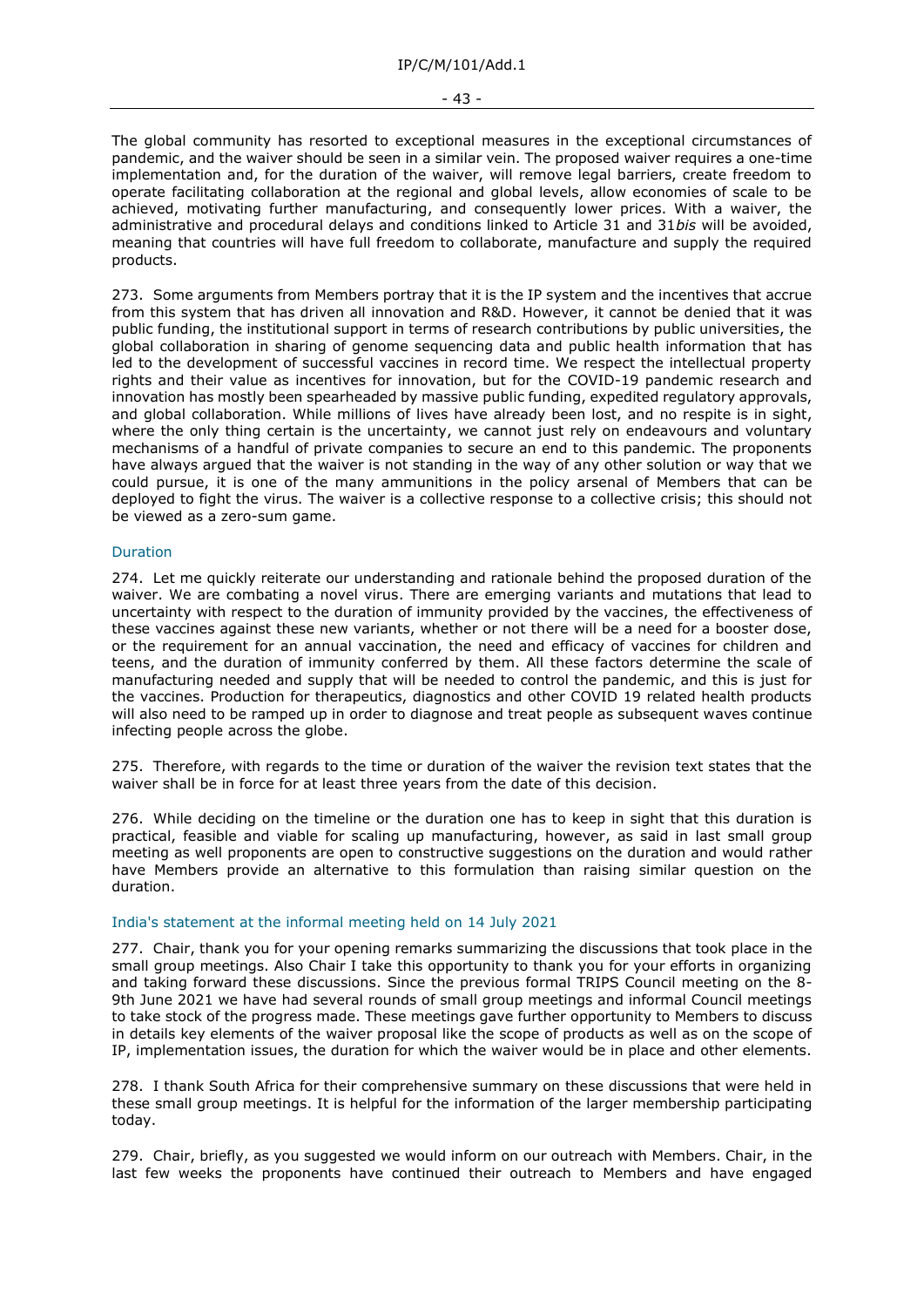#### - 44 -

bilaterally with several Members explaining in detail the reason, rationale, and our understanding behind the proposal, and have responded to the many concerns raised. In these discussions we proposed to some Members to engage bilaterally on the text and iron out the differences in a focused manner, however, there seems to be little enthusiasm among these Members to engage bilaterally to discuss the text. Generally, Members have been receptive of such bilaterals during fisheries negotiations. Chair, this lack of enthusiasm substantiates our fear that some Members while agreeing for text-based negotiations in 8-9 June TRIPS Council meeting, have shown lack of interest when the actual process started thus not allowing a text-based negotiation.

280. The Pandemic will not wait for MC12. Its spread will continue unabated negatively impacting lives and livelihoods. Also the virus will not take a break or pause while we go for our summer break and come back to the issue of scaling up manufacturing and ensuring equitable access in September after whiling away our time in July and taking a break in August. As responsible Members we have responsibility to conclude this if we all agreed to start it and reach a minimal understanding on the text by July end.

281. Chair, in the past nine months that we spent discussing the waiver we have lost 3 million more people, with new variants adding to the uncertainties surmounting us, only 2% of least developed countries (that represent 14% of the world population) and 23% of developing countries (that represent 70% of the world population) have received at least one shot as of 23 June 2021 compared to 46% of developed world receiving a shot. This huge disparity and gap in accessibility and affordability of vaccines must be a driving force for us to deliver an outcome in the form of waiver.

282. Despite Members agreeing to the collective goal of saving lives and the consequent need for augmenting production of vaccines, therapeutics and diagnostics needed to combat COVID-19 we see lack of urgency and enthusiasm in some Members to reach a conclusive decision on the waiver. Chair, time is of the essence we should not miss the opportunity of finalizing the waiver in July and get going on finding modalities for ramping up production for COVID-19 related health products.

283. Each nations' interests are entwined with that of the other, while developed country Members have outpaced developing and LDCs in vaccinations and have also secured supplies for future doses such differential approach will not yield results of ending the pandemic, as the virus will not differentiate and discriminate in affecting people.

284. The extraordinary circumstances of the pandemic demand more than a minimal or even moderate collective response and everyone in a position to contribute must do so. Members have agreed to pursue different approaches simultaneously in this regard and without prejudice to each other. The co-sponsors of the waiver proposal have reiterated that they welcome all proposals, and that each proposal should be considered on its own merit and follow its own course. And we have engaged in discussions on the E.U proposal as well in good faith. We have never said that there could be only one approach which could deliver, no single mechanism will be able to provide a perfect solution for this crisis. There have been questions with regards the uncertainty that waiver may bring on the contrary Chair we understand that in fact the waiver would provide more companies with freedom to operate to produce more without the fear of infringing another party's rights and the threat of litigation.

285. While Members have been undertaking extraordinary measures domestically in the form of lockdowns, quarantine and restricting movement of its people thereby essentially curtailing their fundamental human rights, for the larger and greater good. We have seen there has been no problem in the implementation of such extreme measures. Similarly, the economic stimulus packages that many Members have provided to their domestic industries without a prerequisite of this stimulus not being used to target exports which can potentially distort global trade. All these extraordinary measures were taken, and no questions were raised as to their compatibility with WTO agreements or Members' international obligations. The waiver should also be viewed in a similar vein as a temporary and extraordinary measure.

286. From what has been reiterated often by some Members that they do not see the waiver as a response to the crisis. This argument compels us to think that perhaps we do not share the urgency, severity, and the need for quick solution to put an end to the pandemic. The waiver is necessary at this time as the existing flexibilities in the TRIPS Agreement have not proved to be sufficient in the context of the pandemic. Additionally, the insufficient voluntary mechanisms and engagements by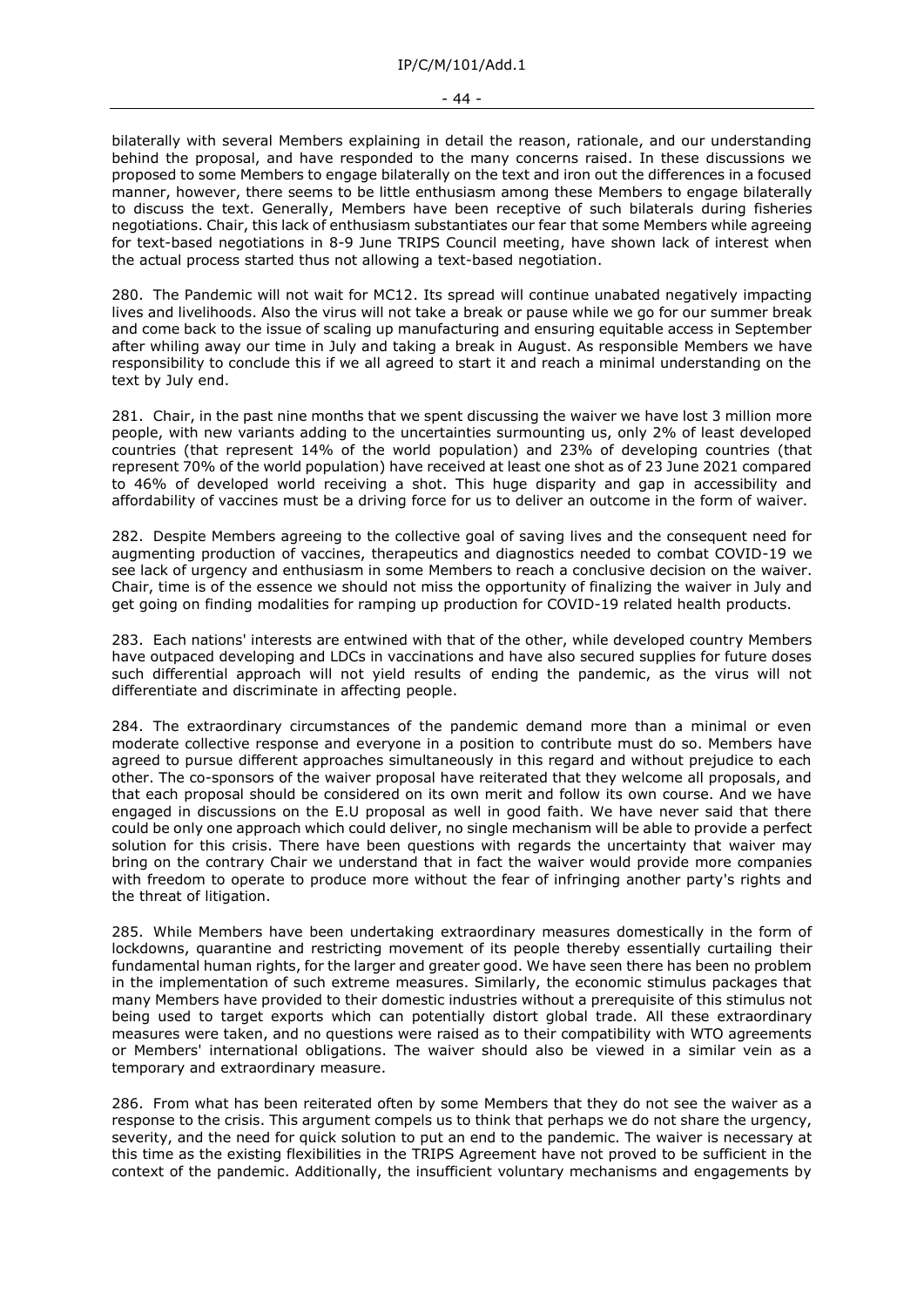pharmaceutical companies to scale up manufacturing makes the waiver much needed for radically increasing manufacturing capacity and thus ensuring sufficient supplies and facilitating pathways to achieve equitable access. The waiver will be a critical ingredient of the multi-pronged approach to combat the pandemic.

287. The EU proposal talks only about compulsory licence under Article 31 and Article 31*bis* of the TRIPS Agreement. These Articles are confined to the issue of patents. Hence, the proposal by the EU attempts to address only patent barriers and not intellectual property barriers in general in responding to the pandemic. Issues such as trade secret, copyright, industrial designs, etc which are equally important barriers are out of the purview of this proposal. The proposals by the EU are confusing and repeat what is already addressed under Article 31, Article 31*bis* and the Doha declaration on public health. Importantly, the proposal by the EU contains only 'may obligations' which makes these proposals even more redundant in addressing the COVID-19 pandemic. The EU proposal even fails to address the problems with current Compulsory Licensing procedures under the TRIPS Agreement such as requirement under Article 31*bis* for mandatory differential packaging and colouring of products under the compulsory licences. Also, requirements of notification of quantities and other details under Annex of the TRIPS Agreement which delays the process of exporting compulsory licences products instead of simplifying it are important. What the proposal covers is a reiteration of existing provisions of TRIPS Agreement. We wish to know how these reiterations of existing provisions result in ensuring augmentation of production of vaccines, therapeutics and diagnostics for the treatment, prevention and containment of the pandemic, how will these secure access to vaccines for developing countries and the LDCs. Additionally, we would like to know what will be the legal enforceability of this declaration, since it does not change the existing Agreement, how will Members use this declaration to procure more vaccines, therapeutics, PPEs, masks etc for their population.

288. The proponents of the waiver proposal have argued previously on many occasions how flexibilities provided in the TRIPS Agreement are inadequate in responding to a pandemic of this magnitude. The limited policy space provided by the TRIPS Agreement flexibilities to address monopoly actions through issue of compulsory licences would not be a feasible option in a pandemic. Beyond patents, other IP rights, including trade secrets, industrial designs, copyrights, etc. also pose barriers. Compulsory Licensing does not address the barriers posed by these rights. In fact, these limitations posed by the compulsory licences can be easily addressed by the waiver. The waiver once approved and applied would provide countries with an effective and expeditious way to remove key IP barriers that scuttle the use of existing idle capacities.

289. Chair, lastly, it's imperative upon us that we logically and meaningfully conclude what we started, it is important that the waiver proposal is taken forward constructively and finalized expeditiously. The report to the General Council should convey both the importance and urgency to conclude the discussions and finalize the waiver. Any other discussions on other proposals should be looked at parallelly and not as mutually exclusive to the waiver proposal.

290. We talk of restoring the credibility of this organization, but this cannot be achieved without delivering on the solutions that would help scale up production of life saving vaccines, therapeutics and diagnostics and ensure access for all.

# <span id="page-44-0"></span>**2 DRAFT GENERAL COUNCIL DECLARATION ON THE TRIPS AGREEMENT AND PUBLIC HEALTH IN THE CIRCUMSTANCES OF A PANDEMIC**

# **2.1 European Union**

291. Thank you for providing the European Union with this opportunity to follow up on the discussions on our proposal as submitted to the Council in document  $IP/C/W/681$ . The European Union would first like to recall that our proposal is part of a wider comprehensive approach to the COVID-19 crisis, an approach that is based on the use of trade-related measures at the disposal of the WTO to address the real bottlenecks that affect the production and distribution of COVID-19 vaccines and medicines. The European Union set out this approach in the communication on "Urgent Trade Policy Responses to the COVID-19 Crisis", document WT/GC/231 which we submitted to the WTO General Council on 4 June 2021. In that communication the intellectual property component is one element of the solution, as explained in a dedicated communication on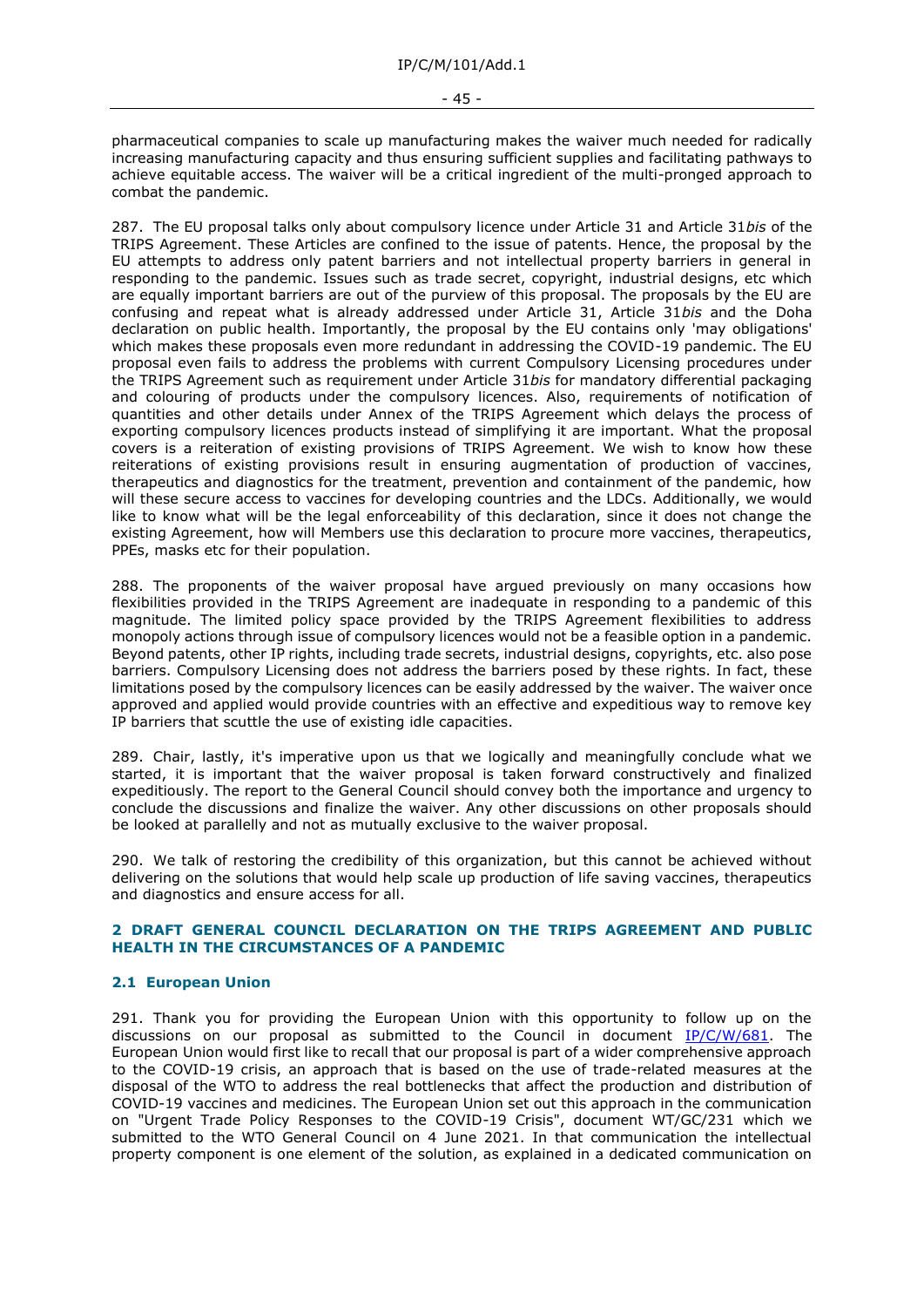"Urgent Trade Policy Responses to the COVID-19 Crisis - Intellectual Property" document [IP/C/680,](https://docs.wto.org/dol2fe/Pages/FE_Search/FE_S_S006.aspx?DataSource=Cat&query=@Symbol=%22IP/C/680%22%20OR%20@Symbol=%22IP/C/680/*%22&Language=English&Context=ScriptedSearches&languageUIChanged=true) which the European Union submitted to the Council for TRIPS on 4 June 2021.

292. As set out in that communication, the intellectual property component focuses on the clarifications and facilitation of TRIPS Agreement flexibilities relating to compulsory licences. The European Union believes that our discussion in the TRIPS Council should concentrate on how the IP system can contribute towards increasing the manufacturing capacity and equitable access to vaccines around the world.

293. When we discussed the role, that intellectual property plays to solve the COVID-19 crisis, we should not underestimate the role that it has already played and will continue to play. The current system has provided the necessary incentives for vaccine developers to research and invest in the existing vaccines that exist against COVID-19. The world has obtained not only one, but several vaccines against COVID-19 in an unprecedented time. Researchers count on the IP incentives. We still need more effective vaccines, not only for the existing variants but also for the future ones. Therefore, we must make the most of the existing IP system, while maintaining incentives that have proven effective. With our proposal for a General Council declaration on the TRIPS Agreement and Public Health in the circumstances of a pandemic, the EU would like to find a pragmatic approach on the role of the intellectual property in enhancing access to affordable COVID-19 vaccines and medicines with concrete short- and medium-term solutions that can have quick results on the ground.

294. We agree that intellectual property rights do not and should not stand in the way of deploying existing capacity or creating new capacity or of ensuring that access to COVID-19 vaccines and medicines is equitable. The EU believes that it is possible to achieve this objective while at the same time maintaining the protection required for incentivising technology transfer and investment in innovation so that we can fight against new strains of COVID-19 and any future diseases. In our view, this can be done by using the compulsory licensing system that the TRIPS Agreement provides for and the use of which is supported by the Doha Declaration on the TRIPS Agreement and Public Health. This system provides for an IP solution to a situation when there is a producer having the ability to produce the particular product but does not have a licence from the patent holder to proceed with the production. The system can be used for domestic needs, this is the case where the country grants a compulsory licence to a manufacturer established in its territory, and the product will be predominately sold within the same country, but more importantly, under the current circumstances, it can also be used for exports. In situations where the product cannot be produced domestically at all or in sufficient quantities due to lack of capacity and where the producer having the ability to produce and willing to produce the product is located in a country where a patent is in force on that product and needs a compulsory licence in that country to produce for export.

295. When it comes to the potential IP-related obstacles, this system can work effectively, also in times of a pandemic. It actually has elements inbuilt specifically for the circumstances of an emergency and a pandemic is clearly such a circumstance. In the discussions in the Council we have heard Members assert that this is not the case. These assertions were based on seeing the system as too complex. This is precisely where the EU proposal comes in. We believe that the compulsory licensing system provides for tools that can be used in the times of the pandemic. It also provides enough legislative space to apply the system in a swift manner. The EU proposal is meant to clear any doubts that persist about the use of the system and to indicate ways in which the system can be used in a manner that is full adapted to the challenges of the pandemic. The EU proposal is based on a number of clarifications that have as their objective to facilitate and increase the effectiveness of the use of the system. We have proposed clarifications on the elements that we find most relevant for the situation of the pandemic and these are the fast-track procedure, the support for manufacturers wishing to supply to low and middle-income countries at discounted prices, and a simple single notification of the exporting country.

296. We have provided details on these three elements in our interventions in the informal meetings of this Council. We would like to ask the Secretariat to add all these interventions to the current statement for completeness of the information.

297. In our view, clarifications on the proposed aspects would provide the necessary legal certainty to Members that have the possibility of using the existing capacity or increasing their capacity to produce COVID-19 vaccines and medicines. They would also promote production and supply of those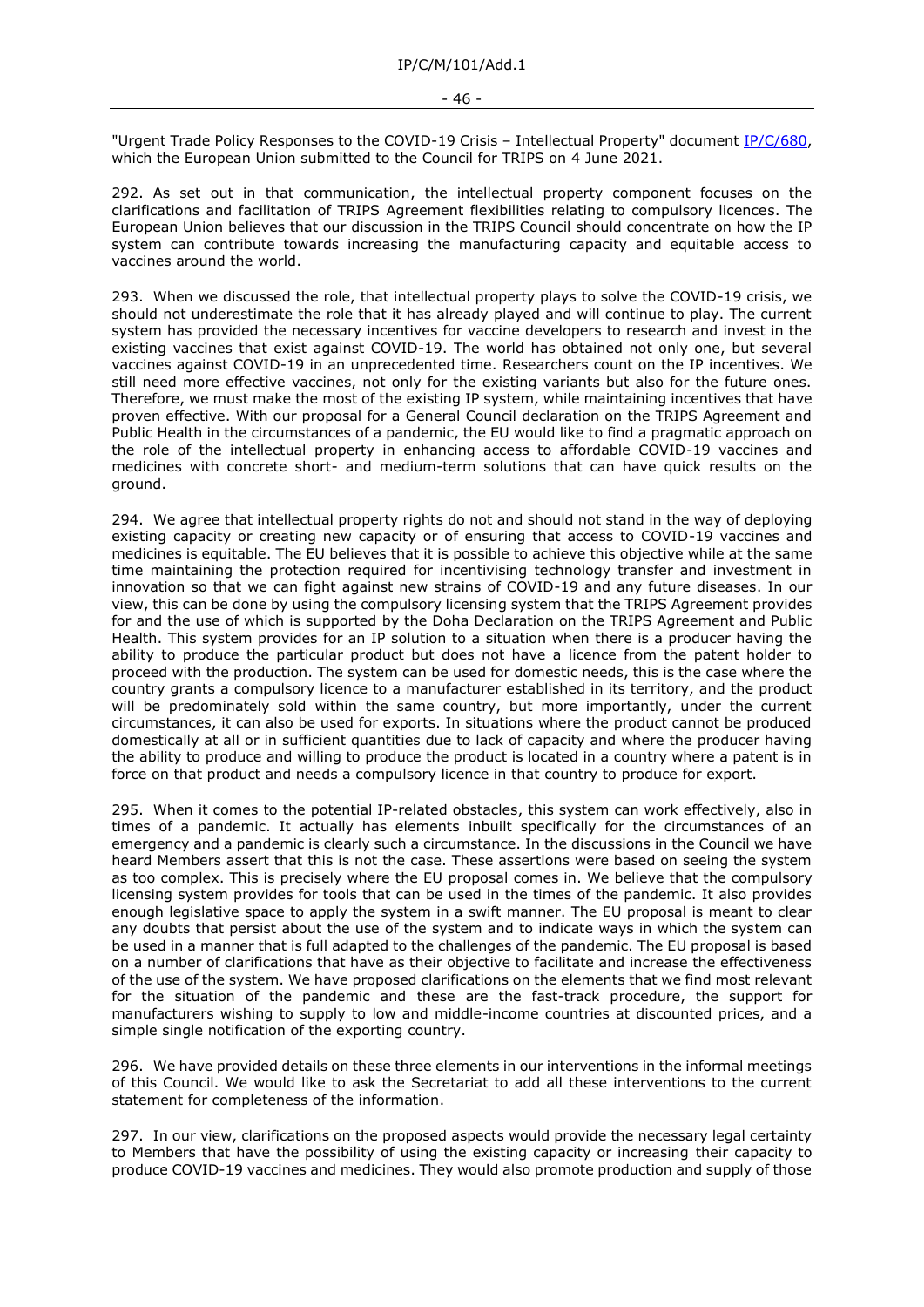products to low-and middle-income countries at affordable prices including via the COVAX facility and this should be our priority right now.

298. In summary, the declaration to be adopted by the General Council would be based on the following premises:

- a. First, it keeps entire necessary incentives that the intellectual property system provides to fight against the current and future variants of the virus that causes COVID-19.
- b. Second, it builds upon the existing flexibilities in the TRIPS Agreement and content of the Doha Declaration.
- c. Third, it provides legal certainty on those areas related to compulsory licencing that WTO Members have identified as discouraging them from using this possibility due to risk of being in being in breach of their obligations under the TRIPS Agreement.
- d. Fourth, it contributes to our global efforts to ensure equitable access to COVID-19 in low-and middle-income countries through the COVAX facility.
- e. Fifth, it addresses not only the ongoing COVID-19 crisis, but also future pandemics.

299. Finally, a declaration is a pragmatic solution that can be adopted swiftly. We need to act urgently. As the proposal does not amend Articles 31 and 31*bis* and the Annex of the TRIPS Agreement, we will not require lengthy procedures. In addition, the clarification that we propose can also be applied in a national legislation swiftly, with none or minimal changes to the current system as it uses the space and the flexibility provided by the system. This means that the declaration could have immediate or almost immediate results on the ground.

300. We would like to recall that our proposal emerges from the discussions that we have had in the Council over the last months. In the course of those discussions, we examined various ways in which intellectual property can help in enhancing access to affordable COVID-19 vaccines and medicines. One of the results of these discussions is that a number of WTO Members identified aspects related to the use of compulsory licensing that in their view limit their use of this tool.

301. We thank all Members for their engagement on our proposal and for their contributions, questions, and thoughts on it so far. We have discussed our proposal in open-ended informal meetings of the TRIPS Council as well as in all small group meetings that the Chair has organised. We have received valuable feedback and we are pleased to see the interest of various delegations in continuing and exploring this approach. We have also heard suggestions from Members on other aspects of the compulsory licensing system that would, in their view, deserve further examination and eventually be included among the elements to be clarified, for example, issues related to labelling and packaging, as well as broader notification issues.

302. We are currently analysing these proposals and are ready to discuss these issues in more detail. We remain also open to discussing which other requirements concerning compulsory licensing can be clarified to facilitate the use of the system. We look forward to our continued discussion on these matters. We are confident that all WTO Members can agree with the clarifications contained in our proposal as well as those that it might be appropriate to add. It is necessary and timely, and it can have immediate impact on the ground and apply also for future situations of a similar kind. Therefore, we believe that, with the commitment of all WTO Members, we should be able to find convergency rapidly on how to clarify and facilitate the use of the compulsory licensing system.

### European Union's statement at the informal meeting held on 24 June 2021

303. Chair, thank you for providing us with this opportunity to present our proposal as submitted to this Council in document [IP/C/W/681.](https://docs.wto.org/dol2fe/Pages/FE_Search/FE_S_S006.aspx?DataSource=Cat&query=@Symbol=%22IP/C/W/681%22%20OR%20@Symbol=%22IP/C/W/681/*%22&Language=English&Context=ScriptedSearches&languageUIChanged=true) We continue to be committed to achieving our common goal: to continue ramping up production, to share COVID-19 vaccines more widely and faster and to ensure equitable access to low- and middle-income countries. Equity for us does not only mean access but also access at affordable prices.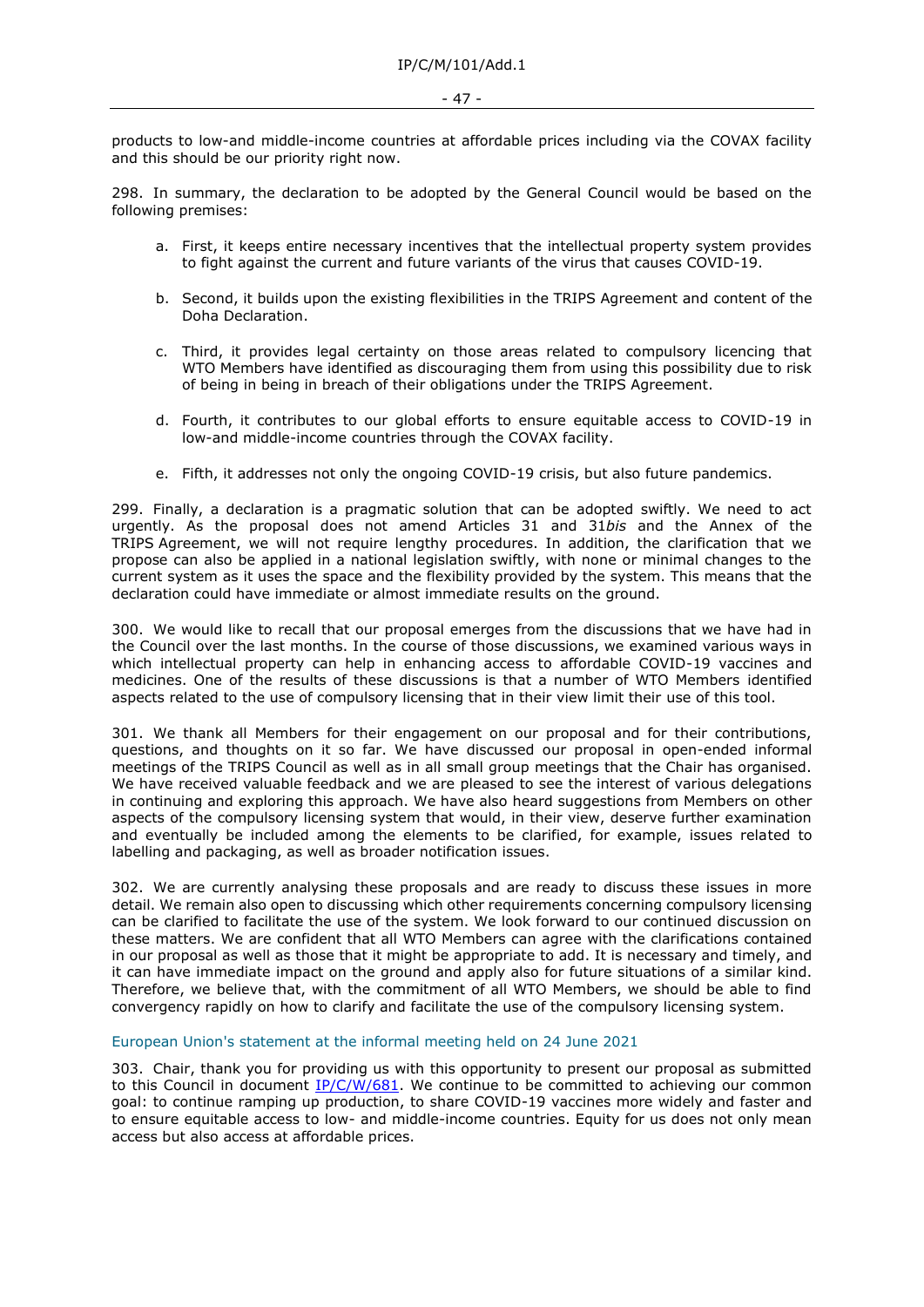304. We already see incredible progress in the total global production of COVID-19 vaccines with more than 10 billion doses to be produced by the end of 2021. For comparison, the total global output of all vaccines before COVID-19 was only 5 billion doses. However, further ramping up the production and, most importantly, ensuring equitable distribution of COVID-19 vaccines remain essential in the fight against time in this pandemic.

305. Setting up and ramping up the production of vaccines is a highly complex process which requires adequate facilities, trained personnel, raw materials and other inputs. It is a complex issue that cannot be solved by one simple solution. The overall strategy is not within the WTO only either. The World Health Organization, other organizations, institutions and initiatives – such as the COVAX Facility – are working on these solutions. In the WTO, the Members must collectively find ways to address the current delays and shortages in vaccine production to the extent that is possible in the WTO framework.

306. Following the intense discussions in this Council as well as in other fora and events organised by the Director General of the WTO, Dr Ngozi Okonjo-Iweala, it is our assessment that limited manufacturing capacity and restricted access to raw materials and other inputs are the main bottlenecks as regards the production and distribution of COVID-19 vaccines. In addition, having the required know-how is key due to the complexity of the production process of these vaccines.

307. In order to deal with these bottlenecks with the use of trade-related measures at our disposal at the WTO, the EU believes a multi-pronged approach is needed. This is why, on 4 June, the European Union submitted to the WTO General Council a Communication on "Urgent trade policy responses to the COVID-19 crisis", document WT/GC/231, calling for a multilateral and comprehensive response by trade-related measures to the COVID-19 pandemic.

308. In that communication, the EU proposes that WTO Members agree as soon as possible on a global trade initiative for equitable access to COVID-19 vaccines and therapeutics encompassing the following three components: 1) trade facilitation and disciplines on export restrictions; 2) concrete actions to expand production and ensure supply of vaccines at affordable prices to low and middle income countries during the pandemic and; 3) clarification and facilitation of TRIPS Agreement flexibilities relating to compulsory licences.

309. While the EU considers that the General Council should be the forum to address all three components in a comprehensive manner, the third component on intellectual property is in the remit of the Council for TRIPS. For this reason, on 4 June 2021 the EU also submitted a dedicated communication on "Urgent trade policy responses to the COVID-19 crisis – intellectual property", document [IP/C/W/680,](https://docs.wto.org/dol2fe/Pages/FE_Search/FE_S_S006.aspx?DataSource=Cat&query=@Symbol=%22IP/C/W/680%22%20OR%20@Symbol=%22IP/C/W/680/*%22&Language=English&Context=ScriptedSearches&languageUIChanged=true) to the Council for TRIPS.

310. Further to that communication, on Monday the EU submitted to the TRIPS Council our proposal for a General Council declaration on the TRIPS Agreement and Public Health in the circumstances of a pandemic (document  $IP/C/W/681$ ). We are pleased to present this proposal today. The proposal submitted to the TRIPS Council is part of a broad, comprehensive proposal of the EU on the urgent response to the COVID-19 crisis.

311. We believe that our discussion in the TRIPS Council should concentrate on how the IP system can contribute towards increasing the manufacturing capacity and the equitable access to vaccines around the world. When we discuss the role that intellectual property plays to solve the COVID-19 crisis we should not underestimate the role that it has already played and will continue to play. The current system has provided the necessary incentives for vaccine developers to research and invest in the existing vaccines and medicines against COVID-19. The world has obtained and had access to not only one, but several vaccines against COVID-19 in an unprecedented time, less than one year. Researchers count on the IP incentives to continue developing vaccines against COVID-19. We still need more effective vaccines, not only for the existing variants, but also for future ones. Therefore, we must make the most of the existing IP system while maintaining incentives that have proven effective.

312. With this proposal the EU would like to find a way forward in the discussion on the role of intellectual property in enhancing access to affordable COVID-19 vaccines and medicines, with concrete short- and medium-term solutions.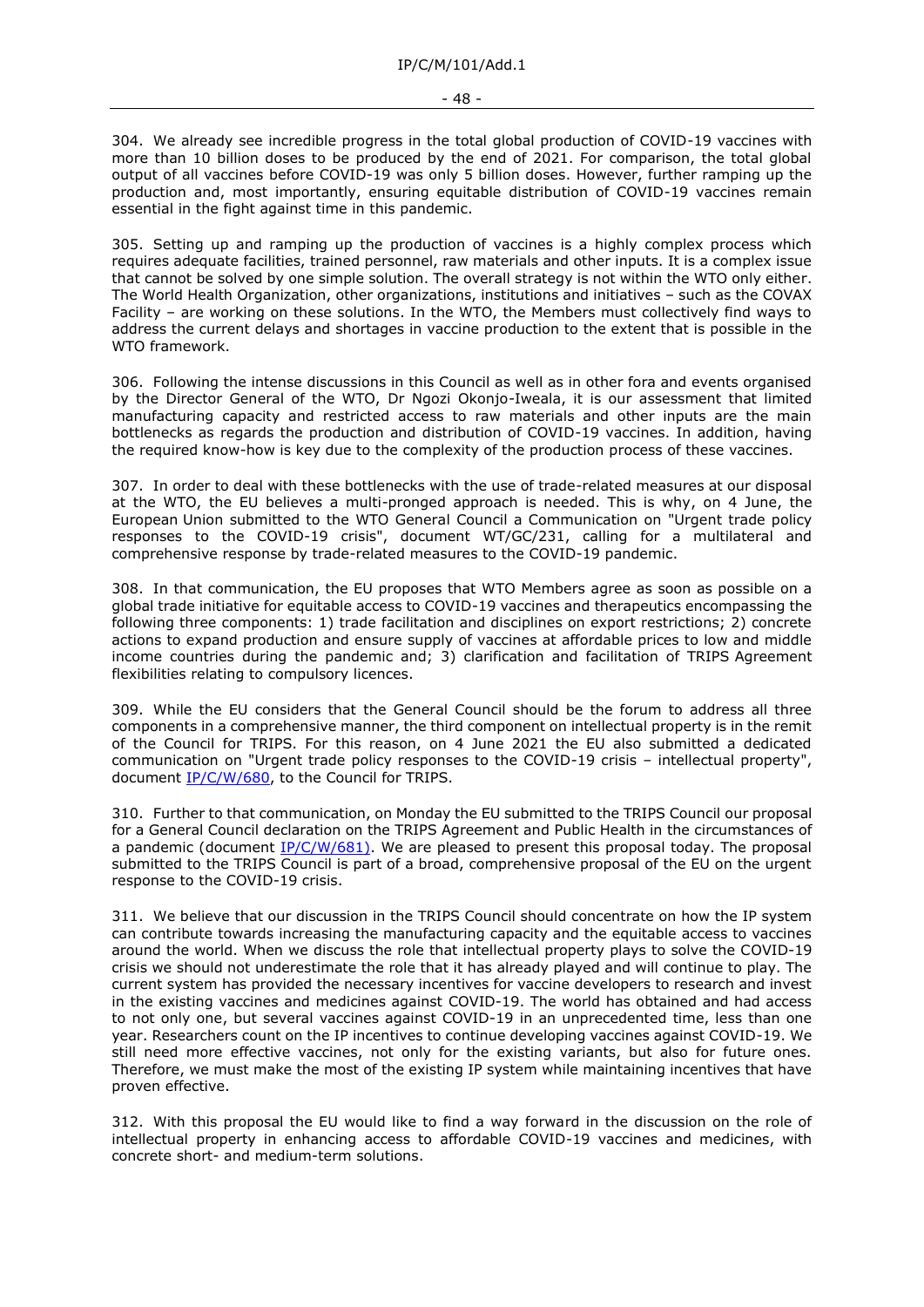313. Firstly, we would like to recall that in addition to ensuring the uninterrupted flow of raw materials and inputs for the vaccine production, the key issue for increasing access to COVID-19 vaccines is to enhance the transfer of COVID-19 vaccine technology. Contrary to simple chemical medicines that are relatively easy to replicate, COVID-19 vaccines involve a complex biological process which requires the relevant know-how.

314. Voluntary licences are the most effective instrument to facilitate the sharing of know-how. Intellectual property framework provides a platform that incentivises collaboration and transfer of know-how. It is thanks to the intellectual property system that knowledge and technology are disseminated. It is our view that the question as to which measures incentivise transfer of technology and which have the opposite effect, is one of the key questions in this debate.

315. This is why we would like to reiterate our view on this matter: in the context of the novel vaccine production, collaboration and licensing are key for the transfer of know-how. It may be a very different situation for simpler pharmaceutical products. In the current case, the authorisation to use a patent is only one side of the coin, but it is not enough. The patent holder, that is, the inventor of the vaccine, also needs to share its know-how with the manufacturer; and only a voluntary licence provides the ideal framework for this transfer of know-how. This is one of the key premises of our proposal. Setting up the manufacturing infrastructure to produce vaccines not only requires this know-how, but also time and resources. And this is also why Europe committed EUR 1 billion to create, with our African partners and our industrial partners, manufacturing hubs in different regions in Africa. These solutions must go hand in hand.

316. We agree that intellectual property rights should not stand in the way of deploying existing capacity or creating new capacity or of ensuring that access to COVID-19 vaccines and medicines is equitable. The EU believes that it is possible to achieve this objective while at the same time maintaining the protection required for incentivising technology transfer and investment in innovation, so that we can fight against new strains of COVID-19 and any future diseases.

317. The Doha Declaration on the TRIPS Agreement and Public Health affirms that the TRIPS Agreement does not and should not prevent Members from taking measures to protect public health. It further affirms the flexibilities contained in the TRIPS Agreement, including specific flexibilities related to compulsory licences. The Doha Declaration states that each Member has the right to grant compulsory licences and the freedom to determine the grounds upon which such licences are granted. It also states that each Member has the right to determine what constitutes a national emergency or other circumstances of extreme urgency which includes public health crises.

318. We would like to contribute to the discussion we are having in this Council with a targeted approach. We hope that we will be able to convince Members that our approach, including the key components that will be addressed in the General Council, represents the best way to respond to the crisis in a short term in an effective and pragmatic manner.

319. We would like to recall that our proposal is based on the discussions that we have had in this Council over the last months. In the course of these discussions, we have been examining various ways in which intellectual property can help in enhancing access to affordable COVID-19 vaccines and medicines. One of the results of these discussions is that a number of WTO Members identified aspects related to the use of compulsory licensing that, in their view, limit the use of this tool. The EU proposal is a response to these comments.

320. We propose a declaration to be adopted by the General Council that would be based on the following premises:

- a. First, it keeps intact the necessary incentives that the intellectual property system provides to researchers on new vaccines and medicines to fight against the current and future variants of the virus that causes COVID-19.
- b. Second, it builds upon existing flexibilities under the TRIPS Agreement and reaffirms the content of the Doha Declaration.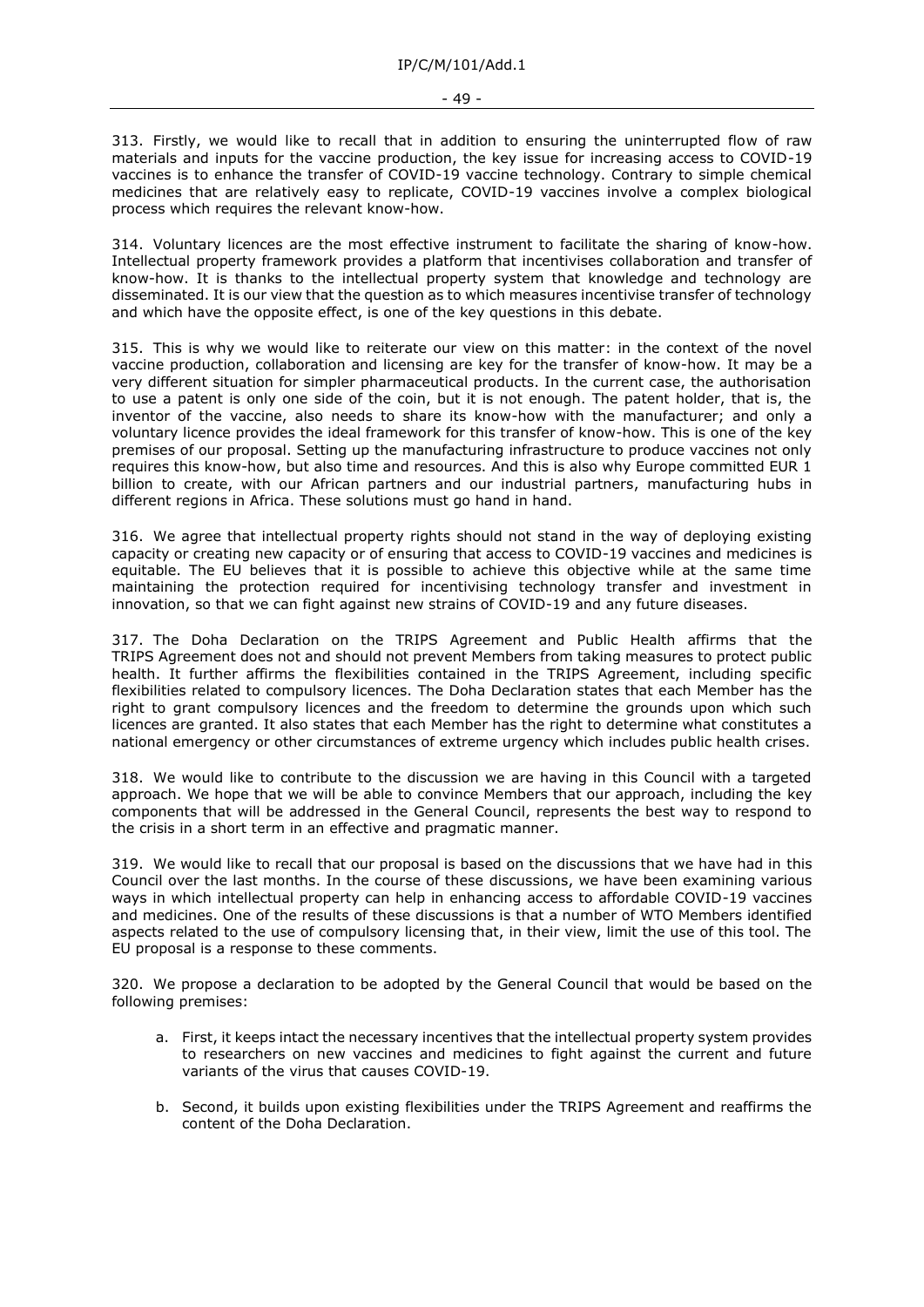- c. Third, it provides legal certainty on those areas related to compulsory licensing that WTO Members have identified as discouraging them from using this possibility due to risk of being in breach of their obligations under the TRIPS Agreement.
- d. Fourth, it contributes our global efforts to ensure equitable access to COVID-19 vaccines and medicines in low- and middle-income countries thorough the COVAX Facility.
- e. Finally, it addresses not only the ongoing COVID-19 crisis but also future pandemics.

321. Consequently, in order to address comments raised in the context of our discussions, provide more legal certainty and enhance the effectiveness of the system, the EU considers that all WTO Members should be ready to agree on the following clarifications of the compulsory licensing system set out in Articles 31 and 31*bis* and in the Annex of the TRIPS Agreement:

- a. the pandemic is a circumstance of national emergency and therefore the requirement to negotiate with the right holder may be waived;
- b. to support manufacturers ready to produce vaccines or medicines at affordable prices, especially for low- and middle-income countries, on the basis of a compulsory licence, the remuneration for patent holders should reflect such affordable prices; and
- c. the compulsory licence could cover any exports destined to countries that lack manufacturing capacity, including via the COVAX Facility.

322. Clarifications on these aspects would, in our view, provide the necessary legal certainty to Members that have the possibility of using the existing capacity or increasing their capacity to produce COVID-19 vaccines and medicines. They would also promote production and supply of those products to low- and medium-income countries at affordable prices, including via the COVAX Facility. And this should be our priority right now.

323. We would like to recall that an additional value added of our proposal is that it can be adopted swiftly. The proposal clarifies certain provisions in Articles 31 and 31*bis* and the Annex of the TRIPS Agreement. As we do not aim to amend these articles, we will not require lengthy debates and procedures. The scope of these provisions will remain the same, but agreeing on a declaration will remove legal uncertainty about their application and support those WTO Members who wish to use them.

324. The first element is to clarify that in a circumstance of a pandemic, governments can proceed quickly and they do not have to engage in the negotiations with patent holders, which normally is the longest part of the procedure. Some WTO Members raised doubts as to whether this 'fast-track' procedure can be used only in the case of compulsory licences for domestic use or also with regard to the, crucial now, licences for exports. We want to make it absolutely clear that this possibility applies also to licences for exports. Therefore, we propose to clarify that WTO Members may waive the requirement of making efforts to obtain authorisation from the right holder, provided for in Article 31(b) of the TRIPS Agreement, for the purposes of issuing a compulsory licence not only for domestic use, under Article 31, but also for exports, under Article 31*bis*.

325. The second element concerns remuneration for patent holders. This is a crucial element of a compulsory licence and we need to promote those manufacturers that are ready to produce at affordable prices for low- and middle-income countries and to provide supplies to COVAX. This means different levels of discounted prices, e.g., supplies at cost or at lower prices to low- and middle-income countries. The clarification would provide legal certainty that in such cases manufacturers will be supported by governments setting the remuneration for patent holders reflecting these discounted prices, in order to ensure that the remuneration does not become a blocking factor in enhancing production. Therefore, we propose to clarify that WTO Members may provide, for the purposes of determining the remuneration to be paid to the right holder under a compulsory licence for domestic use (Article 31.h) or for exports (Article 31*bis* paragraph 2), that the remuneration reflects the price charged by the manufacturer of the vaccine or medicine produced under the compulsory licence.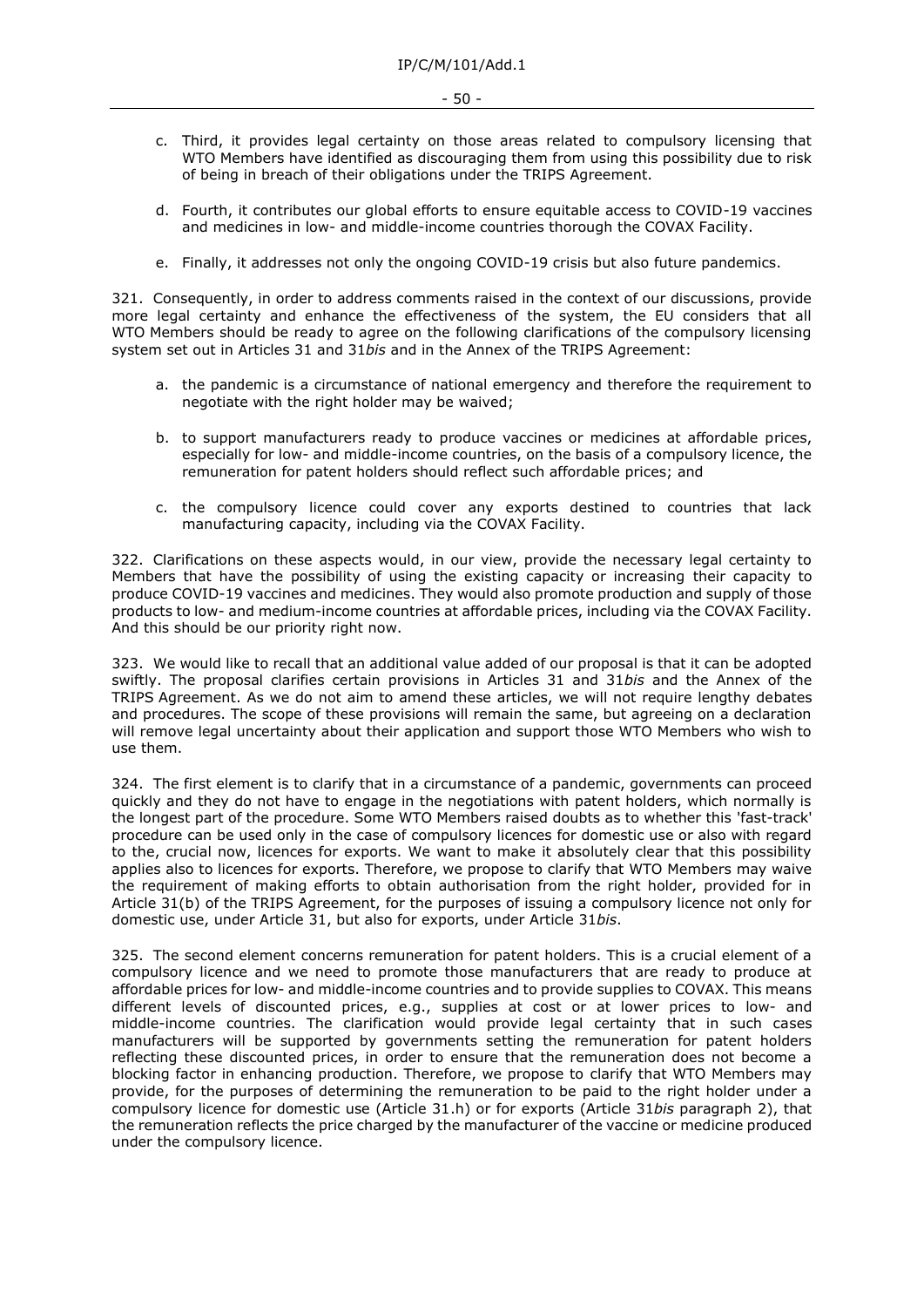#### - 51 -

326. The third element deals with an often-raised, procedural problem of country-to-country application of compulsory licence. We want to make sure that a willing manufacturer can easily export to all eligible countries, including via COVAX, under a single simple procedure. Therefore, we propose to clarify that the notification procedure in paragraph 2.c) of the Annex to the TRIPS Agreement allows WTO Members to submit a single notification that includes the list of all countries to which the vaccines and medicines are to be supplied. We also propose to clarify that this notification is valid not only when the exporting Member exports the vaccines directly, but also when it does so through the COVAX Facility. COVAX is already supplying vaccines to many countries of the world, many of which are eligible importing Members under the Annex to the TRIPS Agreement. Therefore, we propose that WTO Members agree that, where a WTO Member provides COVAX with vaccines produced under a compulsory licence, it is understood that COVAX distributes those vaccines to the eligible importing Members included in the notification submitted by the exporting Member.

327. We are talking about a substantial reinforcement of the TRIPS flexibilities and of the legal certainty required for their use. It is our objective to bring all sides of the discussion closer together on this approach and find solutions quickly while also fully engaging on other aspects of our comprehensive proposal which are key, in our view, to make a real difference on the ground. We invite all Members to consider our proposal and engage on this approach. We are of course open to discuss which other requirements concerning compulsory licensing can be clarified to facilitate the use of the system.

328. We are confident that all WTO Members can agree that the clarifications contained in our proposal are necessary and timely and can have an immediate impact on the ground and apply also for future situations of the similar kind. Therefore, we believe that, with the commitment of all WTO Members, we should be able to rapidly find convergence on how to clarify and facilitate the use of the compulsory licensing system.

# European Union's statement at the informal meeting held on 30 June 2021

329. The European Union much appreciated the possibility provided by the small group meetings to explain in more detail the EU proposal and to discuss the revised waiver proposal. We would like to thank all the delegations that engaged in the discussions and hope that the input provided by the European Union has been helpful in taking this discussion forward.

330. The European Union remains fully committed to this process and to finding the best way forward to ensure that the intellectual property system plays an enabling role in the context of deploying existing capacity or creating new capacity for the production of COVID-19 vaccines and medicines while keeping intact the necessary incentives that the intellectual property system provides to researchers of new vaccines and medicines to fight against the current and future variants of the virus that causes COVID-19. We will continue to engage constructively and are open to discuss all approaches that contribute to enhancing access to affordable COVID-19 vaccines and medicines and can bring results in an urgent manner.

331. The European Union would like to use this opportunity to recall some of the most pertinent, in our view, points that have been raised in the discussion in small groups on the scope of products and provisions covered.

332. Starting with the EU proposal for a General Council Declaration on the TRIPS Agreement and Public Health in the Circumstances of a Pandemic, document [IP/C/W/681,](https://docs.wto.org/dol2fe/Pages/FE_Search/FE_S_S006.aspx?DataSource=Cat&query=@Symbol=%22IP/C/W/681%22%20OR%20@Symbol=%22IP/C/W/681/*%22&Language=English&Context=ScriptedSearches&languageUIChanged=true) the EU have provided explanations on the scope of its proposal.

333. As regards the scope of products covered by the EU proposal, we have explained that:

- a. The EU proposal emerges from the discussions that WTO Members have had in the TRIPS Council since the COVID-19 started.
- b. Those discussions have focused on how intellectual property can contribute to ensuring global equitable access to COVID-19 vaccines and medicines.
- c. We are aware that WTO Members use different terms to refer to the products we aim to cover e.g., pharmaceuticals, medicines, treatments, therapeutics, diagnostics, etc. We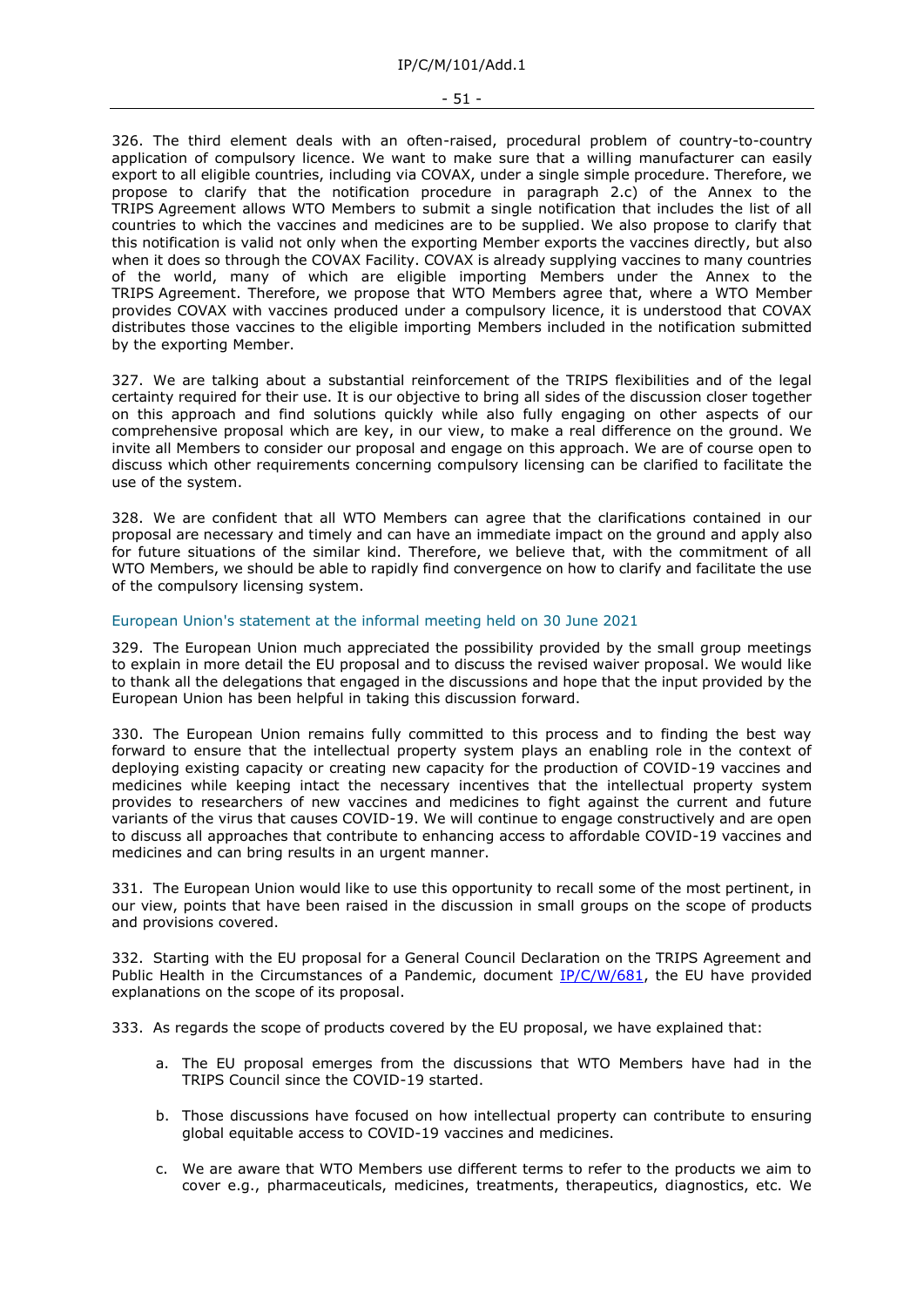also understand that intellectual property law does not usually address definitions of terms such as medicines.

- d. It is important to recall that our proposal concerns Articles 31 and 31*bis* of the TRIPS Agreement and therefore the product scope as applicable to these articles applies also in the context of our proposal. In the case of Article 31 of TRIPS there are no limitations to the scope – all products that are patented are covered. Article 31*bis* is more specific, as it applies to pharmaceutical products, which are defined as "patented products, or products manufactured through a patented process, of the pharmaceutical sector".
- e. Therefore, the EU proposal covers all patented products as far as the application of Article 31 is concerned and all pharmaceutical products as far as Article 31*bis* is concerned. The pharmaceutical products under Article 31*bis* cover vaccines, therapeutics, diagnostics and active ingredients and therefore these products, which are key for tackling the COVID-19 crisis, are covered by the EU proposal. When we speak about 'medicines' in the EU proposal as regards the facilitation of compulsory licences, diagnostics as well as therapeutics fall under that term.
- 334. As regards the provisions covered by the EU proposal, the EU has explained that:
	- a. The EU proposal to the WTO is a comprehensive proposal as it addresses trade issues related to the actual bottlenecks that affect the speed of manufacturing and the fair supply of vaccines and medicines in the current pandemic. The component on compulsory licensing as proposed for discussion at the TRIPS Council is thus only one element of this comprehensive approach. We consider that intellectual property plays an important role as an enabler that contributes to our overall objective of ramping up production of COVID- 19 vaccines and medicines. However, it is not and should not be a barrier to achieve this objective. We have been clear that in a global emergency like this pandemic, if voluntary licensing fails, compulsory licensing is a legitimate tool to scale up production. This is why we propose to clarify and simplify the use of compulsory licensing in times of a pandemic.
	- b. If we examine how intellectual property can enable the production of vaccines or medicines, the focus is primarily on patents. We believe that a debate on the entire intellectual property system is not necessary and will only delay our urgent action. Moreover, the intellectual property framework is already a system of checks and balances. There are relevant exceptions that can be used with regard to every intellectual property right, be it copyright, design or protection of undisclosed data.
	- c. For example, as regards trade secrets, it is important to note that the TRIPS Agreement only protects trade secrets against disclosure, acquisition or use in a manner contrary to honest commercial practices. Trade secrets do not have to be protected in situations concerning disclosure, acquisition or use which is consistent with honest commercial practices. This provides for space for governments to provide exceptions e.g. in a health emergency situation. The EU Directive on trade secrets provides for an exception 'for the purpose of protecting a legitimate interest recognised by Union or national law'.
	- d. As regards regulatory data, we agree that the national provisions on compulsory licensing need to be effective and should therefore allow manufacturers of generics to produce them. Regulatory data protection should not be an obstacle to achieve this objective. Article 39 paragraph 3 of the TRIPS Agreement allows exceptions 'where necessary to protect the public'. The EU uses this exception in its implementation of Article 31*bis* of the TRIPS Agreement.
	- e. Moreover, we must be realistic as to what the proposed lifting of the Members' obligations under the TRIPS Agreement can achieve. For example, in the long-discussed case of trade secrets, waiving Article 39 of the TRIPS Agreement does not grant access to companies' confidential information, only removes certain minimum remedies against a misappropriation of that information. There seems to be a misunderstanding about this fact as some Members indicated possibilities of governments to requisition and repurpose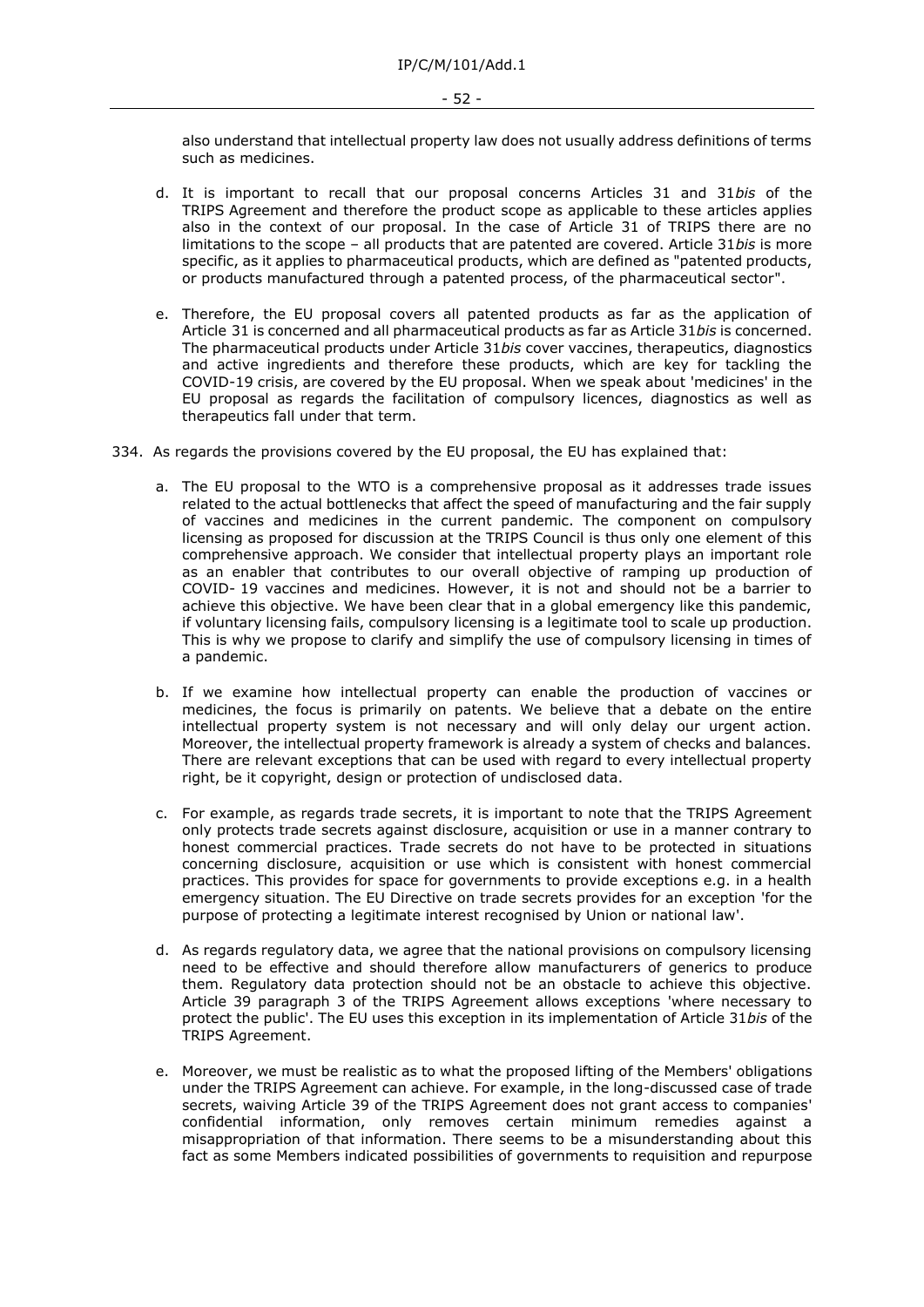trade secrets. We would like to emphasise that such measures which may be provided under national law of some Members fall outside of the realm of intellectual property.

335. Without prejudice to our position on the revised waiver proposal, and in particular the fact that we do not believe that it would have the effect of increasing production and enhancing access to COVID-19 vaccines and medicines, in the course of the small group meetings, we have raised a number of concerns with regard to this proposal:

- a. As regards the product scope, it was observed that the link between the accessibility of the broad list of products and intellectual property is not clear. There is no evidence that it is IP that is at the origin of the shortages of these products. The fact that a product is protected by an IP right, such as patent, is not in itself an indication that there is an IP obstacle that limits its accessibility.
- b. Moreover, if an IP would stand in the way of accessibility, it is not clear why the existing flexibilities provided in the TRIPS Agreement, and in particular compulsory licensing, could not be used.
- c. In addition to the possibility of relying on exceptions which can also be used for public purposes, in accordance with the trilateral study by WHO, WTO and WIPO on Promoting Access to Medical Technologies and Innovation, numerous private sector companies have taken access-oriented actions that include: (i) committing to non-exclusive and royalty-free licensing or issuing non-enforcement declarations of patent rights in some or all jurisdictions; (ii) publishing scientific data on a free-to-use basis; (iii) publishing technical specifications of vital equipment (e.g. ventilators); and (iv) sharing knowledge to enable others to manufacture and use such technologies. In addition, among other voluntary actions in support of R&D that have been observed are the permission to use text and data mining and machine-learning technologies and to freely access and reuse COVID-19 related scientific literature protected by copyright and the making available of standards protected by copyright. For example, as part of the Open Covid Pledge, a number of private companies and universities are granting free access to patented technologies and protected designs related to diagnosing, preventing, containing and treating COVID-19.
- d. There are questions as to the establishment of the link between a product and the prevention, treatment or containment of COVID-19. While certain products, such as vaccines or certain therapies, have been developed and are approved as COVID-19 products, there are also products that have at the same time different uses, this concerns also 'materials and components' covered by the revised waiver proposal.
- e. As regards the provisions covered, the EU questions the approach under which the entire sections of the TRIPS Agreement are subject to the waiver. This includes for example provisions on compliance with the Berne Convention, exceptions and limitations to various rights, inventions excluded from patentability, conditions on patent applications or provisions on compulsory licensing. Again, the link between these provisions and the objective of the waiver is not clear. This approach points rather to a suspension of the TRIPS Agreement than a waiver that should be limited to what is justified and necessary in view of its stated objective.
- f. We should not lose sight of our common aim, i.e. enhancing global access to affordable COVID-19-related medical products and addressing global production constraints and supply shortages. The EU believes that this objective must inform our discussions. We have previously expressed concerns as to the impact of the proposed waiver on what is the core element for expanding the current production of vaccines, i.e. transfer of technology.
- g. As already mentioned, Articles 39 paragraphs 1 and 2 of the TRIPS Agreement provide only for remedies in case of breach of confidence or other dishonest commercial practices. Waiving these paragraphs does not in any way compel the holder of the trade secret, in this case the technology and the know-how, to reveal it. To the contrary, lifting the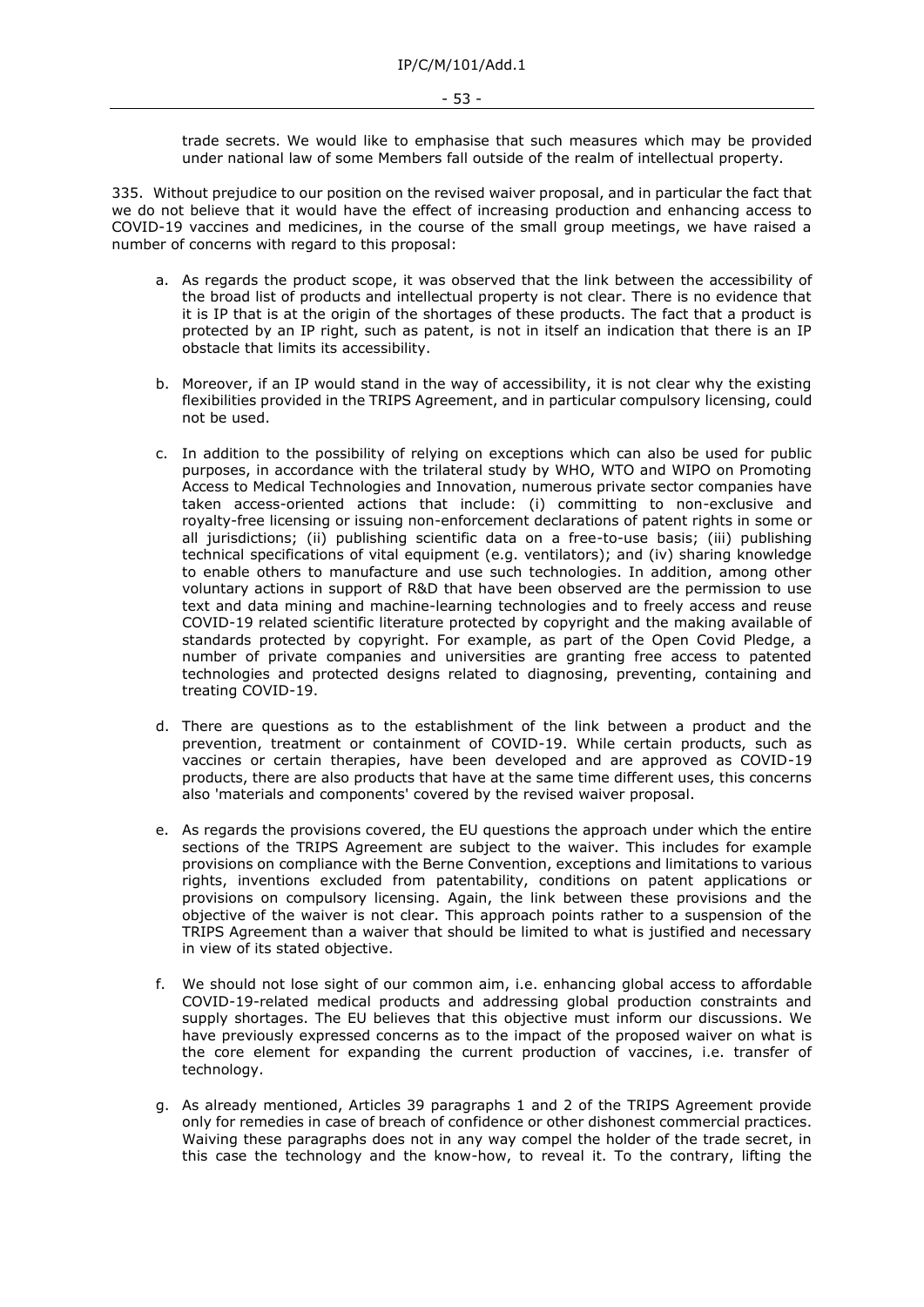#### - 54 -

protection granted by these provisions takes away the platform on which such transfer can occur with full legal certainty.

- h. Intellectual property rules provide the legal framework for cooperation between companies by licensing contracts and partnership agreements. Therefore, IP rights do not obstruct production but are an enabler to enhance production. The most efficient way of knowledge sharing is a cooperation on a voluntary basis, that enables a quick exchange of know-how needed besides the patent itself.
- i. As regards Article 39 paragraph 3 on regulatory data, it is not clear to us what would prevent Members to use undisclosed data by regulatory agencies where necessary to protect the public as provided by this Article.
- j. There are further questions regarding the implementation of the waiver, e.g. its impact on pending patent applications that would need to be discussed and closely analysed. The same concerns medium- and long-term consequences of the waiver. For example it is important to note that health products and technologies developed during the waiver period would, in all likelihood, not be eligible for patent protection even after the termination of the waiver, because they would no longer fulfil the patentability requirement of novelty. Finally, there are also questions as regards effects of the waiver on international obligations of WTO Members under international agreements in the area of intellectual property. We are looking forward to further discussions on these points and will of course present these aspects also in the context of the EU proposal.

336. As was mentioned by a number of delegations, the EU believes that Members should focus on solutions which are targeted, pragmatic and that can bring results in the short-term. We invite Members to discussions on the EU proposal which in our view fulfils these requirements. As indicated during the last week's meeting, the EU is also ready to discuss other aspects of the compulsory licensing system that would merit clarification to enhance efforts to scale up the production of COVID-19 vaccines, therapeutics and diagnostics.

337. Finally, we would like to emphasise that the IP-related discussion is only a part of the multi-faceted approach proposed by the EU. We call on all Members to engage in discussions on all elements of this approach as only this way we will be able to adequately respond to the current crisis.

#### European Union's statement at the informal meeting held on 14 July 2021

338. For the European Union, the discussions the previous week allowed us to explain in detail the advantages of the EU proposal from the perspective of implementation. We have looked at it from two key angles. First, from a procedural angle, the EU proposal for a General Council Declaration on the TRIPS Agreement and Public Health in the Circumstances of a Pandemic, document [IP/C/W/681](https://docs.wto.org/dol2fe/Pages/FE_Search/FE_S_S006.aspx?DataSource=Cat&query=@Symbol=%22IP/C/W/681%22%20OR%20@Symbol=%22IP/C/W/681/*%22&Language=English&Context=ScriptedSearches&languageUIChanged=true) can be adopted swiftly. Moreover, the clarifications on the use of the existing flexibilities on compulsory licensing would normally not require implementation by WTO Members to have immediate results - they would remove any legal uncertainty on a number of aspects that WTO Members have identified during the last months as unclear.

339. Second, the other key angle when we discussed implementation is the substantive angle. The EU proposal for a General Council Declaration is targeted and addresses the key aspects of the compulsory licensing system that can be clarified or facilitated to make sure that we make the most of the system during this and future pandemics. Even if the list of these aspects is extended in the course of the negotiations, it will remain targeted and easily applicable. Moreover, if any WTO Member actually needs to incorporate these clarifications into its national regime, the implementation would be simple due to the targeted approach of the proposal.

340. As regards the implementation of the revised waiver proposal:

341. The discussions during the last two meetings showed, in our view, that the implementation of the waiver would be a very complex exercise and would involve important risks. To begin with, a waiver does not have direct application in the national systems of WTO Members. All WTO Members that have implemented the TRIPS Agreement in their national law would need to adopt national law to implement the waiver. This is already an important difference between the waiver and the EU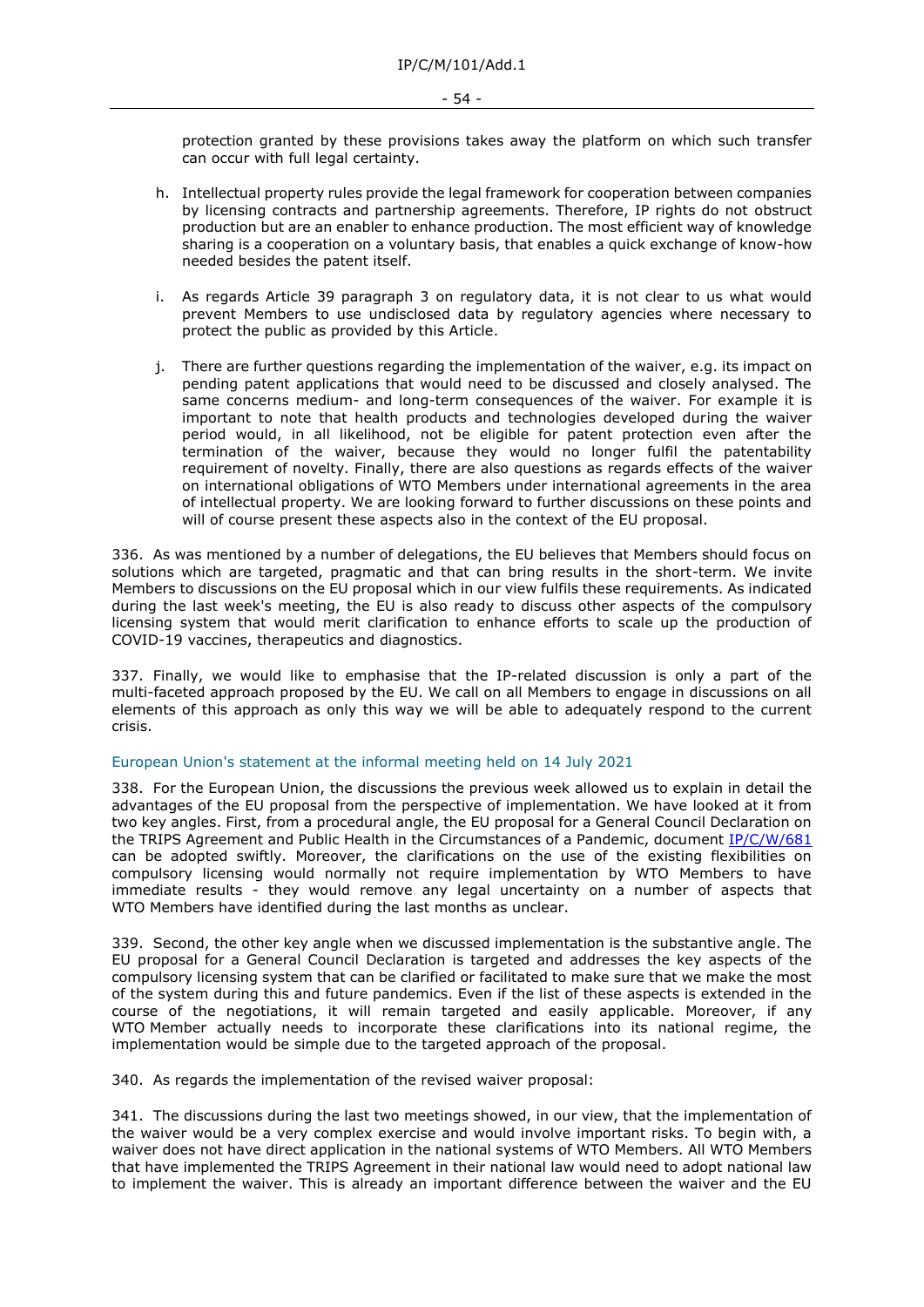proposal. It is true that, as the proponents have explained, WTO Members having fast-track legislative procedures in place could use them to implement the waiver at national level. However, if we take into account the second implementation angle we have mentioned, i.e. the substantive angle, further hurdles and concerns appear.

342. First, as already mentioned in the previous meeting, the proposed waiver does not contain any indication as regards the measures that can be applied by the Members. In other words – it is not clear what the Members can do on the basis of the waiver and how they can do it.

343. Second, clearly the broader and less targeted the waiver, the more complex implementation is required. This means national rules:

- a. to determine which IP rights would fall under the ambit of the waiver, under which conditions and with which effects in the short, mid- and long-term; and
- b. to create a legal instrument and procedures to effect the suspensions and circumscribe their scope to the purposes provided in  $\S$  1 of the waiver.

344. The proponents have explained that the waiver provides no description of measures to be adopted by Members under the waiver. No measures are indicated or prescribed. These means that, from the substantive angle, there are no set boundaries to the measures that Members can implement. The proponents explain that the 'waiver is permissive' and that 'the choice of measures is left to the Members'.

345. The lack of defined measures is, in our view, highly problematic and results in high risk as regards the effects of the waiver. The lack of any boundaries means that Members would be free to take any measures they deem appropriate without any accountability or scrutiny, and regardless of the impact of the waiver on incentives for innovation. We would like to emphasise here that we are talking about the substance of the measures, not their form – the fact that there can be emergency measures or measures taken in a different procedure does not change the fact that the substance of the measures is unknown.

346. The proponents have explained that they expect that WTO Members will not use the waiver to its full extent, as they should use it in a targeted manner. The waiver is, in their view, a tool that would give freedom to Members to adopt measures in their own way. This does not in any way remove the discussed concerns, including those related to:

- a. the invalidation of existing patents, including in the long term, once the waiver ceases to apply;
- b. the possibility of rejecting pending patent applications and its effects on the loss of novelty of the products and processes relevant to the manufacture of vaccines, medicines and medical devices;
- c. the effects of the waiver on existing and future voluntary licence agreements and open licensing schemes;
- d. the effects of the waiver on trade secrets, which, if disclosed due to the waiver, would lose their secret character and therefore any protection, even after the waiver ceases to apply – in that regard we also noted certain comments pointing to using the waiver as a vehicle for forcing rather than enhancing technology transfer – this increases our concerns about this approach;
- e. how to ensure that the waiver is used exclusively for the announced intention and not for commercial purposes;
- f. how to ensure that a COVID-19 related waiver does not affect IP rights that are related to other purposes or diseases or are relevant for other areas;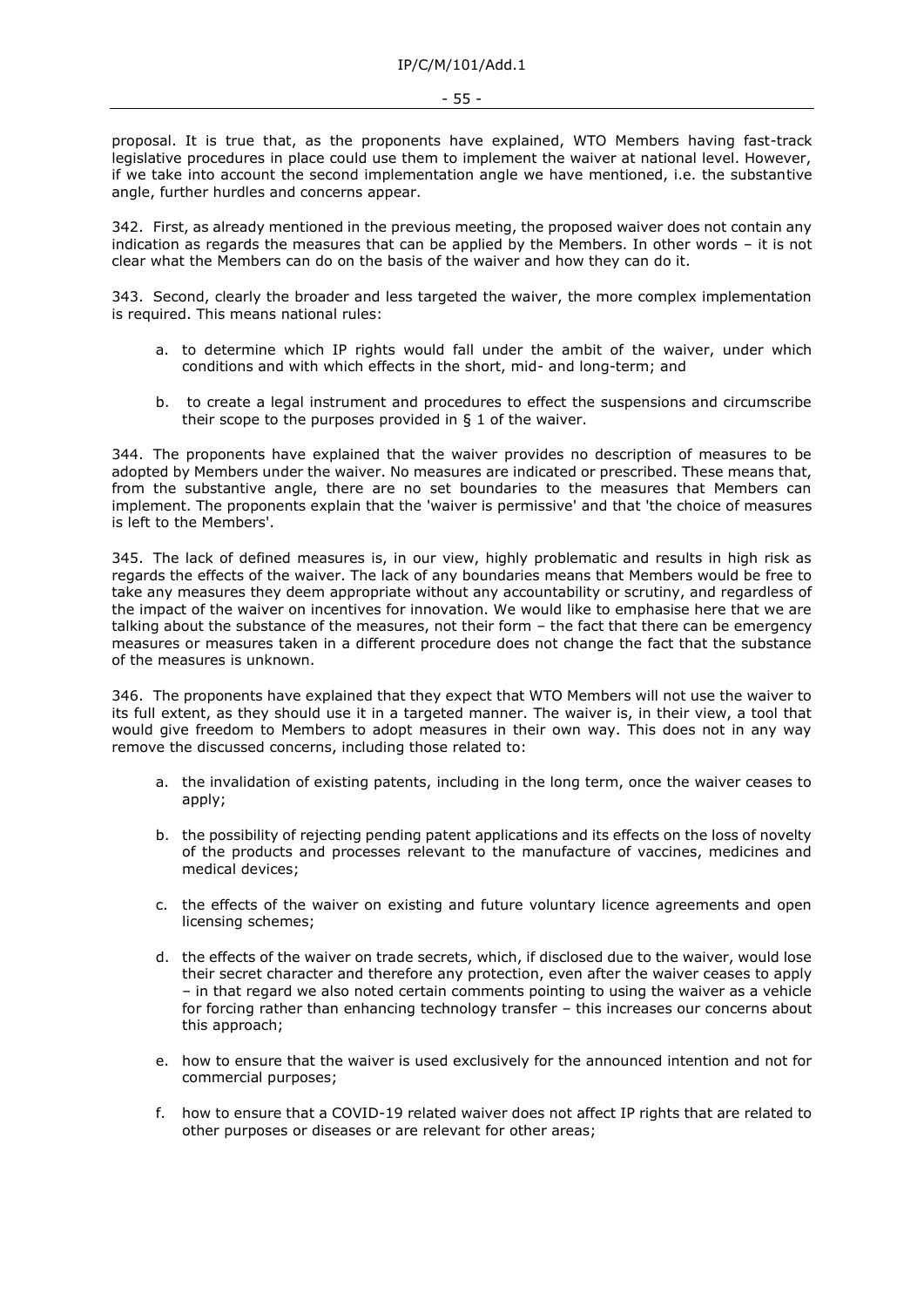g. the application of the waiver to enforcement procedures – it is not at all clear what the waiver would mean for the application of rules such as that the procedures must be fair and equitable, that court decisions must be reasoned and in writing, etc..

347. Chair, the discussions we had last week showed, in our view, that a reply based on mere permissiveness or reliance on Members' freedom to implement the waiver does not provide an answer to these and other questions posed by Members.

348. At the very end of the meeting the previous week, we also started a discussion on regulatory data protection. We did not have much time to discuss this issue, so we look forward to continuing our dialogue on this point in the future. The main area to explore, in our view, is the flexibility provided by Article 39(3). But as the discussion has not really taken place in the small group meeting, we will not comment on these matters at this stage – we have presented our preliminary comments on other occasions.

349. Chair, we, as other WTO Members, remain unconvinced about the benefits and concerned about the effects of the proposed waiver. On implementation, the discussion we have had so far shows that the assumption that the waiver does not require lengthy and complex implementation underestimates the challenges of implementing the waiver proposal in practice. Moreover, the approach according to which the choice of measures to implement the waiver is left entirely to Members, without any boundaries that would take account of necessity and proportionality raises concerns on the long-term effects of the waiver not only on the IP system but also as regards access to COVID-19 vaccines and medicines. On regulatory data protection, subject to further discussions, it seems to us that the existing flexibilities under the TRIPS Agreement do not justify a waiver in the circumstances of a pandemic.

350. We would like to thank again all the delegations that engaged on the EU proposal. We have noted the main two additional angles as regards requirements in Article 31*bis* – one concerning the labelling requirements and one the statements on the lack of manufacturing capacity. We would like to invite Members to present views on these two issues. We are all aware of the justification of the labelling requirement – which is an anti-diversion measure. It seems to us that in the case of exports to multiple countries there is no need of distinguishing labels depending on the importing country. We would be interested to know whether this is also the understanding of the other Members. It would be important to understand which aspect of the labelling requirement is viewed as cumbersome so that we can advance on our discussion. The same goes for the requirement to indicate the insufficient manufacturing capacity – we would be very interested to hear the views of Members on this requirement. This would also help us present in more detail a case study as suggested by the United Kingdom.

351. We are also discussing bilaterally with various delegations to explain our proposal in more detail and will continue these efforts.

352. Chair, we had important and good exchanges with Members on the EU proposal in the context of the text-based process. In view of these exchanges and the great potential of finding solutions on the basis of the EU approach, we would like to ask you to reflect this fact in the report to the General Council. It is, in our view, vital for the next steps that the General Council has the full view of the discussions that are taking place in the TRIPS Council and all proposals that are on the table.

353. As was mentioned by a number of delegations, the EU believes that Members should focus on solutions which are targeted, pragmatic and that can bring results in the short-term. In this context, we invite Members to discussions on the EU proposal. As indicated in the previous meetings, the EU is also ready to discuss all aspects of compulsory licensing system that would merit clarification to enhance efforts to scale up the production of COVID-19 vaccines, therapeutics and diagnostics.

354. Finally, we would like to emphasise that the IP-related discussion is only a part of the multi-pronged approach proposed by the EU. We call on all Members to engage in discussions on all elements of this approach as only this way we will be able to adequately respond to the current crisis.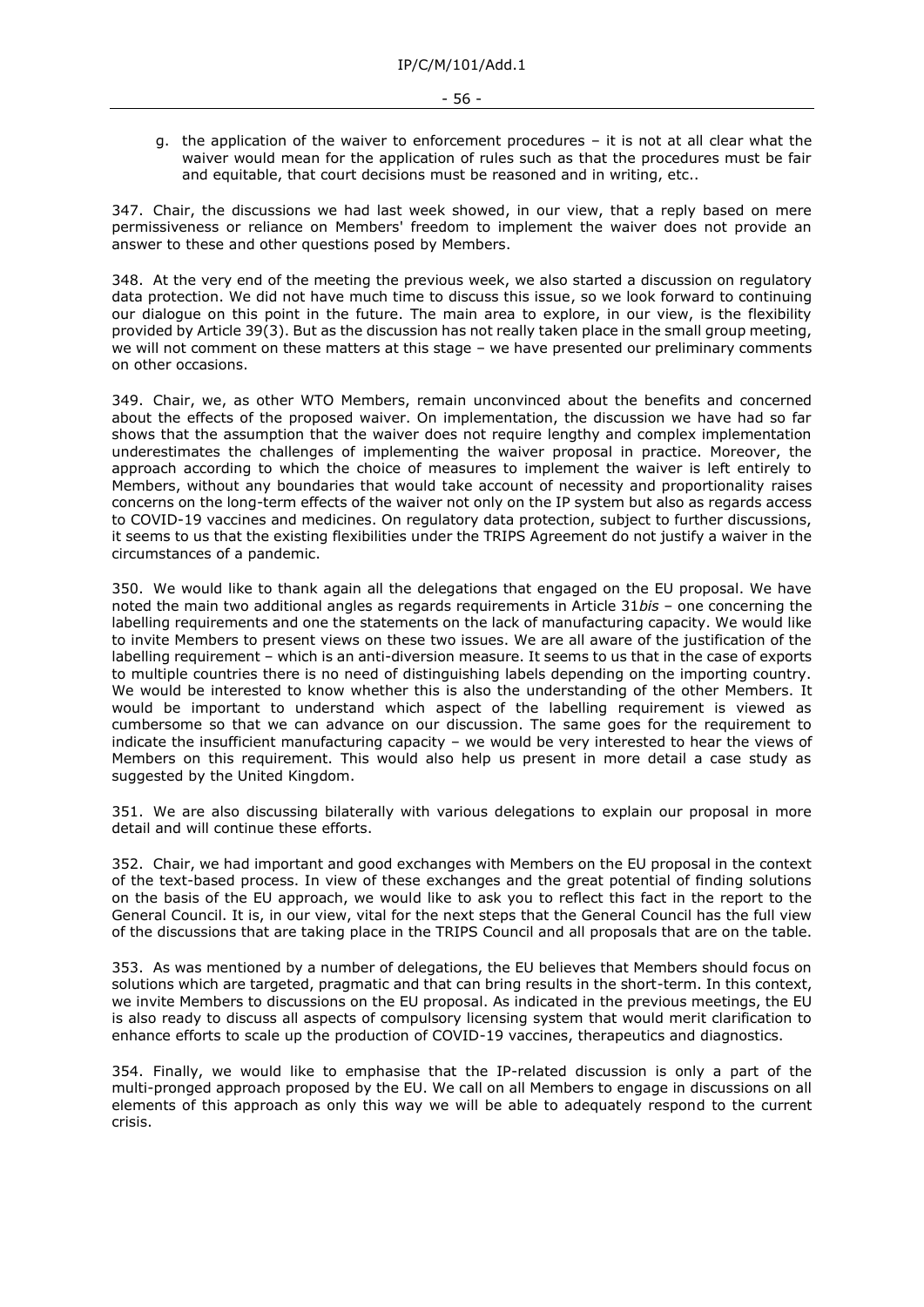# **2.2 Switzerland**

355. [Switzerland made a single statement under agenda items 1 and 2. See the statement recorded under agenda item 1]

### **2.3 Paraguay**

356. [Paraguay made a single statement under agenda items 1 and 2. See the statement recorded under agenda item 1]

# **2.4 Singapore**

357. [Singapore made a single statement under agenda items 1 and 2. See the statement recorded under agenda item 1]

# **2.5 Turkey**

358. [Turkey made a single statement under agenda items 1 and 2. See the statement recorded under agenda item 1]

### **2.6 Chad on behalf of the LDC Group**

359. On behalf of the LDC Group allow me to thank the European Union for this statement that was just submitted under agenda item 2. Document  $IP/C/W/681$  includes a draft declaration which provides for three clarifications in the framework of this pandemic regarding the mechanism of the compulsory licence, Article 31 of the TRIPS Agreement. As we see it, the objectives of these three suggestions that were voiced in this draft declaration are useful and we embrace them, we see them in a very positive light. To be more specific first of all, as we see it, it is judicious to facilitate the possibility to waive the obligation under Art. 31 (b) before actually moving to compulsory licensing agreements, and also to providing that, where vaccines are provided at affordable prices to low-and medium-income countries, the renumeration required from the manufacturers should reflect these prices, and to simplify and streamline the notification requirements for the exporting Members. That is the current state of play of our thinking with regard to the statements by the European Union and the LDC Group still is assessing these statements-. Bilateral consultations will be provided for and our Group will fine-tune these various concerns and then refer these to the delegation of the European Union.

# **2.7 South Africa**

360. At the outset I want to thank the European Union for its introduction. I think we are on record in many of the meetings indicating that we believe that the response proposed by the European Union is essentially insufficient. We also note that the proposal is underpinned by an assumption that the laudable and unprecedented progress made in developing COVID-19 vaccines was incentivised by IPRs. While recognizing the role of IP to research and development, we also have to recognize other factors incentivising the rapid development of COVID-19 vaccines would also apply in this case. We believe that a common desire to ameliorate and eliminate an existential threat to the human race in terms of its health and economic wellbeing is part of that driving force. Also, large-scale public investment in research and development amounting to billions of dollars have also contributed.

361. We would be the first country to acknowledge and appreciate the role that intellectual property can play in stimulating innovation and as we have said in previous statements our IP Policy of 2018 is testament to this particular aspect. However, we believe that it is important to focus on the facts of the matter. In our view, an urgent multilateral response to the pandemic requires acceleration and diversification of production of health products and technologies, especially in low- and medium-income countries. We see that Africa lags far behind in the global distribution and access. A continent of 1.2 billion people imports 99% of its vaccines. This is unsustainable and something that would have to change. It is therefore critical that we use all the policy tools available to us to achieve this stated purpose to address barriers to production and diversification of production across the world. From this perspective we believe that the TRIPS waiver is a credible response by Members that should engage in good faith to achieve this objective, and that objective would be to save lives.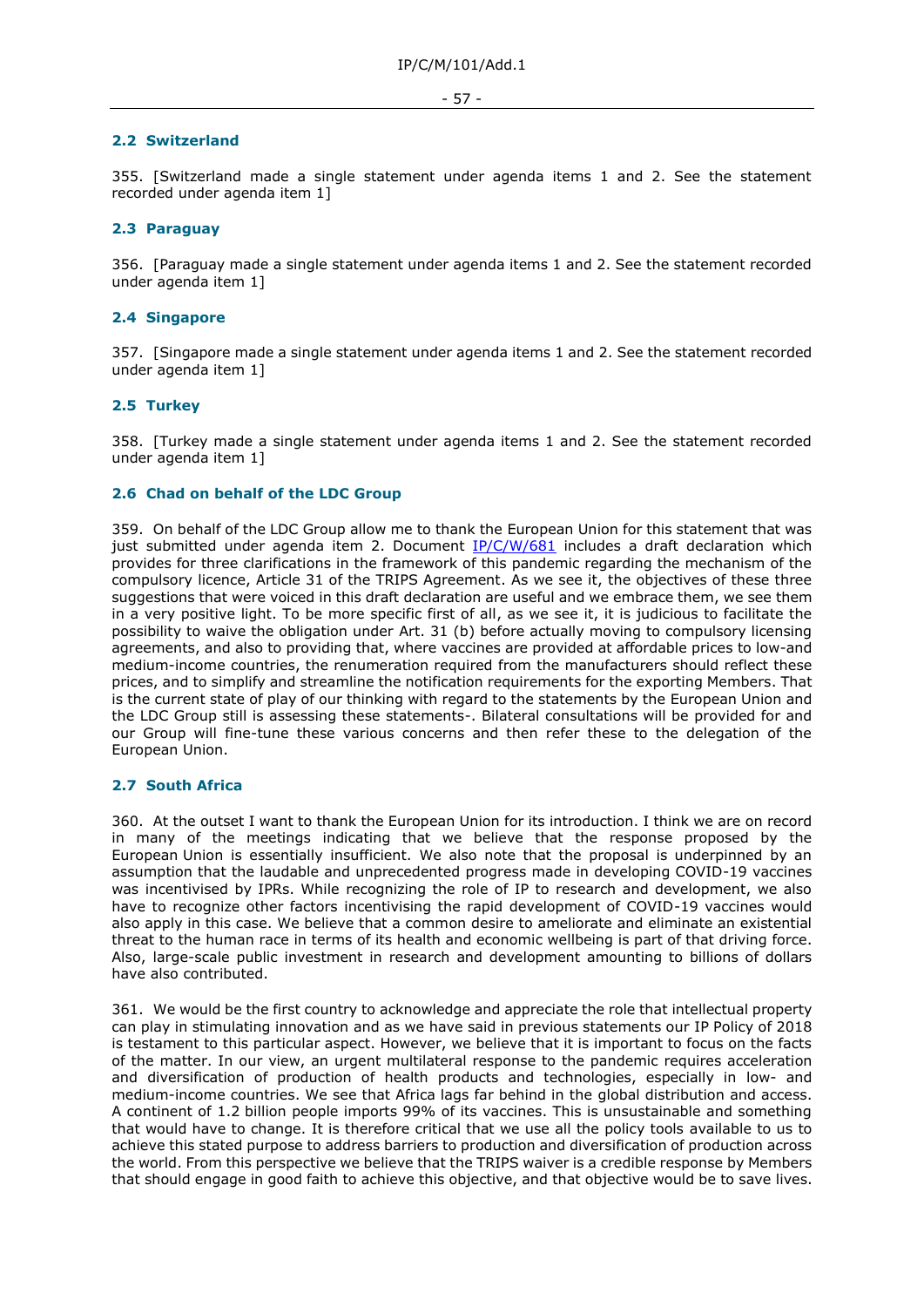362. Substantively, we have raised various issues, and I will quickly go through some of these points. We believe that the proposal which envisages a declaration by the General Council provides clarification in relation to the rights of Members that are already clear. Where Members have to use compulsory licences, in reality, all the clarifications that have been advanced by the European Union are already abundantly clear and this can be ascertained by a simple reading of the text of TRIPS Article 31*bis*, and the Doha Declaration on TRIPS and Public Health has already given us a very clear picture of the right of Members to use compulsory licences. So from that perspective the EU proposal seeks to provide a clarification at the level of the General Council to essentially seek clarification on so-called national emergency and other circumstances of extreme urgency within the meaning of Article 31.b of the TRIPS Agreement.

363. This was never in question. We believe that in addition, the highest decision-making body of the WTO clarified in 2001 that for the purposes of Article 31.b, "Each Member has the right to determine what constitutes a national emergency or other circumstances of extreme urgency". Another concern that we have raised in the deliberations that we have had relates to the clarification that the EU is advancing, which seems to limit the flexibilities provided to WTO Members under Article 31 and 31*bis* of TRIPS. During a pandemic, compulsory licences can be issued for purposes of public non-commercial use as well as to remedy anti-competitive practices, in which event there is also no need to obtain authorization from the right holder.

364. A serious concern with EU's proposal is that it implies that an authoritative interpretation by the WTO is required before an event can qualify as a "national emergency or other circumstances of extreme urgency". But this is not the case as - clearly - paragraph 5.c of the Doha Declaration has already provided this particular clarification.

365. In relation to remuneration, we have also raised the issue that Article 31.h of TRIPS allocates and states that "the right holder shall be paid adequate remuneration in the circumstances of each case, taking into account the economic value of the authorization". The TRIPS Agreement already provides full freedom in terms of the level of "adequate remuneration" to be paid to the patent holder under a compulsory licence. From that perspective, under Article 31.j of the TRIPS Agreement, the right holder has the right to appeal such a decision concerning remuneration, if the holder is not satisfied. This has also been clarified by work conducted by the Secretariat that the decision to set the level of remuneration is that of the national authorities that are competent to make such a decision.

366. The EU's text also implies that remuneration reflecting the generic price is only allowed in situations of "addressing the pandemic at affordable prices for low- and middle-income countries" and for "vaccine or medicine" although the flexibility to determine adequate remuneration in Article 31 is applicable to all WTO Members in all circumstances even beyond pandemics.

367. Furthermore, we would want to say, in short, it is unclear what the EU proposal adds to the status quo from a substantive perspective. If anything, it appears that the EU proposal seeks to limit the existing TRIPS flexibilities. Another point that we would very quickly like to raise is that the EU proposal treats compulsory licensing of products as a panacea for all IP-related barriers. In reality, this is not the case. As proponents of the TRIPS waiver, we have outlined in detail why compulsory licensing of patented products are inappropriate to comprehensively and expeditiously deal with COVID-19 in our documents [IP/C/W672](https://docs.wto.org/dol2fe/Pages/FE_Search/FE_S_S006.aspx?DataSource=Cat&query=@Symbol=%22IP/C/W672%22%20OR%20@Symbol=%22IP/C/W672/*%22&Language=English&Context=ScriptedSearches&languageUIChanged=true) and [IP/C/W/673,](https://docs.wto.org/dol2fe/Pages/FE_Search/FE_S_S006.aspx?DataSource=Cat&query=@Symbol=%22IP/C/W/673%22%20OR%20@Symbol=%22IP/C/W/673/*%22&Language=English&Context=ScriptedSearches&languageUIChanged=true) so I will not repeat those particular aspects but merely indicate that compulsory licences as a response to the pandemic may not be able to deliver the results that we are seeking.

368. We do believe there is a need to simplify the compulsory licensing system, however we do not see how the EU proposal achieves this objective, other than maintaining the status quo. We take good note of the intervention by Brazil that looks at issues such as packaging as a further simplification, and we believe that this could be useful as an addition to our discussions. From that perspective we think that the EU proposal does not go far enough and certainly, as we have stressed, the EU proposal in its current form cannot be seen as an alternative to the waiver proposal, since it addresses only very limited issues and so from that perspective, we think that a further discussion could unlock an expansion of the ideas that have been introduced by the European Union.

369. I guess, as we have reiterated, the proposal is certainly limited to compulsory licensing of patents. As the waiver proponents have said, it does not address intellectual property beyond these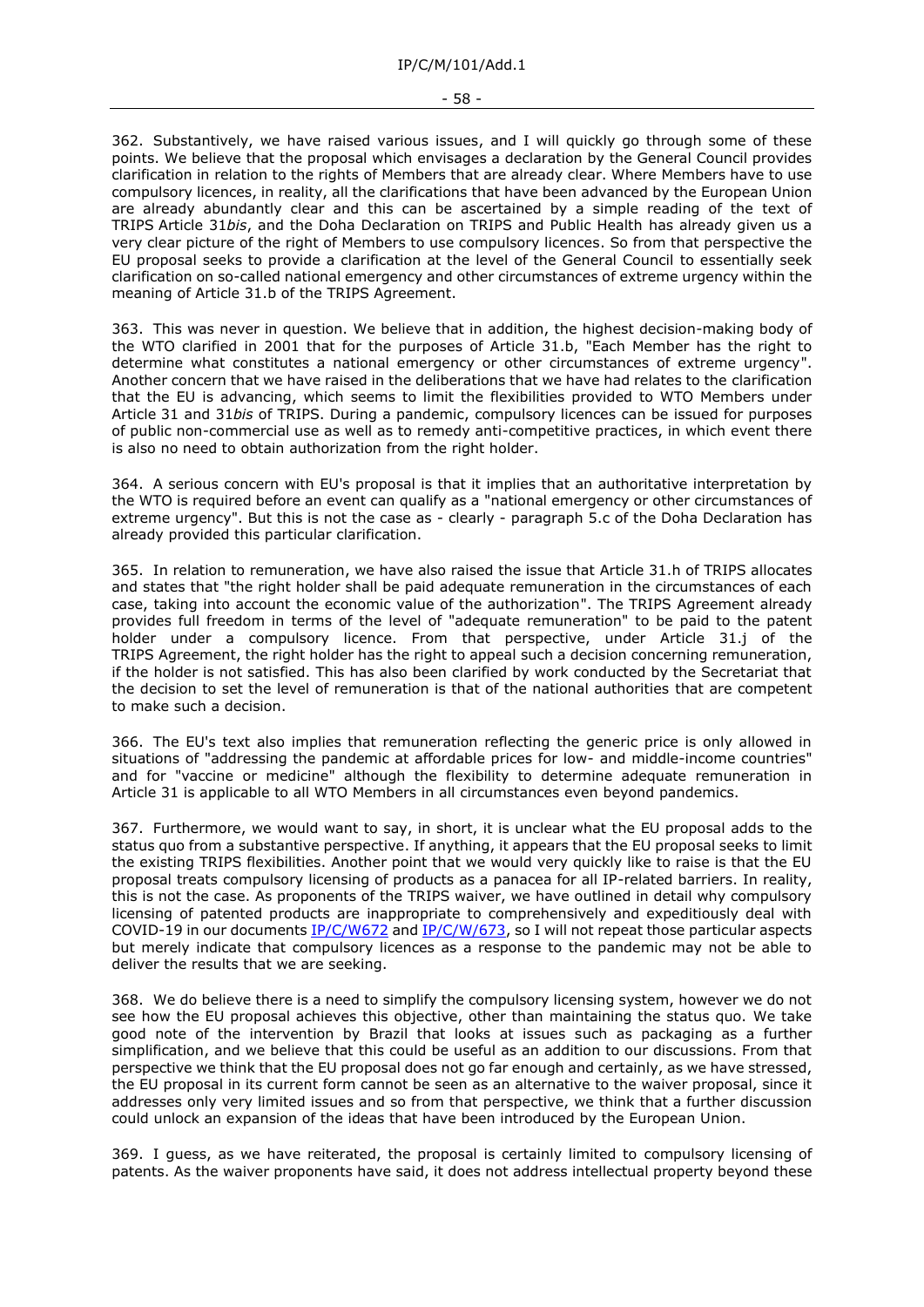- 59 -

concerns and so we think that issues around the protection of undisclosed information, copyright, industrial designs and so forth are also important responses to deal with the situation that we face with COVID-19. On the other hand, as we have reiterated, the waiver proposal comprehensively deals in a holistic manner with all the matters in relation to COVID-19 technologies and intellectual property. It is also not clear how the EU proposal will facilitate the transfer of technology and know-how. We also note the call by several Members, including the delegation of Brazil, to have a further discussion on this particular issue. The communication also fails to address the major underlying concern with respect to compulsory licensing-that is the "case-by-case" or "product-by-product" approach which is limiting during the pandemic, and that this approach means that additional tools are needed to overcome IP barriers.

370. At the start of this discussion on the TRIPS waiver in October 2020, we heard some developed country Members referring to C-TAP and COVAX as tools that will deliver equitable access in due course. We have always been open to alternative approaches and we have welcomed these as alternatives to what we are proposing, but to date these tools have not delivered as much as they had promised. We have seen many pharmaceutical companies rejecting CTAP and we have witnessed a growing inequality and insufficient supply to COVAX which as of 19 July 2021 had only shipped 129 million doses, 6.5% of the 2 billion doses which will be due by the end of 2021. From that perspective it is very clear that we need additional capacity, we need more producers to come online to produce vaccines for everyone including for the developing world. We have heard voluntary licences is the way to go, but the experience during this time has indicated that these are extremely limiting. We have heard various delegations including the delegation of Indonesia indicating that many producers in the developing world requesting licences have been rebuffed and clearly under these circumstances compulsory licences are not delivering the results that we need.

# **2.8 European Union**

371. I just wanted to very quickly thank for the comments, both from the LDC Group and from South Africa. As regard to the LDC Group we understand that our proposal is being analysed and we can look forward to some comments and to some proposals and that is very good news. And we are very much looking forward to this discussion. In the same way, regarding comments from South Africa, I think that one strand of these comments is about the fact that in the view of South Africa, the European Union proposal does not go far enough, it has only very limited issues included as the delegate said, and that there can be some further expansion of these ideas. That again is very good news to us. We are looking forward to this discussion, I think that if there is something missing, if there are issues that should be addressed or clarified in the view of South Africa, we want to reiterate our openness to such discussion. We have always emphasized that the list of issues that we proposed in our proposal to be clarified is not exhaustive, and therefore we are open to discussions on other issues and other clarifications, so we would like to really look, if need be, issue by issue, requirement by requirement, to see where there are problems, where there is complexity, where these are cumbersome in view of delegations, and to see what we can do to facilitate the use of the system.

372. I think we had a very broad discussion here and we are struggling as regards the way forward, and finding a common ground, but we have to start somewhere. I think we all agreed that patents is the most relevant part. What we would suggest is to start the discussion with regards to patents, let's have a discussion with regards to requirement by requirement and looking at what could be clarified, what could be facilitated. I would just like to emphasise that the European Union is very ready to have this discussion and with look forward to furthering discussions.

# **2.9 India**

373. I also thank the European Union delegation for introducing their proposal. I take this opportunity to raise certain questions and seek clarifications and explanations from the EU on their proposal. It is indeed heartening to see that the proponents recognise the pandemic to be a global and economic crisis that calls for urgent multilateral action which is key to respond to this crisis swiftly. It would be useful if EU could clarify what it envisages as the urgent multilateral action and what would be the timeline for such an action. We are glad to see that the main objective of this proposal as reflected in the preamble is to ensure fair and equitable distribution of vaccines and medicines to fight against the COVID-19 pandemic and that requires concerted efforts to increase manufacturing capacity and investment as well as supplies at an affordable cost.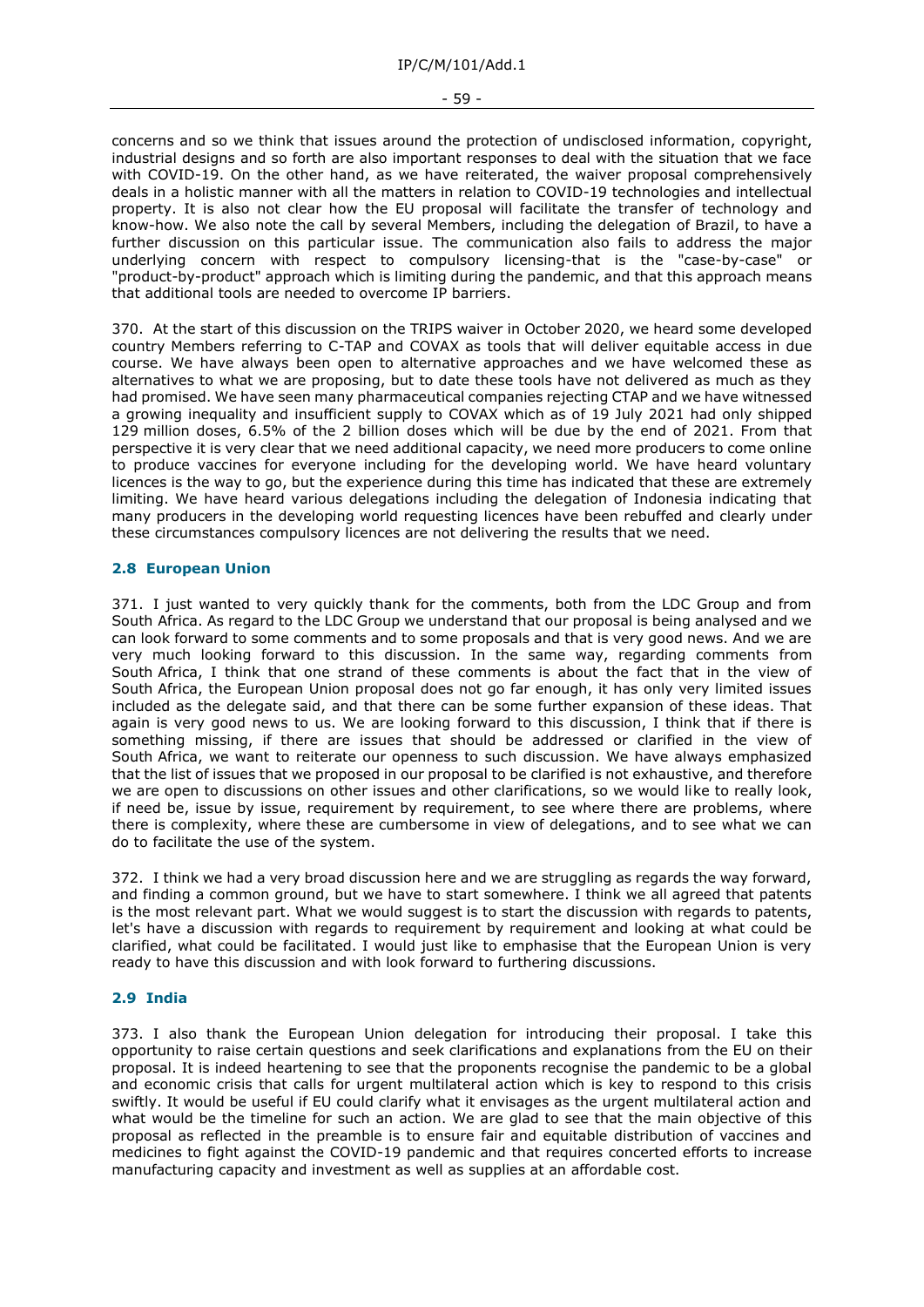#### - 60 -

374. It also mentions in a number of places the need for accelerating the production of vaccines and medicines and their equitable global distribution. We wish to know and understand how this is envisaged in the proposal to achieve equitable distribution of this accelerated production of vaccines and medicines, especially with the concern over rampant pre-ordering of vaccines by developed country Members, how will this increased output be equitably distributed.

375. The proposal stresses the need for legal certainty on the flexibilities provided by the TRIPS Agreement and that the established procedures to use compulsory licences for those purposes be as efficient and streamlined as possible. It proposes to facilitate the determination of the renumeration to be paid under compulsory licences in the circumstances of the pandemic in order to support manufacturers ready to produce pharmaceutical products including vaccines or medicines at affordable prices for low- and middle-income countries. It is reassuring that at this critical time the proposal then delivers to reaffirm existing rights emanating from the Doha Declaration on the TRIPS Agreement and Public Health and the TRIPS provisions itself. It would be helpful if the EU could share some experiences in this regard. The proposal desires to facilitate the use of WTO notification procedures on compulsory licensing and I would like to state here that it is these cumbersome preconditions that render the mechanism impractical in a pandemic situation and these need to be revisited.

376. We have heard from a delegation in this meeting itself regarding their first-hand account of the difficulties being faced in utilising the compulsory licensing system, especially in the context of a pandemic, and we hear that the proponents still continue to support their proposal. However, while the majority of Members of the waiver proposal are calling for a waiver, it has not been given a chance to prove itself.

377. Another pertinent question here would be whether, since its proposal deals with explanation on the compulsory licensing, the EU is monitoring existing requests on compulsory licensing being filed by Members.

378. Now let me touch upon the three points mentioned in the operative part of the proposal. Point A clarifies that a pandemic is a national emergency or other circumstance of extreme urgency, that is the meaning of Article 31.b. We are not clear what elicited such clarification from the EU, since this was never in dispute and a pandemic by its definition is a global emergency and that does qualify as a national emergency. Additionally, Article 5.c of the Doha Declaration on the TRIPS Agreement and Public Health clearly states that each Member can determine as to what constitutes a national emergency. Further the second point reads that a Member can set a remuneration that reflects the price charged by the manufacturer of the vaccine for medicine produced under the compulsory licence. However, Article 31.h already provides for Members' freedom to set the level of adequate remuneration. Point C of the proposal says that the exporting Member may provide in one single notification a list of all countries to which vaccines and medicines are to be supplied. What these points covered is a reiteration of existing provisions of the TRIPS Agreement. Importantly the proposal contains only 'may' obligations which makes these proposals even more redundant in addressing the current COVID-19 pandemic. Would the EU elucidate how these reiterations of the existing provisions result in ensuring production of vaccines, therapeutics and diagnostics for the treatment, prevention and containment of the pandemic and how they will secure access to vaccines for the developing countries and the LDCs?

379. Finally, we also want to know and understand what the legal enforceability of this declaration will be since it does not bring in any change to the existing agreement. How will Members use this declaration to procure more vaccines, therapeutics, PPE kits, masks etc. for their population? The proponents of the waiver proposal have argued on many occasions how flexibilities provided in the TRIPS Agreement are inadequate in responding to a pandemic of this magnitude. The limited policy space provided by the TRIPS Agreement flexibilities to address monopoly actions through issue of compulsory licences would not be a feasible option in a pandemic. Invoking compulsory licences across a wide range of medical products, on a case-by-case or product-by-product basis is a cumbersome and time-consuming process, severely limiting its effectiveness in the context of products and technologies required for fighting the virus. Beyond patents, other IP rights including trade secrets, industrial designs, copyrights etc. also pose barriers, and the current proposal is silent on those issues. Compulsory licence does not address these barriers posed by these rights.

380. What is pertinent to note here is that the discussion on improving on existing TRIPS flexibilities as well as the 2001 Doha Declaration on TRIPS and Public Health is crucial and relevant. However,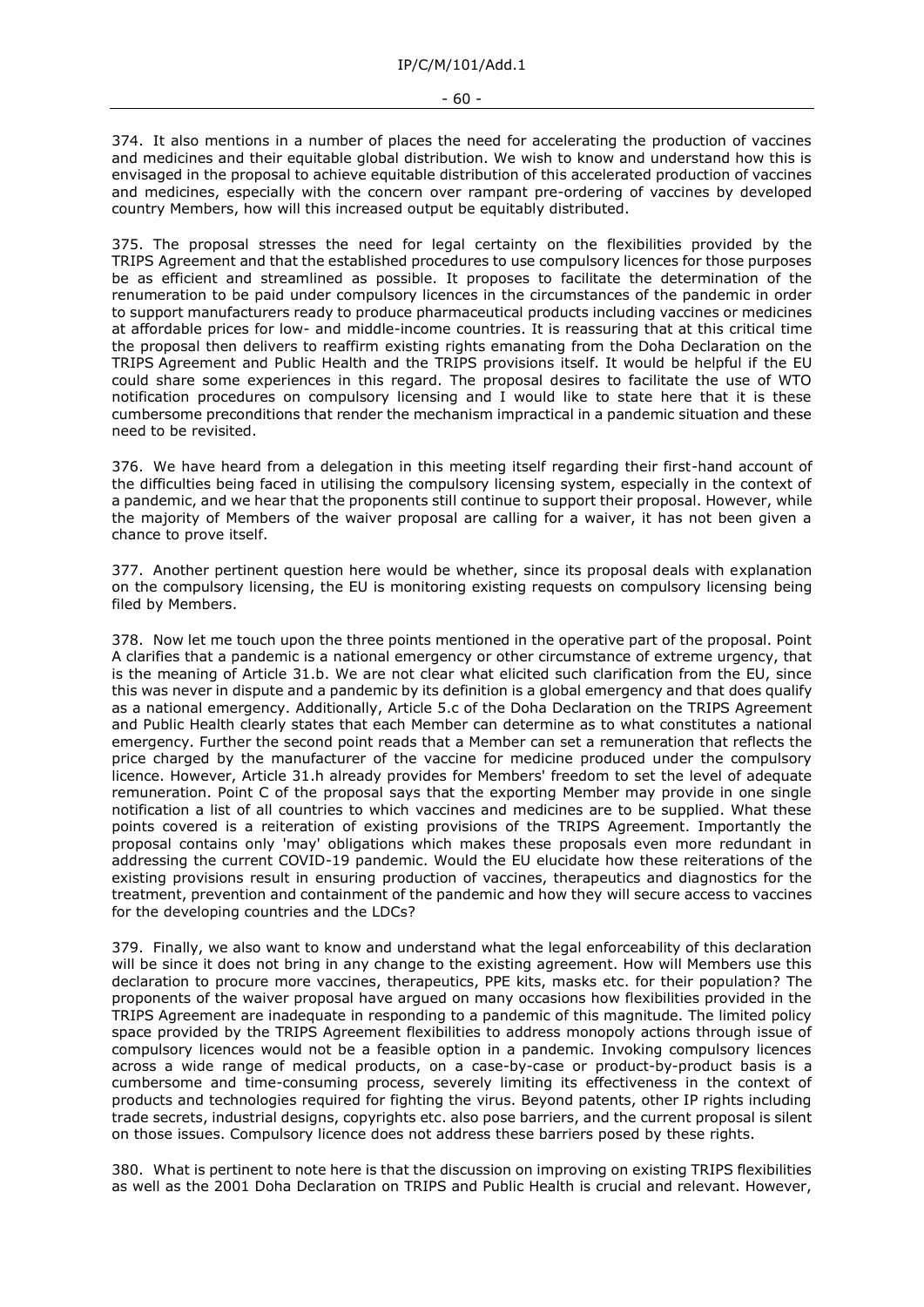we would also only be deceiving ourselves by believing that a mere reiteration of existing flexibilities, with more stringent interpretations, would make them practical, less cumbersome and effective, and provide a timely solution to the pandemic.

#### India's statement at the informal meeting held on 24 June 2021

381. I thank you Chair for organising this meeting and I also thank the EU for introducing their proposal.

382. I take this opportunity to raise some questions and seek clarifications and explanations from the proponents. It is indeed heartening to note that the proponents recognise the pandemic to be a global health and economic crisis that calls for urgent multilateral action which is key to respond to this crisis swiftly. It would be useful if European Union could clarify what it envisages as urgent multilateral action and what would be the timeline for such action?

383. Further it reads that pandemic affects all countries and therefore requires concerted global efforts to ensure that all people in all countries have access to safe and effective vaccines and medicines as soon as possible. Here again would want to know what is meant by concerted effort and what is the understanding of the term 'as soon as possible' as it lacks specificity.

384. We are glad to see that the main objective of this proposal as reflected in the text is to ensure fair and equitable distribution of vaccines and medicines to fight against COVID-19 and that requires concerted efforts to increase manufacturing capacity and investment, as well as supplies at an affordable cost. The text does mention in a number of places the need for accelerating the production of vaccines and medicines and their equitable global distribution.

385. So while the proposal aims for fair and equitable distribution of vaccines and medicines it does not recognize that access to diagnostics and therapeutics is equally critical to save lives. Does the proposal aim to increase existing manufacturing capacity of the few players and, if so, could they provide evidence as to how increased manufacturing capacity will yield affordable supplies? And especially, with rampant pre-ordering of vaccines by developed country Members, how will the increased output be equitably distributed?

386. The proposal also talks of the need to provide and preserve appropriate incentives for investments in research and development of COVID-19 vaccines and medicines, particularly in view of the continuing emergence of new variants of the virus. What would be an appropriate incentive for R&D? Will it not be prudent to prioritise vaccination of people across the globe, as more unvaccinated people would only help the virus incubate and mutate into new variants defeating the purpose of these concerted efforts?

387. The proposal stresses the need for legal certainty on the flexibilities provided by the TRIPS Agreement and that the established procedures to use compulsory licences for those purposes be as efficient and streamlined as possible. to facilitate the determination of the remuneration to be paid under a compulsory licence in the circumstances of a pandemic, in order to support manufacturers ready to produce pharmaceutical products, including vaccines or medicines, at affordable prices for low- and middle-income countries. It is reassuring that at this critical time EU proposal endeavours to reaffirm our existing rights emanating from the Doha Declaration on the TRIPS Agreement and Public Health and the TRIPS provisions itself. The proposal desires to facilitate the use of WTO notification procedures on compulsory licensing, let me state here that it is these cumbersome preconditions that render the compulsory licensing mechanism impractical in a pandemic situation and these need to be revisited.

388. Now let me touch upon the three points mentioned in the operative part of the proposal point a clarifies that pandemic is a national emergency or other circumstances of extreme urgency withing the meaning of Article 31.b. We don't know what elicited such clarification from E.U since this was never in dispute and pandemic by its definition is global so a global emergency does qualify as a national emergency. Additionally, Article 5.c of the Doha Declaration on TRIPS Agreement and Public Health clearly states that each Member can determine as to what constitutes a national emergency.

389. Further, the second point reads that Members can set a remuneration that reflects the price charged by the manufacturer of the vaccine or medicine produced under the compulsory licence.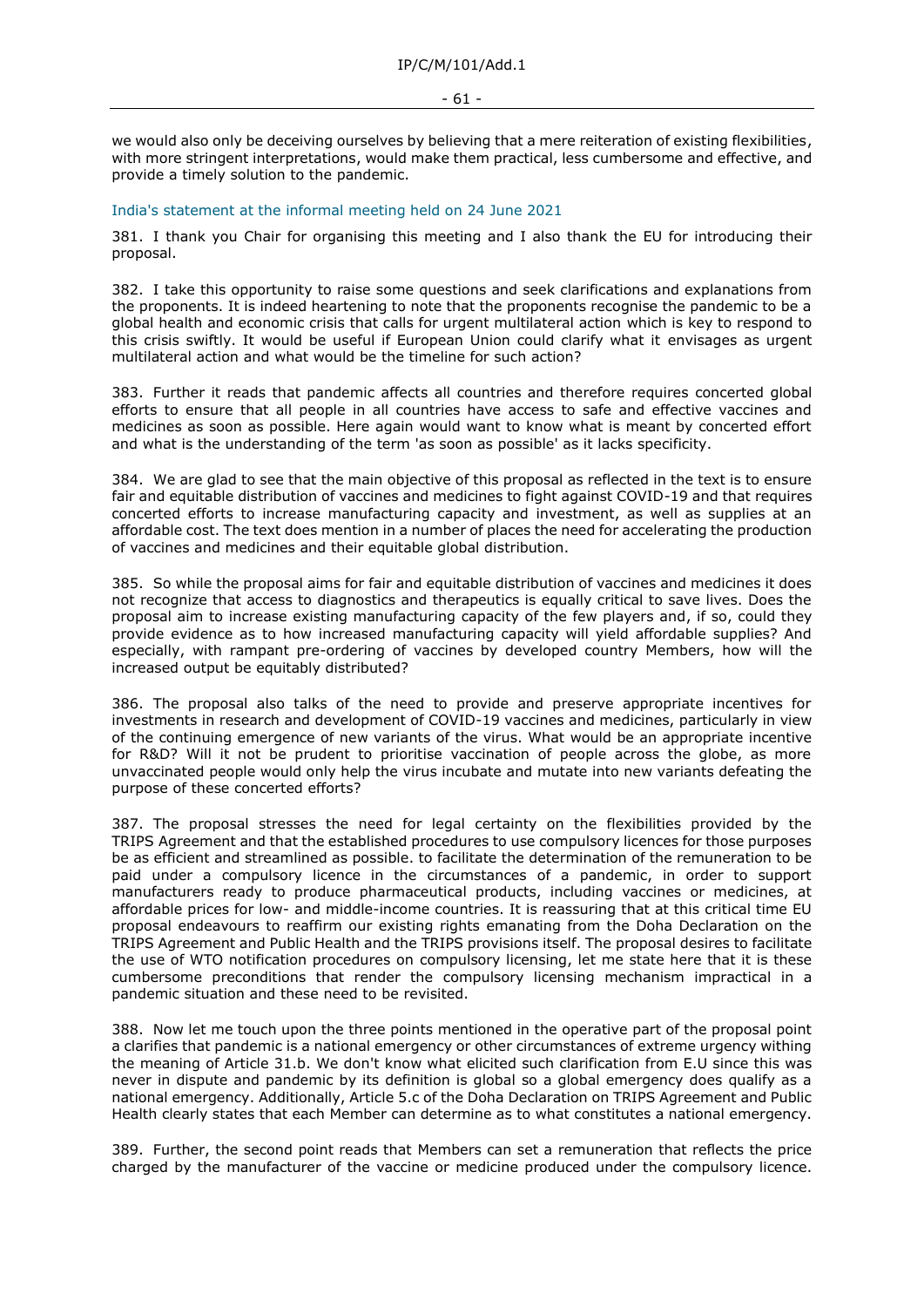However, Article 31.h of TRIPS already provides Members freedom to set the level of adequate remuneration.

390. Point c of the proposal says that the exporting Member may provide in one single notification a list of all countries to which vaccines and medicines are to be supplied. What these points covered is a reiteration of existing provisions of TRIPS Agreement. Could the EU elucidate how these reiterations of existing provisions result in ensuring augmentation of production of vaccines, therapeutics and diagnostics for the treatment, prevention and containment of the pandemic, how will these secure access to vaccines for developing countries and the LDCs.

391. Finally, we would like to hear as to what will be the legal enforceability of this declaration, since it does not change the existing Agreement, how will Members use this declaration to procure more vaccines, therapeutics, PPEs, masks etc. for their population?

392. The proponents of the Waiver proposal have argued previously on many occasions how flexibilities provided in the TRIPS Agreement are inadequate in responding to a pandemic of this magnitude. The limited policy space provided by the TRIPS Agreement flexibilities to address monopoly actions through issue of compulsory licences would not be a feasible option in a pandemic. Invoking compulsory licences across a wide range of medical products, that too on a "case by case" or "product by product" basis is a cumbersome and time-consuming process, severely limiting their effectiveness, in the context of products and technologies required for fighting the virus. Beyond patents, other IP rights, including trade secrets, industrial designs, copyrights, etc. also pose barriers. Compulsory licence does not address the barriers posed by these rights. In fact these limitations posed by the compulsory licensing can be easily addressed by the Waiver. The waiver once approved and applied would provide countries with an effective and expeditious way to remove key IP barriers that scuttle the use of existing idle capacities.

393. What is pertinent to note, Chair, is that this discussion on improving upon the existing TRIPS flexibilities as well as the 2001 Doha Declaration on TRIPS and Public Health is crucial and relevant, however, we would only be deceiving ourselves by believing that a mere reiteration of existing flexibilities would make them practical, less cumbersome and effective and provide a timely solution to the pandemic.

# **2.10 European Union**

394. I would like to give some first responses to questions from India. I think we have discussed a lot of these issues already in the context of small groups and informal meetings and of course we are ready to discuss again and in more detail. First of all, about the multilateral action and multifaceted action, that was the question of India. What is part of this proposal, so here I would like to reiterate the engagement of the EU in both the Trade and Health Initiative that was presented by the Ottawa Group that deals with a number of trade-related policy responses to the COVID-19 crisis, and also a specific communication on urgent trade policy responses to COVID-19 crisis, document WT/GC/231, that we have submitted to the WTO General Council on 4 June 2021. The approach proposed in these documents is basically to explain that we need a number of trade-related measures that deal with identifying bottlenecks. It is to tackle export restrictions, to look at supply chains, to look at trade facilitation measures, that we need to have also a proper cooperation with industry and see how we can support collaborations between industry, and this is where the Director-General of the WTO, Dr Ngozi Okonjo-Iweala, has organised a number of events as to how to strengthen these collaborations and how to strengthen this matchmaking.

395. The third component of this approach is the intellectual property component where the logic of our proposal is, that IP should be an enabler when it comes to increasing capacity and using the current adequate capacity. It is all of these components together that work towards accelerating the production of vaccines and medicines. None of these elements alone can do it and certainly not the element on intellectual property, whether it is compulsory licensing or the waiver, cannot achieve it. What we need, as we have presented in our intervention, we need discussions, we need investments, we need to create conditions, we need to see which facilities can be used, we need to see what additions to these facilities have to be made. Switzerland gave a very good example of what had to be done to ensure there is skilled personnel, there is a question of access to raw materials, so all of this has to come together in order to accelerate production of vaccines and medicines, and as South Africa was saying today, I think that there are clearly things that can be done in the short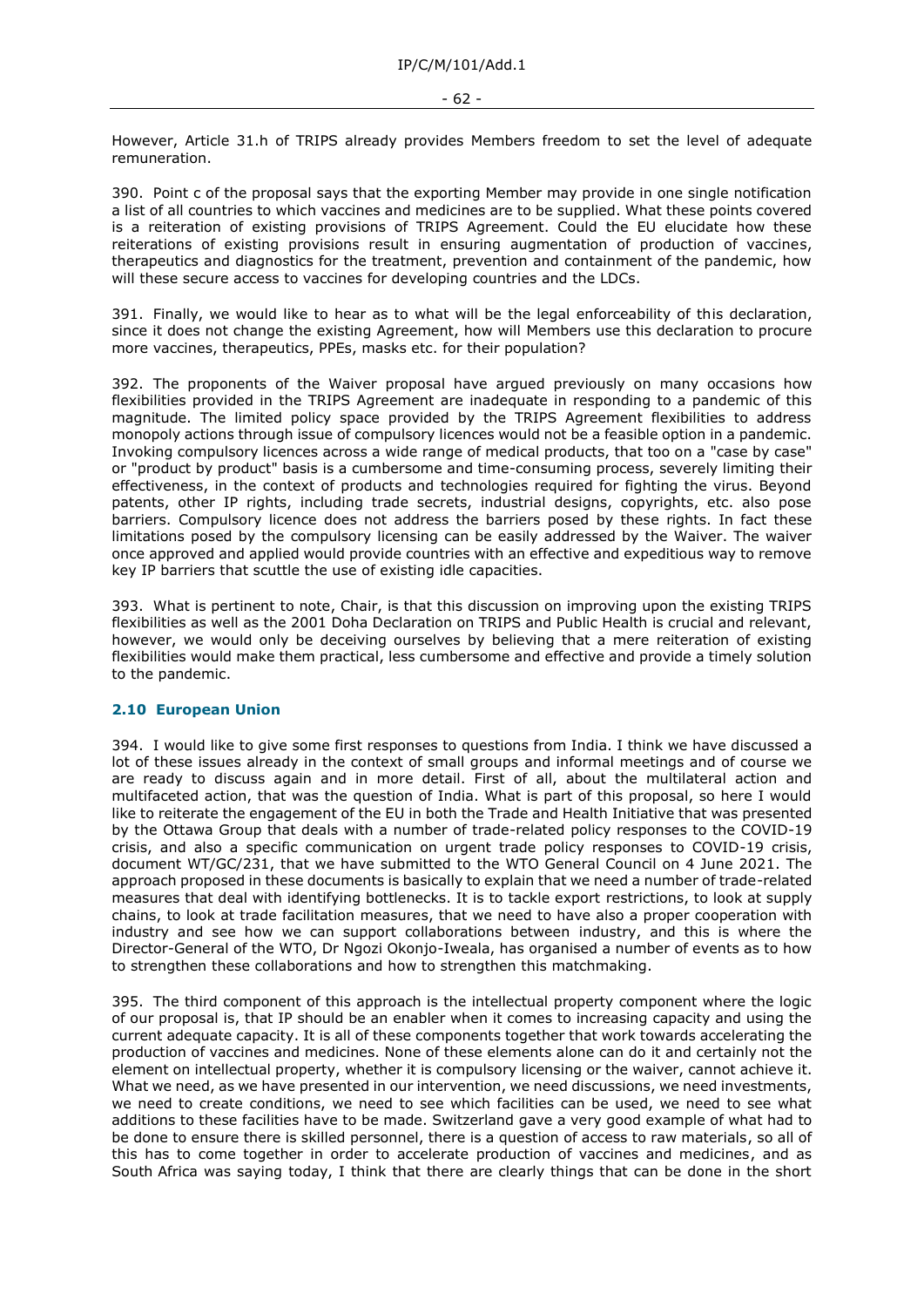term and things that can be done in the medium- and long term. And clearly, as the delegate from South Africa was referring to, the fact of the dependence of certain regions like Africa on imports of pharmaceuticals - I think the delegate referred to 99% of imports - is not a situation that can be accepted going forward. And this is also why the European Union is engaging on supporting what I think was included very clearly in our intervention today, on the creation of manufacturing hubs in Africa and also strengthening the resilience of health systems. So, to answer the question, all of this comes together to produce a set, because it is not by one click or one decision or one change, especially in the area which has nothing to do with the bottlenecks which are identified, that we can bring any change.

396. All of this is also done in such a way as to maintain incentives and not break the current collaboration – not taking away incentives for transfer of technology and know-how, I think that is a crucial part of the EU proposal. Our proposal is proposed in such a way to ensure when IP is an obstacle, so when the licence is an obstacle, then the compulsory licences system can be used and can respond to this obstacle. At the same time, we are not proposing an approach that undermines the current collaborations, that result in a chilling effect on collaboration going forward, and basically backfires and puts into question all our efforts and objectives that we have.

397. When it comes to questions about particular clarifications, I think I have referred to this already, when replying to the honourable delegate from South Africa, we are not reiterating what is in the TRIPS Agreement or the Doha Declaration, we are giving additional precision, an additional comfort regarding these three issues in the circumstances of the pandemic. It does not have a limiting effect of course, as we have explained many times. The intention is not to provide clarification in a way that limits Members in the use of these flexibilities, on the contrary, it is to provide additional comfort, to provide legal certainty to make the system as effective as possible. We heard now from India and we hear from a number of delegations that it is does not go far enough, that it is inadequate, that there can be other issues. India mentioned notification procedures. There were also references to packaging and labelling requirements. Well, I would say, let's discuss it. Please let us know what else is missing, because moving away, and leaving the discussion at the level of 'it is inadequate and cannot work because it does not go far enough' is not helping to go forward. Let's discuss requirement by requirement, what else is needed, we are very open to do that.

398. The European Union has been saying this from the beginning, we have come up with our proposal on what we think is most relevant but we are absolutely open to discussing, and this already came in a very useful manner last week from the delegation of Turkey, for which we are very grateful. As I explained in our intervention today, we are analysing very closely this proposal. So let's discuss it, let's not just say it is inadequate, let's not just say it doesn't go far enough. Please put issues forward so that we can look into this. All of this is open to discussion, we discussed legal enforceability, for the time being I can say it is the same as the Doha Declaration. We see how the Doha Declaration has been agreed and what kind of impact it has had and continues to have, and we think that our declaration as proposed can have a very similar impact and can be extremely useful for the times of a pandemic. I will stop here, but the most important, from my point of view, is the invitation to share. We are not limiting our approach to the proposal to what we are putting on paper. We are open to discussing all requirements and looking at all issues and we think that we need to move forward in the discussion, we need to advance, we cannot as has been said many times by the proponents of the waiver, we cannot go in circles. Let's try to find some areas of convergence, let's try to start with something smaller, something relevant, something on which we can build convergence and communication between us – and obviously patents is the area which is most relevant here. So let's start with this, rather than discuss and not find any solutions, let's start with something that can bring solutions in the short term and make a real difference. That is what we would like to invite all Members to do.

# <span id="page-62-0"></span>**3 OTHER BUSINESS**

# **3.1 World Intellectual Property Organization**

399. The global pandemic continues to wreak havoc on the lives and livelihoods of people across the globe. While the threat is coming under control in some countries, many others continue to suffer the full force of the pandemic. Winning the battle against COVID-19 is the world's most pressing and immediate challenge. Finding ways to secure global vaccine production to overcome